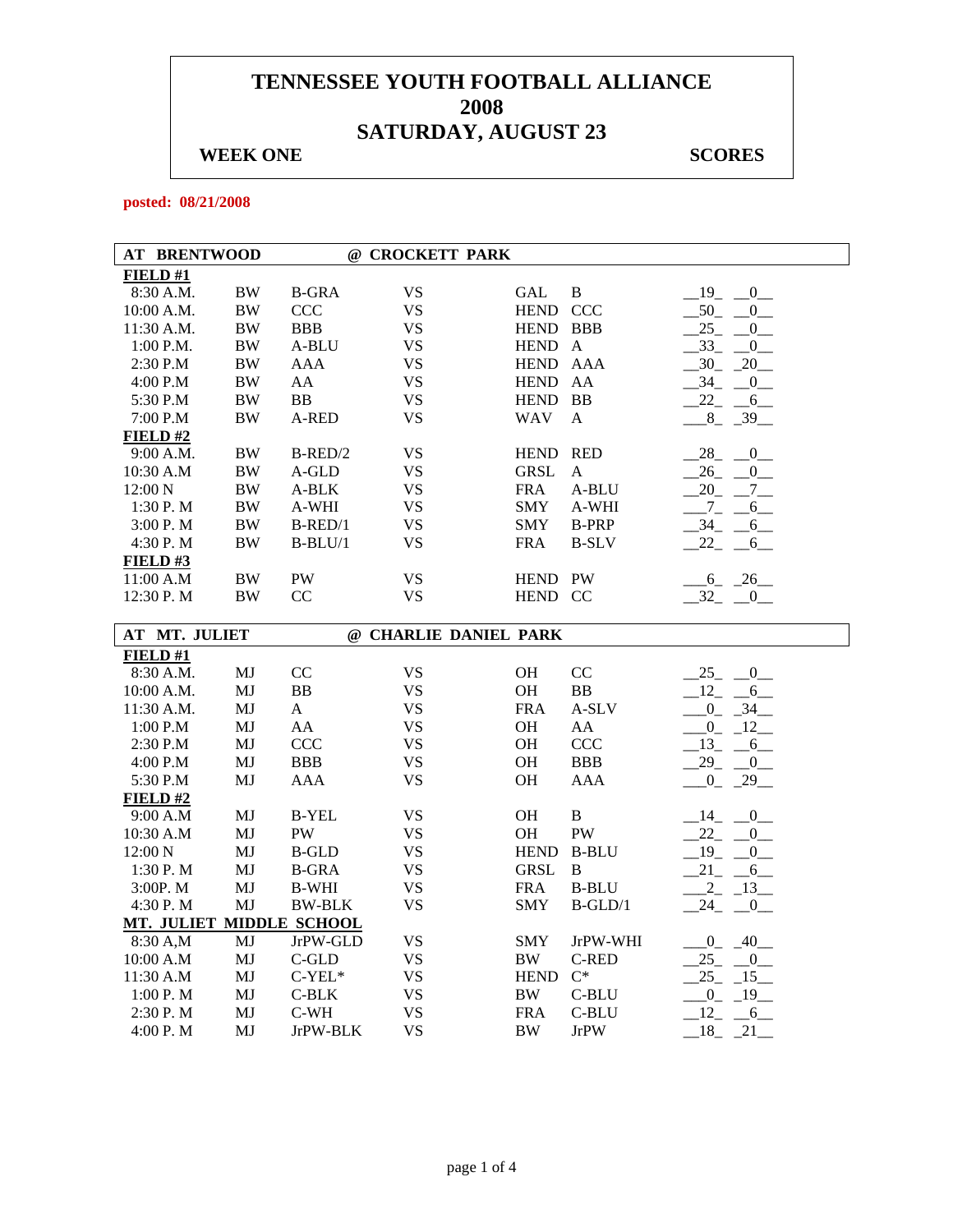## **WEEK ONE** SCORES

**posted: 08/21/2008** 

| <b>AT MURFREESBORO</b>   |                |              | @ MIDDLE POINT SPORTS COMPLEX |            |              |                          |
|--------------------------|----------------|--------------|-------------------------------|------------|--------------|--------------------------|
| FIELD #1                 |                |              |                               |            |              |                          |
| 9:30 A.M.                | <b>MFB</b>     | <b>BB</b>    | <b>VS</b>                     | <b>SPH</b> | BB           | $-25$ $-7$ $-$           |
| 11:00 A.M.               | <b>MFB</b>     | PW           | <b>VS</b>                     | <b>SPH</b> | PW           | $-7 - 13$                |
| 12:30 P.M.               | MFB            | AA           | VS                            | <b>SPH</b> | AA           | $-6 - 13$                |
| 2:00 P.M.                | <b>MFB</b>     | CCC          | VS                            | <b>SPH</b> | CCC          | $33 - 0$                 |
| 3:30 P.M.                | <b>MFB</b>     | <b>BBB</b>   | VS                            | <b>SPH</b> | <b>BBB</b>   | $20 - 14$ OT             |
| 5:00 P.M.                | <b>MFB</b>     | AAA          | VS                            | <b>SPH</b> | <b>AAA</b>   | $-30 - 0$                |
| 6:30 P.M.                | <b>MFB</b>     | <b>VAR</b>   | VS                            | <b>FRA</b> | <b>VAR</b>   | $-0$ $-6$                |
| 8:00 P. M.               | MFB            | A            | VS                            | GAL        | A            | $-35$<br>$\mathbf{0}$    |
| FIELD#2                  |                |              |                               |            |              |                          |
| 9:00 A.M                 | <b>MFB</b>     | C-BLU        | VS                            | <b>BW</b>  | C-GLD        | $-13$ $-0$               |
| 10:30 A.M                | <b>MFB</b>     | C-WHI        | <b>VS</b>                     | <b>SMY</b> | C-PRP        | $-0$ $-18$               |
| 12:00 N                  | <b>MFB</b>     | <b>B-WHI</b> | <b>VS</b>                     | <b>SMY</b> | $B-GLD/2$    | $-8 - 12$                |
| 1:30 P.M                 | <b>MFB</b>     | JrPW-WHI     | VS                            | <b>FRA</b> | <b>JrPW</b>  | $-42 - -6$               |
| 3:00 P.M                 | <b>MFB</b>     | JrPW-BLU     | VS                            | <b>SMY</b> | JrPW-GLD     | $-19 - -7$               |
| 4:30 P.M                 | <b>MFB</b>     | <b>B-BLU</b> | <b>VS</b>                     | <b>FRA</b> | <b>B-GRA</b> | $-8$ $-16$               |
| 6:00 P. M                | MFB            | CC           | VS                            | SPH        | CC           | $-33 - 0$                |
|                          |                |              |                               |            |              |                          |
| <b>AT BORDEAUX</b>       |                |              | @ METRO CENTER                |            |              |                          |
| FIELD#1                  |                |              |                               |            |              |                          |
| 8:00 A.M.                | <b>BORD BB</b> |              | <b>VS</b>                     | FRA        | ${\bf BB}$   | $-0$ $-33$               |
| 9:30 A.M.                | $\rm BORD$     | AA           | <b>VS</b>                     | <b>FRA</b> | AA           | $0 - 22$                 |
| 11:00 A.M.               | <b>BORD</b>    | <b>CCC</b>   | VS                            | <b>FRA</b> | CCC          | $-7 - -6$                |
| 12:30 P.M.               | <b>BORD</b>    | <b>VAR</b>   | VS                            | OН         | <b>VAR</b>   | $0 - 27$                 |
| 2:00 P.M.                | <b>BORD</b>    | <b>AAA</b>   | <b>VS</b>                     | <b>FRA</b> | AAA          | $19 - 12$                |
| 3:30 P.M.                | <b>BORD</b>    | <b>BBB</b>   | VS                            | <b>FRA</b> | <b>BBB</b>   | $-7 - 28$                |
| <b>FIELD#2</b>           |                |              |                               |            |              |                          |
| 8:30 A M                 | <b>BORD</b>    | <b>JrPW</b>  | VS                            | GAL        | <b>JrPW</b>  | $8 - 12$                 |
| 10:00 A M                | <b>BORD</b>    | PW           | VS                            | <b>FRA</b> | PW           | $19 - 25$ OT             |
| 11:30 A.M.               | <b>BORD</b>    | $\mathsf{C}$ | <b>VS</b>                     | <b>SMY</b> | $C-WHI/2$    | $18 - 0$                 |
| 1:00 P.M                 | <b>BORD</b>    | CC           | VS                            | <b>FRA</b> | CC           | $-7 -$<br>$\overline{0}$ |
| 2:30 P.M                 | <b>BORD</b>    | $\, {\bf B}$ | VS                            | <b>FRA</b> | <b>B-WHI</b> | $18 - 20$                |
|                          |                |              |                               |            |              |                          |
| <b>AT GOODLETTSVILLE</b> |                |              | @ MOSS WRIGHT PARK            |            |              |                          |
| <b>FIELD #1</b>          |                |              |                               |            |              |                          |
| 12:00 P.M.               | GOOD           | PW           | <b>VS</b>                     | <b>SMY</b> | PW           | $0 - 27$                 |
| 1:30 P.M                 | GOOD           | AA           | <b>VS</b>                     | <b>SMY</b> | AA           | $-0$ $-59$               |
| 3:00 P.M.                | GOOD           | CCC          | VS                            | <b>SMY</b> | CCC          | $0 - 6$                  |
| 4:30 P.M.                | GOOD           | <b>BBB</b>   | <b>VS</b>                     | <b>SMY</b> | <b>BBB</b>   | $-15$<br>$^{0}$          |
| 6:00 P.M.                | GOOD           | <b>AAA</b>   | VS                            | <b>SMY</b> | AAA          | $0 - 25$                 |
| FIELD#2                  |                |              |                               |            |              |                          |
| 12:30 P.M.               | GOOD           | $\mathsf{C}$ | <b>VS</b>                     | <b>FRA</b> | C-SLV        | $13 - 6$                 |
| 2:00 P.M.                | GOOD           | CC           | VS                            | <b>SMY</b> | CC           | $-6 - 13$                |
| 3:30 P.M.                | GOOD           | <b>BB</b>    | <b>VS</b>                     | <b>SMY</b> | BB           | $0 - 43$                 |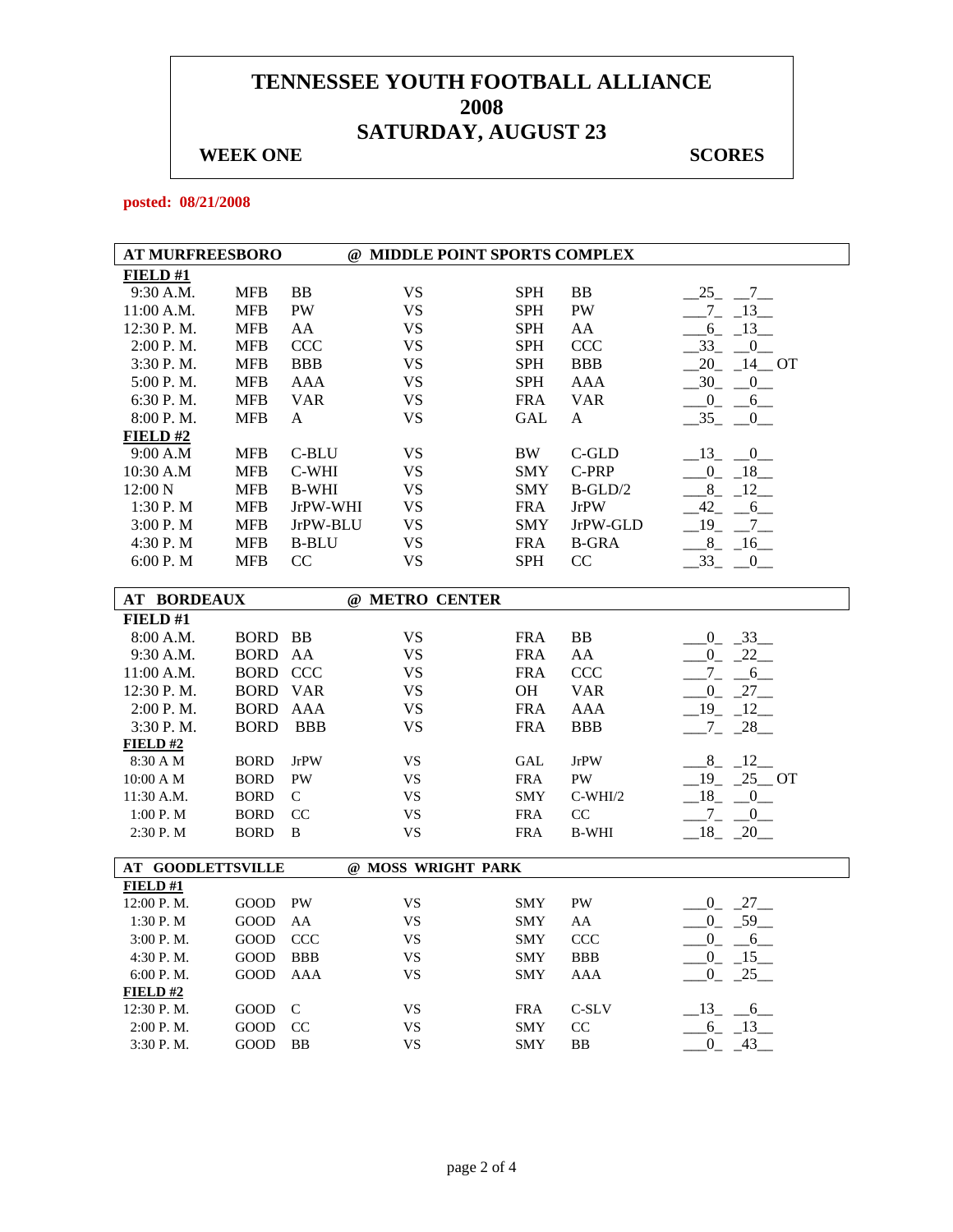## **WEEK ONE** SCORES

**posted: 08/21/2008** 

|            | <b>AT SPRING HILL</b>    |            |               | @ EVANS PARK |                          |              |                                     |
|------------|--------------------------|------------|---------------|--------------|--------------------------|--------------|-------------------------------------|
| 9:30 A.M   |                          | <b>SPH</b> | $\mathcal{C}$ | <b>VS</b>    | <b>SMY</b>               | $C-WHI/1$    | $-0$ $-25$                          |
| 11:00 A.M  |                          | <b>SPH</b> | <b>JrPW</b>   | <b>VS</b>    | <b>HEND</b>              | <b>JrPW</b>  | $-26$ $-6$                          |
| 12:30 P.M  |                          | <b>SPH</b> | <b>B-SLV</b>  | <b>VS</b>    | <b>BW</b>                | BLU/2        | $-6 - 0$                            |
| 2:00 P.M   |                          | <b>SPW</b> | <b>B-BLK</b>  | <b>VS</b>    | <b>SMY</b>               | <b>B-WHI</b> | $-0$ $-31$                          |
| 3:30 P.M   |                          | <b>SPH</b> | <b>VAR</b>    | <b>VS</b>    | <b>WAV</b>               | <b>VAR</b>   | $\_12$ <sub>-</sub> $\_26$          |
|            |                          |            |               |              |                          |              |                                     |
|            | <b>AT BELLEVUE</b>       |            |               |              | @ BELLEVUE MIDDLE SCHOOL |              |                                     |
| 9:00 A.M   |                          | BV         | <b>PW</b>     | <b>VS</b>    | SHBY PW                  |              | 12 0                                |
| 10:30 A.M. |                          | BV         | $CC^*$        | <b>VS</b>    | <b>GAL</b>               | $CC-2*$      | 31<br>$\overline{0}$                |
| 12:00 N.   |                          | <b>BV</b>  | $BB*$         | <b>VS</b>    | <b>SHBY</b>              | $BB*$        | $-6$ $-12$ OT                       |
| 1:30 P.M.  |                          | BV         | $B^*$         | <b>VS</b>    | <b>BW</b>                | $B$ -GLD*    | $-$ <sup>8</sup><br>$_{0}$          |
| 3:00 P.M   |                          | BV         | <b>CCC</b>    | <b>VS</b>    | SHBY CCC                 |              | $-19$ $-31$ $-$                     |
| 4:30 P.M   |                          | BV         | <b>BBB</b>    | VS           | SHBY BBB                 |              | $0_{-}$<br>$-13$                    |
| 6:00 P.M   |                          | BV         | <b>AAA</b>    | <b>VS</b>    | SHBY                     | AAA          | 34<br>$\overline{0}$                |
|            | <b>AT SALVATION ARMY</b> |            |               |              |                          |              |                                     |
|            |                          |            |               |              | @ SALVATION ARMY FIELD   |              |                                     |
| 10:00 A.M. |                          | SA         | PW            | <b>VS</b>    | <b>ANT</b>               | PW           | $-0$ $-6$                           |
| 11:30 A.M. |                          | <b>SA</b>  | <b>CCC</b>    | <b>VS</b>    | <b>ANT</b>               | <b>CCC</b>   | $20$ <sub>-</sub><br>$\overline{0}$ |
| 1:00 P. M. |                          | <b>SA</b>  | <b>BBB</b>    | <b>VS</b>    | <b>ANT</b>               | <b>BBB</b>   | $-0$ $-22$                          |
| 2:30 P.M.  |                          | <b>SA</b>  | <b>AAA</b>    | <b>VS</b>    | <b>ANT</b>               | AAA          | $8 - 13$                            |
|            |                          |            |               |              |                          |              |                                     |
|            | <b>AT COOKEVILLE</b>     |            |               |              | @ COOKEVILLE HIGH SCHOOL |              |                                     |
| FIELD#1    |                          |            |               |              |                          |              |                                     |
| 11:00 A.M. |                          | COOK CCC   |               | <b>VS</b>    | <b>GRSL</b>              | <b>CCC</b>   | $0 - 24$                            |
| 12:30 PM.  |                          | COOK BBB   |               | <b>VS</b>    | <b>GRSL</b>              | <b>BBB</b>   | $-26$<br>$\mathbf{0}$               |
| 2:00 P.M.  |                          | COOK AAA   |               | VS           | <b>GRSL</b>              | AAA          | $-46$<br>$\Omega$                   |
| FIELD#2    |                          |            |               |              |                          |              |                                     |
| 10:00 A.M  |                          | COOK PW    |               | <b>VS</b>    | <b>GRSL</b>              | PW           | $-0$ $-32$                          |
|            | <b>AT NOLENSVILLE</b>    |            |               |              | @ ROCKY FORK PARK        |              |                                     |
| 11:00 A.M  |                          | <b>NOL</b> | PW            | <b>VS</b>    | <b>WAV</b>               | PW           | $-31$<br>$-6$                       |
| 12:30 P.M  |                          | <b>NOL</b> | <b>CCC</b>    | VS           | <b>WAV</b>               | <b>CCC</b>   | 18<br>12                            |
| 2:00 P.M   |                          | <b>NOL</b> | <b>BBB</b>    | VS           | <b>WAV</b>               | <b>BBB</b>   | $33_{-}$<br>26                      |
| 3:30 P.M   |                          | <b>NOL</b> | AAA           | <b>VS</b>    | <b>WAV</b>               | AAA          | 6<br>41                             |
|            |                          |            |               |              |                          |              |                                     |
|            | <b>AT GALLATIN</b>       |            |               |              | @ TRIPLE CREEK PARK      |              |                                     |
| 10:00 A.M. |                          | WC         | PW            | <b>VS</b>    | GAL                      | PW           | $0 - 32$                            |
| 11:30 A.M  |                          | WC         | <b>CCC</b>    | <b>VS</b>    | <b>GAL</b>               | <b>CCC</b>   | 27<br>$\overline{0}$                |
| 1:00 P M   |                          | <b>WC</b>  | <b>BBB</b>    | <b>VS</b>    | <b>GAL</b>               | <b>BBB</b>   | 14<br>$\theta$                      |
| 2:30 P.M   |                          | <b>WC</b>  | AAA           | <b>VS</b>    | <b>GAL</b>               | <b>AAA</b>   | 8<br>$\overline{0}$                 |
| 4:00 P.M.  |                          | <b>GAL</b> | <b>BB</b>     | <b>VS</b>    | <b>GRSL</b>              | <b>BB</b>    | $\theta$<br>6                       |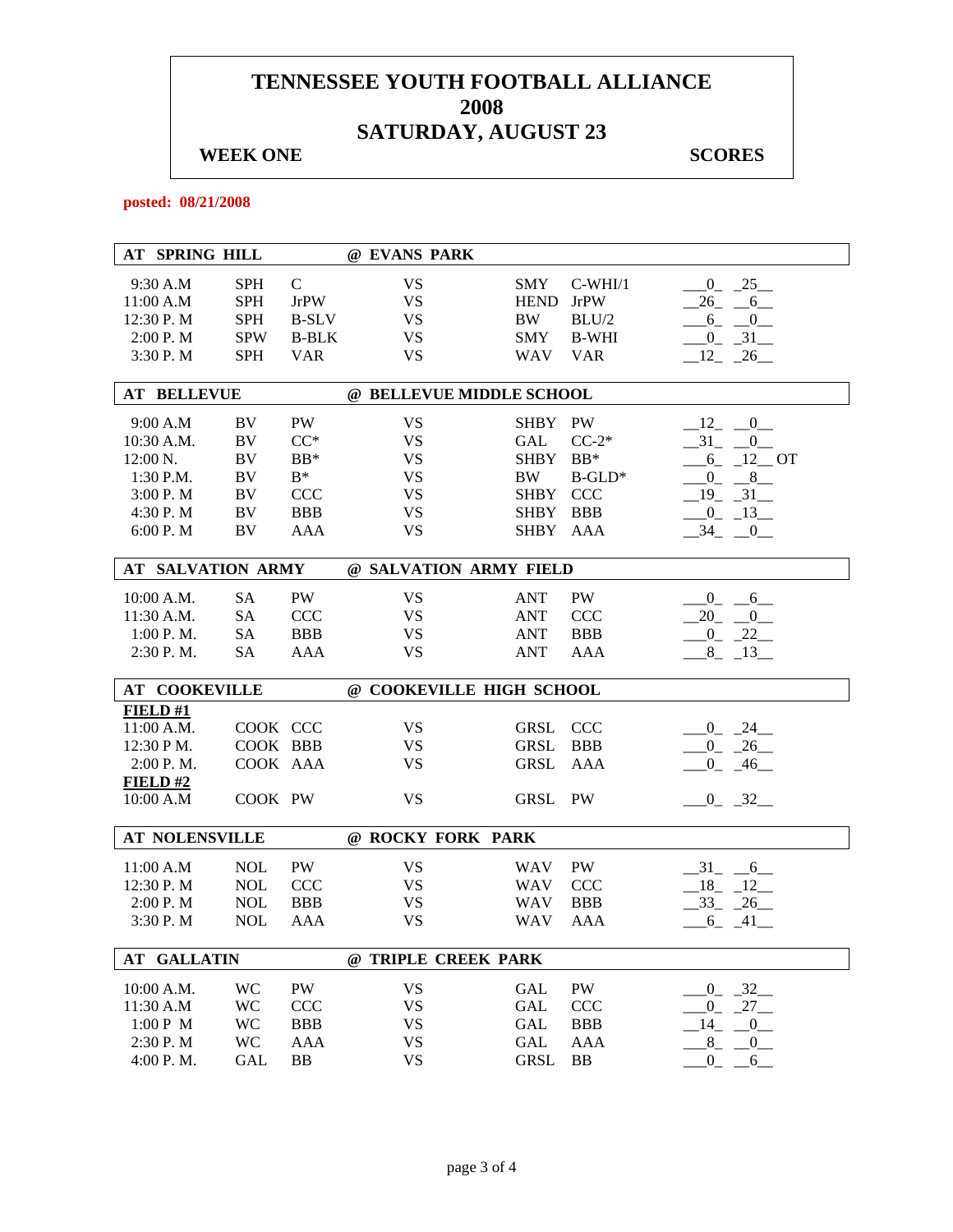**WEEK ONE** SCORES

**posted: 08/21/2008** 

#### \* **= DENOTES DIVISION GAMES**

|             |                        |                                       |        |             |                              | <b>TYFA COMMUNITY'S</b>        |        |             |                                 |  |
|-------------|------------------------|---------------------------------------|--------|-------------|------------------------------|--------------------------------|--------|-------------|---------------------------------|--|
| <b>ANT</b>  | Antioch Falcons        |                                       |        | <b>GOOD</b> |                              | Goodlettsville Trojans         |        |             | <b>Salvation Army</b>           |  |
| BV          |                        | <b>Bellevue Steelers</b>              |        | <b>GRSL</b> |                              | <b>Grassland Golden Eagles</b> |        | <b>SHBY</b> | <b>Shelbyville Eagles</b>       |  |
| <b>BORD</b> |                        | <b>HEND</b><br><b>Bordeaux Eagles</b> |        |             | <b>Hendersonville Titans</b> |                                |        | <b>SMY</b>  | Smyrna Bulldogs                 |  |
| <b>BW</b>   | <b>Brentwood Blaze</b> |                                       |        | ΜJ          | Mt. Juliet Bears             |                                |        | <b>SPH</b>  | <b>Spring Hill Raiders</b>      |  |
| <b>COOK</b> | Cookeville Cavaliers   |                                       |        | <b>MFB</b>  | Murfreesboro Mustangs        |                                |        | <b>WAV</b>  | <b>Waverly-Belmont Bulldogs</b> |  |
| <b>FRA</b>  |                        | <b>Franklin Cowboys</b>               |        | <b>NOLE</b> | Nolensville Panthers         |                                |        | <b>WC</b>   | <b>Whites Creek Cobras</b>      |  |
| <b>GAL</b>  |                        | Gallatin Green Wave                   |        | <b>OH</b>   | Old Hickory Bulldogs         |                                |        |             |                                 |  |
|             |                        |                                       |        |             |                              | <b>COLORS</b>                  |        |             |                                 |  |
|             |                        | <b>WHI</b>                            | White  | <b>GRY</b>  | Gray                         | <b>SLV</b>                     | Silver | <b>BLU</b>  | <b>Blue</b>                     |  |
|             |                        | <b>GLD</b>                            | Gold   | <b>RED</b>  | Red                          | <b>PRP</b>                     | Purple | <b>BLK</b>  | Black                           |  |
|             |                        | <b>YEL</b>                            | Yellow |             |                              |                                |        |             |                                 |  |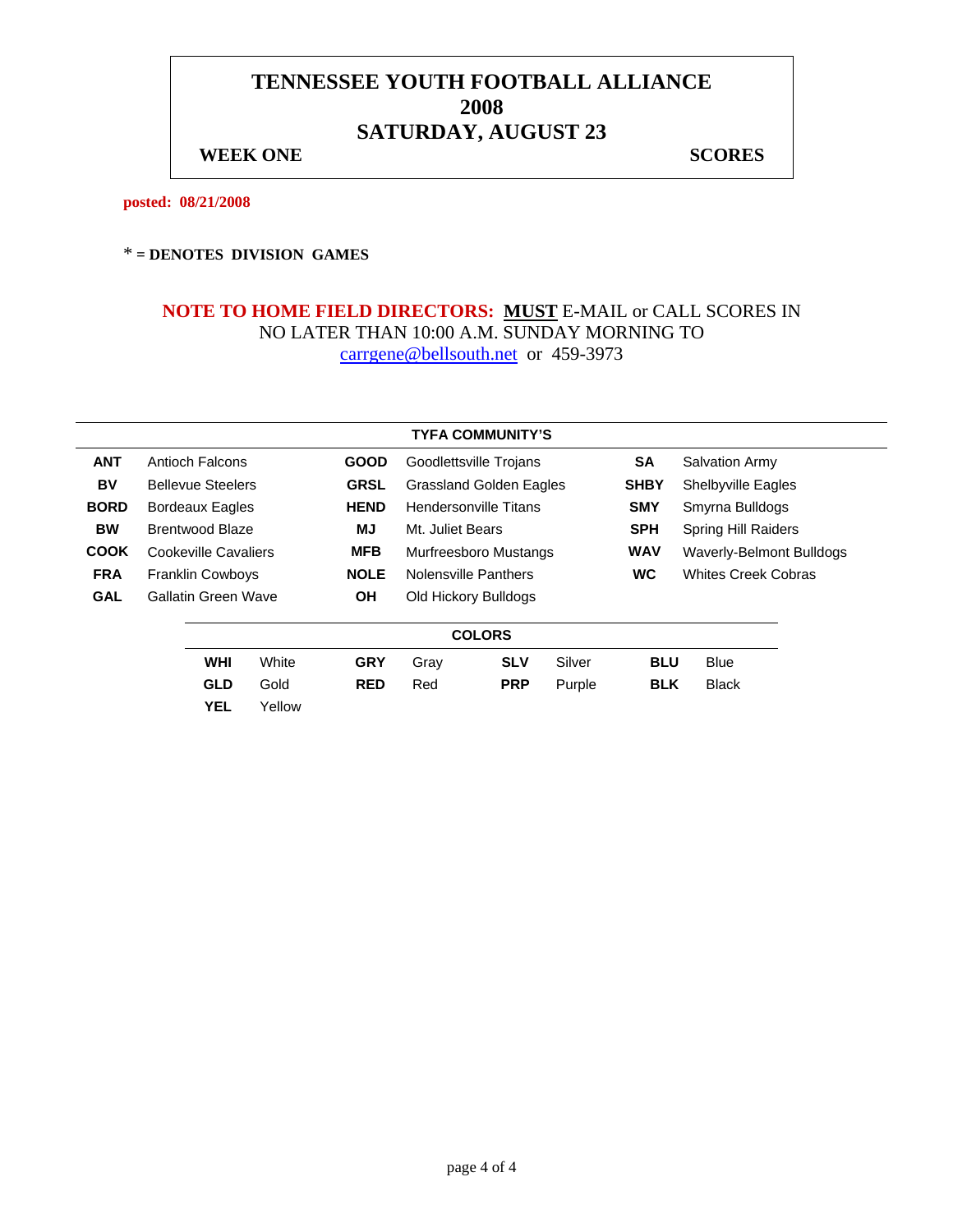#### **WEEK TWO SCORES**

| <b>AT BRENTWOOD</b> |            |              | @ CROCKETT PARK  |            |              |                                        |
|---------------------|------------|--------------|------------------|------------|--------------|----------------------------------------|
| FIELD#1             |            |              |                  |            |              |                                        |
| 9:00 A.M            | <b>BW</b>  | C-GLD        | <b>VS</b>        | <b>SPH</b> | $\mathbf C$  | $\overline{\phantom{0}0}$<br>14        |
| $10:30$ A.M         | <b>BW</b>  | $B-BLU/2$    | <b>VS</b>        | <b>MFB</b> | <b>B-WHI</b> | $-6 - 19$                              |
| 12:00 N             | <b>BW</b>  | <b>B-GLD</b> | <b>VS</b>        | MJ         | <b>B-YEL</b> | $-32$<br>$-0$                          |
| FIELD#2             |            |              |                  |            |              |                                        |
| 9:30 A.M            | <b>BW</b>  | <b>JrPW</b>  | <b>VS</b>        | <b>SPH</b> | <b>JrPW</b>  | $-7$ $-14$ $-$                         |
| 11:00 A.M           | <b>BW</b>  | C-BLU        | <b>VS</b>        | GOOD C     |              | $0 - 21$                               |
|                     |            |              |                  |            |              |                                        |
| <b>AT FRANKLIN</b>  |            |              | @ COWBOY COMPLEX |            |              |                                        |
| FIELD#1             |            |              |                  |            |              |                                        |
| 8:00 A.M.           | $FRA*$     | <b>BB</b>    | <b>VS</b>        | <b>MFB</b> | BB           | 20<br>$\begin{array}{c} 0 \end{array}$ |
| 9:30 A.M.           | FRA*       | CC           | <b>VS</b>        | <b>MFB</b> | CC           | $-13$<br>$\overline{0}$                |
| $11:00$ A.M.        | FRA*       | PW           | <b>VS</b>        | <b>MFB</b> | PW           | $-22$<br>6                             |
| 12:30 P.M           | FRA*       | <b>CCC</b>   | <b>VS</b>        | <b>MFB</b> | <b>CCC</b>   | 19<br>20                               |
| 2:00 P.M            | <b>FRA</b> | A-SLV        | <b>VS</b>        | <b>BW</b>  | A-RED        | 18<br>6                                |
| 3:30 P.M.           | FRA*       | AA           | <b>VS</b>        | <b>MFB</b> | AA           | $-46$<br>$\overline{0}$                |
| 5:00 P.M.           | FRA*       | <b>BBB</b>   | <b>VS</b>        | <b>MFB</b> | <b>BBB</b>   | 39<br>6                                |
| 6:30 P.M.           | FRA*       | <b>AAA</b>   | <b>VS</b>        | <b>MFB</b> | <b>AAA</b>   | $-20$<br>$-6$                          |
| 8:00 P.M            | FRA*       | VAR`         | <b>VS</b>        | <b>MFB</b> | <b>VAR</b>   | $18 - 33$                              |
| FIELD #2            |            |              |                  |            |              |                                        |
| 8:15 A.M.           | $FRA*$     | C-SLV        | <b>VS</b>        | <b>MFB</b> | C-BLU        | $\overline{0}$<br>$6$ <sub>—</sub>     |
| 9:45 A.M.           | $FRA*$     | C-BLU        | <b>VS</b>        | <b>MFB</b> | C-WHI        | 12<br>$\mathbf{0}$                     |
| 11:15 A.M.          | FRA*       | <b>JrPW</b>  | <b>VS</b>        | <b>MFB</b> | JrPW-BLU     | $19_{-}$<br>$-29$                      |
| 12:45 P.M.          | <b>FRA</b> | <b>B-GRA</b> | <b>VS</b>        | <b>SPH</b> | <b>B-BLK</b> | 33<br>$\overline{0}$                   |
| 2:15 P.M.           | FRA*       | <b>B-SLV</b> | <b>VS</b>        | <b>MFB</b> | <b>B-BLU</b> | 28<br>$6$ <sub>—</sub>                 |
| 3:45 P.M.           | FR A       | <b>B-BLU</b> | <b>VS</b>        | <b>BW</b>  | $B$ -RED/1   | $-27-$<br>$\overline{0}$               |
| 5:15 P.M            | <b>FRA</b> | <b>B-WHI</b> | <b>VS</b>        | MJ         | <b>B-GRA</b> | $-19$<br>$\_0$                         |
| 6:45 P.M.           | FRA*       | A-BLU        | <b>VS</b>        | <b>MFB</b> | A            | 12<br>$7\overline{)}$                  |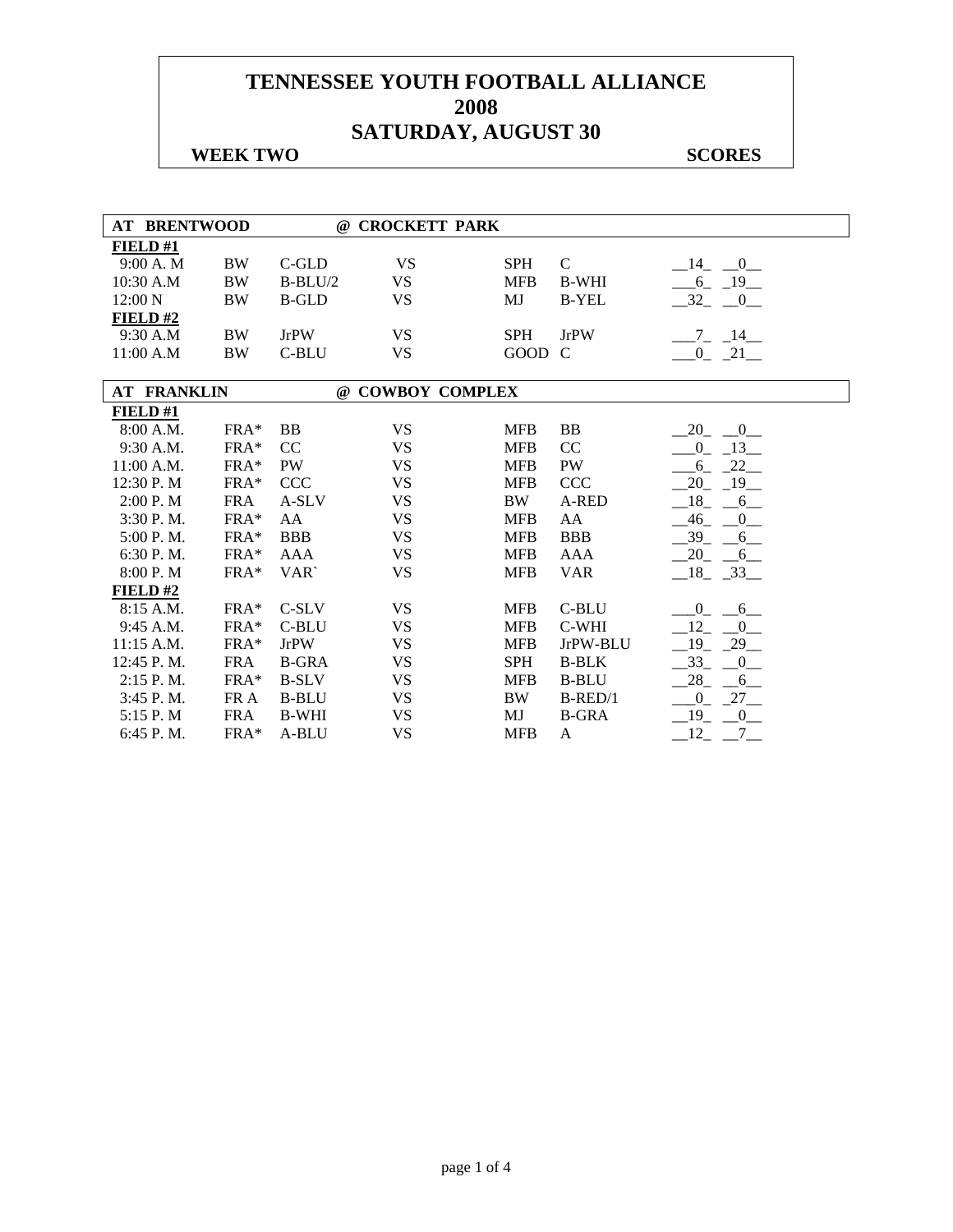#### **WEEK TWO SCORES**

| <b>AT SMYRNA</b>           |                     |                     | @ LEE VICTORY PARK   |             |               |                         |
|----------------------------|---------------------|---------------------|----------------------|-------------|---------------|-------------------------|
| <b>DONNIE CARTER FIELD</b> |                     |                     |                      |             |               |                         |
| 8:30 A.M                   | $\text{SMY*}$       | $C-WHI/2$           | <b>VS</b>            | MJ          | $C-BLK$       | $-26$ $-7$ $-$          |
| 10:00 A.M.                 | <b>SMY</b>          | CC                  | <b>VS</b>            | <b>BORD</b> | CC            | $12 - 6$                |
| 11:30 A M                  | <b>SMY</b>          | <b>PW</b>           | <b>VS</b>            | <b>BORD</b> | <b>PW</b>     | $27 - 0$                |
| 1:00 P. M                  | <b>SMY</b>          | <b>B-WHI</b>        | <b>VS</b>            | <b>BW</b>   | <b>B-WHI</b>  | $6 - 36$                |
| 2:30 P.M.                  | <b>SMY</b>          | BB                  | <b>VS</b>            | <b>BORD</b> | BB            | $-6 - 20$               |
| 4:00 P.M.                  | <b>SMY</b>          | CCC                 | <b>VS</b>            | <b>BORD</b> | CCC           | $0 - 14$                |
| 5:30 P.M.                  | <b>SMY</b>          | <b>BBB</b>          | <b>VS</b>            | <b>BORD</b> | <b>BBB</b>    | $-26$ $-0$              |
| 7:00 P.M.                  | <b>SMY</b>          | AAA                 | <b>VS</b>            | <b>BORD</b> | AAA           | $26 - 7$                |
| <b>GENE CARR FIELD</b>     |                     |                     |                      |             |               |                         |
| 8:00 A.M                   | $SMY*$              | $C-WHI/1$           | <b>VS</b>            | MJ          | $C$ -GLD      | $-6 - 30$               |
| 9:30 A.M                   | $SMY*$              | C-PRP               | <b>VS</b>            | MJ          | C-YEL         | 18<br>$6_{-}$           |
| 11:00 A.M                  | <b>SMY</b>          | $C$ -GLD            | <b>VS</b>            | <b>BORD</b> | $\mathcal{C}$ | 29<br>$0_$              |
| 12:30 A.M                  | <b>SMY</b>          | JrPW-GLD            | <b>VS</b>            | MJ          | JrPW-GLD      | 32<br>12                |
| 2:00 P.M                   | <b>SMY</b>          | JrPW-WHI            | <b>VS</b>            | <b>BORD</b> | <b>JrPW</b>   | 25<br>6                 |
| 3:30 P.M                   | <b>SMY</b>          | <b>B-PRP</b>        | <b>VS</b>            | <b>BW</b>   | $B-BLU/1$     | $-0$ $-27$ $-$          |
| 5:00 P.M                   | <b>SMY</b>          | AA                  | <b>VS</b>            | <b>BORD</b> | AA            | $0 - 7$                 |
| 6:30 P.M                   | <b>SMY</b>          | $B-GLD/1$           | <b>VS</b>            | MJ          | <b>B-GLD</b>  | $0 - 19$                |
| 8:00 P.M                   | <b>SMY</b>          | A-PRP               | <b>VS</b>            | $\rm BW$    | A-GLD         | $0 - 38$                |
|                            |                     |                     |                      |             |               |                         |
| <b>AT HENDERSONVILLE</b>   |                     |                     | @ DRAKE'S CREEK PARK |             |               |                         |
| FIELD#1                    |                     |                     |                      |             |               |                         |
| 9:00 A.M.                  | HEND PW             |                     | <b>VS</b>            | MJ          | PW            | $-28$ <sub>-</sub> $-6$ |
| 10:30 A.M.                 | <b>HEND</b>         | $\mathbf{A}$        | <b>VS</b>            | $\rm BW$    | A-WHI         | $-6 - 39$               |
| 12:00 N                    | <b>HEND</b>         | BB                  | <b>VS</b>            | MJ          | <b>BB</b>     | $0 - 32$                |
| 1:30 P M                   | <b>HEND</b>         | AA                  | <b>VS</b>            | MJ          | AA            | $13 - 0$                |
| 3:00 PM                    | HEND CCC            |                     | <b>VS</b>            | MJ          | <b>CCC</b>    | $-0$ $-40$              |
| 4:30 P M                   | HEND BBB            |                     | <b>VS</b>            | MJ          | <b>BBB</b>    | $-0$ $-45$              |
| 6:00 PM                    | HEND AAA            |                     | <b>VS</b>            | MJ          | <b>AAA</b>    | $-30$ $-12$             |
| FIELD#2                    |                     |                     |                      |             |               |                         |
| 9:30 A.M                   | HEND <sup>*</sup> C |                     | <b>VS</b>            | MJ          | C-WHI         | $-7 - 0$                |
| 11:00 A.M                  | HEND* JrPW          |                     | <b>VS</b>            | MJ          | JrPW-BLK      | $0 - 12$                |
| 12:30 P.M                  | HEND CC             |                     | <b>VS</b>            | MJ          | CC            | 18<br>$\mathbf{0}$      |
| 2:00 P. M                  |                     | <b>HEND* B-BLUE</b> | <b>VS</b>            | MJ          | <b>B-WHI</b>  | $-33$<br>$\overline{0}$ |
| 3:30 P.M                   |                     | HEND B-RED          | <b>VS</b>            | <b>SPH</b>  | <b>B-SLV</b>  | 26<br>6                 |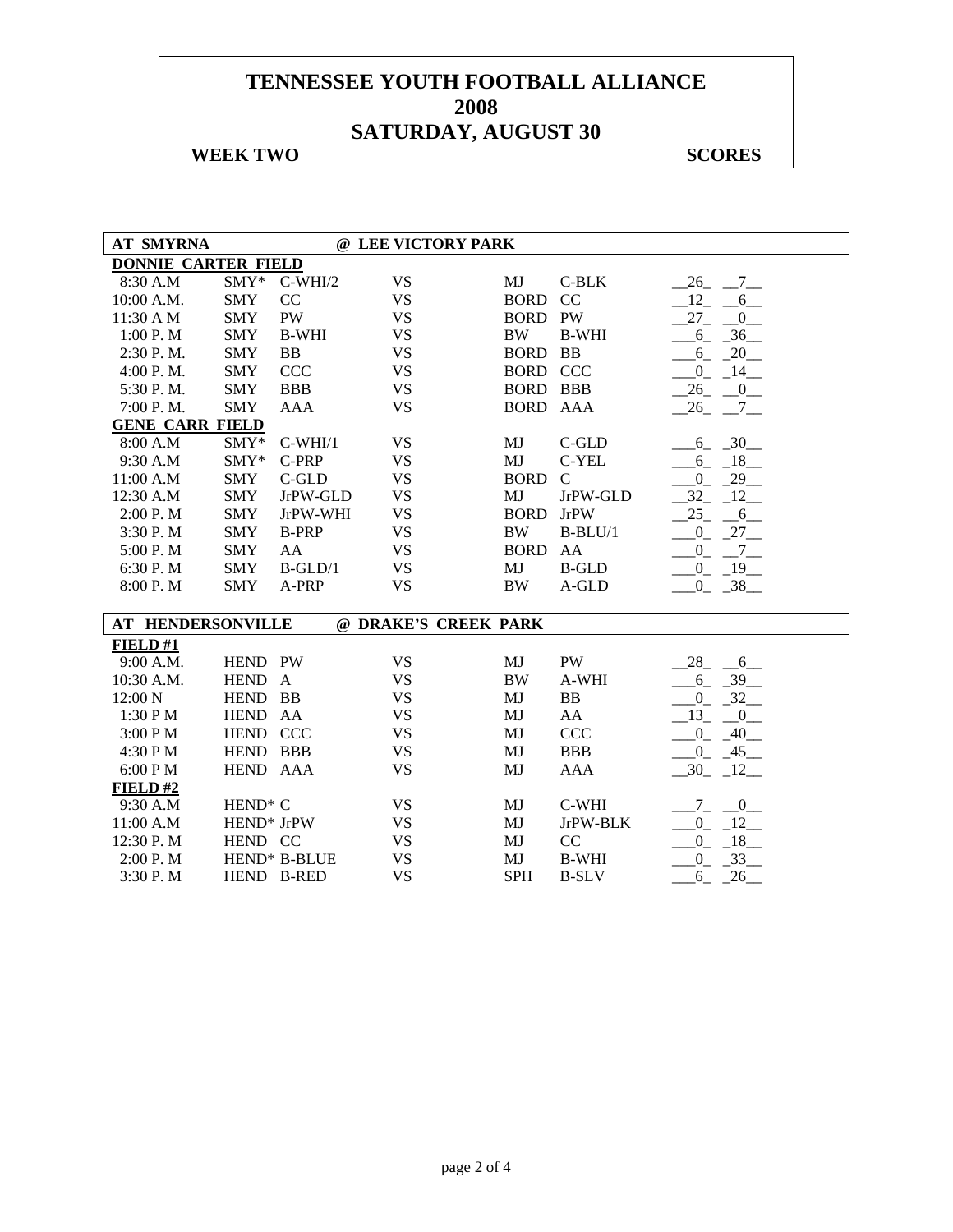#### **WEEK TWO SCORES**

| AT OLD HICKORY     |                  |                | @ DUPONT HADLEY MIDDLE SCHOOL |            |               |                          |
|--------------------|------------------|----------------|-------------------------------|------------|---------------|--------------------------|
| 8:00 A.M           | $OH*$            | B              | $\overline{\text{VS}}$        | <b>BW</b>  | <b>B-GREY</b> | $\overline{0}$<br>32     |
| 9:30 A.M           | OH               | PW             | <b>VS</b>                     | $\rm BW$   | PW            | $20 - 13$                |
| 11:00 A.M          | OН               | CC             | <b>VS</b>                     | BW         | CC            | $0 - 16$                 |
| 12:30 P.M          | <b>OH</b>        | BB             | <b>VS</b>                     | BW         | BB            | $-6 - 25$                |
| 2:00 P.M           | OH               | AA             | <b>VS</b>                     | $\rm BW$   | ${\rm AA}$    | $-0$ $-34$ $-$           |
| 3:30 P.M           | <b>OH</b>        | <b>CCC</b>     | <b>VS</b>                     | BW         | <b>CCC</b>    | $0 - 27$                 |
| 5:00 P.M.          | OH               | <b>BBB</b>     | <b>VS</b>                     | $\rm BW$   | <b>BBB</b>    | $-6 - 28$                |
| 6:30 P.M.          | OH               | <b>AAA</b>     | <b>VS</b>                     | BW         | <b>AAA</b>    | $-0$ $-32$               |
| 8:00 P.M           | <b>OH</b>        | <b>VAR</b>     | VS                            | <b>SMY</b> | <b>VAR</b>    | $-40 - 0$                |
|                    |                  |                |                               |            |               |                          |
| AT SPRING HILL     |                  |                | @ EVANS PARK                  |            |               |                          |
| 9:00 A.M           | SPH*             | CC             | <b>VS</b>                     | GOOD CC    |               | $-36$<br>$\overline{0}$  |
| 10:30 A.M          | SPH*             | <b>PW</b>      | <b>VS</b>                     | GOOD PW    |               | 26<br>$_{-0}$            |
| $12:00\ N$         | ${\rm SPH^*}$    | <b>BB</b>      | <b>VS</b>                     | GOOD BB    |               | $26$ <sub>-</sub><br>6   |
| 1:30 P.M           | SPH*             | AA             | <b>VS</b>                     | GOOD AA    |               | $43_{-}$<br>$\mathbf{0}$ |
| 3:00 P.M           | SPH*             | <b>CCC</b>     | VS                            | GOOD CCC   |               | $-0$ $-38$               |
| 4:30 P.M.          | SPH*             | <b>BBB</b>     | <b>VS</b>                     | GOOD BBB   |               | $-8$ $-6$                |
| 6:00 P. M          | SPH*             | AAA            | <b>VS</b>                     | GOOD AAA   |               | $-0$ $-22$ $-$           |
|                    |                  |                |                               |            |               |                          |
| <b>AT GALLATIN</b> |                  |                | @ TRIPLE CREEK PARK           |            |               |                          |
| <b>FIELD#1</b>     |                  |                |                               |            |               |                          |
| 9:30 A.M           | <b>GAL</b>       | A              | <b>VS</b>                     | BW         | A-BLK         | $-0$ $-32$               |
| 11:00 A.M          | $GAL*$           | $CC-1$         | <b>VS</b>                     | <b>ANT</b> | $\mathcal{C}$ | $0 - 25$                 |
| $12:30$ P. M       | <b>GAL</b>       | <b>CCC</b>     | <b>VS</b>                     | COOK CCC   |               | $13 - 6$                 |
| 2:00 P.M           | <b>GAL</b>       | <b>BBB</b>     | <b>VS</b>                     | COOK BBB   |               | $27 - 16$                |
| 3:30 P.M           | GAL              | <b>AAA</b>     | <b>VS</b>                     | COOK AAA   |               | $20 - 0$                 |
| FIELD#2            |                  |                |                               |            |               |                          |
| 10:00 A.M          | GAL              | B              | <b>VS</b>                     | BW         | $B-RED/2$     | $-0$ $-22$               |
| 11:30 A.M          | GAL              | <b>JrPW</b>    | VS                            | <b>MFB</b> | JrPW-WHI      | $-12 - 13$               |
| 1:00 P. M          | <b>GAL</b>       | PW             | <b>VS</b>                     | COOK PW    |               | $-29 - 0$                |
| 2:30 P.M           | $GAL^*$          | BB             | <b>VS</b>                     | COOK BB    |               | $-38$ $-0$               |
|                    |                  |                |                               |            |               |                          |
| AT GRASSLAND       |                  |                | @ GRASSLAND MIDDLE SCHOOL     |            |               |                          |
| FIELD#1            |                  |                |                               |            |               |                          |
| 9:00 A.M           | GRSL A           |                | <b>VS</b>                     | BW         | A-BLU         | $-6 - 24$                |
| 10:30 A.M          | <b>GRSL* CCC</b> |                | <b>VS</b>                     | BV         | <b>CCC</b>    | $6 - 12$                 |
| $12:00 N$ .        | GRSL* BBB        |                | <b>VS</b>                     | BV         | <b>BBB</b>    | $-32 - -7$               |
| 1:30 P.M.          | GRSL* AAA        |                | <b>VS</b>                     | BV         | AAA           | $18 - 0$                 |
| <b>FIELD#2</b>     |                  |                |                               |            |               |                          |
| 9:00 A.M.          | GRSL* PW         |                | VS                            | BV         | PW            | $-0$ $-12$               |
| 10:30 A.M          | GRSL* BB         |                | <b>VS</b>                     | <b>ANT</b> | BB            | $27 - 7$                 |
| 12:00 N            | GRSL* CC         |                | VS                            | BV         | CC            | $-0$ $-20$               |
| 1:30 P.M           | GRSL             | $\overline{B}$ | <b>VS</b>                     | BV         | B             | $-19$ $-7$ $-$           |
|                    |                  |                |                               |            |               |                          |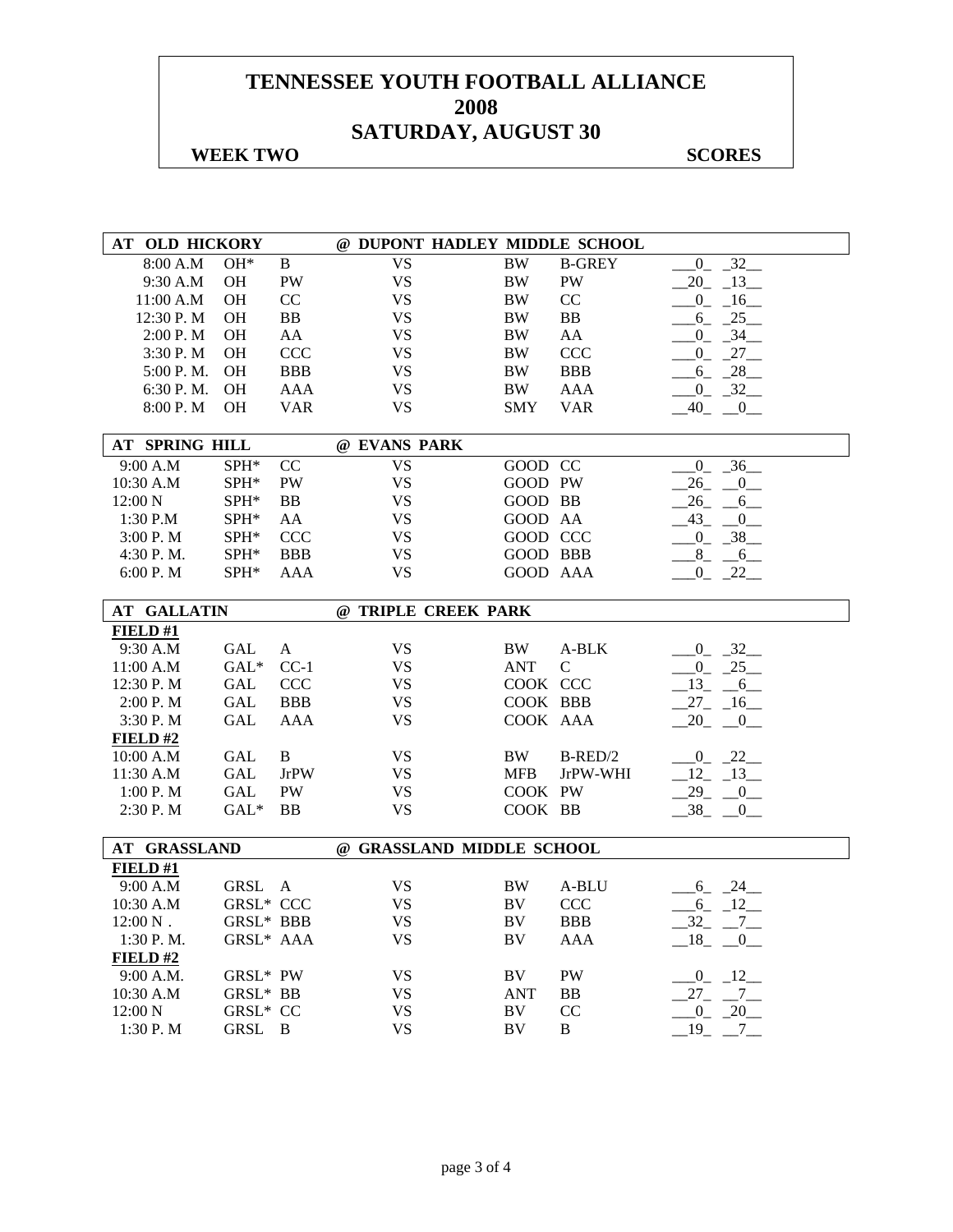#### **WEEK TWO SCORES**

| <b>WAVERLY</b><br>AT. |            |            | TPS-NASHVILLE SCHOOL OF ARTS<br>$\omega$ |            |            |                    |
|-----------------------|------------|------------|------------------------------------------|------------|------------|--------------------|
| $10:30$ A.M.          | <b>WAV</b> | <b>PW</b>  | VS                                       | <b>WC</b>  | <b>PW</b>  | $\theta$           |
| $12:00 \text{ N}$ .   | <b>WAV</b> | <b>BB</b>  | VS                                       | BV         | BB         | 33                 |
| 1:30P. M              | WAV        | A          | VS                                       | MJ         | A          | 25                 |
| $3:00$ P.M.           | <b>WAV</b> | <b>CCC</b> | VS                                       | <b>WC</b>  | <b>CCC</b> | - 19               |
| 4:30P. M.             | <b>WAV</b> | <b>BBB</b> | VS                                       | WC         | <b>BBB</b> | 26<br>6            |
| 6:00 P. M.            | <b>WAV</b> | AAA        | VS                                       | WC         | AAA        | 34<br><sub>6</sub> |
| 7:30P. M              | WAV*       | <b>VAR</b> | VS                                       | <b>SPH</b> | <b>VAR</b> | 12<br>- 14         |
|                       |            |            |                                          |            |            |                    |
| <b>AT NOLENSVILLE</b> |            |            | <b>ROCKY FORK PARK</b><br>$\omega$       |            |            |                    |
| 11:00 A M             | $NOL*$     | <b>PW</b>  | VS                                       | <b>ANT</b> | <b>PW</b>  | 34<br>6            |
| 12:30 P.M.            | $NOL*$     | <b>CCC</b> | VS                                       | <b>ANT</b> | <b>CCC</b> | 36                 |
| 2:00 P. M             | $NOL*$     | <b>BBB</b> | VS                                       | <b>ANT</b> | <b>BBB</b> | -40<br>6           |
| 3:30P. M              | $NOL*$     | AAA        | VS                                       | <b>ANT</b> | AAA        |                    |

| <b>SHELBYVILLE</b> |             |           | @ SHELBYVILLE HIGH SCHOOL |    |            |    |
|--------------------|-------------|-----------|---------------------------|----|------------|----|
| 10:30 A.M          | <b>SHBY</b> | <b>PW</b> | VS                        | SА | PW         |    |
| $12:00\text{ N}$   | SHBY CCC    |           | VS                        | SΑ | CCC        |    |
| 1:30 P M           | SHBY BBB    |           | VS                        | SА | <b>BBB</b> |    |
| 4:30 P M           | <b>SHBY</b> | AAA       | VS                        | SА | AAA        | ንር |

\* **= DENOTES DIVISION GAMES** 

|             |  |                          |       |             |                                | <b>TYFA COMMUNITY'S</b> |        |             |                                 |  |  |
|-------------|--|--------------------------|-------|-------------|--------------------------------|-------------------------|--------|-------------|---------------------------------|--|--|
| <b>ANT</b>  |  | Antioch Falcons          |       | <b>GOOD</b> |                                | Goodlettsville Trojans  |        | <b>SA</b>   | <b>Salvation Army</b>           |  |  |
| BV          |  | <b>Bellevue Steelers</b> |       | <b>GRSL</b> | <b>Grassland Golden Eagles</b> |                         |        | <b>SHBY</b> | <b>Shelbyville Eagles</b>       |  |  |
| <b>BORD</b> |  | Bordeaux Eagles          |       | <b>HEND</b> | <b>Hendersonville Titans</b>   |                         |        | <b>SMY</b>  | Smyrna Bulldogs                 |  |  |
| <b>BW</b>   |  | Brentwood Blaze          |       | MJ          | Mt. Juliet Bears               |                         |        | <b>SPH</b>  | <b>Spring Hill Raiders</b>      |  |  |
| <b>COOK</b> |  | Cookeville Cavaliers     |       | <b>MFB</b>  | Murfreesboro Mustangs          |                         |        | <b>WAV</b>  | <b>Waverly-Belmont Bulldogs</b> |  |  |
| <b>FRA</b>  |  | <b>Franklin Cowboys</b>  |       | <b>NOLE</b> | Nolensville Panthers           |                         |        | <b>WC</b>   | <b>Whites Creek Cobras</b>      |  |  |
| <b>GAL</b>  |  | Gallatin Green Wave      |       | <b>OH</b>   |                                | Old Hickory Bulldogs    |        |             |                                 |  |  |
|             |  |                          |       |             | <b>COLORS</b>                  |                         |        |             |                                 |  |  |
|             |  | <b>WHI</b>               | White | <b>GRY</b>  | Gray                           | <b>SLV</b>              | Silver | <b>BLU</b>  | <b>Blue</b>                     |  |  |
|             |  | <b>GLD</b>               | Gold  | <b>RED</b>  | Red                            | <b>PRP</b>              | Purple | <b>BLK</b>  | <b>Black</b>                    |  |  |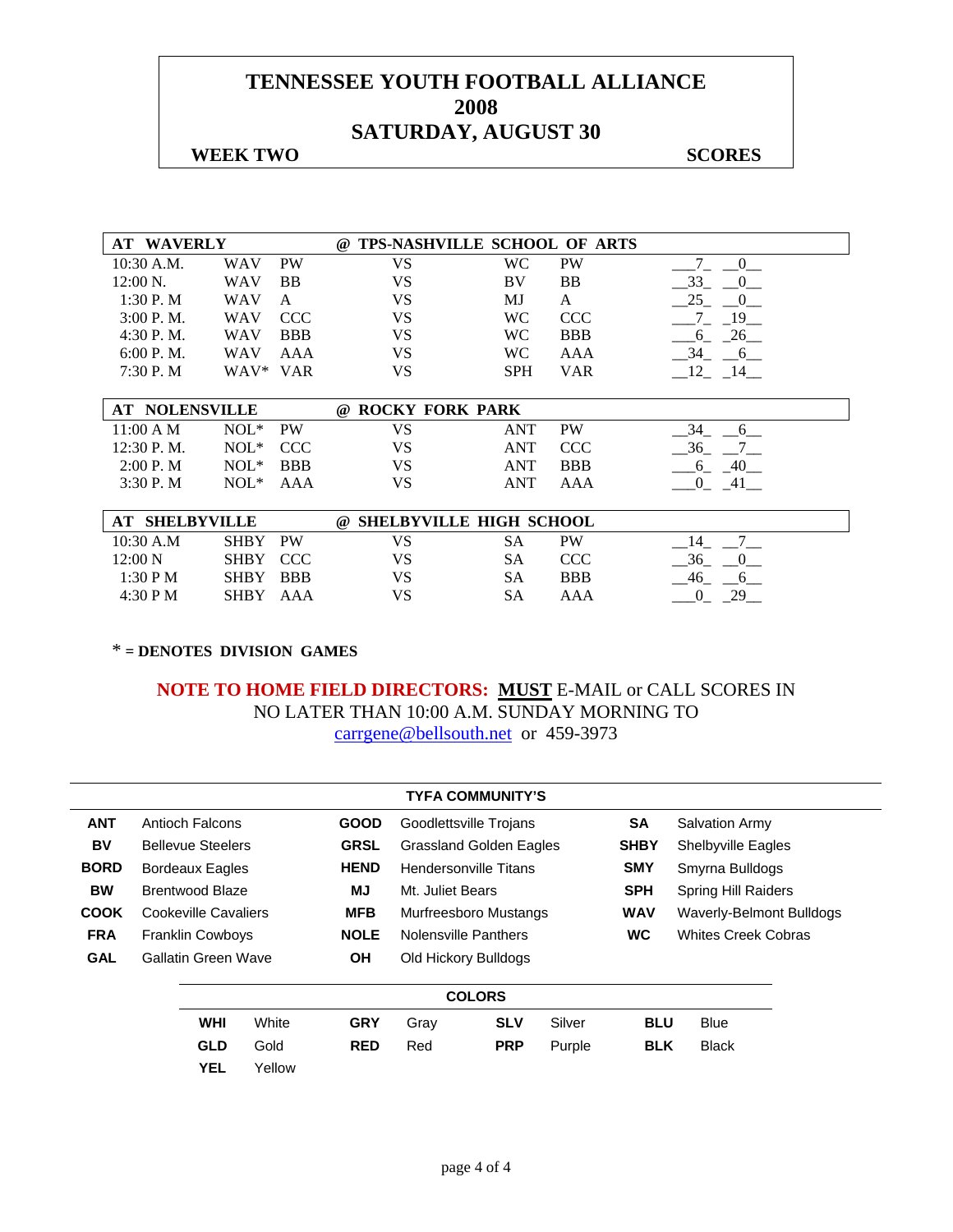## **WEEK THREE** SCORES

| <b>AT BRENTWOOD</b>         |            |              | @ CROCKETT PARK  |                  |              |                                     |
|-----------------------------|------------|--------------|------------------|------------------|--------------|-------------------------------------|
| FIELD#1                     |            |              |                  |                  |              |                                     |
| 9:00 A.M                    | <b>BW</b>  | <b>B-GRA</b> | <b>VS</b>        | <b>HEND</b>      | <b>B-RED</b> | 28<br>6                             |
| 10:30 A.M                   | $BW^*$     | <b>B-WHI</b> | <b>VS</b>        | SPH*             | <b>B-BLK</b> | $-42$<br>$\overline{0}$             |
| 12:00 N                     | $BW^*$     | A-GLD        | <b>VS</b>        | $GAL*$           | A            | 26<br>0                             |
| 1:30 P.M                    | $BW^*$     | A-BLU        | <b>VS</b>        | $BW^*$           | A-BLK        | $-8$ $-21$                          |
| FIELD $#2$                  |            |              |                  |                  |              |                                     |
| 9:30 A.M                    | <b>BW</b>  | C-GLD        | <b>VS</b>        | <b>SMY</b>       | C-GLD        | $\overline{0}$<br>6                 |
| 11:00 A.M                   | <b>BW</b>  | <b>C-RED</b> | <b>VS</b>        | MJ               | C-YEL        | $6 - 12$                            |
| 12:30 P.M                   | <b>BW</b>  | $B$ -RED/2   | <b>VS</b>        | MJ               | <b>B-YEL</b> | 20<br>0                             |
| 2:00 P.M                    | <b>BW</b>  | $B-BLU/1$    | <b>VS</b>        | <b>SMY</b>       | <b>B-WHI</b> | $-36$<br>$\overline{\phantom{0}}^0$ |
|                             |            |              |                  |                  |              |                                     |
| <b>AT FRANKLIN</b>          |            |              | @ COWBOY COMPLEX |                  |              |                                     |
| FIELD#1                     |            |              |                  |                  |              |                                     |
| 8:00 A.M                    | <b>FRA</b> | CC           | <b>VS</b>        | GOOD CC          |              | $-33$ $-19$                         |
| 9:30 A.M                    | FRA*       | A-SLV        | <b>VS</b>        | WAV* A           |              | $8$ OTx2<br>14                      |
| 11:00 A.M.                  | <b>FRA</b> | AA           | <b>VS</b>        | GOOD AA          |              | 54<br>$\mathbf{0}$                  |
| 12:30 P.M.                  | <b>FRA</b> | <b>BB</b>    | <b>VS</b>        | GOOD BB          |              | 34<br>$\overline{0}$                |
| 2:00 P. M                   | <b>FRA</b> | <b>CCC</b>   | <b>VS</b>        | GOOD CCC         |              | $\overline{0}$<br>$6_{-}$           |
| 3:30 P.M.                   | <b>FRA</b> | A-BLU        | <b>VS</b>        | <b>BWD</b>       | A-RED        | $7\overline{ }$<br>$-6$             |
| 5:00 P.M.                   | <b>FRA</b> | <b>BBB</b>   | <b>VS</b>        | GOOD BBB         |              | $-42$<br>$\overline{0}$             |
| 6:30 P.M.                   | <b>FRA</b> | AAA          | <b>VS</b>        | GOOD AAA         |              | 21<br>$8$ <sub>-</sub>              |
| 8:00 P.M                    | FRA*       | <b>VAR</b>   | <b>VS</b>        | <b>BORD* VAR</b> |              | $-6 - 16$                           |
| FIELD #2                    |            |              |                  |                  |              |                                     |
| 8:15 A.M.                   | FRA*       | C-BLU        | <b>VS</b>        | <b>BORD* C</b>   |              | 13<br>$\overline{0}$                |
| 9:45 A.M                    | FRA*       | <b>JrPW</b>  | <b>VS</b>        | SPH*             | <b>JrPW</b>  | 25<br>12                            |
| $11:15 \text{ A } \text{M}$ | FRA*       | C-SLV        | <b>VS</b>        | $SMY*$           | $C-WHI/2$    | $\overline{0}$<br>$7\overline{ }$   |
| 12:45 P.M                   | <b>FRA</b> | PW           | <b>VS</b>        | <b>GOOD</b>      | PW           | 6<br>$-12$                          |
| 2:15 P.M                    | <b>FRA</b> | <b>B-BLU</b> | <b>VS</b>        | <b>MFB</b>       | <b>B-BLU</b> | 20<br>6                             |
| 3:45 P.M                    | <b>FRA</b> | <b>B-WHI</b> | <b>VS</b>        | <b>BW</b>        | $B-BLU/2$    | 20<br>8                             |
| 5:15 P.M                    | <b>FRA</b> | <b>B-SLV</b> | <b>VS</b>        | MJ               | <b>B-WHI</b> | 20<br>$\mathbf{0}$                  |
| 6:45 P.M                    | FRA*       | <b>B-GRA</b> | ${\bf S}$        |                  | HEND* B-BLU  | 16<br>$\mathbf{0}$                  |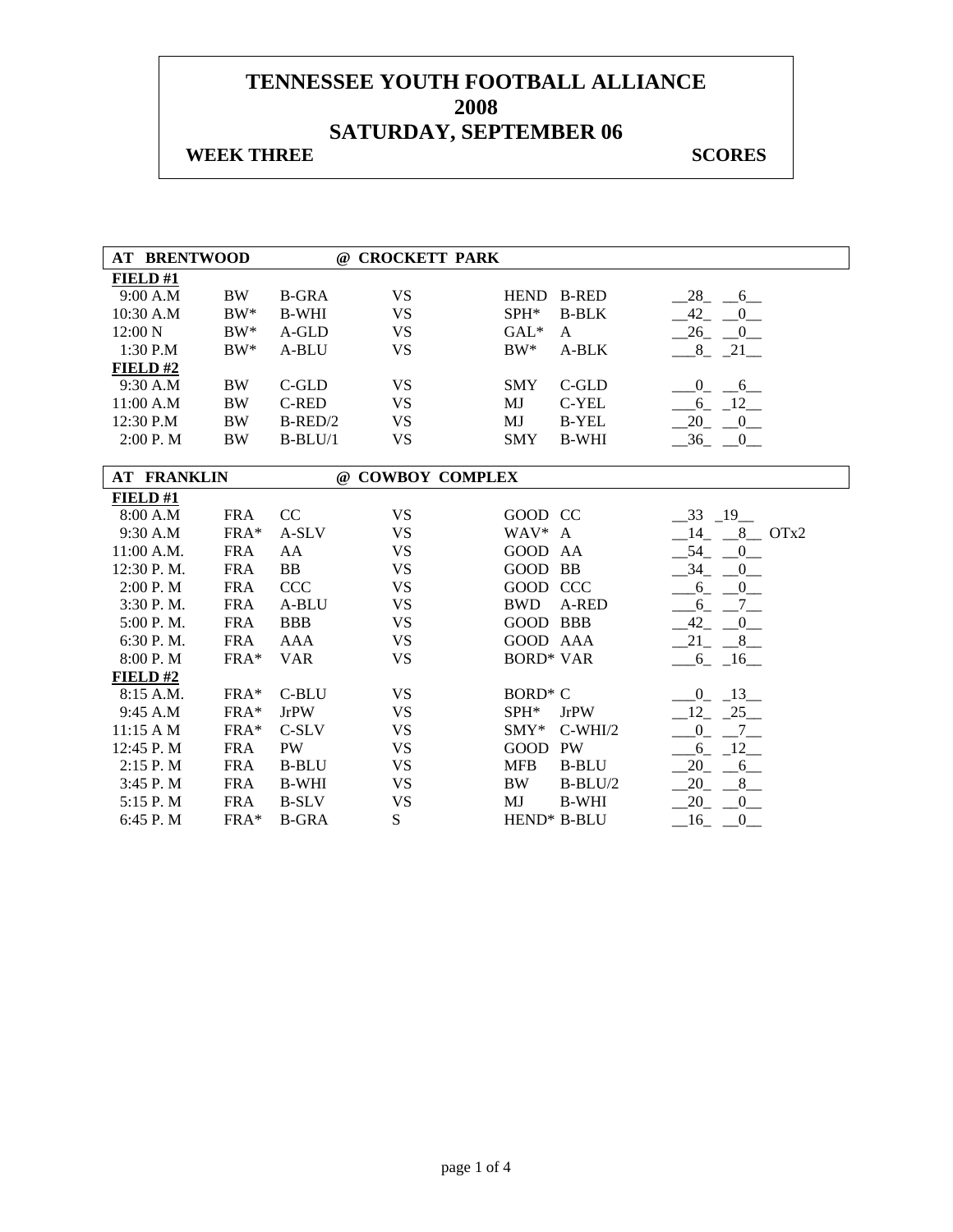### **WEEK THREE** SCORES

|                       | <b>AT MURFREESBORO</b>     |            |              |                    |                      | @ MIDDLE POINT SPORTS COMPLEX |                            |
|-----------------------|----------------------------|------------|--------------|--------------------|----------------------|-------------------------------|----------------------------|
| FIELD#1               |                            |            |              |                    |                      |                               |                            |
| 8:30 A.M              |                            | <b>MFB</b> | C-WHI        | <b>VS</b>          | MJ                   | $C-BLK$                       | $6_{-}$<br>$_{-7}$         |
| 10:00 A.M.            |                            | <b>MFB</b> | A            | <b>VS</b>          | <b>HEND</b>          | A                             | $7_{-}$<br>$\overline{0}$  |
| 11:30 A.M             |                            | <b>MFB</b> | <b>BBB</b>   | <b>VS</b>          | HEND BBB             |                               | 2<br>30                    |
| 1:00 P.M.             |                            | <b>MFB</b> | <b>BB</b>    | <b>VS</b>          | HEND BB              |                               | 24<br>0                    |
| 2:30 P.M.             |                            | <b>MFB</b> | <b>CCC</b>   | <b>VS</b>          | HEND CCC             |                               | $-41$ $-$<br>0             |
| 4:00 P. M.            |                            | $MFB*$     | AA           | <b>VS</b>          | HEND <sup>*</sup> AA |                               | $-14$ $-19$                |
| 5:30 P.M.             |                            | <b>MFB</b> | AAA          | <b>VS</b>          | <b>HEND</b>          | AAA                           | $-7 - 16$                  |
|                       | 7:00 P.M.                  | $MFB*$     | <b>VAR</b>   | <b>VS</b>          | OH*                  | <b>VAR</b>                    | $-0$ $-36$ $-$             |
| FIELD#2               |                            |            |              |                    |                      |                               |                            |
| 9:00 A.M              |                            | $MFB*$     | JrPW-WHI     | <b>VS</b>          | $BW^*$               | <b>JrPW</b>                   | $-13$<br>$-0$              |
| 10:30 A.M.            |                            | <b>MFB</b> | PW           | <b>VS</b>          | HEND PW              |                               | $-13$<br>$-12$             |
| $12:00\ \mathrm{N}$ . |                            | <b>MFB</b> | JrPW-BLU     | <b>VS</b>          | <b>HEND</b>          | <b>JrPW</b>                   | $_{0}^{0}$<br>$-19$        |
| 1:30 P.M              |                            | $MFB*$     | C-BLU        | <b>VS</b>          | SPH*                 | $\mathsf{C}$                  | $39_{-}$<br>$\overline{0}$ |
| 3:00 P.M              |                            | $MFB*$     | <b>B-WHI</b> | <b>VS</b>          | SPH*                 | <b>B-SLV</b>                  | 19<br>$6$ <sub>—</sub>     |
| 4:30 P.M.             |                            | <b>MFB</b> | CC           | <b>VS</b>          | HEND CC              |                               | 32<br>$\overline{0}$       |
|                       |                            |            |              |                    |                      |                               |                            |
|                       | <b>AT SMYRNA</b>           |            |              | @ LEE VICTORY PARK |                      |                               |                            |
|                       | <b>DONNIE CARTER FIELD</b> |            |              |                    |                      |                               |                            |
| 9:00 A.M              |                            | SMY*       | $B-GLD/2$    | <b>VS</b>          | <b>GAL</b>           | $\mathbf{B}$                  | 33<br>0                    |
| 10:30 A.M             |                            | <b>SMY</b> | PW           | <b>VS</b>          | OH                   | PW                            | 25<br>$\overline{0}$       |
| 12:00 N               |                            | <b>SMY</b> | CC           | <b>VS</b>          | OH                   | CC                            | 19<br>0                    |
| $1:30$ P.M            |                            | <b>SMY</b> | BB           | <b>VS</b>          | <b>OH</b>            | BB                            | $2 -$<br>$6$ <sub>—</sub>  |
| 3:00 P M              |                            | <b>SMY</b> | <b>CCC</b>   | <b>VS</b>          | <b>OH</b>            | <b>CCC</b>                    | $-6 - 13$                  |
| 4:30 P M              |                            | <b>SMY</b> | <b>BBB</b>   | <b>VS</b>          | <b>OH</b>            | <b>BBB</b>                    | $-43$ $-0$                 |
| 6:00 P M              |                            | <b>SMY</b> | <b>AAA</b>   | <b>VS</b>          | <b>OH</b>            | AAA                           | 26<br>$_{-0}$              |
|                       | <b>GENE CARR FIELD</b>     |            |              |                    |                      |                               |                            |
| 8:30 A.M              |                            | SMY        | $C-WHI/1$    | <b>VS</b>          | HEND C               |                               | $0_{-}$<br>$6$ OT          |
| 10:00 A.M.            |                            | <b>SMY</b> | JrPW-WHI     | <b>VS</b>          | MJ                   | JrPW-BLK                      | 36<br>$7_{-}$              |
| 11:30 A.M             |                            | <b>SMY</b> | <b>VAR</b>   | <b>VS</b>          | <b>SPH</b>           | <b>VAR</b>                    | 8<br>$-14$                 |
| 1:00 P.M              |                            | <b>SMY</b> | A-WHI        | <b>VS</b>          | MJ                   | $\mathbf{A}$                  | 12<br>$\overline{0}$       |
| 2:30 P. M             |                            | <b>SMY</b> | AA           | <b>VS</b>          | <b>OH</b>            | AA                            | $-47-$<br>$-13$            |
| 4:00 P.M              |                            | <b>SMY</b> | <b>B-PRP</b> | <b>VS</b>          | MJ                   | <b>B-BLK</b>                  | 26<br>$Z_{-}$              |
| 5:30 P.M              |                            | <b>SMY</b> | $B$ -GLD-1   | <b>VS</b>          | <b>BW</b>            | $B$ -RED/1                    | $14 - 22$ OT               |
| 7:00 P.M              |                            | SMY*       | C-PRP        | <b>VS</b>          | $GOOD^*C$            |                               | $13 - 36$                  |
|                       |                            |            |              |                    |                      |                               |                            |
|                       | AT SPRING HILL             |            |              | @ EVANS PARK       |                      |                               |                            |
| 9:00 A.M              |                            | <b>SPH</b> | PW           | <b>VS</b>          | MJ                   | PW                            | 21<br>$\overline{0}$       |
| 10:30 A.M             |                            | <b>SPH</b> | CCC          | <b>VS</b>          | MJ                   | <b>CCC</b>                    | $-44$<br>$\overline{0}$    |
| 12:00 N               |                            | <b>SPH</b> | BB           | <b>VS</b>          | MJ                   | BB                            | $-20$<br>$6_{-}$           |
| 1:30 P.M              |                            | <b>SPH</b> | $\rm CC$     | <b>VS</b>          | MJ                   | CC                            | $-33$<br>$6_{-}$           |
| 3:00 P.M              |                            | <b>SPH</b> | <b>BBB</b>   | <b>VS</b>          | MJ                   | <b>BBB</b>                    | 12<br>$-33$                |
| 4:30 P.M              |                            | <b>SPH</b> | AA           | <b>VS</b>          | MJ                   | AA                            | $-31 - 20$                 |
| 6:00 P.M              |                            | <b>SPH</b> | AAA          | <b>VS</b>          | MJ                   | AAA                           | $8 - 18$                   |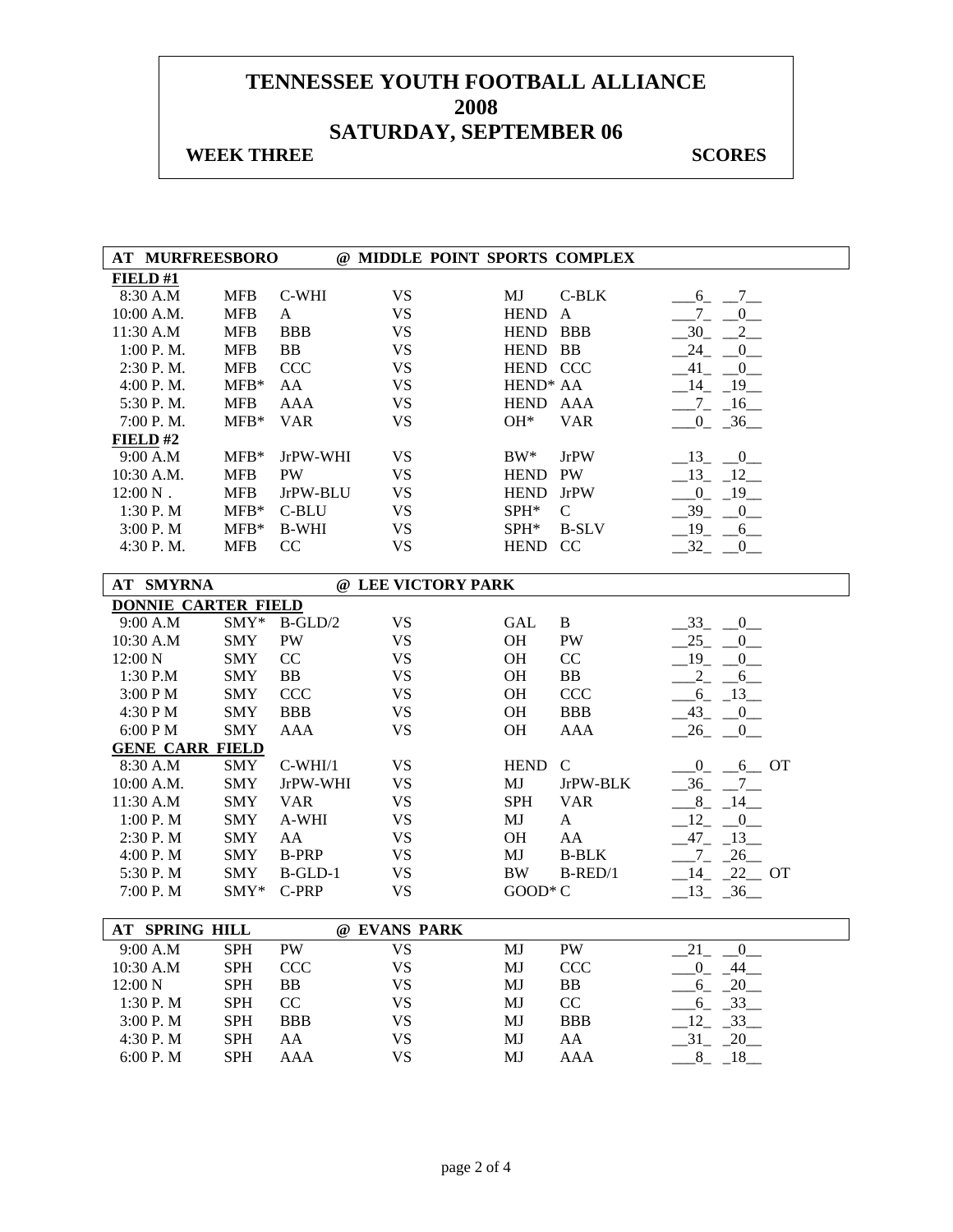## **WEEK THREE** SCORES

| <b>AT BELLEVUE</b>       |                   |            | @ BELLEVUE MIDDLE SCHOOL  |                |              |                                    |
|--------------------------|-------------------|------------|---------------------------|----------------|--------------|------------------------------------|
| 9:00 A.M.                | BV                | <b>PW</b>  | <b>VS</b>                 | <b>NOL</b>     | PW           | $0_{-}$<br>$6_{-}$                 |
| 10:30 A.M                | BV                | <b>CCC</b> | <b>VS</b>                 | <b>NOL</b>     | <b>CCC</b>   | 13 19                              |
| 12:00 N                  | BV                | AAA        | <b>VS</b>                 | <b>NOL</b>     | <b>AAA</b>   | 26 12                              |
| 1:30 P.M                 | BV                | <b>BBB</b> | <b>VS</b>                 | <b>NOL</b>     | <b>BBB</b>   | $0 - 7$                            |
| 3:00 P. M                | $BV^*$            | B          | <b>VS</b>                 | <b>BORD*</b> B |              | $-12$ , $-7$                       |
|                          |                   |            |                           |                |              |                                    |
| AT GRASSLAND             |                   |            | @ GRASSLAND MIDDLE SCHOOL |                |              |                                    |
| FIELD#1                  |                   |            |                           |                |              |                                    |
| 9:30 A,M                 | GRSL* B           |            | <b>VS</b>                 | $BW^*$         | <b>B-GLD</b> | $-12 - 18$                         |
| 11:00 A.M.               | GRSL              | <b>CCC</b> | <b>VS</b>                 | <b>WC</b>      | <b>CCC</b>   | $8 - 0$                            |
| 12:30 PM                 | GRSL              | <b>BBB</b> | <b>VS</b>                 | <b>WC</b>      | <b>BBB</b>   | $-26 - 12$                         |
| 2:00 PM                  | GRSL              | AAA        | <b>VS</b>                 | <b>WC</b>      | <b>AAA</b>   | $-28 - 18$                         |
| FIELD#2                  |                   |            |                           |                |              |                                    |
| 8:30 A.M.                | $ANT^*$ BB        |            | <b>VS</b>                 | WAV* BB        |              | $0 - 43$                           |
| 10:00 A.M.               | GRSL PW           |            | <b>VS</b>                 | <b>WC</b>      | PW           | $1 \t 0 \t F$                      |
| 11:30 A.M                | GRSL* CC          |            | <b>VS</b>                 | $GAL*$         | $CC-1$       | $-0$ $-12$ $-$                     |
| 1:00 P.M                 | ${\tt GRSL^*}$ BB |            | <b>VS</b>                 | $BV^*$         | <b>BB</b>    | $-20$ $-0$                         |
| 2:30 P.M                 | GRSL* A           |            | <b>VS</b>                 | $SMY*$         | A-PRP        | $19 - 26$                          |
|                          |                   |            |                           |                |              |                                    |
|                          |                   |            |                           |                |              |                                    |
| <b>AT SALVATION ARMY</b> |                   |            | @ SALVATION ARMY FIELD    |                |              |                                    |
| 10:00 A.M                | $SA*$             | PW         | <b>VS</b>                 | $GAL*$         | PW           | $-6 - 18$                          |
| 11:30 A M                | $SA*$             | CCC        | <b>VS</b>                 | $GAL*$         | <b>CCC</b>   | $-6 - 21$                          |
| 1:00 P M                 | $SA^*$            | <b>BBB</b> | <b>VS</b>                 | $GAL^*$        | <b>BBB</b>   | $-13 - 21$                         |
| 2:30 PM                  | $SA^*$            | AAA        | <b>VS</b>                 | $GAL*$         | <b>AAA</b>   | $-36 - 0$ 2QTR                     |
|                          |                   |            |                           |                |              |                                    |
| <b>AT ANTIOCH</b>        |                   |            | @ ANTIOCH HIGH SCHOOL     |                |              |                                    |
| 9:00 A M.                | $ANT*$            | CC         | <b>VS</b>                 | $GAL*$         | $CC-2$       | 32<br>6                            |
| 10:30 A M                | <b>ANT</b>        | PW         | <b>VS</b>                 | <b>WAV</b>     | PW           | $-6 - 13$                          |
| 12:00 P.M.               | <b>ANT</b>        | CCC        | <b>VS</b>                 | <b>WAV</b>     | <b>CCC</b>   | 12<br>$\overline{0}$               |
| 1:30 P M                 | <b>ANT</b>        | <b>BBB</b> | <b>VS</b>                 | <b>WAV</b>     | <b>BBB</b>   | $26 - 0$                           |
| 3:00 PM                  | <b>ANT</b>        | <b>AAA</b> | <b>VS</b>                 | <b>WAV</b>     | <b>AAA</b>   | $-7 - 12$                          |
| <b>AT SHELBYVILLE</b>    |                   |            | @SHELBYVILLE HIGH SCHOOL  |                |              |                                    |
| 10:30 A M                | SHBY* PW          |            | <b>VS</b>                 | COOK* PW       |              | 40                                 |
| 12:00 N                  | SHBY* BB          |            | <b>VS</b>                 | COOK* BB       |              | $0$ <sub>—</sub><br>14             |
| 1:30 P.M                 | SHBY* CCC         |            | <b>VS</b>                 | COOK* CCC      |              | $-0$<br>$43_{-}$<br>$\overline{0}$ |
| 3:00 P. M.               | SHBY* BBB         |            | <b>VS</b>                 | COOK* BBB      |              | 25<br>$\overline{0}$               |
| 4:30 PM                  | SHBY* AAA         |            | <b>VS</b>                 | COOK* AAA      |              | 40<br>0                            |

\* **= DENOTES DIVISION GAMES**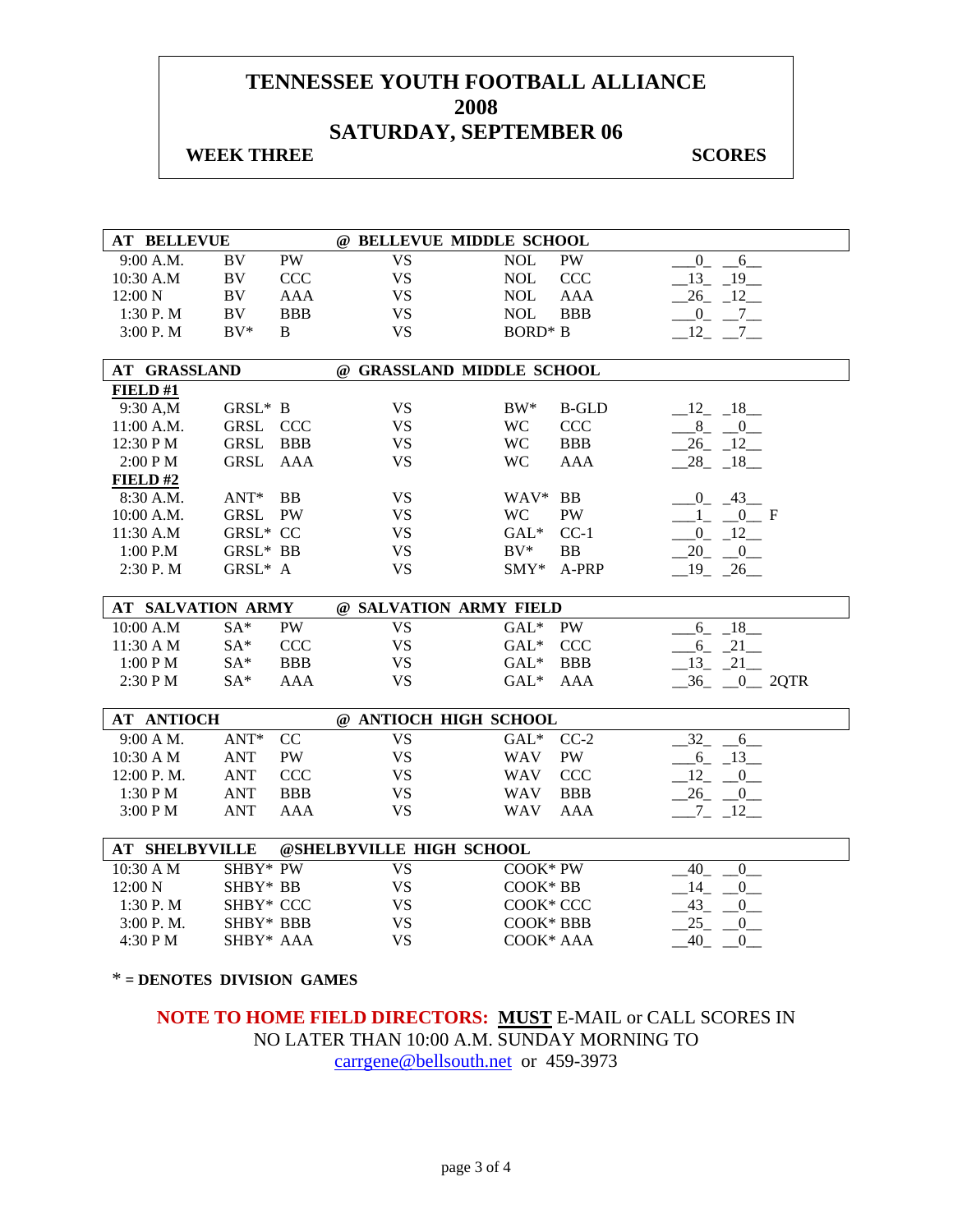#### **WEEK THREE** SCORES

|             |                                       |                          |        |             |                                | <b>TYFA COMMUNITY'S</b> |            |                            |                                 |  |
|-------------|---------------------------------------|--------------------------|--------|-------------|--------------------------------|-------------------------|------------|----------------------------|---------------------------------|--|
| <b>ANT</b>  |                                       | Antioch Falcons          |        | <b>GOOD</b> |                                | Goodlettsville Trojans  |            | <b>SA</b>                  | <b>Salvation Army</b>           |  |
| BV          |                                       | <b>Bellevue Steelers</b> |        | <b>GRSL</b> | <b>Grassland Golden Eagles</b> |                         |            | <b>SHBY</b>                | Shelbyville Eagles              |  |
| <b>BORD</b> | <b>HEND</b><br><b>Bordeaux Eagles</b> |                          |        |             | <b>Hendersonville Titans</b>   |                         | <b>SMY</b> | Smyrna Bulldogs            |                                 |  |
| <b>BW</b>   | MJ<br><b>Brentwood Blaze</b>          |                          |        |             | Mt. Juliet Bears               |                         |            | <b>SPH</b>                 | <b>Spring Hill Raiders</b>      |  |
| <b>COOK</b> | Cookeville Cavaliers                  |                          |        | <b>MFB</b>  | <b>Murfreesboro Mustangs</b>   |                         |            | <b>WAV</b>                 | <b>Waverly-Belmont Bulldogs</b> |  |
| <b>FRA</b>  |                                       | <b>Franklin Cowboys</b>  |        | <b>NOLE</b> | Nolensville Panthers           |                         | <b>WC</b>  | <b>Whites Creek Cobras</b> |                                 |  |
| <b>GAL</b>  |                                       | Gallatin Green Wave      |        | <b>OH</b>   |                                | Old Hickory Bulldogs    |            |                            |                                 |  |
|             |                                       |                          |        |             |                                | <b>COLORS</b>           |            |                            |                                 |  |
|             |                                       | <b>WHI</b>               | White  | <b>GRY</b>  | Gray                           | <b>SLV</b>              | Silver     | <b>BLU</b>                 | <b>Blue</b>                     |  |
|             |                                       | <b>GLD</b>               | Gold   | <b>RED</b>  | Red                            | <b>PRP</b>              | Purple     | <b>BLK</b>                 | <b>Black</b>                    |  |
|             |                                       | <b>YEL</b>               | Yellow |             |                                |                         |            |                            |                                 |  |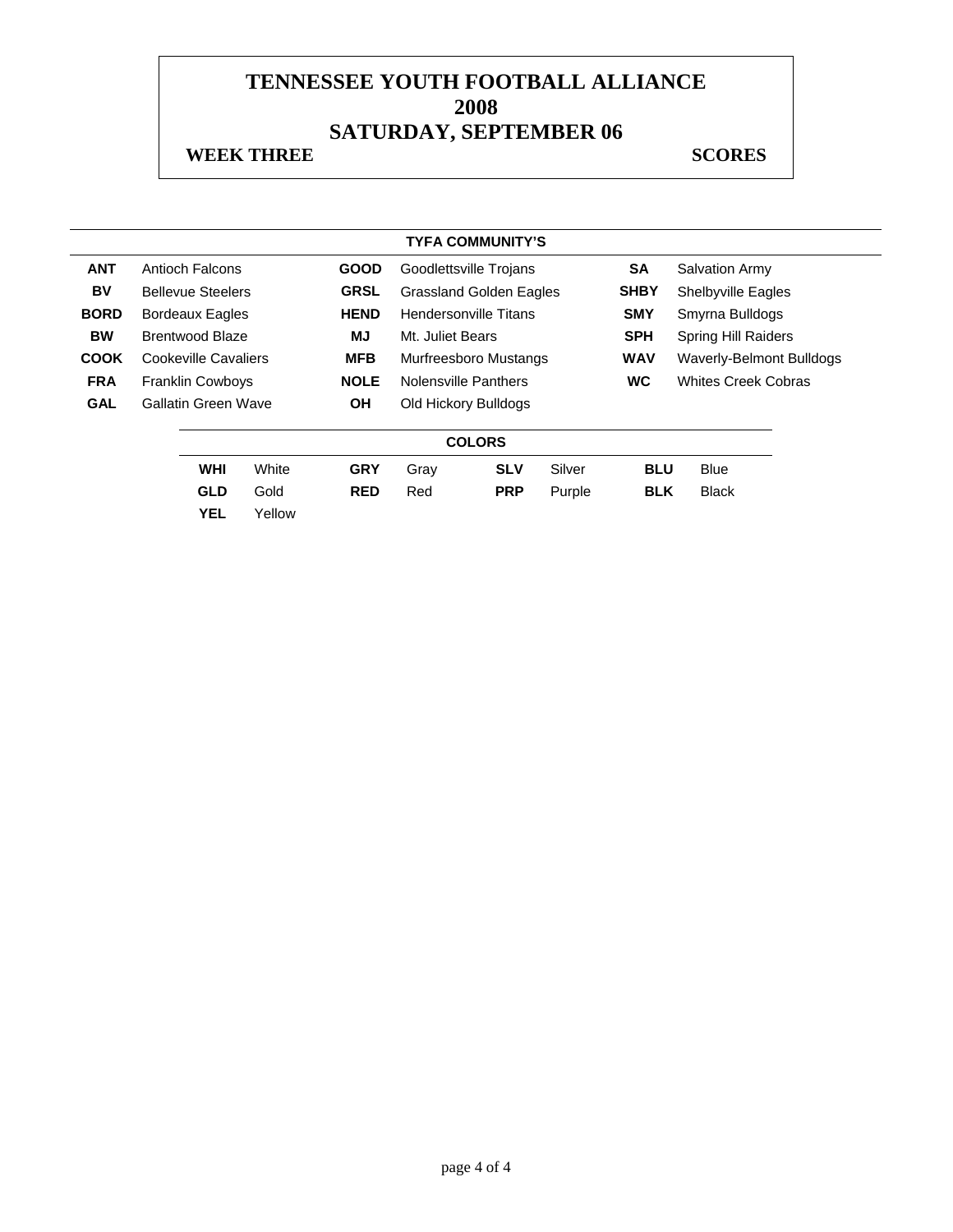## **WEEK FOUR SCORES**

| <b>AT BRENTWOOD</b>     |                          |                | @ CROCKETT PARK        |                                |                            |
|-------------------------|--------------------------|----------------|------------------------|--------------------------------|----------------------------|
| FIELD#1                 |                          |                |                        |                                |                            |
| 9:00 A.M                | $BW^*$                   | A-RED          | <b>VS</b>              | BW*<br>A-GLD                   | $-32$<br>$_{-0}$           |
| 10:30 A.M.              | $BW^*$                   | BB             | <b>VS</b>              | <b>BB</b><br>$MFB*$            | $-33 - 0$                  |
| 12:00 N.                | $BW^*$                   | <b>BBB</b>     | <b>VS</b>              | $MFB*$<br><b>BBB</b>           | $25 -$<br>$8$ <sub>—</sub> |
| 1:30 P.M                | $BW^*$                   | A-WHI          | <b>VS</b>              | GRSL*<br>$\mathbf{A}$          | $-13$ $-0$                 |
| 3:00 P.M.               | $BW^*$                   | AA             | <b>VS</b>              | $MFB*$<br>AA                   | $-38$ $-0$                 |
| 4:30 P. M.              | $BW^*$                   | CCC            | <b>VS</b>              | $MFB*$<br><b>CCC</b>           | $-13 - 25$                 |
| 6:00 P.M.               | $BW^*$                   | AAA            | <b>VS</b>              | <b>AAA</b><br>$MFB*$           | $-42 - 6$                  |
| 7:30 P.M.               | <b>BW</b>                | A-BLU          | <b>VS</b>              | <b>MFB</b><br>A                | $8 - 6$                    |
| FIELD#2                 |                          |                |                        |                                |                            |
| 9:30 A.M.               | $BW^*$                   | PW             | <b>VS</b>              | PW<br>$MFB*$                   | $-18$<br>$0_{-}$           |
| 11:00 A.M.              | $BW^*$                   | CC             | <b>VS</b>              | CC<br>$MFB*$                   | $-14$<br>$6_{-}$           |
| 12:30 P.M.              | $BW^*$                   | A-BLK          | <b>VS</b>              | FRA*<br>A-SLV                  | $-32$<br>$6_{-}$           |
| 2:00 P.M.               | BW                       | <b>B-WHI</b>   | <b>VS</b>              | <b>FRA</b><br><b>B-GRA</b>     | 22<br>$\overline{C}$       |
| 3:30 P.M.               | $BW^*$                   | <b>B-GLD</b>   | <b>VS</b>              | $MFB*$<br><b>B-WHI</b>         | $-6 - 34$                  |
| 5:00 P.M                | $BW^*$                   | $B$ -RED/1     | <b>VS</b>              | $MFB*$<br><b>B-BLU</b>         | $-35 - 12$                 |
| FIELD#3                 |                          |                |                        |                                |                            |
| 10:00 A.M               | $BW^*$                   | C-BLU          | <b>VS</b>              | C-WHI<br>$MFB*$                | $-25$ $-0$ $-$             |
| 11:30 A.M               | $BW^*$                   | <b>C-RED</b>   | <b>VS</b>              | $MFB*$<br>C-BLU                | $-0$ $-6$ OT               |
| 1:00 P.M                | BW                       | <b>JrPW</b>    | <b>VS</b>              | <b>SMY</b><br>JrPW-GLD         | $27 - 6$                   |
| 2:30 P.M                | BW                       | $B-BLU/2$      | <b>VS</b>              | <b>BORD</b><br>B               | $8 - 0$                    |
| 4:00 P.M.               | $BW^*$                   | <b>B-GRA</b>   | <b>VS</b>              | $BW^*$<br>$B-RED/2$            | $-8$ $-18$                 |
|                         |                          |                |                        |                                |                            |
|                         |                          |                |                        |                                |                            |
| AT MT. JULIET           |                          |                | @ CHARLIE DANIEL PARK  |                                |                            |
| FIELD#1                 |                          |                |                        |                                |                            |
| 8:30 A.M                | MJ                       | A              | <b>VS</b>              | <b>SMY</b><br>A-PRP            | $-32 - 7$                  |
| 10:00 A.M.              | $MJ*$                    | BB             | <b>VS</b>              | SMY*<br>BB                     | $13 - 0$                   |
| 11:30 A.M.              | $MJ*$                    | AA             | <b>VS</b>              | SMY*<br>AA                     | $-27$<br>$_{0_{-}}$        |
| 1:00 P.M                | $\mathbf{M}\mathbf{J}^*$ | PW             | <b>VS</b>              | SMY*<br>PW                     | $^{0}$<br>$-41-$           |
| 2:30 P.M.               | $\mathbf{M}\mathbf{J}^*$ | CCC            | <b>VS</b>              | SMY*<br><b>CCC</b>             | $6_{-}$<br>$\overline{7}$  |
| 4:00 P.M.               | $MJ*$                    | <b>BBB</b>     | <b>VS</b>              | SMY*<br><b>BBB</b>             | $-14$<br>$-26$             |
| 5:30 P.M.               | $MJ*$                    | AAA            | <b>VS</b>              | <b>AAA</b><br>$SMY*$           | $-0$ $-39$                 |
| FIELD#2                 |                          |                |                        |                                |                            |
| 9:00 A.M                | $MJ*$                    | <b>B-WHI</b>   | <b>VS</b>              | $B-GLD/1$<br>$SMY*$            | $-27$ $-0$                 |
| 10:30 A.M               | $MJ^*$                   | <b>B-BLK</b>   | <b>VS</b>              | SMY*<br><b>B-WHI</b>           | $-26$ $-18$ $-$            |
| 12:00 N                 | $MJ*$                    | CC             | <b>VS</b>              | SMY*<br>CC                     | $-0$ $-14$ $-$             |
| 1:30 P.M                | $MJ*$                    | <b>B-YEL</b>   | <b>VS</b>              | SMY*<br>$B-GLD/2$              | $-0$ $-39$                 |
| 3:00 P. M               | $MJ*$                    | <b>B-GLD</b>   | <b>VS</b>              | $SMY*$<br><b>B-PRP</b>         | 6 0                        |
| 4:30 P.M                | $MJ^*$                   | <b>B-GRA</b>   | <b>VS</b>              | $BV^*$<br>B                    | $-14$ $-18$                |
| MT. JUIET MIDDLE SCHOOL |                          |                |                        |                                |                            |
| 8:30 A.M                | $MJ*$                    | JrPW-GLD       | <b>VS</b>              | <b>BORD*</b> JrPW              | $-0$ $-18$                 |
| 10:00 A.M               | $MJ*$                    | $C$ -GLD       | <b>VS</b>              | BORD <sup>*</sup> C            | $0 - 6$                    |
| 11:30 A.M               | $MJ*$                    | JrPW-BLK       | <b>VS</b>              | $MFB*$<br>JrPW-WHI             | $-18$ $-12$                |
| 1:00 P.M<br>2:30 P.M    | $MJ^*$<br>$MJ*$          | C-BLK<br>C-WHI | <b>VS</b><br><b>VS</b> | SMY*<br>C-GLD<br>SMY*<br>C-PRP | $0 - 12$<br>$7 - 12$       |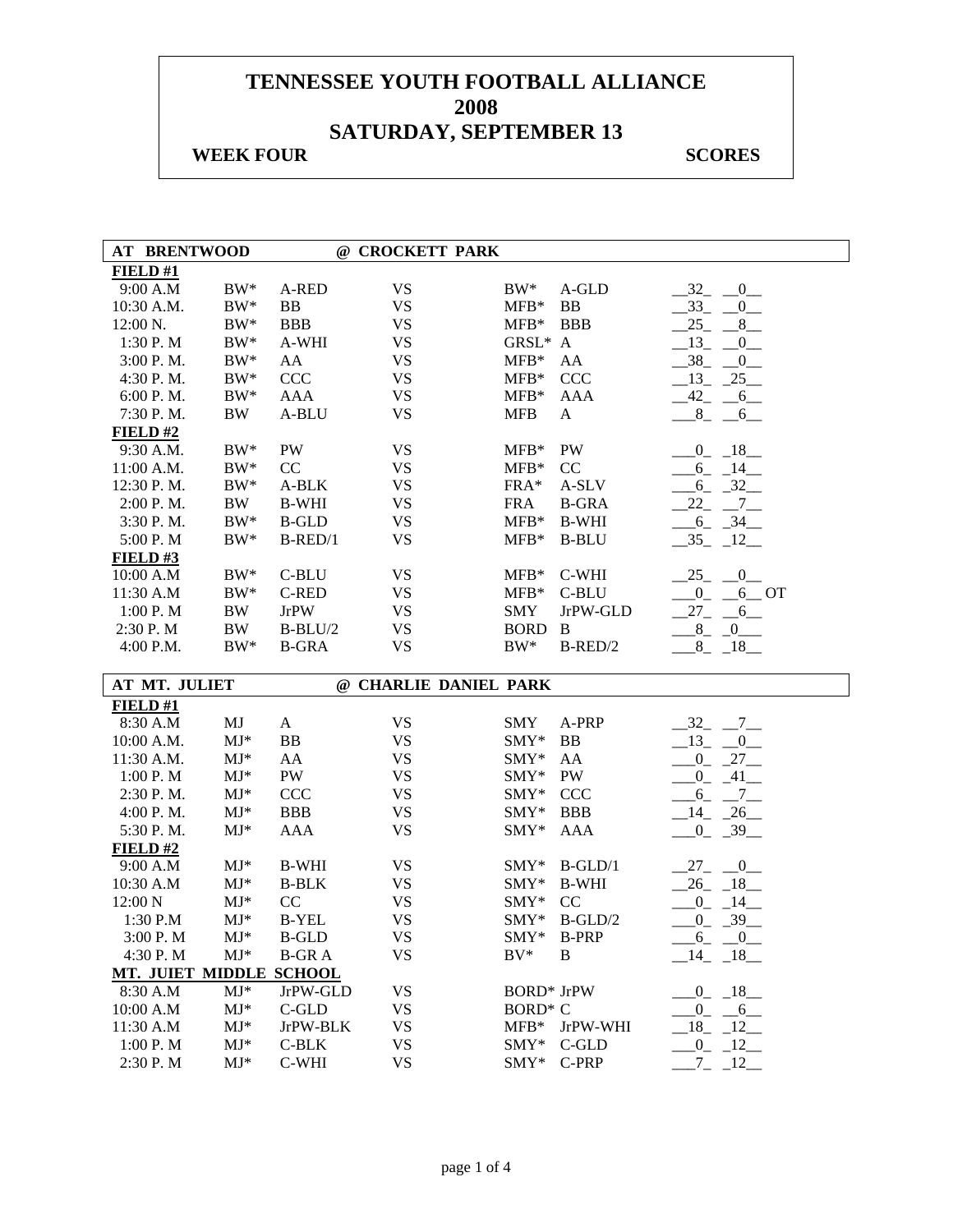## **WEEK FOUR SCORES**

| <b>AT GOODLETTSVILLE</b> |                       |              | @ MOSS WRIGHT PARK            |                      |              |                            |
|--------------------------|-----------------------|--------------|-------------------------------|----------------------|--------------|----------------------------|
| FIELD#1                  |                       |              |                               |                      |              |                            |
| 12:00 N                  | GOOD* PW              |              | <b>VS</b>                     | <b>BORD*</b> PW      |              | $-12$ $-0$                 |
| 1:30 P.M                 | GOOD* AA              |              | <b>VS</b>                     | BORD <sup>*</sup> AA |              | $-0$ $-62$                 |
| 3:00 PM                  | GOOD* CCC             |              | <b>VS</b>                     | <b>BORD* CCC</b>     |              | $-14$ $-18$                |
| 4:30 PM                  | GOOD* BBB             |              | <b>VS</b>                     | <b>BORD* BBB</b>     |              | $-6 - 0$ OT                |
| 6:00 PM                  | GOOD* AAA             |              | <b>VS</b>                     | <b>BORD* AAA</b>     |              | $-0$ $-18$                 |
| FIELD#2                  |                       |              |                               |                      |              |                            |
| 12:30 P M                | $GOOD^*C$             |              | <b>VS</b>                     | $MJ^*$               | C-YEL        | $-14$ $-0$                 |
| 2:00 PM                  | GOOD* BB              |              | <b>VS</b>                     | <b>BORD* BB</b>      |              | $-0$ $-19$                 |
| 3:30 PM                  | GOOD* CC              |              | <b>VS</b>                     | <b>BORD* CC</b>      |              | $-19$ $-14$                |
|                          |                       |              |                               |                      |              |                            |
| AT HENDERSONVILLE        |                       |              | @ DRAKE'S CREEK PARK          |                      |              |                            |
| FIELD#1                  |                       |              |                               |                      |              |                            |
| 9:00 A.M.                | HEND <sup>*</sup> PW  |              | <b>VS</b>                     | $SPH^*$              | <b>PW</b>    | $-22 - 16$                 |
| 10:30 A.M.               | HEND <sup>*</sup> CC  |              | <b>VS</b>                     | SPH*                 | CC           | $-6 - -7$                  |
| 12:00 N.                 |                       |              | <b>HOMECOMING</b>             |                      |              |                            |
| 1:30 P.M                 | HEND <sup>*</sup> BB  |              | <b>VS</b>                     | SPH*                 | BB           | $-18$ $-21$                |
| 3:00 PM                  | HEND <sup>*</sup> AA  |              | <b>VS</b>                     | SPH*                 | AA           | $-24 - 20$                 |
| 4:30 PM                  | HEND <sup>*</sup> CCC |              | <b>VS</b>                     | SPH*                 | <b>CCC</b>   | $-0$ $-33$                 |
| 6:00 P M                 | HEND <sup>*</sup> BBB |              | <b>VS</b>                     | SPH*                 | <b>BBB</b>   | $-0$ $-40$                 |
| 7:30 P M                 | HEND <sup>*</sup> AAA |              | <b>VS</b>                     | SPH*                 | AAA          | 42<br>0                    |
| FIELD#2                  |                       |              |                               |                      |              |                            |
| 9:30 A.M.                | HEND JrPW             |              | <b>VS</b>                     | <b>FRA</b>           | <b>JrPW</b>  | $-26$ $-34$ $-$            |
| $11:00$ A.M.             | HEND <sup>*</sup> C   |              | <b>VS</b>                     | $BW^*$               | C-GLD        | $-13$ $-0$                 |
| 12:00 N.                 |                       |              | <b>HOMECOMING</b>             |                      |              |                            |
| 1:30 P. M                | HEND B-BLU            |              | <b>VS</b>                     | <b>FRA</b>           | <b>B-SLV</b> | $-6 - 32$                  |
| 3:00 P. M                | HEND B-RED            |              | <b>VS</b>                     | <b>GRSL</b>          | B            | $-25 - 42$                 |
| 4:30 P.M.                | HEND A                |              | <b>VS</b>                     | <b>FRA</b>           | A-BLU        | $-6$ $-27$                 |
|                          |                       |              |                               |                      |              |                            |
| <b>AT OLD HICKORY</b>    |                       |              | @ DUPONT HADLEY MIDDLE SCHOOL |                      |              |                            |
| 8:00 A.M.                | <b>OH</b>             | BB           | <b>VS</b>                     | <b>FRA</b>           | <b>BB</b>    | $-0$ $-12$                 |
| 9:15 A.M.                | OH                    | CC           | <b>VS</b>                     | <b>FRA</b>           | CC           | $-0$ $-21$                 |
| 10:30 A.M                | <b>OH</b>             | PW           | <b>VS</b>                     | <b>FRA</b>           | PW           | $12 - 28$                  |
| 11:45 A M                | OH                    | <b>CCC</b>   | <b>VS</b>                     | <b>FRA</b>           | <b>CCC</b>   | $12 - 6$                   |
| 1:00 P M                 | OH                    | AA           | <b>VS</b>                     | <b>FRA</b>           | AA           | $-6 - 36$                  |
| $2:15$ P M               | <b>OH</b>             | <b>BBB</b>   | <b>VS</b>                     | <b>FRA</b>           | <b>BBB</b>   | $0 - 42$                   |
| 3:30 PM                  | <b>OH</b>             | <b>AAA</b>   | <b>VS</b>                     | <b>FRA</b>           | AAA          | $-6 - 21$                  |
| 4:45 P M                 | $OH*$                 | <b>VAR</b>   | <b>VS</b>                     | FRA* VAR             |              | $-49$ $-0$                 |
|                          |                       |              |                               |                      |              |                            |
| AT SPRING HILL           |                       |              | @ EVANS PARK                  |                      |              |                            |
| 10:00 A.M                | SPH*                  | $\mathbf C$  | <b>VS</b>                     | FRA*                 | C-SLV        | $-0$ $-20$                 |
| 11:30 A.M                | SPH*                  | <b>JrPW</b>  | <b>VS</b>                     | $MFB*$               | JrPW-BLU     | $19_{-}$<br>$\overline{0}$ |
| 1:00 P.M                 | SPH*                  | <b>B-BLK</b> | <b>VS</b>                     | FRA*                 | <b>B-BLU</b> | $\mathbf{0}$<br>45         |
| 2:30 P.M                 | $SPH^*$               | <b>B-SLV</b> | <b>VS</b>                     | $FRA*$               | <b>B-WHI</b> | $-6 - 16$                  |
| 4:00 A.M                 | SPH*                  | <b>VAR</b>   | <b>VS</b>                     | $MFB*$               | <b>VAR</b>   | 6<br>$\boldsymbol{0}$      |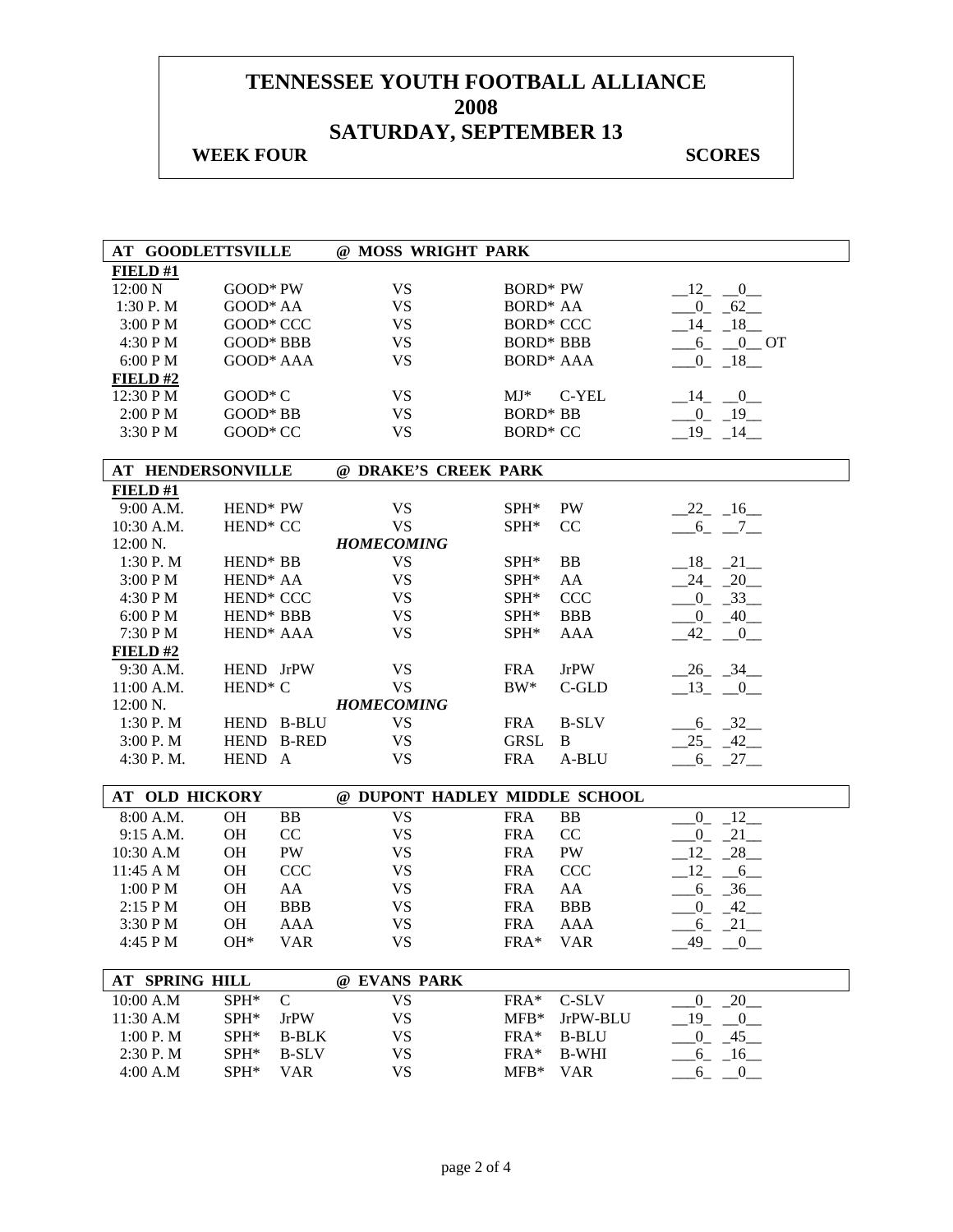## **WEEK FOUR SCORES**

| <b>AT GALLATIN</b>                                                           | @ TRIPLE CREEK PARK    |                                                    |                                        |
|------------------------------------------------------------------------------|------------------------|----------------------------------------------------|----------------------------------------|
| FIELD #1                                                                     |                        |                                                    |                                        |
| 9:30 A.M<br>$GAL^*$<br>$CC-1$                                                | <b>VS</b>              | GRSL* CC                                           | $\frac{0}{2}$ $\frac{2}{2}$            |
| GAL<br><b>CCC</b><br>11:00 A.M                                               | <b>VS</b>              | <b>ANT</b><br><b>CCC</b>                           | $-13$ $-0$                             |
| 12:30 P.M<br><b>GAL</b><br><b>BBB</b>                                        | VS                     | <b>ANT</b><br><b>BBB</b>                           | $-0$ $-31$                             |
| 2:00 P.M<br><b>GAL</b><br><b>AAA</b>                                         | <b>VS</b>              | <b>ANT</b><br><b>AAA</b>                           | $-0$ $-35$ $-$                         |
| FIELD#2                                                                      |                        |                                                    |                                        |
| <b>PW</b><br>10:00 A.M<br>GAL                                                | <b>VS</b>              | PW<br><b>ANT</b>                                   | $-25$ $-0$                             |
| 11:30 A M<br>GAL*<br>$CC-2$                                                  | <b>VS</b>              | $ANT*$<br>CC                                       | $-0$ $-26$                             |
| 1:00 P.M<br>GAL<br><b>JrPW</b>                                               | <b>VS</b>              | JrPW-WHI<br><b>SMY</b>                             | $-6 - 19$                              |
| 2:30 P.M<br>GAL<br>B                                                         | <b>VS</b>              | OH<br>B                                            | $6 - 0$                                |
|                                                                              |                        |                                                    |                                        |
| <b>AT WAVERLY BELMONT</b>                                                    |                        | @ TPS-NASHVILLE SCHOOL OF ART                      |                                        |
| WAV* PW<br>9:00 A.M                                                          | <b>VS</b>              | GRSL* PW                                           | $25 - 26$ OT                           |
| 10:30 A.M.<br>WAV* BB                                                        | <b>VS</b>              | GRSL* BB                                           | 19<br>$\begin{array}{c} 0 \end{array}$ |
| WAV* A<br>$12:00\text{ N}$                                                   | <b>VS</b>              | SMY* A-WHI                                         | $12 - 0$                               |
| WAV* CCC<br>1:30 P M                                                         | <b>VS</b>              | <b>GRSL* CCC</b>                                   | $-0$ $-6$                              |
| 3:00 PM<br>WAV* BBB                                                          | <b>VS</b>              | GRSL* BBB                                          | $-0$ $-29$ $-$                         |
| WAV* AAA<br>4:30 PM                                                          | <b>VS</b>              | GRSL* AAA                                          | 25 6                                   |
| WAV* VAR<br>6:00 P.M                                                         | <b>VS</b>              | SMY* VAR                                           | $50 - 14$                              |
| <b>AT COOKEVILLE</b>                                                         |                        | @ COOKEVILLE HIGH SCHOOL                           |                                        |
| FIELD#1                                                                      |                        |                                                    |                                        |
| 10:30 A.M<br>COOK PW                                                         | <b>VS</b>              | BV.<br>PW                                          | $-6 - 34$                              |
| COOK* BB<br>$12:00\text{ N}$                                                 | <b>VS</b>              | $BV^*$<br><b>BB</b>                                | $0 \quad 24$                           |
| 1:30 PM<br>COOK AAA                                                          | <b>VS</b>              | BV<br>AAA                                          | $-13 - 52$                             |
| FIELD#2                                                                      |                        |                                                    |                                        |
| COOK CCC<br>$10:00 \text{ A M}$                                              |                        |                                                    |                                        |
| 11:30 A M<br>COOK BBB                                                        | <b>VS</b>              | BV<br>CCC                                          | $0 - 26$                               |
|                                                                              | <b>VS</b>              | BV<br><b>BBB</b>                                   | $-6 - 25$                              |
|                                                                              |                        |                                                    |                                        |
| <b>AT SHELBYVILLE</b>                                                        |                        | @ SHELBYVILLE HIGH SCHOOL                          |                                        |
| 11:00 A.M<br>SHBY* AAA                                                       | <b>VS</b>              | $NOL*$<br>AAA                                      | $-18$ $-51$                            |
| 12:30 P.M<br>SHBY* CCC                                                       | <b>VS</b>              | $NOL*$<br><b>CCC</b>                               | $-33 - 15$                             |
| 2:00 P.M<br>SHBY* BB                                                         | <b>VS</b>              | $GAL*$<br>BB                                       | $25 - 12$                              |
| 3:30P. M<br>SHBY* BBB                                                        | <b>VS</b>              | $NOL*$<br><b>BBB</b>                               | $-6 - 0$                               |
| 5:00 P.M<br>SHBY* PW                                                         | VS                     | $NOL*$<br>PW.                                      | $-32 - -6$                             |
|                                                                              |                        |                                                    |                                        |
| AT WHITE'S CREEK                                                             |                        | @ WHITE'S CREEK HIGH SCHOOL                        |                                        |
| 11:00 A.M.<br><b>WC</b><br>PW                                                | <b>VS</b>              | PW<br><b>SA</b>                                    | $6_{-}$<br>$\overline{0}$              |
| 12:30 P M<br><b>WC</b><br><b>AAA</b><br><b>WC</b><br><b>CCC</b><br>2:00 P.M. | <b>VS</b><br><b>VS</b> | <b>SA</b><br><b>AAA</b><br><b>SA</b><br><b>CCC</b> | $8 - 40$<br>$12 - 19$                  |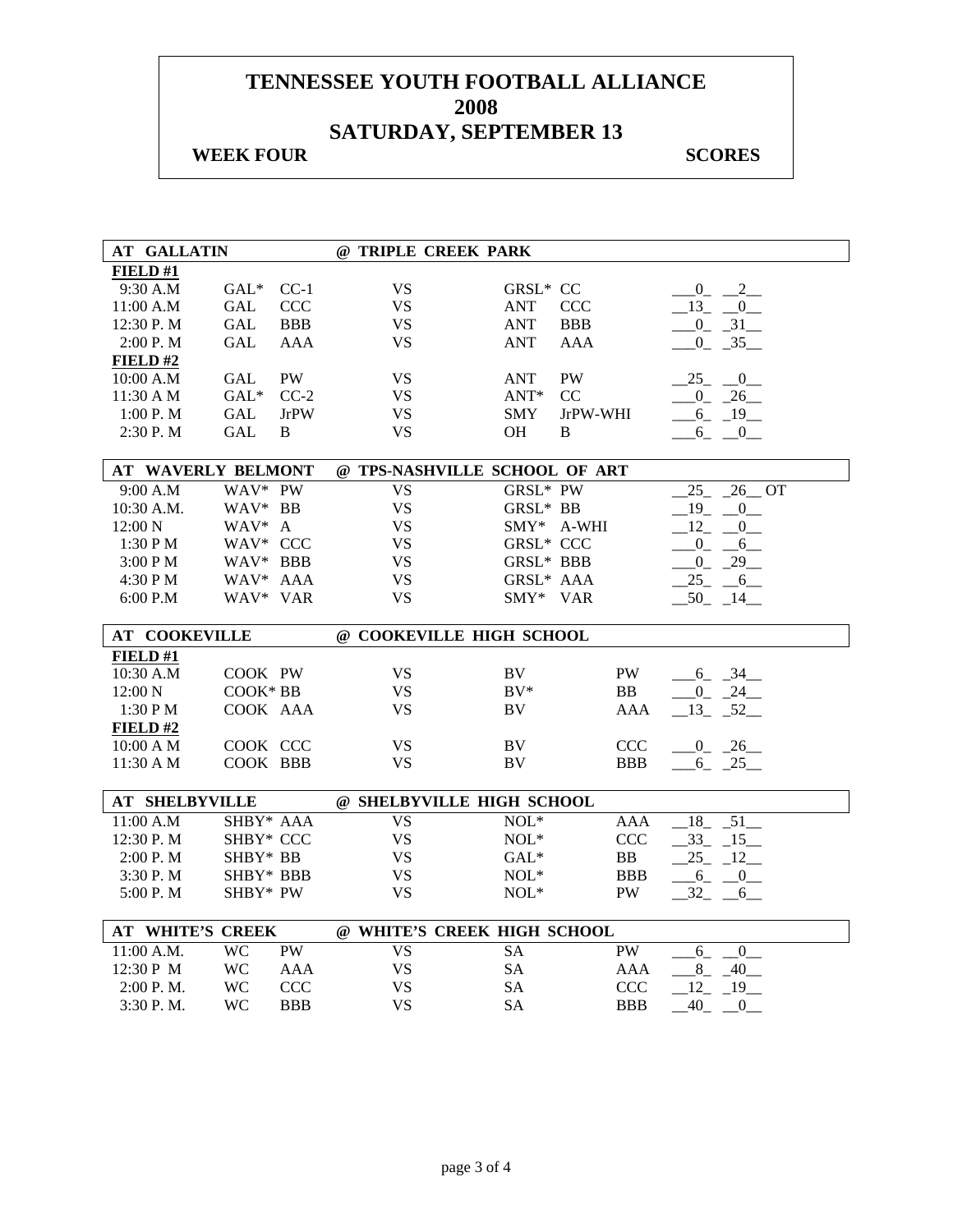## **TENNESSEE YOUTH FOOTBALL ALLIANCE 2008 SATURDAY, SEPTEMBER 13 WEEK FOUR SCORES**

#### \* **= DENOTES DIVISION GAMES**

|             |                      |                          |        |             |                              | <b>TYFA COMMUNITY'S</b>        |        |             |                                 |  |
|-------------|----------------------|--------------------------|--------|-------------|------------------------------|--------------------------------|--------|-------------|---------------------------------|--|
| <b>ANT</b>  |                      | <b>Antioch Falcons</b>   |        | <b>GOOD</b> |                              | Goodlettsville Trojans         |        | <b>SA</b>   | <b>Salvation Army</b>           |  |
| BV          |                      | <b>Bellevue Steelers</b> |        | <b>GRSL</b> |                              | <b>Grassland Golden Eagles</b> |        | <b>SHBY</b> | <b>Shelbyville Eagles</b>       |  |
| <b>BORD</b> |                      | <b>Bordeaux Eagles</b>   |        | <b>HEND</b> | <b>Hendersonville Titans</b> |                                |        | <b>SMY</b>  | Smyrna Bulldogs                 |  |
| <b>BW</b>   |                      | <b>Brentwood Blaze</b>   |        | MJ          | Mt. Juliet Bears             |                                |        | <b>SPH</b>  | <b>Spring Hill Raiders</b>      |  |
| <b>COOK</b> | Cookeville Cavaliers |                          |        | <b>MFB</b>  | Murfreesboro Mustangs        |                                |        | <b>WAV</b>  | <b>Waverly-Belmont Bulldogs</b> |  |
| <b>FRA</b>  |                      | <b>Franklin Cowboys</b>  |        | <b>NOLE</b> |                              | Nolensville Panthers           |        | <b>WC</b>   | <b>Whites Creek Cobras</b>      |  |
| <b>GAL</b>  |                      | Gallatin Green Wave      |        | ΟH          |                              | Old Hickory Bulldogs           |        |             |                                 |  |
|             |                      |                          |        |             |                              | <b>COLORS</b>                  |        |             |                                 |  |
|             |                      | <b>WHI</b>               | White  | <b>GRY</b>  | Gray                         | <b>SLV</b>                     | Silver | <b>BLU</b>  | Blue                            |  |
|             |                      | <b>GLD</b>               | Gold   | <b>RED</b>  | Red                          | <b>PRP</b>                     | Purple | <b>BLK</b>  | <b>Black</b>                    |  |
|             |                      | <b>YEL</b>               | Yellow |             |                              |                                |        |             |                                 |  |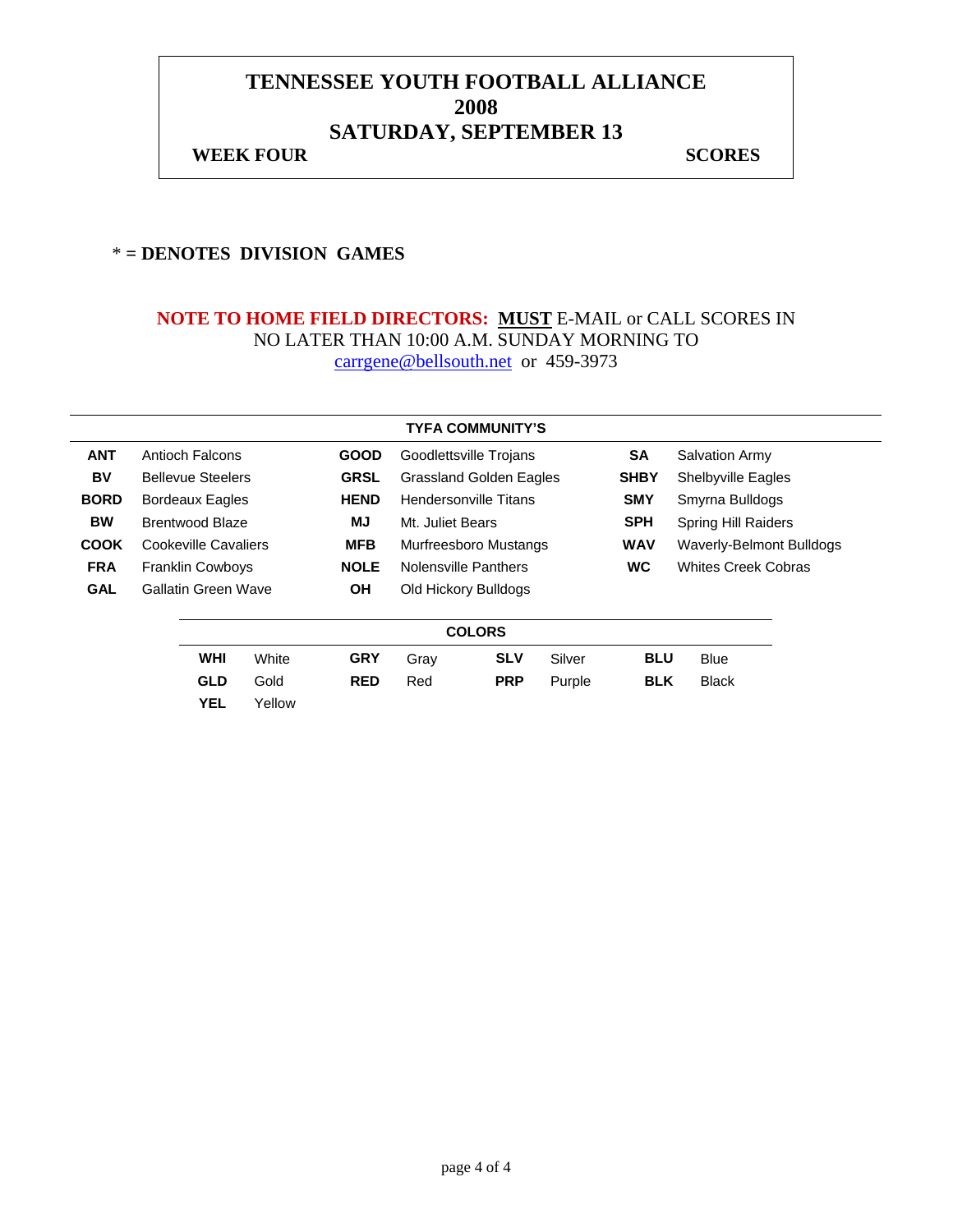| <b>AT BRENTWOOD</b>      |                        |              | @ CROCKETT PARK       |                 |               |                           |
|--------------------------|------------------------|--------------|-----------------------|-----------------|---------------|---------------------------|
| FIELD #1                 |                        |              |                       |                 |               |                           |
| 10:30 A.M                | <b>BW</b>              | $A-W$        | <b>VS</b>             | <b>GAL</b>      | A             | $-0$<br>$-42$             |
| 12:00 N                  | <b>BW</b>              | A-BLK        | <b>VS</b>             | <b>MFB</b>      | A             | $-6 - 12$                 |
| 1:30 P.M                 | $BW^*$                 | <b>B-GLD</b> | <b>VS</b>             | SPH*            | <b>B-SLV</b>  | $26 - 6$                  |
|                          |                        |              |                       |                 |               |                           |
| AT MT. JULIET            |                        |              | @ CHARLIE DANIEL PARK |                 |               |                           |
| FIELD#1                  |                        |              |                       |                 |               |                           |
| 8:30 A M                 | MJ                     | PW           | <b>VS</b>             | GOOD PW         |               | 18<br>$0_{-}$             |
| $10:00$ A M              | MJ                     | CC           | <b>VS</b>             | GOOD CC         |               | 20<br>$\overline{0}$      |
| 11:30 A M                | MJ                     | <b>BB</b>    | <b>VS</b>             | GOOD BB         |               | $-33$<br>$0_{-}$          |
| 1:00 P. M                | MJ                     | AA           | <b>VS</b>             | GOOD AA         |               | 18<br>$\overline{0}$      |
| 2:30 P M                 | MJ                     | <b>CCC</b>   | <b>VS</b>             | GOOD CCC        |               | 0 F                       |
| 4:00 P M                 | MJ                     | <b>BBB</b>   | <b>VS</b>             | <b>GOOD BBB</b> |               | 12<br>$6\overline{6}$     |
| 5:30 P M                 | MJ                     | AAA          | <b>VS</b>             | GOOD AAA        |               | $-6 - 20$                 |
| 7:00 P M                 | $MJ*$                  | A            | <b>VS</b>             | <b>BW</b>       | A-GLD         | $7\overline{ }$<br>$-14$  |
| FIELD#2                  |                        |              |                       |                 |               |                           |
| 9:00 A.M.                | MJ                     | $C$ -GLD     | <b>VS</b>             | <b>MFB</b>      | C-BLU         | $18 - 12$                 |
| 10:30 A.M.               | MJ                     | JrPW-GLD     | <b>VS</b>             | <b>SPH</b>      | <b>JrPW</b>   | 20<br>$\overline{0}$      |
| $12:00\text{ N}$         | MJ                     | JrPW-BLK     | <b>VS</b>             | <b>MFB</b>      | JrPW-BLU      | $-13 - 20$                |
| 1:30 PM                  | $MJ^*$                 | C-YEL        | <b>VS</b>             | $BW^*$          | $C$ -GLD      | 27<br>$\overline{0}$      |
| 3:00 P M                 | $MJ*$                  | C-WHI        | <b>VS</b>             | GOOD* C         |               | $0 - 18$                  |
| 4:30 P.M                 | $MJ*$                  | <b>B-GLD</b> | <b>VS</b>             | SPH*            | <b>B-BLK</b>  | $-28$<br>$\overline{0}$   |
| 6;00 P.M                 | $\mathbf{M}\mathbf{J}$ | <b>B-YEL</b> | <b>VS</b>             | <b>MFB</b>      | <b>B-WHI</b>  | $0 - 38$                  |
| MT. JULIET MIDDLE SCHOOL |                        |              |                       |                 |               |                           |
| 8:30 A.M.                | MJ                     | <b>B-WHI</b> | <b>VS</b>             | BW              | <b>B-WHI</b>  | 6 14                      |
| 10:00 A.M                | $MJ*$                  | $C-BLK$      | <b>VS</b>             | SPH*            | $\mathcal{C}$ | $-13 - 14$                |
| 11:30 A.M.               | MJ                     | <b>B-BLK</b> | <b>VS</b>             | BW              | $B-BLU/1$     | $\overline{0}$<br>$6\Box$ |
| 1:00 P. M                | $MJ*$                  | <b>B-GRA</b> | <b>VS</b>             | $OH*$           | B             | 27<br>$\boldsymbol{0}$    |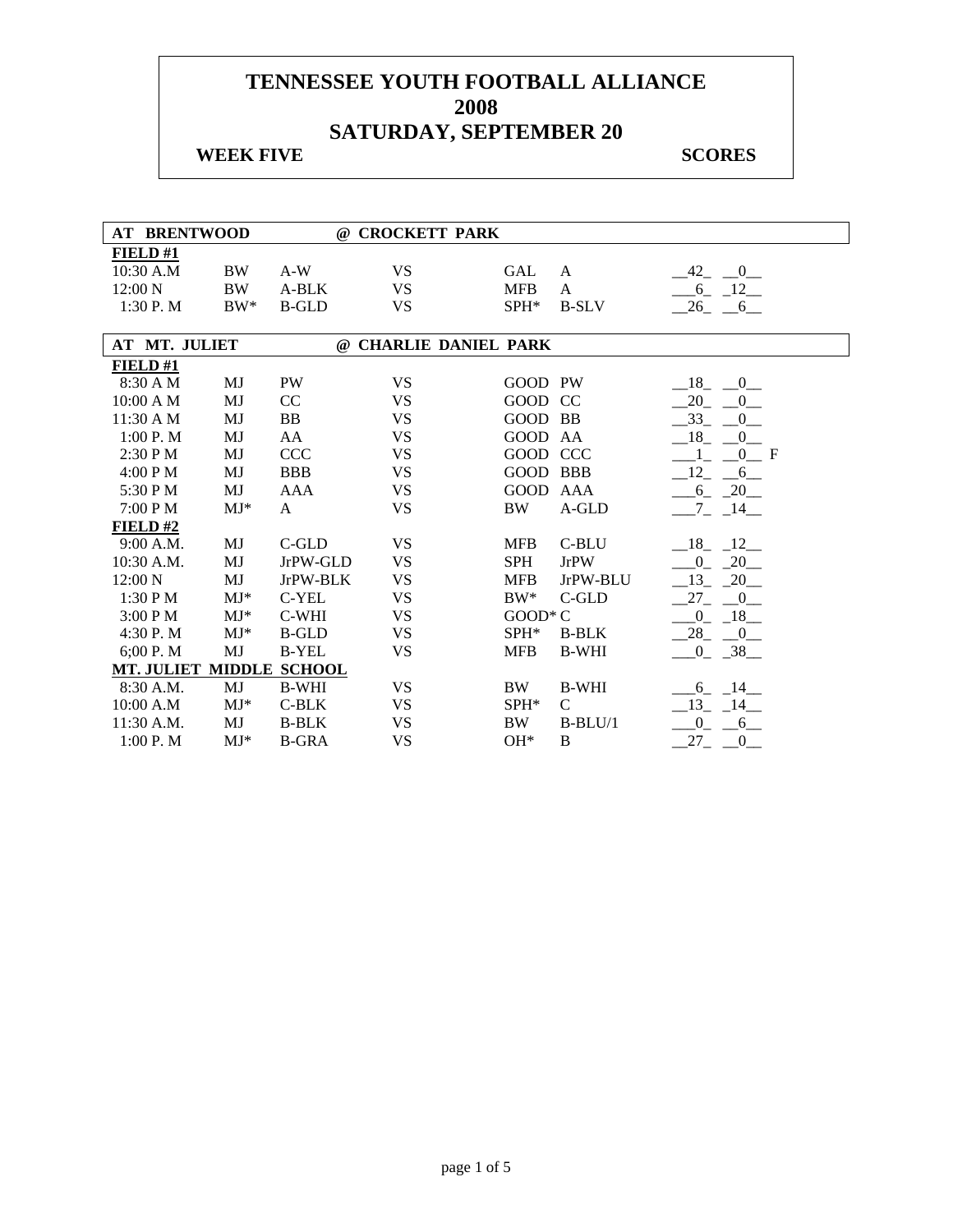| <b>AT SMYRNA</b>           |                     |              | @ LEE VICTORY PARK |            |              |                         |
|----------------------------|---------------------|--------------|--------------------|------------|--------------|-------------------------|
| <b>DONNIE CARTER FIELD</b> |                     |              |                    |            |              |                         |
| 8:15 A.M.                  |                     | SMY* C-WHI/1 | <b>VS</b>          | FRA*       | C-BLU        | $12 - 26$               |
| 9:45 A.M                   | <b>SMY</b>          | $B-GLD/2$    | <b>VS</b>          | <b>FRA</b> | <b>B-WHI</b> | $-33 - 12$              |
| 11:15 A.M.                 | SMY*                | <b>PW</b>    | <b>VS</b>          | FRA*       | <b>PW</b>    | 25<br>0                 |
| 12:45 P.M                  | $\text{SMY}^*$      | <b>CCC</b>   | <b>VS</b>          | FRA*       | CCC          | $0$ OT<br>6             |
| 2:15 P.M                   | SMY*                | <b>B-WHI</b> | <b>VS</b>          | $FRA*$     | <b>B-SLV</b> | $7 - 26$                |
| 3:45 P M                   | SMY*                | <b>BB</b>    | <b>VS</b>          | FRA*       | BB           | $-0$ $-19$              |
| 5:15 P M                   | $SMY*$              | CC           | <b>VS</b>          | FRA*       | CC           | $6 - 8$                 |
| 6:45 P.M                   | SMY*                | <b>BBB</b>   | <b>VS</b>          | FRA*       | <b>BBB</b>   | $-6 - 20$               |
| 8:15 P.M                   | $SMY*$              | <b>AAA</b>   | <b>VS</b>          | FRA*       | <b>AAA</b>   | $27 - 31$               |
| <b>GENE CARR FIELD</b>     |                     |              |                    |            |              |                         |
| 8:00 A.M.                  | $SMY*$              | $C-WHI/2$    | <b>VS</b>          | $BW^*$     | <b>C-RED</b> | $-0$ $-21$              |
| 9:30 A.M                   | $SMY*$              | JrPW-GLD     | <b>VS</b>          | $GAL*$     | <b>JrPW</b>  | $0 - 26$                |
| 11:00 A.M.                 | SMY*                | JrPW-WHI     | <b>VS</b>          | FRA*       | <b>JrPW</b>  | $25 - 12$               |
| 12:30 P.M                  | SMY*                | $C$ -GLD     | <b>VS</b>          | FRA*       | C-SLV        | $21 - 6$                |
| 2:00 P.M                   | SMY*                | <b>B-PRP</b> | <b>VS</b>          | FRA*       | <b>B-BLU</b> | $-13$ $-7$              |
| 3:30 P.M                   | SMY*                | AA           | <b>VS</b>          | FRA*       | AA           | $-14$ $-20$             |
| 5:00 P.M                   | SMY*                | A-WHI        | <b>VS</b>          | FRA*       | A-SLV        | $27 - 44$               |
| 6:30 P.M                   | $SMY*$              | <b>VAR</b>   | <b>VS</b>          | $OH*$      | <b>VAR</b>   | $-6 - 41$               |
| 8:00 PM                    | $SMY*$              | A-PRP        | <b>VS</b>          | FRA*       | A-BLU        | $-0$ $-43$              |
|                            |                     |              |                    |            |              |                         |
| <b>AT BORDEAUX</b>         |                     |              | @ METRO CENTER     |            |              |                         |
| FIELD#1                    |                     |              |                    |            |              |                         |
| 8:00 A M                   | <b>BORD CCC</b>     |              | <b>VS</b>          | <b>MFB</b> | <b>CCC</b>   | $-13$ $-25$             |
| 9:30 A M                   | <b>BORD PW</b>      |              | <b>VS</b>          | <b>MFB</b> | PW           | $-12 - 19$              |
| 11:00 A M                  | BORD AA             |              | <b>VS</b>          | <b>MFB</b> | AA           | $-47 - 0$               |
| 12:30 P.M                  | <b>BORD AAA</b>     |              | <b>VS</b>          | <b>MFB</b> | <b>AAA</b>   | $19 - 6$                |
| 2:00 P.M                   | <b>BORD* VAR</b>    |              | <b>VS</b>          | WAV* VAR   |              | $0_{-}$<br>$-1$ F       |
| 3:30 P.M                   | <b>BORD BBB</b>     |              | <b>VS</b>          | <b>MFB</b> | <b>BBB</b>   | $-20$ $-12$             |
| FIELD#2                    |                     |              |                    |            |              |                         |
| 8:30 A M                   | BORD <sup>*</sup> B |              | <b>VS</b>          | $BW^*$     | <b>B-GRA</b> | 20 0                    |
| 10:00 A M                  | <b>BORD*</b> JrPW   |              | <b>VS</b>          | $MFB*$     | JrPW-SIL     | $-7 - 12$               |
| 11:30 A M                  | BORD BB             |              | <b>VS</b>          | <b>MFB</b> | BB           | $19 - 20$ OT            |
|                            |                     |              |                    |            |              |                         |
|                            |                     |              |                    |            |              |                         |
| 1:00 P.M                   | <b>BORD CC</b>      |              | <b>VS</b>          | <b>MFB</b> | CC           | $^{0} - ^{6}$           |
| 2:30 P.M                   | <b>BORD* C</b>      |              | <b>VS</b>          | $MFB*$     | C-WHI        | $-28$ <sub>-</sub> $-0$ |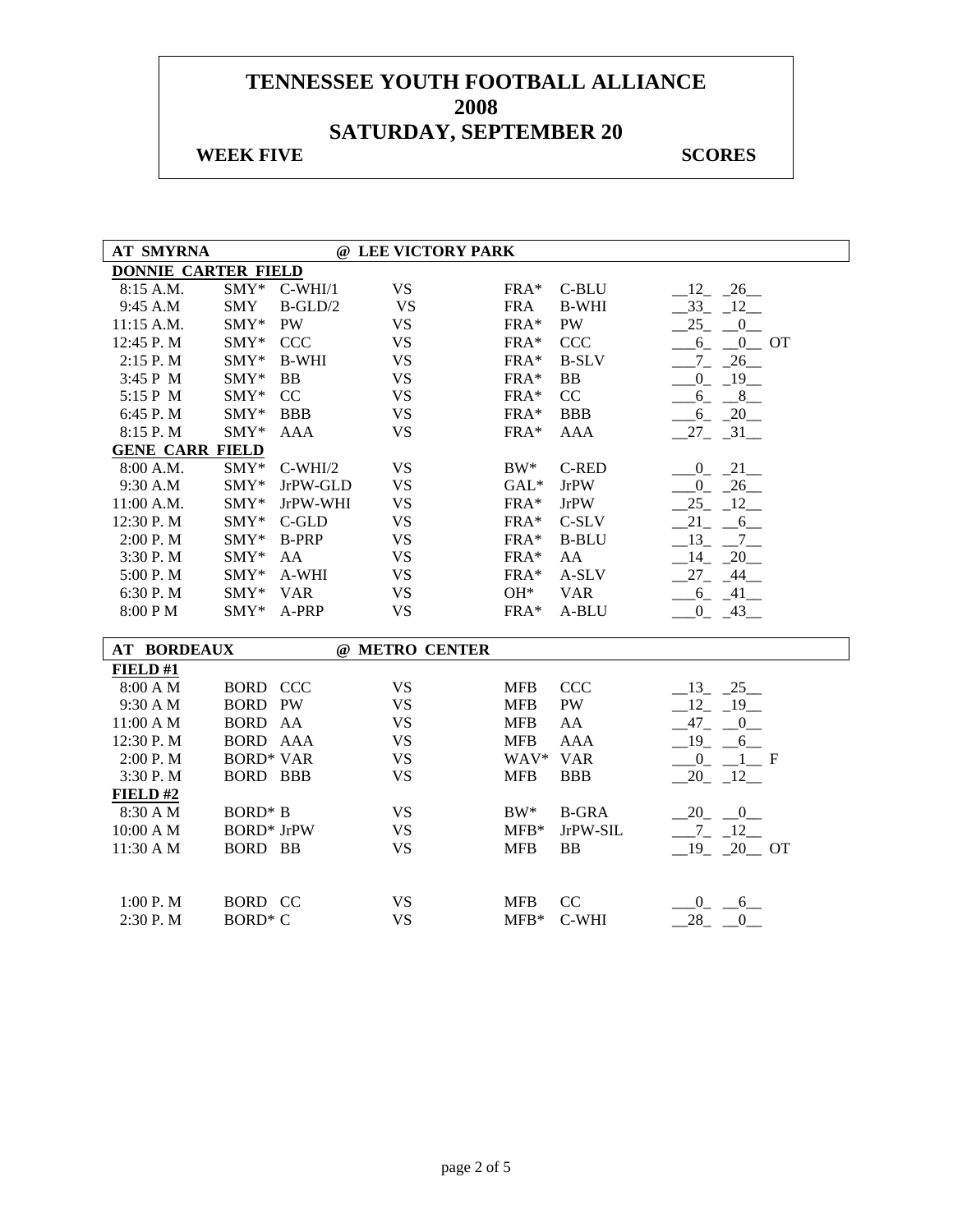| AT HENDERSONVILLE        |                       |                |              | @ DRAKE'S CREEK PARK     |                |                            |
|--------------------------|-----------------------|----------------|--------------|--------------------------|----------------|----------------------------|
| FIELD#1                  |                       |                |              |                          |                |                            |
| 8:30 A.M.                | HEND* PW              |                | <b>VS</b>    | $OH*$                    | PW             | $26 - 25$                  |
| 10:00 A.M.               | HEND <sup>*</sup> CC  |                | <b>VS</b>    | $OH*$                    | CC             | $0 - 12$                   |
| 11:30 A M                | HEND <sup>*</sup> BB  |                | <b>VS</b>    | $OH*$                    | <b>BB</b>      | $0 - 42$                   |
| 1:00 PM                  | HEND <sup>*</sup> AA  |                | <b>VS</b>    | $OH*$                    | AA             | 13<br>$-6$                 |
| 2:30 PM                  | HEND <sup>*</sup> CCC |                | <b>VS</b>    | $OH*$                    | <b>CCC</b>     | $\overline{0}$<br>$-49$    |
| 4:00 PM                  | HEND* BBB             |                | <b>VS</b>    | $OH*$                    | <b>BBB</b>     | $-28$<br>$0_{-}$           |
| 5:30 PM                  | HEND <sup>*</sup> AAA |                | <b>VS</b>    | $OH*$                    | <b>AAA</b>     | $-16$<br>$\mathbf{0}$      |
| 7:00 PM                  | HEND <sup>*</sup> A   |                | <b>VS</b>    | $BW^*$                   | A-RED          | $6 - 34$                   |
| FIELD#2                  |                       |                |              |                          |                |                            |
| 9:00 A.M                 | HEND JrPW             |                | <b>VS</b>    | <b>BW</b>                | <b>JrPW</b>    | $-0$ $-32$                 |
| 10:30 A.M                | HEND C                |                | <b>VS</b>    | <b>BW</b>                | C-BLU          | $-13$ $-7$                 |
| 12:00 N                  | HEND B-B              |                | <b>VS</b>    | <b>MFB</b>               | <b>B-BLU</b>   | $-6$ $-37$                 |
| 1:30 P.M                 | HEND* B-RED           |                | <b>VS</b>    | $BW^*$                   | $B-BLU/2$      | $-6 - 36$                  |
|                          |                       |                |              |                          |                |                            |
| <b>AT SPRING HILL</b>    |                       |                | @ EVANS PARK |                          |                |                            |
| 9:30 A.M.                | <b>SPH</b>            | CC             | <b>VS</b>    | <b>BW</b>                | CC             | $-0$ $-48$                 |
| 11:00 A.M                | <b>SPH</b>            | PW             | <b>VS</b>    | $\rm BW$                 | PW             | 26<br>$-7$                 |
| 12:30 P.M                | <b>SPH</b>            | <b>BBB</b>     | <b>VS</b>    | <b>BW</b>                | <b>BBB</b>     | 12<br>$-6$ OTx3            |
| 2:00 P.M                 | <b>SPH</b>            | AA             | <b>VS</b>    | $\rm BW$                 | AA             | $-42$<br>$0_{-}$           |
| 3:30 P.M                 | <b>SPH</b>            | <b>CCC</b>     | <b>VS</b>    | <b>BW</b>                | <b>CCC</b>     | $\overline{0}$<br>25       |
| 5:00 P.M                 | <b>SPH</b>            | B <sub>B</sub> | <b>VS</b>    | <b>BW</b>                | B <sub>B</sub> | 28<br>$^{0}$               |
| 6:30 P.M                 | <b>SPH</b>            | <b>AAA</b>     | <b>VS</b>    | <b>BW</b>                | <b>AAA</b>     | $0 - 48$                   |
|                          |                       |                |              |                          |                |                            |
| <b>AT BELLEVUE</b>       |                       |                |              | @ BELLEVUE MIDDLE SCHOOL |                |                            |
| 9:00 A.M.                | BV                    | PW             | <b>VS</b>    | <b>WAV</b>               | PW             | $7\overline{ }$<br>12      |
| 10:30 A.M                | $BV^*$                | CC             | <b>VS</b>    | $GAL*$                   | $CC-1$         | $13 - 7$                   |
| 12:00 N                  | $BV^*$                | BB             | <b>VS</b>    | WAV*                     | <b>BB</b>      | $0 - 32$                   |
| 1:30 PM                  | $BV^*$                | B              | <b>VS</b>    | $BW^*$                   | $B-RED/2$      | $-8$ $-22$                 |
| 3:00 P M                 | BV                    | <b>CCC</b>     | <b>VS</b>    | <b>WAV</b>               | <b>CCC</b>     | $26 - 12$                  |
| 4:30 PM                  | BV                    | <b>BBB</b>     | <b>VS</b>    | <b>WAV</b>               | <b>BBB</b>     | $12 - 18$ OT               |
| 6:00 P M                 | BV                    | <b>AAA</b>     | <b>VS</b>    | <b>WAV</b>               | AAA            | $-0$ $-29$ $-$             |
|                          |                       |                |              |                          |                |                            |
| <b>AT SALVATION ARMY</b> |                       |                |              | @ SALVATION ARMY FIELD   |                |                            |
| 10:30 A.M.               | <b>SA</b>             | PW             | <b>VS</b>    | COOK PW                  |                | $19_{-}$<br>$\overline{0}$ |
| 12:00 N                  | <b>SA</b>             | CCC            | <b>VS</b>    | COOK CCC                 |                | 32<br>$\overline{0}$       |
| 1:30 PM                  | <b>SA</b>             | <b>BBB</b>     | <b>VS</b>    | COOK BBB                 |                | 14<br>$-18$                |
| 3:00 PM                  | <b>SA</b>             | <b>AAA</b>     | <b>VS</b>    | COOK AAA                 |                | 56<br>$\boldsymbol{0}$     |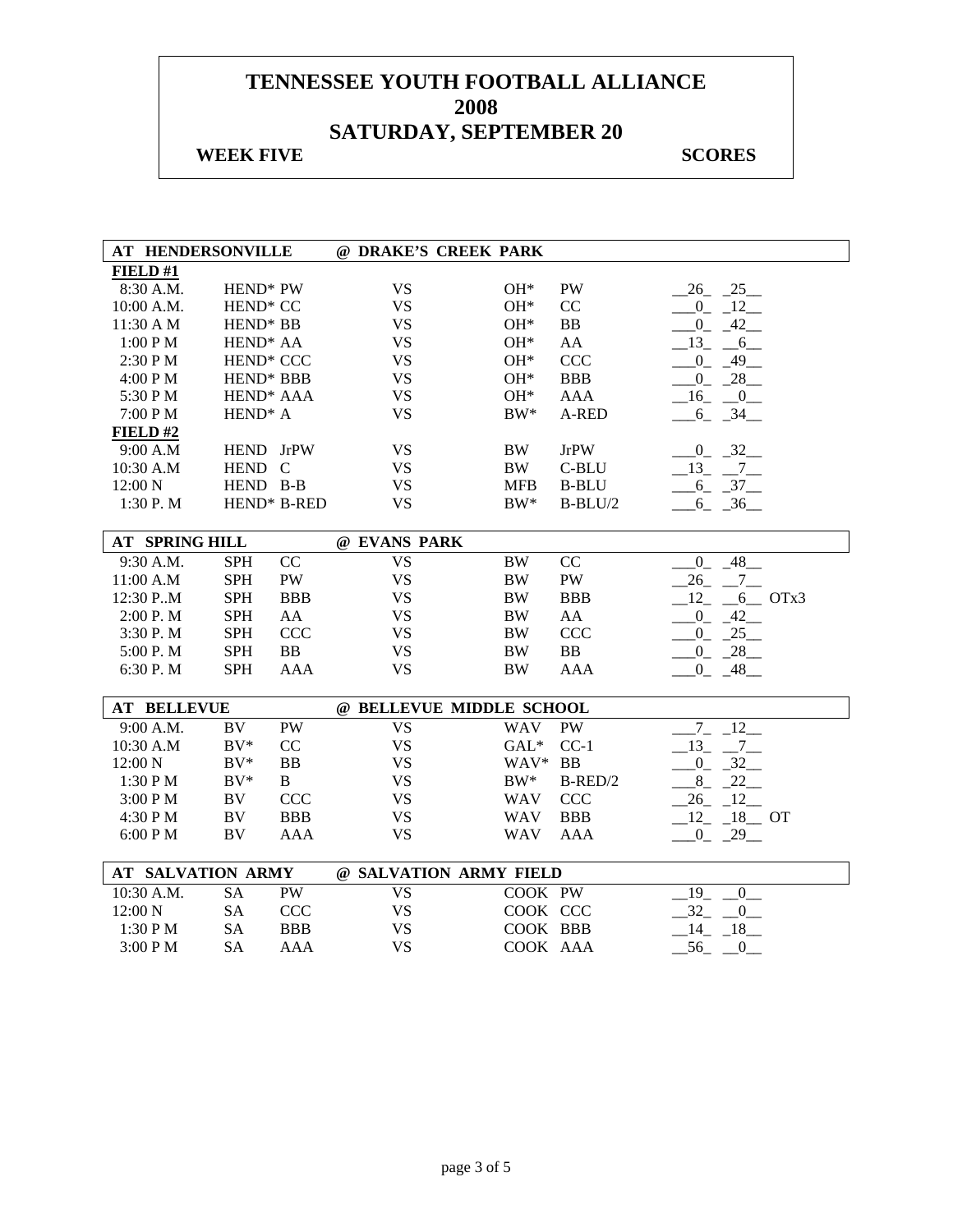#### **WEEK FIVE** SCORES

| <b>AT ANTIOCH</b>     |             |               | @ ANTIOCH HIGH SCHOOL            |          |            |                                   |
|-----------------------|-------------|---------------|----------------------------------|----------|------------|-----------------------------------|
| 12:30 P.M             | $ANT^*$     | PW            | <b>VS</b>                        | WC*      | <b>PW</b>  | 0 F                               |
| 2:00 P. M             | $ANT^*$     | <b>CCC</b>    | VS                               | WC*      | <b>CCC</b> | $-13$ $-7$ $-$                    |
| 3:30P. M              |             |               | <b>HOMECOMING</b>                |          |            |                                   |
| 4:30 P.M              | $ANT^*$     | <sub>CC</sub> | VS.                              | GRSL* CC |            | 38<br>$\overline{0}$              |
| 6:00 P. M             | $ANT*$      | <b>BBB</b>    | <b>VS</b>                        | WC*      | <b>BBB</b> | $28 - 20$ OTx2                    |
| 7:30 P.M              | $ANT^*$     | AAA           | <b>VS</b>                        | WC*      | AAA        | $-35 - 6$                         |
| <b>AT NOLENSVILLE</b> |             |               | @ ROCKY FORK PARK                |          |            |                                   |
| 10:00 A M             | <b>NOL</b>  | PW            | <b>VS</b>                        | GAL      | PW         | $-12$<br>6                        |
| 11:30 A M             | <b>NOL</b>  | <b>CCC</b>    | VS.                              | GAL      | <b>CCC</b> | 19<br>13                          |
| 1:00 P.M              | <b>NOL</b>  | <b>BBB</b>    | <b>VS</b>                        | GAL      | <b>BBB</b> | 27<br>$-20$                       |
| $2:30$ P M            | <b>NOL</b>  | AAA           | <b>VS</b>                        | GAL      | <b>AAA</b> | $-35 - 6$                         |
| 4:00 P M              | ANT         | <b>BB</b>     | <b>VS</b>                        | GAL      | BB         | $-6$ $-27$                        |
|                       |             |               |                                  |          |            |                                   |
| <b>AT SHELBYVILLE</b> |             |               | @ SHELBYVILLE HIGH SCHOOL        |          |            |                                   |
| 10:30 A M             | <b>SHBY</b> | <b>PW</b>     | <b>VS</b>                        | GRSL     | <b>PW</b>  | 13<br>$\overline{7}$              |
| 12:00 N               | SHBY* BB    |               | <b>VS</b>                        | GRSL* BB |            | $-0$ $-34$                        |
| 1:30 P M              | SHBY CCC    |               | <b>VS</b>                        | GRSL CCC |            | $-33 - 0$                         |
| $3:00$ P.M.           |             |               | <b>HOMECOMING</b>                |          |            |                                   |
| 4:00 P M              | SHBY BBB    |               | VS.                              | GRSL     | <b>BBB</b> | $8 - 19$                          |
| 5:30 P M              | SHBY AAA    |               | VS.                              | GRSL     | AAA        | $\overline{\phantom{0}}0$<br>$-8$ |
|                       |             |               |                                  |          |            |                                   |
|                       |             |               |                                  |          |            |                                   |
|                       |             |               | <b>SUNDAY SEPTEMBER 21, 2008</b> |          |            |                                   |

| AT GALLATIN                                                                                                                                                                |              | @ TRIPLE CREEK PARK              |            |     |    |
|----------------------------------------------------------------------------------------------------------------------------------------------------------------------------|--------------|----------------------------------|------------|-----|----|
| FIELD#1<br>$2:30$ P. M                                                                                                                                                     | $GAL^*$ CC-2 | VS                               | $\rm BV^*$ | CC. | 26 |
| $\mathbf{A}$ m $\mathbf{A}$ $\mathbf{A}$ $\mathbf{A}$ $\mathbf{I}$ $\mathbf{I}$ $\mathbf{I}$ $\mathbf{I}$ $\mathbf{I}$ $\mathbf{I}$ $\mathbf{I}$ $\mathbf{I}$ $\mathbf{I}$ |              | $\odot$ COOLERIH I B HIGH COHOOL |            |     |    |

| <b>AT COOKEVILLE</b> |            | @ COOKEVILLE HIGH SCHOOL |  |
|----------------------|------------|--------------------------|--|
| FIELD#1              |            |                          |  |
| 3:00 P.M             | BB<br>COOK | BB<br>WAV                |  |

#### \* **= DENOTES DIVISION GAMES**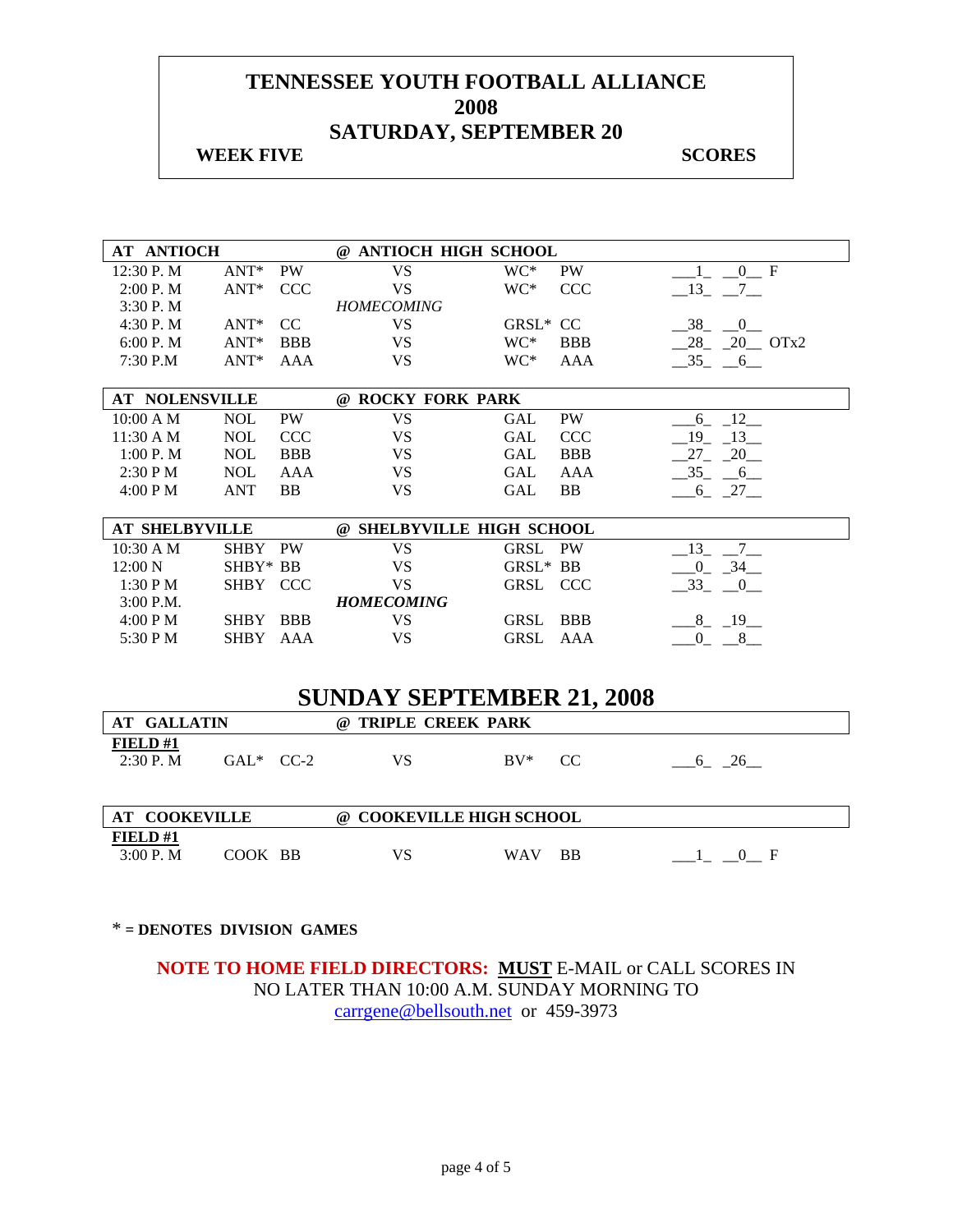|             |                          |        |             |                              | <b>TYFA COMMUNITY'S</b>        |        |            |                            |                                 |  |
|-------------|--------------------------|--------|-------------|------------------------------|--------------------------------|--------|------------|----------------------------|---------------------------------|--|
| <b>ANT</b>  | Antioch Falcons          |        | <b>GOOD</b> |                              | Goodlettsville Trojans         |        | <b>SA</b>  |                            | <b>Salvation Army</b>           |  |
| BV          | <b>Bellevue Steelers</b> |        | <b>GRSL</b> |                              | <b>Grassland Golden Eagles</b> |        |            |                            | <b>Shelbyville Eagles</b>       |  |
| <b>BORD</b> | <b>Bordeaux Eagles</b>   |        | <b>HEND</b> | Hendersonville Titans        |                                |        | <b>SMY</b> | Smyrna Bulldogs            |                                 |  |
| <b>BW</b>   | <b>Brentwood Blaze</b>   |        | MJ          | Mt. Juliet Bears             |                                |        | <b>SPH</b> | <b>Spring Hill Raiders</b> |                                 |  |
| <b>COOK</b> | Cookeville Cavaliers     |        | <b>MFB</b>  | <b>Murfreesboro Mustangs</b> |                                |        | <b>WAV</b> |                            | <b>Waverly-Belmont Bulldogs</b> |  |
| <b>FRA</b>  | <b>Franklin Cowboys</b>  |        | <b>NOLE</b> |                              | Nolensville Panthers           |        |            |                            | <b>Whites Creek Cobras</b>      |  |
| <b>GAL</b>  | Gallatin Green Wave      |        | ΟH          |                              | Old Hickory Bulldogs           |        |            |                            |                                 |  |
|             |                          |        |             |                              | <b>COLORS</b>                  |        |            |                            |                                 |  |
|             | <b>WHI</b>               | White  | <b>GRY</b>  | Gray                         | <b>SLV</b>                     | Silver | <b>BLU</b> |                            | <b>Blue</b>                     |  |
|             | <b>GLD</b>               | Gold   | <b>RED</b>  | Red                          | <b>PRP</b>                     | Purple | <b>BLK</b> |                            | <b>Black</b>                    |  |
|             | <b>YEL</b>               | Yellow |             |                              |                                |        |            |                            |                                 |  |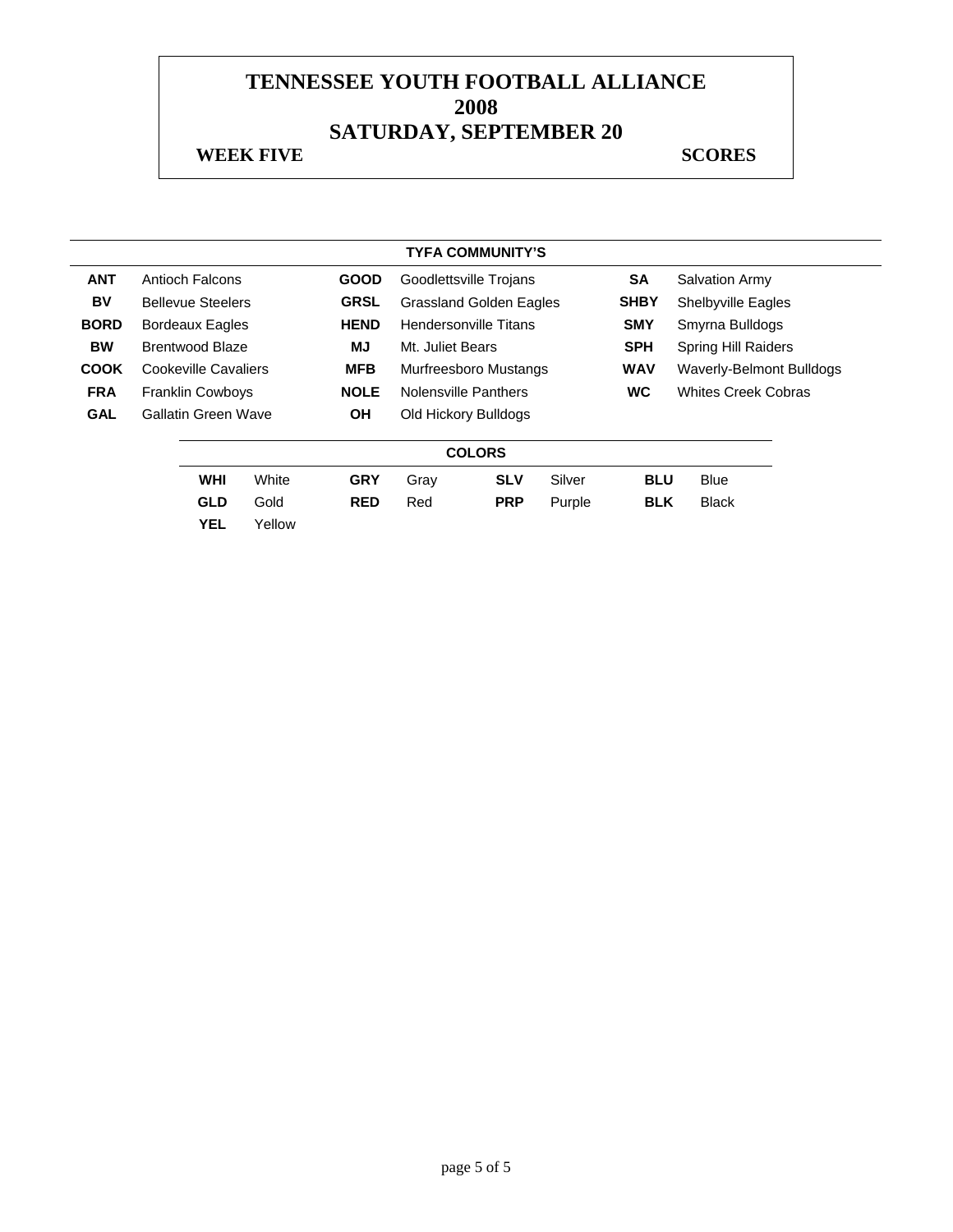## **WEEK SIX** SCORES

| <b>AT BRENTWOOD</b> |            |              | @ CROCKETT PARK  |                          |              |                            |
|---------------------|------------|--------------|------------------|--------------------------|--------------|----------------------------|
| FIELD#1             |            |              |                  |                          |              |                            |
| 8:30 A.M.           | $\rm BW^*$ | A-RED        | <b>VS</b>        | $MJ*$                    | $\mathbf{A}$ | 14<br>$-6$                 |
| 10:00 A.M.          | $BW^*$     | <b>BBB</b>   | <b>VS</b>        | $MJ*$                    | <b>BBB</b>   | 20<br>$\overline{0}$       |
| 11:30 A.M           | $BW^*$     | AA           | <b>VS</b>        | $MJ*$                    | AA           | $47_{-}$<br>$\overline{0}$ |
| 1:00 P.M.           | $BW^*$     | <b>BB</b>    | <b>VS</b>        | $MJ*$                    | BB           | $-37-$<br>$-8$             |
| 2:30 P.M            | $BW^*$     | A-BLU        | <b>VS</b>        | $SMY*$                   | A-WHI        | $-14$ $-25$                |
| 4:00 P.M.           | $\rm BW^*$ | <b>B-WHI</b> | <b>VS</b>        | $\mathbf{M}\mathbf{J}^*$ | <b>B-GLD</b> | $-7 - 13 - 0T$             |
| 5:30 P.M.           | $\rm BW^*$ | <b>CCC</b>   | <b>VS</b>        | $MJ*$                    | <b>CCC</b>   | $-6$ $-12$ OT              |
| 7:00 P.M            | $BW^*$     | <b>AAA</b>   | <b>VS</b>        | $MJ*$                    | <b>AAA</b>   | $-41$ $-0$                 |
| $FIED$ #2           |            |              |                  |                          |              |                            |
| 8:00 A.M.           | $BW^*$     | <b>PW</b>    | <b>VS</b>        | $MJ*$                    | <b>PW</b>    | $0 - 12$                   |
| 9:30 A.M.           | $BW^*$     | CC           | <b>VS</b>        | $MJ*$                    | CC           | 18<br>$\overline{0}$       |
| 11:00 P.M           | $\rm BW^*$ | $B$ -RED/1   | <b>VS</b>        | $MJ*$                    | <b>B-BLK</b> | $-31$<br>$-14$             |
| 12:30 P.M.          | $\rm BW^*$ | $B$ -RED/2   | <b>VS</b>        | $MJ*$                    | <b>B-GRA</b> | $8 - 15$                   |
| 2:00 P.M            | $\rm BW^*$ | $B-BLU/2$    | <b>VS</b>        | $MJ*$                    | <b>B-YEL</b> | $27 - 6$                   |
| 3:30 P.M            | $BW^*$     | <b>B-GRA</b> | <b>VS</b>        | $BV^*$                   | B            | $-26 - 6$                  |
| 5:00 P.M            | <b>BW</b>  | A-GLD        | <b>VS</b>        | <b>BW</b>                | A-BLK        | $12 - 13$                  |
| FIELD#3             |            |              |                  |                          |              |                            |
| 9:30 A.M.           | $BW^*$     | <b>C-RED</b> | <b>VS</b>        | $MJ*$                    | $C-BLK$      | $-30 - 6$                  |
| 11:00 A.M.          | $\rm BW^*$ | C-BLU        | <b>VS</b>        | $MJ*$                    | $C$ -GLD     | $12 - 19$                  |
| 12:30 P.M           | $\rm BW^*$ | <b>JrPW</b>  | <b>VS</b>        | $MJ*$                    | JrPW-GLD     | 25<br>$^{0}$               |
| 2:00 P.M            | $\rm BW^*$ | C-GLD        | <b>VS</b>        | $MJ*$                    | $C-WHI$      | 8<br>6                     |
| 3:30 P.M            | $BW^*$     | $B-BLU/1$    | <b>VS</b>        | $MJ*$                    | <b>B-WHI</b> | 20<br>0                    |
|                     |            |              |                  |                          |              |                            |
| <b>AT FRANKLIN</b>  |            |              | @ COWBOY COMPLEX |                          |              | <b>HOMECOMING</b>          |
| FIELD#1             |            |              |                  |                          |              |                            |
| 8:00 A.M.           | <b>FRA</b> | BB           | <b>VS</b>        | <b>SPH</b>               | BB           | $2_{-}$<br>26              |
| 9:30 A.M.           | <b>FRA</b> | <b>AAA</b>   | <b>VS</b>        | <b>SPH</b>               | <b>AAA</b>   | $-35 - 6$                  |
| 11:00 A.M.          | <b>FRA</b> | PW           | <b>VS</b>        | <b>SPH</b>               | PW           | $6 - 35$                   |
| 12:30 P.M.          | <b>FRA</b> | <b>CCC</b>   | <b>VS</b>        | <b>SPH</b>               | <b>CCC</b>   | $19 - 0$                   |
| 2:00 P.M.           | <b>FRA</b> | <b>BBB</b>   | <b>VS</b>        | <b>SPH</b>               | <b>BBB</b>   | $-43$ $-12$                |
| 3:30 P.M.           | <b>FRA</b> | CC           | <b>VS</b>        | <b>SPH</b>               | CC           | $-36$ $-0$                 |
| FIELD#2             |            |              |                  |                          |              |                            |
| 8:30 A.M.           | <b>FRA</b> | <b>B-GRA</b> | <b>VS</b>        | <b>SMY</b>               | <b>B-PRP</b> | $-6 - 20$                  |
| 10:00 A.M           | <b>FRA</b> | $C-SLV$      | <b>VS</b>        | MJ                       | C-YEL        | 12<br>$-7$                 |
| 11:30 A.M           | <b>FRA</b> | $C-BLU$      | <b>VS</b>        | <b>SMY</b>               | C-PRP        | $6 - 12$                   |
| 1:00 P.M.           | <b>FRA</b> | <b>B-BLU</b> | <b>VS</b>        | <b>SMY</b>               | $B-GLD/1$    | $12 - 18$ OTx2             |
| 2:30 P.M.           | <b>FRA</b> | AA           | <b>VS</b>        | <b>SPH</b>               | AA           | $-39$ $-$<br>6             |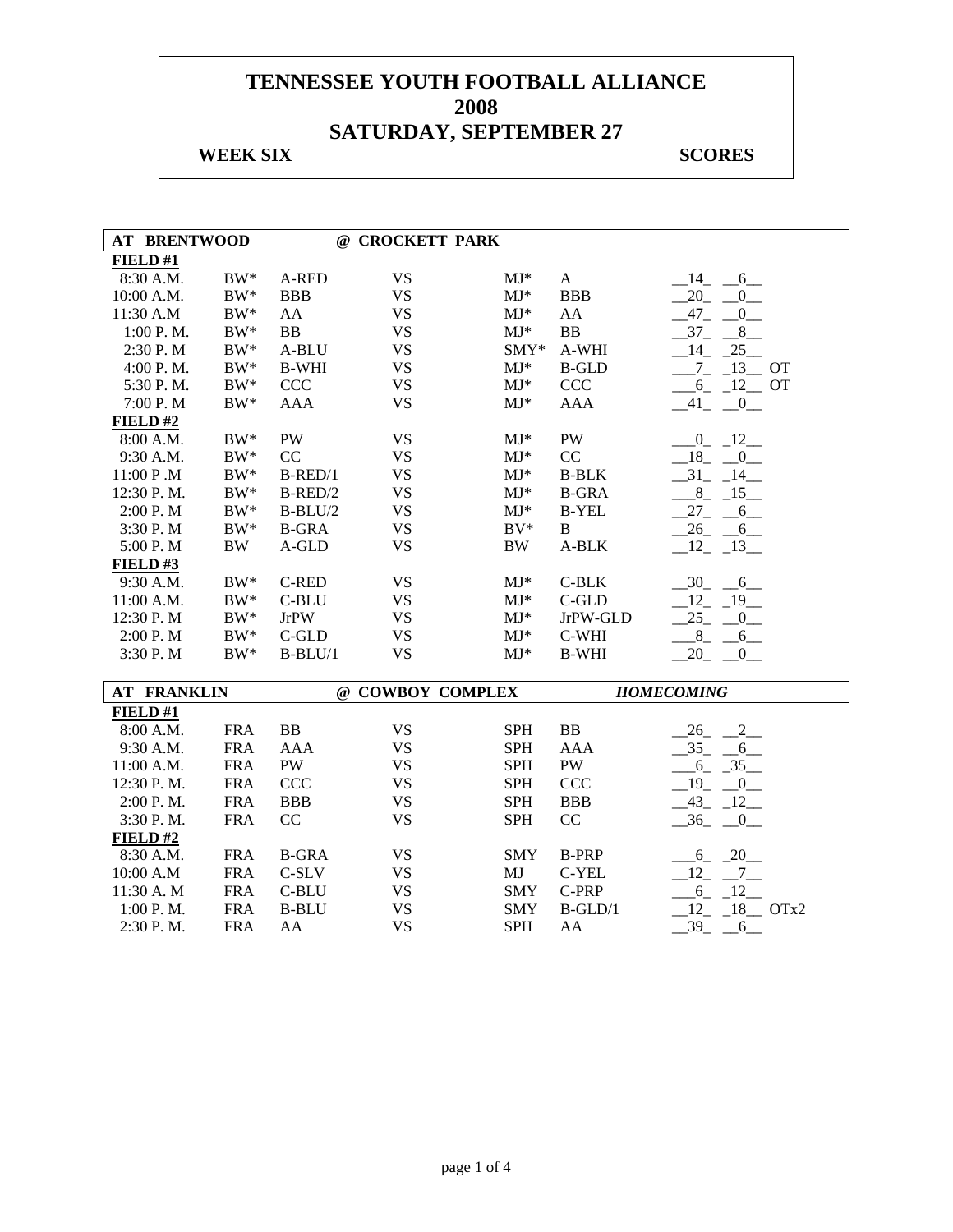## **WEEK SIX** SCORES

r

| <b>AT MURFREESBORO</b>   |                  |              | @ MIDDLE POINT SPORTS COMPLEX |                       |              |                               |
|--------------------------|------------------|--------------|-------------------------------|-----------------------|--------------|-------------------------------|
| FIELD#1                  |                  |              |                               |                       |              |                               |
| 8:30 A.M.                | $MFB*$           | PW           | <b>VS</b>                     | $\text{SMY*}$         | PW           | $6_{-}$<br>$\overline{0}$     |
| 10:00 A.M.               | $MFB*$           | <b>BB</b>    | <b>VS</b>                     | SMY*                  | BB           | 18<br>$-6$                    |
| 11:30 A.M.               | $MFB*$           | <b>B-BLU</b> | <b>VS</b>                     | SMY*                  | <b>B-WHI</b> | 14<br>$-13$                   |
| 1:00 P.M.                | $MFB*$           | AA           | <b>VS</b>                     | SMY*                  | AA           | 26<br>$\overline{0}$          |
| 2:30 P.M.                | $MFB*$           | <b>CCC</b>   | <b>VS</b>                     | SMY*                  | <b>CCC</b>   | 24<br>$-6$                    |
| 4:00 P.M.                | $MFB*$           | <b>BBB</b>   | <b>VS</b>                     | $SMY*$                | <b>BBB</b>   | $6 - 36$                      |
| 5:30 P.M.                | $MFB*$           | <b>AAA</b>   | <b>VS</b>                     | $SMY*$                | <b>AAA</b>   | $-0$ $-43$                    |
| 7:00 P.M                 | $MFB*$           | <b>VAR</b>   | <b>VS</b>                     | SMY*                  | <b>VAR</b>   | 34<br>$-22$                   |
| FIELD#2                  |                  |              |                               |                       |              |                               |
| 9:00 A.M.                | $MFB*$           | JrPW-BLU     | <b>VS</b>                     | <b>SMY</b>            | JrPW-WHI     | $-6 - 46$                     |
| 10:30 A.M.               | <b>MFB</b>       | JrPW-WHI     | <b>VS</b>                     | <b>SMY</b>            | JrPW-GLD     | $-18$ <sub>-</sub> $-7$       |
| 12:00 N.                 | $MFB*$           | C-BLU        | <b>VS</b>                     | <b>SMY</b>            | $C$ -GLD     | $-13$<br>6                    |
| 1:30 P.M                 | $MFB*$           | C-WHI        | <b>VS</b>                     | <b>SMY</b>            | $C-WHI/1$    | $\overline{0}$<br>6           |
| 3:00 P.M                 | $MFB*$           | CC           | <b>VS</b>                     | <b>SMY</b>            | CC           | 18<br>14                      |
| 4:30 P.M                 | $MFB*$           | <b>B-WHI</b> | <b>VS</b>                     | <b>FRA</b>            | <b>B-WHI</b> | $40 - 0$                      |
| 6:00 P. M                | $MFB*$           | A            | <b>VS</b>                     | <b>SMY</b>            | A-PRP        | $-12$ - 0                     |
|                          |                  |              |                               |                       |              |                               |
| <b>AT GOODLETTSVILLE</b> |                  |              | @ MOSS WRIGHT PARK            |                       |              |                               |
| FIELD#1                  |                  |              |                               |                       |              |                               |
| 12:00 N.                 | GOOD* PW         |              | <b>VS</b>                     | HEND <sup>*</sup> PW  |              | $-40$<br>$\overline{0}$       |
| 1:30 P.M                 | GOOD* AA         |              | <b>VS</b>                     | HEND <sup>*</sup> AA  |              | $-6 - 37$                     |
| 3:00 PM                  | GOOD* CCC        |              | <b>VS</b>                     | HEND <sup>*</sup> CCC |              | 41<br>$\overline{\mathbf{0}}$ |
| 4:30 PM                  | <b>GOOD* BBB</b> |              | <b>VS</b>                     | HEND* BBB             |              | $-34$<br>$_{0-}$              |
| 6:00 PM                  | GOOD* AAA        |              | <b>VS</b>                     | HEND <sup>*</sup> AAA |              | $-6$ $-21$                    |
| FIELD#2                  |                  |              |                               |                       |              |                               |
| 12:30 PM                 | GOOD*C           |              | <b>VS</b>                     | HEND <sup>*</sup> C   |              | $-26$ $-12$                   |
| 2:00 PM                  | GOOD* CC         |              | <b>VS</b>                     | HEND <sup>*</sup> CC  |              | $-12$ $-0$                    |
| 3:30 PM                  | GOOD* BB         |              | <b>VS</b>                     | HEND <sup>*</sup> BB  |              | $-19$ $-39$                   |
|                          |                  |              |                               |                       |              |                               |
| AT OLD HICKORY           |                  |              | @ DUPONT HADLEY MIDDLE SCHOOL |                       |              |                               |
| 8:00 A M                 | $OH*$            | <b>PW</b>    | <b>VS</b>                     | <b>BORD* PW</b>       |              | $-18$ $-19$                   |
| 9:30 A M                 | OH*              | CC           | <b>VS</b>                     | <b>BORD* CC</b>       |              | $0_{-}$<br>$-14$              |
| 11:00 A.M                | OH*              | $\mathbf{B}$ | <b>VS</b>                     | $\text{BORD}^*$ B     |              | $-26$<br>$0_{-}$              |
| 12:30 PM                 | $OH*$            | ${\bf BB}$   | <b>VS</b>                     | <b>BORD* BB</b>       |              | 20<br>$\overline{0}$          |
| 2:00 P.M                 | $OH*$            | AA           | <b>VS</b>                     | BORD <sup>*</sup> AA  |              | $^{0}$<br>$-22$               |
| 3:30 PM                  | $OH*$            | <b>CCC</b>   | <b>VS</b>                     | <b>BORD* CCC</b>      |              | $-7 - 25$                     |
| 5:00 PM                  | OH*              | <b>BBB</b>   | <b>VS</b>                     | <b>BORD* BBB</b>      |              | $^{0}$<br>$-19$               |
| 6:30 PM                  | OH*              | <b>AAA</b>   | <b>VS</b>                     | <b>BORD* AAA</b>      |              | 20<br>$0_{-}$                 |
| 8:00 P.M                 | OH*              | <b>VAR</b>   | <b>VS</b>                     | <b>BORD* VAR</b>      |              | 30<br>$\boldsymbol{0}$        |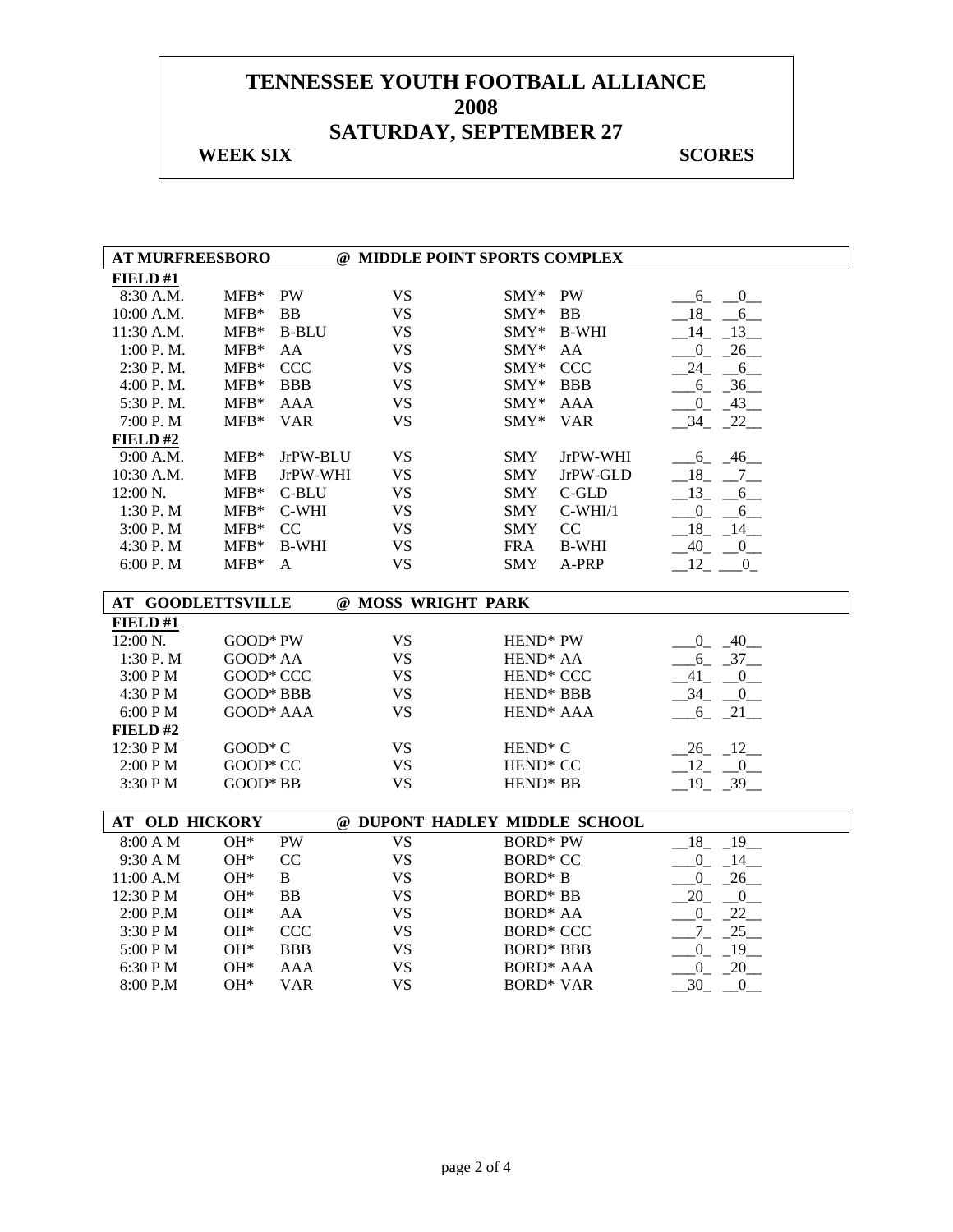### **WEEK SIX** SCORES

| AT SPRING HILL            |            |              | @ EVANS PARK      |                     |                           |                                     |                |                                        |
|---------------------------|------------|--------------|-------------------|---------------------|---------------------------|-------------------------------------|----------------|----------------------------------------|
| 10:00 A.M                 | SPH*       | $\mathbf C$  | <b>VS</b>         |                     | $\text{SMY*}$             | $C-WHI/2$                           | 7 <sup>7</sup> | 19                                     |
| 11:30 A.M                 | <b>SPH</b> | <b>JrPW</b>  | <b>VS</b>         |                     | <b>BORD</b>               | <b>JrPW</b>                         | 33             | $0$ <sub>—</sub>                       |
| 1:00 P. M                 | <b>SPH</b> | <b>B-BLK</b> | <b>VS</b>         |                     | HEND B-BLU                |                                     | $-13$          | $_{0}$                                 |
| 2:30 P.M                  | $SPH*$     | <b>VAR</b>   | <b>VS</b>         |                     | $FRA*$                    | <b>VAR</b>                          | 22             | $_{0-}$                                |
|                           |            |              |                   |                     |                           |                                     |                |                                        |
| <b>AT GALLATIN</b>        |            |              |                   | @ TRIPLE CREEK PARK |                           |                                     |                |                                        |
| FIELD#1                   |            |              |                   |                     |                           |                                     |                |                                        |
| 10:00 A M                 | $GAL^*$    | BB           | <b>VS</b>         |                     | $BV^*$                    | BB                                  |                | $-12 - 6$                              |
| 11:30 A M                 | $GAL^*$    | AAA          | <b>VS</b>         |                     | $BV^*$                    | <b>AAA</b>                          |                | $0 - 19$                               |
| 1:00 P M                  | $GAL^*$    | <b>CCC</b>   | <b>VS</b>         |                     | $BV^*$                    | <b>CCC</b>                          |                | $-19$ $-6$                             |
| 2:30 P.M                  | $GAL^*$    | <b>BBB</b>   | <b>VS</b>         |                     | $BV^*$                    | <b>BBB</b>                          |                | $-13 - 21$                             |
| 4:00 P. M.                | $GAL*$     | PW           | <b>VS</b>         |                     | $BV^*$                    | PW                                  |                | $-12$ $-7$ $-$                         |
| FIELD#2                   |            |              |                   |                     |                           |                                     |                |                                        |
| 10:30 A.M.                | $GAL^*$    | $CC-1$       | <b>VS</b>         |                     | $BV^*$                    | CC                                  |                | $-0$ $-14$ $-$                         |
| 12:00 N                   | $GAL^*$    | A            | <b>VS</b>         |                     | HEND <sup>*</sup> A       |                                     |                | $-6 - 26$                              |
| 1:30 P.M                  | $GAL^*$    | <b>JrPW</b>  | <b>VS</b>         |                     | HEND* JrPW                |                                     |                | $-13$ $-0$                             |
| 3:00 P.M                  | $GAL^*$    | B            | <b>VS</b>         |                     | HEND* B-RED               |                                     |                | $-6 - 14$                              |
| AT GRASSLAND              |            |              |                   |                     | @ GRASSLAND MIDDLE SCHOOL |                                     |                |                                        |
| FIELD#1                   |            |              |                   |                     |                           |                                     |                |                                        |
| 10:00 A M                 | GRSL* CCC  |              | <b>VS</b>         |                     | SA*                       | <b>CCC</b>                          |                | $-6 - -7$                              |
| 11:30 A.M                 | GRSL* BBB  |              | <b>VS</b>         |                     | SA*                       | <b>BBB</b>                          | $-30$ $-$      | 6                                      |
| 1:00 PM                   | GRSL* AAA  |              | <b>VS</b>         |                     | $SA^*$                    | <b>AAA</b>                          |                | $-6 - 27$                              |
| 2:30 P.M                  | GRSL A     |              | <b>VS</b>         |                     | <b>FRA</b>                | A-BLU                               | $6_{-}$        | $-27$                                  |
| FIELD#2                   |            |              |                   |                     |                           |                                     |                |                                        |
| 10:30 A.M                 | GRSL B     |              | <b>VS</b>         |                     | SMYB-GLD/2                |                                     |                | $13 - 21$                              |
| 12:00 N                   | GRSL* CC   |              | <b>VS</b>         |                     | $ANT^*$                   | CC                                  |                | $-0$ $-20$                             |
| 1:30 P.M                  | GRSL* PW   |              | <b>VS</b>         |                     | $SA*$                     | PW                                  |                | $20 - 6$                               |
| <b>AT WAVERLY BELMONT</b> |            |              |                   |                     |                           | @ TPS-NASHVILLE SCHOOL OF FINE ARTS |                |                                        |
| 9:30 A.M                  | <b>WAV</b> | $\mathbf{A}$ | <b>VS</b>         |                     | <b>BW</b>                 | A-WHI                               |                | $19 - 18$                              |
| 11:00 A.M                 | <b>WAV</b> | PW           | <b>VS</b>         |                     | SHBY PW                   |                                     |                | $-6 - 27$                              |
| 12:30 P.M                 | WAV* BB    |              | <b>VS</b>         |                     | SHBY* BB                  |                                     | $33_{-}$       | $\begin{array}{ccc} & & 0 \end{array}$ |
| 2:00                      |            |              | <b>HOMECOMING</b> |                     |                           |                                     |                |                                        |
| 2:30 P.M                  | <b>WAV</b> | <b>CCC</b>   | <b>VS</b>         |                     | SHBY CCC                  |                                     | $\_15$ $\_33$  |                                        |
| 4:00 P. M                 | <b>WAV</b> | <b>BBB</b>   | <b>VS</b>         |                     | SHBY BBB                  |                                     |                | $-0$ $-29$                             |
| 5:30 P.M                  | WAV        | AAA          | <b>VS</b>         |                     | SHBY AAA                  |                                     | 48             | $\overline{0}$                         |
|                           |            |              |                   |                     |                           |                                     |                |                                        |
| <b>AT COOKEVILLE</b>      |            |              |                   |                     | @ COOKEVILLE HIGH SCHOOL  |                                     |                |                                        |
| FIELD#1                   |            |              |                   |                     |                           |                                     |                |                                        |
| 11:00A M                  | COOK* BB   |              | <b>VS</b>         |                     | ANT*                      | BB                                  |                | $-6 - 18$                              |
| 12:30 P.M.                | COOK* BBB  |              | <b>VS</b>         |                     | $ANT*$                    | <b>BBB</b>                          |                | $-0$ $-30$                             |
| 1:30 P.M                  | COOK* CCC  |              | <b>VS</b>         |                     | $ANT*$                    | <b>CCC</b>                          |                | $-6$ $-13$                             |
| FIELD#2                   |            |              |                   |                     |                           |                                     |                |                                        |
| 11:30 A M                 | COOK* PW   |              | <b>VS</b>         |                     | ANT*                      | PW                                  |                | $-13$ $-35$                            |
| 1:00 P.M                  | COOK* AAA  |              | <b>VS</b>         |                     | $ANT*$                    | <b>AAA</b>                          | $\overline{0}$ | 47                                     |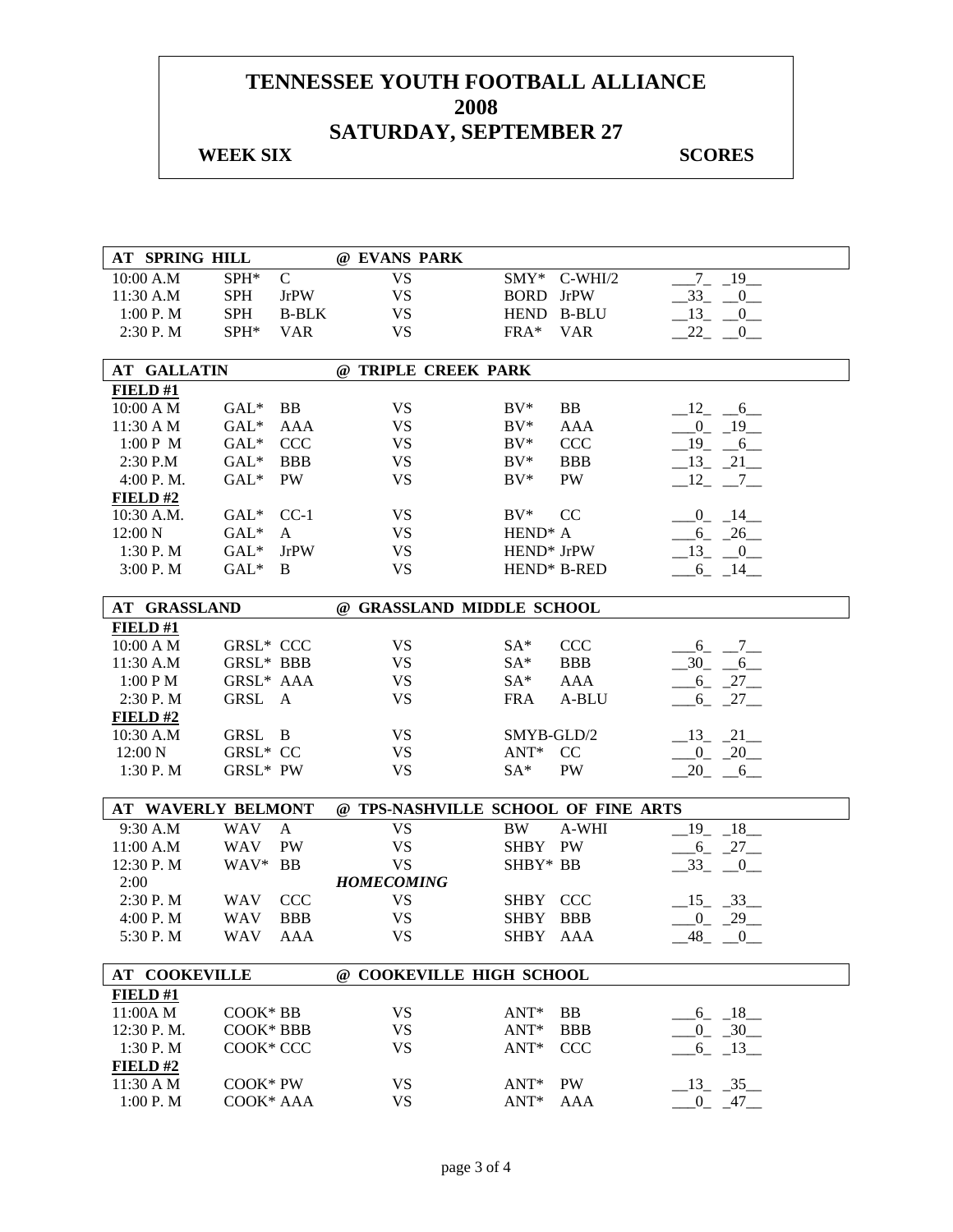#### **WEEK SIX** SCORES

| <b>WHITE'S CREEK</b><br>AT |     |            |    | @ WHITE'S CREEK HIGH SCHOOL |  |
|----------------------------|-----|------------|----|-----------------------------|--|
| 10:00 A.M.                 | WC* | <b>PW</b>  | VS | <b>PW</b><br>$NOL^*$        |  |
| 11:30 A.N                  | WC* | <b>BBB</b> | VS | BBB<br>$NOL^*$              |  |
| 1:00 P. M.                 | WC* | - CCC      | VS | NOL <sup>*</sup> CCC        |  |
| $2:30$ P.M.                | WC* | AAA        | VS | $NOL^*$ $AAA$               |  |

## **SUNDAY SEPTEMBER 28 2008**

| AT WAVERLY BELMONT |            |            | @ TPS-NASHVILLE SCHOOL OF FINE ARTS        |            |            |         |
|--------------------|------------|------------|--------------------------------------------|------------|------------|---------|
| 2:30 P. M          | <b>WAV</b> | <b>VAR</b> | VS                                         | <b>MFR</b> | <b>VAR</b> | 30<br>6 |
|                    |            |            |                                            |            |            |         |
| <b>AT FRANKLIN</b> |            |            | <b>COWBOY COMPLEX</b><br>(a)               |            |            |         |
| 2:30 P. M          | <b>FRA</b> | <b>VAR</b> | VS                                         | BORD VAR   |            |         |
|                    |            |            |                                            |            |            |         |
| ' GRASSLAND        |            |            | <b>GRASSLAND MIDDLE SCHOOL</b><br>$\omega$ |            |            |         |
| $5:00$ P.M.        | GRSL.      | <b>BB</b>  | VS                                         | <b>ANT</b> | ВB         |         |

\* **= DENOTES DIVISION GAMES** 

|             |                            |            |        |             |                                | <b>TYFA COMMUNITY'S</b> |        |             |                                 |  |
|-------------|----------------------------|------------|--------|-------------|--------------------------------|-------------------------|--------|-------------|---------------------------------|--|
| <b>ANT</b>  | Antioch Falcons            |            |        | <b>GOOD</b> |                                | Goodlettsville Trojans  |        | SA          | <b>Salvation Army</b>           |  |
| BV          | <b>Bellevue Steelers</b>   |            |        | <b>GRSL</b> | <b>Grassland Golden Eagles</b> |                         |        | <b>SHBY</b> | Shelbyville Eagles              |  |
| <b>BORD</b> | <b>Bordeaux Eagles</b>     |            |        | <b>HEND</b> |                                | Hendersonville Titans   |        | <b>SMY</b>  | Smyrna Bulldogs                 |  |
| <b>BW</b>   | Brentwood Blaze            |            |        | MJ          | Mt. Juliet Bears               |                         |        | <b>SPH</b>  | <b>Spring Hill Raiders</b>      |  |
| <b>COOK</b> | Cookeville Cavaliers       |            |        | <b>MFB</b>  |                                | Murfreesboro Mustangs   |        | <b>WAV</b>  | <b>Waverly-Belmont Bulldogs</b> |  |
| <b>FRA</b>  | <b>Franklin Cowboys</b>    |            |        | <b>NOLE</b> | Nolensville Panthers           |                         |        | <b>WC</b>   | <b>Whites Creek Cobras</b>      |  |
| <b>GAL</b>  | <b>Gallatin Green Wave</b> |            |        | <b>OH</b>   | Old Hickory Bulldogs           |                         |        |             |                                 |  |
|             |                            |            |        |             |                                | <b>COLORS</b>           |        |             |                                 |  |
|             |                            | <b>WHI</b> | White  | <b>GRY</b>  | Gray                           | <b>SLV</b>              | Silver | <b>BLU</b>  | <b>Blue</b>                     |  |
|             |                            | <b>GLD</b> | Gold   | <b>RED</b>  | Red                            | <b>PRP</b>              | Purple | <b>BLK</b>  | <b>Black</b>                    |  |
|             |                            | <b>YEL</b> | Yellow |             |                                |                         |        |             |                                 |  |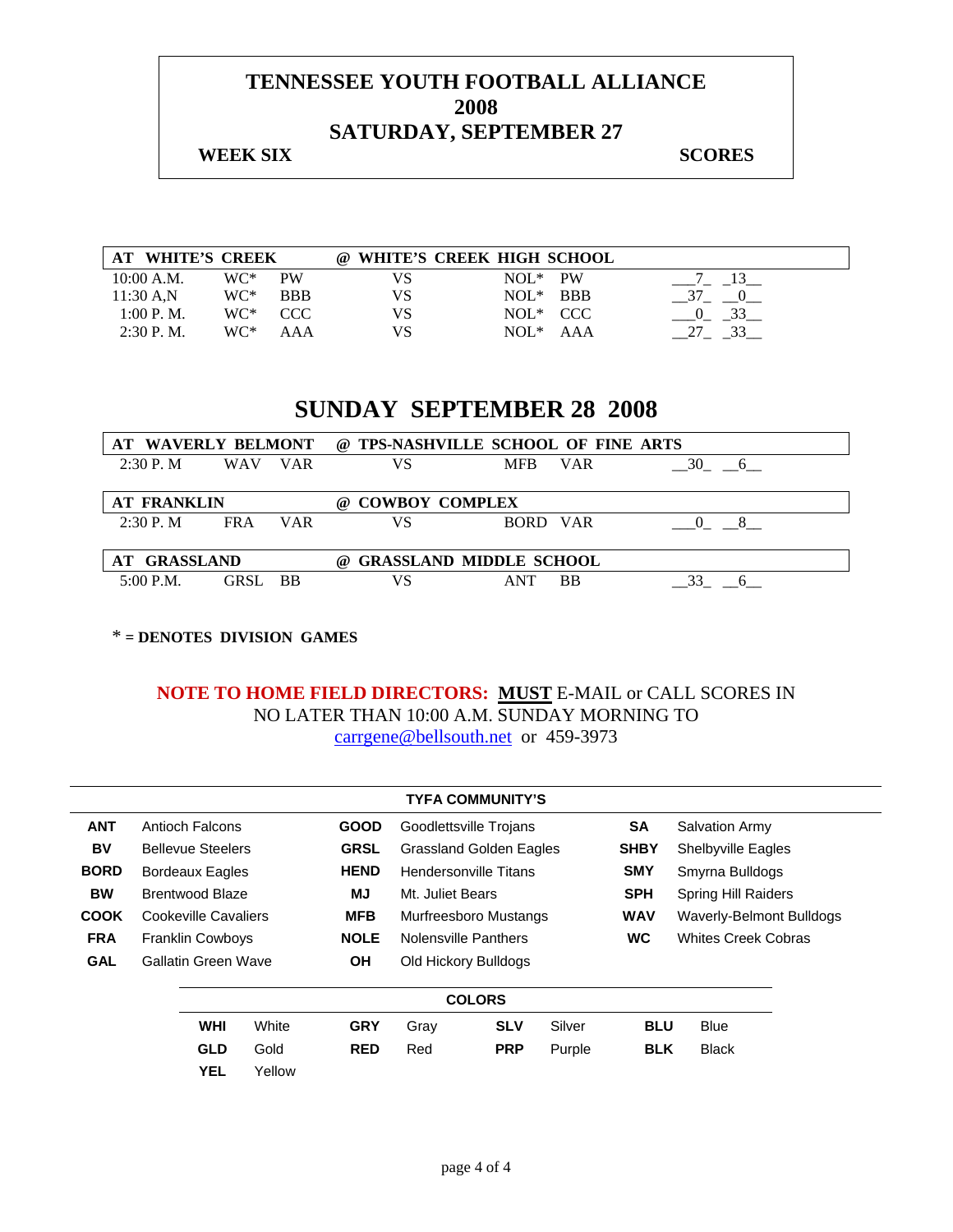#### **WEEK SEVEN** SCORES

**revised: 10/02/2008 @ 8:00 am** 

| AT MT. JULIET              |                          |                |           | @ CHARLIE DANIEL'S PARK |              |             |
|----------------------------|--------------------------|----------------|-----------|-------------------------|--------------|-------------|
| FIELD#1                    |                          |                |           |                         |              |             |
| 8:30 A.M.                  | $MJ^*$                   | PW             | <b>VS</b> | $FRA*$                  | PW           | $-9$ $-31$  |
| 10:00 A.M.                 | $\mathbf{M}\mathbf{J}^*$ | CC             | <b>VS</b> | FRA*                    | CC           | $-13 - 18$  |
| 11:30 A.M.                 | $MJ*$                    | <b>CCC</b>     | <b>VS</b> | $FRA*$                  | <b>CCC</b>   | $-12 - 18$  |
| 1:00 P.M.                  | $MJ*$                    | <b>BB</b>      | <b>VS</b> | $FRA*$                  | BB           | $-12$ $-15$ |
| 2:30 P.M.                  | $MJ*$                    | AA             | <b>VS</b> | FRA*                    | AA           | $-0$ $-41$  |
| 4:00 P.M.                  | $MJ*$                    | <b>AAA</b>     | <b>VS</b> | FRA*                    | <b>AAA</b>   | $-6 - 42$   |
| 5:30 P.M.                  | $MJ*$                    | <b>BBB</b>     | <b>VS</b> | FRA*                    | <b>BBB</b>   | $6 - 54$    |
| FIELD#2                    |                          |                |           |                         |              |             |
| 9:00 A.M.                  | $MJ*$                    | $C-BLK$        | <b>VS</b> | FRA*                    | C-SLV        | $-0$ $-13$  |
| 10:30 A.M                  | $MJ^*$                   | $C$ -GLD       | <b>VS</b> | FRA*                    | C-BLU        | $-18$ $-0$  |
| $12:00 N$ .                | $MJ^*$                   | <b>B-WHI</b>   | <b>VS</b> | $FRA*$                  | <b>B-GRA</b> | $-35 - 20$  |
| 1:30 P.M.                  | $MJ^*$                   | <b>B-GLD</b>   | <b>VS</b> | FRA*                    | <b>B-BLU</b> | $-6 - 7$    |
| 3:00 P.M                   | $MJ*$                    | <b>B-GRA</b>   | <b>VS</b> | $BW^*$                  | <b>B-GRA</b> | $-13 - 20$  |
| 4:30 P.M                   | $MJ*$                    | <b>B-YEL</b>   | <b>VS</b> | HEND* B-RED             |              | $-12$ $-7$  |
| 6:00 P.M                   | $MJ*$                    | A              | <b>VS</b> | $GAL^*$                 | $\mathbf{A}$ | $-0$ $-8$   |
| MT. JULIET MIDDLE SCHOOL   |                          |                |           |                         |              |             |
| 9:30 A.M.                  | $MJ*$                    | JrPW-BLK       | <b>VS</b> | $GAL*$                  | <b>JrPW</b>  | $-7 - 0$    |
| 11:00 A.M.                 | MJ                       | <b>JPW-GLD</b> | <b>VS</b> | <b>FRA</b>              | <b>JrPW</b>  | $-15 - 19$  |
| 12:30 N                    | $MJ*$                    | C-YEL          | <b>VS</b> | $MJ^*$                  | C-WHI        | $-13 - 6$   |
| 2:00 P.M.                  | $MJ^*$                   | <b>B-BLK</b>   | <b>VS</b> | $FRA*$                  | <b>B-SLV</b> | $-0$ $-8$   |
|                            |                          |                |           |                         |              |             |
| <b>AT SMYRNA</b>           |                          |                |           | @ LEE VICTORY PARK      |              |             |
| <b>DONNIE CARTER FIELD</b> |                          |                |           |                         |              |             |
| 9:00 A.M.                  | SMY* BBB                 |                | <b>VS</b> | $BW^*$                  | <b>BBB</b>   | $-12$ $-7$  |
| 10:30 A.M.                 | $SMY*$                   | PW             | <b>VS</b> | $BW^*$                  | <b>PW</b>    | $28 - 0$    |
| 12:00 N                    | SMY*                     | CC             | <b>VS</b> | $BW^*$                  | CC           | $21 - 18$   |
| 1:30 P.M.                  | SMY*                     | $C-WHI/1$      | <b>VS</b> | $BW^*$                  | C-BLU        | $-0$ $-19$  |
| 3:00 P.M.                  | SMY*                     | <b>BB</b>      | <b>VS</b> | $BW^*$                  | BB           | $0 - 40$    |
| 4:30 P.M.                  | SMY*                     | <b>CCC</b>     | <b>VS</b> | $BW^*$                  | CCC          | $-6 - 14$   |
| 6:00 P.M.                  | <b>SMY</b>               | JrPW-GLD       | <b>VS</b> | <b>SPH</b>              | <b>JrPW</b>  | $-12 - 6$   |
| 7:30 P.M.                  | SMY*                     | AAA            | <b>VS</b> | $BW^*$                  | AAA          | $-21 - 34$  |
| <b>GENE CARR FIELD</b>     |                          |                |           |                         |              |             |
| 8:00 A M.                  | SMY*                     | C-PRP          | <b>VS</b> | $BW^*$                  | $C$ -GLD     | $-12 - 6$   |
| 9:30 A.M                   | <b>SMY</b>               | JrPW-WHI       | <b>VS</b> | <b>MFB</b>              | JrPW-WHI     | $-7 - 25$   |
| 11:00 A.M                  | SMY*                     | $C-WHI/2$      | <b>VS</b> | $MFB*$                  | C-BLU        | $-6 - 14$   |
| 12:30 P.M.                 | $SMY*$                   | C-GLD          | <b>VS</b> | $BW^*$                  | C-RED        | $-12 - 6$   |
| 2:00 P. M.                 | SMY*                     | <b>B-WHI</b>   | <b>VS</b> | $BW^*$                  | $B$ -RED/1   | $-13$ $-45$ |
| 3:30 P.M.                  | SMY*                     | AA             | <b>VS</b> | BW*                     | AA           | $\tau$<br>6 |

5:00 P.M. SMY\* B-GLD/1 VS BW\* B-BLU/1  $\_0\_28\_$ 6:30 P. M  $MY^*$  B-PRP VS BW\* B-WHI  $\underline{\hspace{1cm}} 6 = 39$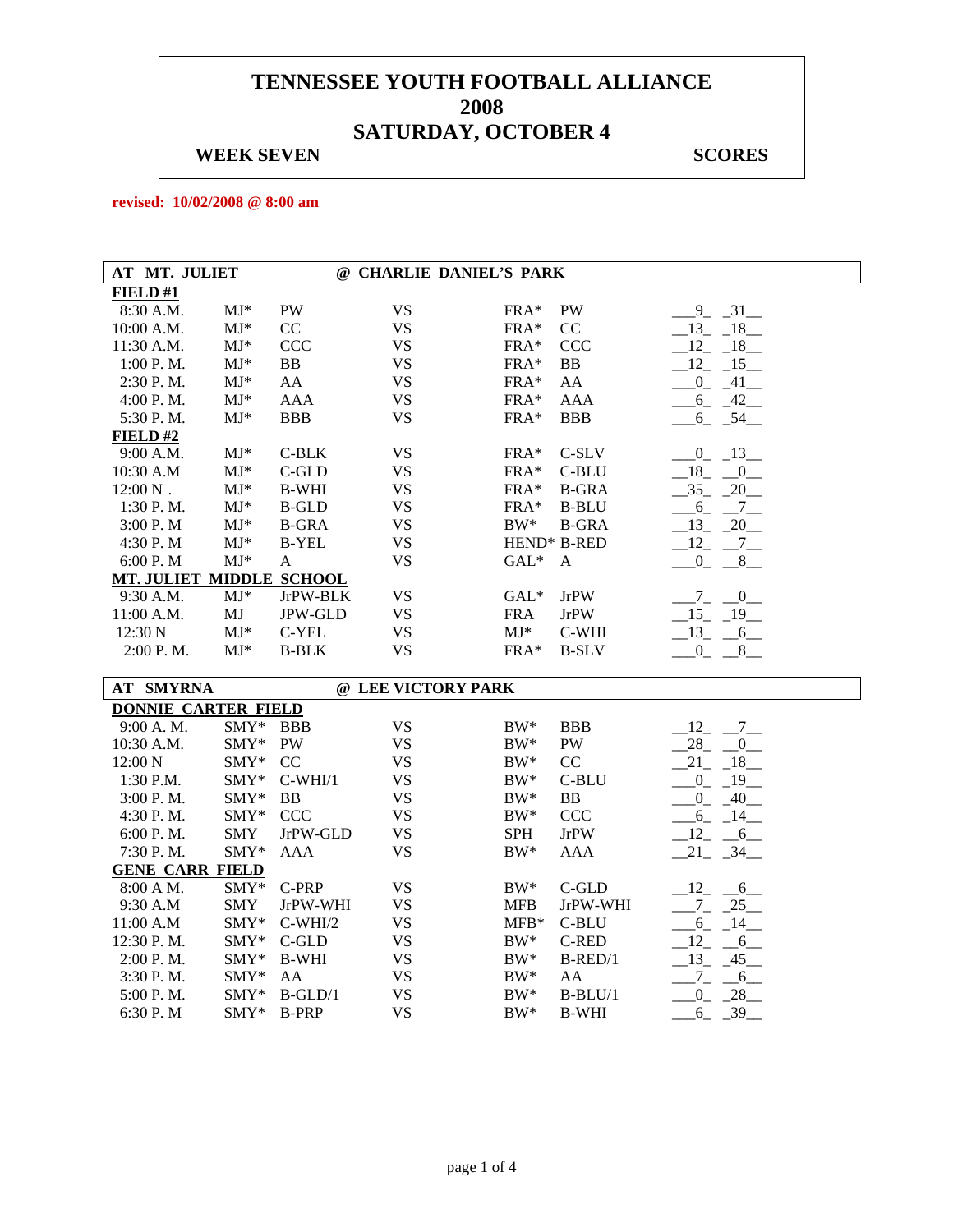#### **WEEK SEVEN** SCORES

**revised: 10/02/2008 @ 8:00 am** 

| <b>AT BORDEAUX</b>                   |                  |              | @ METRO CENTER           |                       |              |                            |
|--------------------------------------|------------------|--------------|--------------------------|-----------------------|--------------|----------------------------|
| FIELD#1                              |                  |              |                          |                       |              |                            |
| 8:00 A.M                             | <b>BORD* AAA</b> |              | <b>VS</b>                | HEND <sup>*</sup> AAA |              | $-9 - -6$                  |
| 9:30 A M                             | <b>BORD* BBB</b> |              | <b>VS</b>                | HEND <sup>*</sup> BBB |              | $33_{-}$<br>$\overline{0}$ |
| 11:00 A M                            | <b>BORD* AA</b>  |              | <b>VS</b>                | HEND <sup>*</sup> AA  |              | 31<br>6                    |
| $12:30$ P. M                         | BORD JrPW        |              | <b>VS</b>                | HEND JrPW             |              | $-33$<br>$-0$              |
| 2:00 P.M                             | <b>BORD*</b> PW  |              | <b>VS</b>                | HEND <sup>*</sup> PW  |              | $12 - 21$                  |
| 3:30 P.M                             | <b>BORD* CCC</b> |              | <b>VS</b>                | HEND <sup>*</sup> CCC |              | $-38$ $-0$                 |
| FIELD#2                              |                  |              |                          |                       |              |                            |
| 8:30 A.M.                            | BORD C           |              | <b>VS</b>                | HEND C                |              | $-41$ $-0$                 |
| $10:00$ A.M.                         | <b>BORD* VAR</b> |              | <b>VS</b>                | SPH*                  | <b>VAR</b>   | 34 8                       |
| 11:30 A.M.                           | <b>BORD*</b> BB  |              | <b>VS</b>                | HEND <sup>*</sup> BB  |              | $20 -$<br>0                |
| 1:00 P.M                             | <b>BORD* CC</b>  |              | <b>VS</b>                | HEND <sup>*</sup> CC  |              | $27_{-}$<br>6              |
| 2:30 P.M                             | BORD B           |              | <b>VS</b>                | BW                    | <b>B-GLD</b> | 13<br>6                    |
|                                      |                  |              |                          |                       |              |                            |
| <b>AT SPRING HILL</b>                |                  |              | @ EVANS PARK             |                       |              |                            |
| 8:00 A.M.                            | SPH*             | CC           | <b>VS</b>                | OH*                   | CC           | $6_{-}$<br>$\overline{0}$  |
| 9:30 A.M.                            | SPH*             | <b>BB</b>    | <b>VS</b>                | OH*                   | <b>BB</b>    | $0 - 30$                   |
| 11:00 A.M                            | SPH*             | PW           | <b>VS</b>                | $OH*$                 | PW           | $.34 - 0$                  |
| 12:30 P.M                            | <b>SPH</b>       | <b>B-SLV</b> | <b>VS</b>                | GAL                   | B            | 21<br>$-6$                 |
| 2:00 P.M.                            | SPH*             | AA           | <b>VS</b>                | $OH*$                 | AA           | $28 - 21 - 0T$             |
| 3:30 P.M.                            | SPH*             | <b>CCC</b>   | <b>VS</b>                | OH*                   | CCC          | $0 - 39$                   |
| 5:00 P.M.                            | SPH*             | <b>BBB</b>   | <b>VS</b>                | $OH^*$                | <b>BBB</b>   | $-31$ $-0$                 |
| 6:30 P.M.                            | SPH*             | AAA          | <b>VS</b>                | $OH*$                 | <b>AAA</b>   | $-0$ $-35$ $-$             |
|                                      |                  |              |                          |                       |              |                            |
| <b>AT GOODLETTSVILLE</b><br>FIELD #1 |                  |              | @ MOSS WRIGHT PARK       |                       |              |                            |
| 12:30 P.M                            | GOOD AA          |              | <b>VS</b>                | <b>MFB</b>            | AA           | $-0$ $-48$                 |
| 2:00 P.M.                            | GOOD CCC         |              | <b>VS</b>                | <b>MFB</b>            | <b>CCC</b>   | $0 - 37$                   |
| 3:30P. M.                            | GOOD BBB         |              | <b>VS</b>                | <b>MFN</b>            | <b>BBB</b>   | $-12$ $-0$                 |
| 5:00 P.M.                            | GOOD AAA         |              | <b>VS</b>                | <b>MFB</b>            | AAA          | $-15$ $-0$                 |
| <b>FIELD#2</b>                       |                  |              |                          |                       |              |                            |
| 12:00 P. M                           | GOOD PW          |              | VS                       | <b>MFB</b>            | PW           | $-0$ $-13$                 |
| 1:30 P. M                            | GOOD C           |              | <b>VS</b>                | MFB                   | C-WHI        | $-46$<br>$-0$              |
| 3:00 P. M.                           | GOOD CC          |              | <b>VS</b>                | <b>MFB</b>            | CC           | $0 \t 12$                  |
| 4:30 P.M.                            | GOOD BB          |              | <b>VS</b>                | <b>MFB</b>            | BB           | $-7 - 30$                  |
|                                      |                  |              |                          |                       |              |                            |
| <b>AT BELLEVUE</b>                   |                  |              | @ BELLEVUE MIDDLE SCHOOL |                       |              |                            |
| 10:00 A.M                            | $BV^*$           | <b>PW</b>    | <b>VS</b>                | <b>SA</b>             | <b>PW</b>    | 18<br>$\sqrt{12}$          |
| $11:30 \text{ A } M$                 | $BV^*$           | B            | <b>VS</b>                | <b>OH</b>             | B            | 34<br>$-0$                 |
| 1:00 P M                             | $BV^*$           | <b>CCC</b>   | <b>VS</b>                | <b>SA</b>             | <b>CCC</b>   | $27 - 34$                  |
| 2:30 PM                              | $\rm BV^*$       | <b>BBB</b>   | <b>VS</b>                | SA                    | <b>BBB</b>   | 46<br>6                    |
| 4:00 P M                             | $BV^*$           | AAA          | <b>VS</b>                | <b>SA</b>             | <b>AAA</b>   | 15<br>26                   |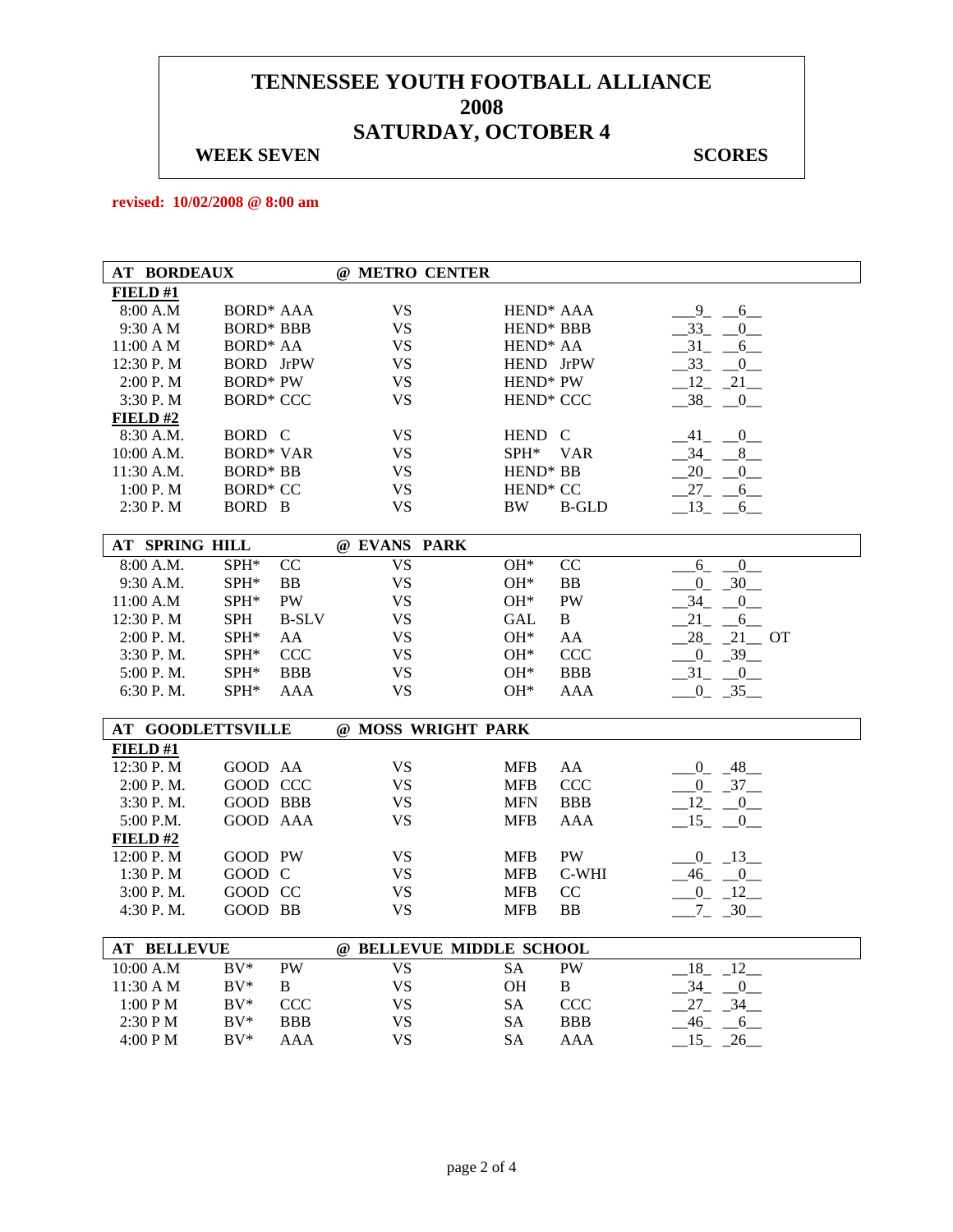#### **WEEK SEVEN** SCORES

**revised: 10/02/2008 @ 8:00 am** 

| <b>AT GRASSLAND</b>                 |                             | @ GRASSLAND MIDDLE SCHOOL      |                         |
|-------------------------------------|-----------------------------|--------------------------------|-------------------------|
| FIELD#1                             |                             |                                |                         |
| GRSL CCC<br>9:00 AM                 | <b>VS</b>                   | CCC<br><b>NOL</b>              | $0 - 6$                 |
| GRSL<br>10:30 AM<br><b>BBB</b>      | <b>VS</b>                   | <b>NOL</b><br><b>BBB</b>       | $-61$ $-0$              |
| 12:00 N<br>GRSL<br>AAA              | <b>VS</b>                   | <b>AAA</b><br><b>NOL</b>       | $-42 - 6$               |
| GRSL* A<br>1:30 PM                  | <b>VS</b>                   | $FRA*$<br>A-SLV                | $-0$ $-32$              |
| GRSL* BB<br>3:00 p.m.               | <b>VS</b>                   | COOK* BB                       | $-26$ $-0$              |
| FIELD#2                             |                             |                                |                         |
| GRSL* CC<br>9:30 AM                 | <b>VS</b>                   | GAL* CC-2                      | $-0$ $-12$              |
| GRSL* B<br>11:00 AM                 | <b>VS</b>                   | $MFB*$<br><b>B-WHI</b>         | $-0$ $-32$              |
| 12:30 P.M.<br>GRSL PW               | <b>VS</b>                   | <b>NOL</b><br>PW               | $-0 - 7 -$              |
|                                     |                             |                                |                         |
| <b>AT WAVERLY BELMONT</b>           |                             | @ TPS-NASHVILLE SCHOOL OF ARTS |                         |
| WAV* PW<br>9:00 A.M                 | <b>VS</b>                   | $GAL^*$<br>PW                  | $7 - 20$                |
| WAV* BB<br>10:30 A.M                | <b>VS</b>                   | $GAL*$<br><b>BB</b>            | $-39 - 27$              |
| WAV* A<br>12:00 N                   | <b>VS</b>                   | $BW^*$<br>A-BLU                | $-39$ $-0$              |
| WAV* CCC<br>1:30 P.M                | <b>VS</b>                   | CCC<br>$GAL^*$                 | $-6 - 14$               |
| WAV* BBB<br>3:00 P. M               | <b>VS</b>                   | <b>BBB</b><br>$GAL*$           | $-6 - -0$               |
| 4:30 P.M<br>WAV* AAA                | <b>VS</b>                   | $GAL*$<br><b>AAA</b>           | $-43$ $-0$              |
| 6:00 P.M<br>WAV* VAR                | <b>VS</b>                   | $OH*$<br><b>VAR</b>            | $-16$ $-26$             |
|                                     |                             |                                |                         |
| <b>AT ANTIOCH</b>                   | @ EZELL-HARDING SCHOOL      |                                |                         |
| $ANT*$<br>8:30 A.M.<br>CC           | <b>VS</b>                   | $CC-1$<br><b>GAL</b>           | 26 0                    |
| <b>CCC</b><br>10:00 A.M.<br>$ANT^*$ | <b>VS</b>                   | <b>SHBY</b><br><b>CCC</b>      | $0 - 28$                |
| $ANT*$<br>PW<br>11:30 A.M           | <b>VS</b>                   | PW<br><b>SHBY</b>              | $-7 - 19$               |
| 1:00 P. M<br>$ANT^*$<br><b>BBB</b>  | <b>VS</b>                   | SHBY BBB                       | $28 - 13$               |
| $2:30$ P. M.<br>ANT*<br>BB          | <b>VS</b>                   | SHBY* BB                       | $-13$ $-31$             |
| 4:00 P.M<br>$ANT*$<br><b>AAA</b>    | <b>VS</b>                   | SHBY AAA                       | $-60 - -6$              |
|                                     |                             |                                |                         |
| <b>AT COOKEVILLE</b>                | @ AVERY TRACE MIDDLE SCHOOL |                                |                         |
| 10:30 A.M<br>COOK* PW               | <b>VS</b>                   | <b>WC</b><br><b>PW</b>         | 0 F                     |
| COOK* CCC<br>12:00 N                | <b>VS</b>                   | <b>WC</b><br>CCC               | $8_{-}$<br>6            |
| 1:30 P.M.<br>COOK* BBB              | <b>VS</b>                   | <b>WC</b><br><b>BBB</b>        | $\overline{0}$<br>$-24$ |
| 3:00 P.M<br>COOK* AAA               | <b>VS</b>                   | <b>WC</b><br><b>AAA</b>        | $0 - 51$                |

# **SUNDAY OCTOBER 5, 2008**

| <b>AT SMYRNA</b>           |            |                 | @ LEE VICTORY PARK |            |            |            |
|----------------------------|------------|-----------------|--------------------|------------|------------|------------|
| <b>GENE CARR FIELD</b>     |            |                 |                    |            |            |            |
| 2:30P. M                   |            | $SMY* A-PRP$    | VS                 | <b>BW</b>  | A-WHI      | 6 28       |
| 4:00 P.M                   | $SWY*$ VAR |                 | VS                 | <b>FRA</b> | <b>VAR</b> | 19         |
| <b>DONNIE CARTER FIELD</b> |            |                 |                    |            |            |            |
| 2:00 P. M                  |            | $SMY^*$ B-GLD/2 | VS                 | <b>BW</b>  | $B-BLU/2$  |            |
| 3:30P. M                   | $SMY*$     | A-WHI           | VS                 | <b>BW</b>  | A-BLK      | OTx2<br>19 |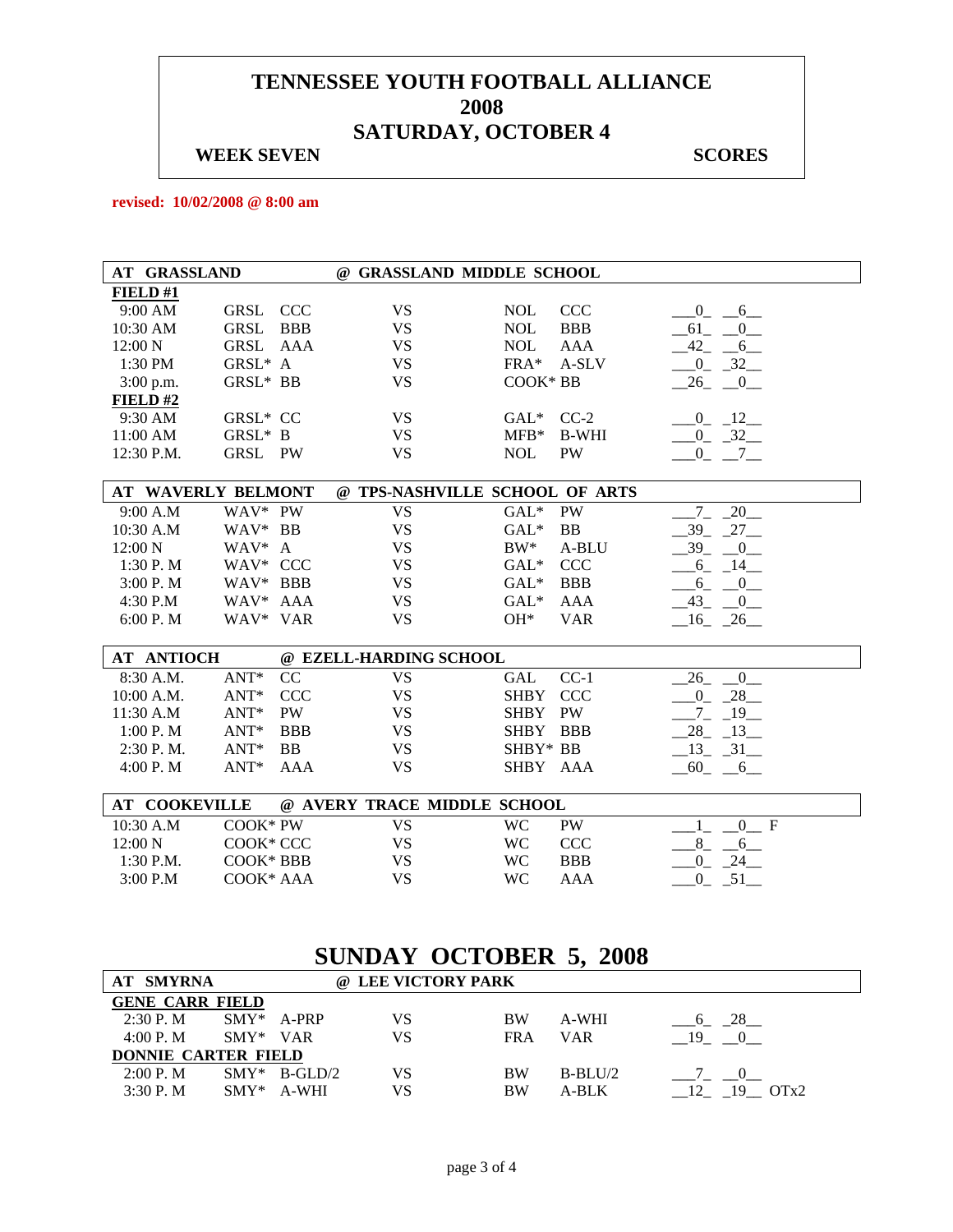#### **WEEK SEVEN** SCORES

**revised: 10/02/2008 @ 8:00 am** 

#### \* **= DENOTES DIVISION GAMES**

|             |                            |                                        |             |                                | <b>TYFA COMMUNITY'S</b> |            |                          |                            |  |
|-------------|----------------------------|----------------------------------------|-------------|--------------------------------|-------------------------|------------|--------------------------|----------------------------|--|
| <b>ANT</b>  | <b>Antioch Falcons</b>     |                                        | <b>GOOD</b> | Goodlettsville Trojans         |                         |            | <b>SA</b>                | <b>Salvation Army</b>      |  |
| BV          | <b>Bellevue Steelers</b>   |                                        | <b>GRSL</b> | <b>Grassland Golden Eagles</b> |                         |            | <b>SHBY</b>              | <b>Shelbyville Eagles</b>  |  |
| <b>BORD</b> | Bordeaux Eagles            |                                        | <b>HEND</b> | <b>Hendersonville Titans</b>   |                         |            | <b>SMY</b>               | Smyrna Bulldogs            |  |
| <b>BW</b>   | <b>Brentwood Blaze</b>     |                                        | MJ          | Mt. Juliet Bears               |                         |            | <b>SPH</b>               | <b>Spring Hill Raiders</b> |  |
| <b>COOK</b> | Cookeville Cavaliers       |                                        | <b>MFB</b>  | Murfreesboro Mustangs          |                         | <b>WAV</b> | Waverly-Belmont Bulldogs |                            |  |
| <b>FRA</b>  |                            | <b>Franklin Cowboys</b><br><b>NOLE</b> |             | Nolensville Panthers           |                         |            | <b>WC</b>                | <b>Whites Creek Cobras</b> |  |
| <b>GAL</b>  | <b>Gallatin Green Wave</b> |                                        | ΟH          |                                | Old Hickory Bulldogs    |            |                          |                            |  |
|             |                            |                                        |             |                                | <b>COLORS</b>           |            |                          |                            |  |
|             | <b>WHI</b>                 | White                                  | <b>GRY</b>  | Gray                           | <b>SLV</b>              | Silver     | <b>BLU</b>               | <b>Blue</b>                |  |
|             | <b>GLD</b>                 | Gold                                   | <b>RED</b>  | Red                            | <b>PRP</b>              | Purple     | <b>BLK</b>               | <b>Black</b>               |  |
|             | <b>YEL</b>                 | Yellow                                 |             |                                |                         |            |                          |                            |  |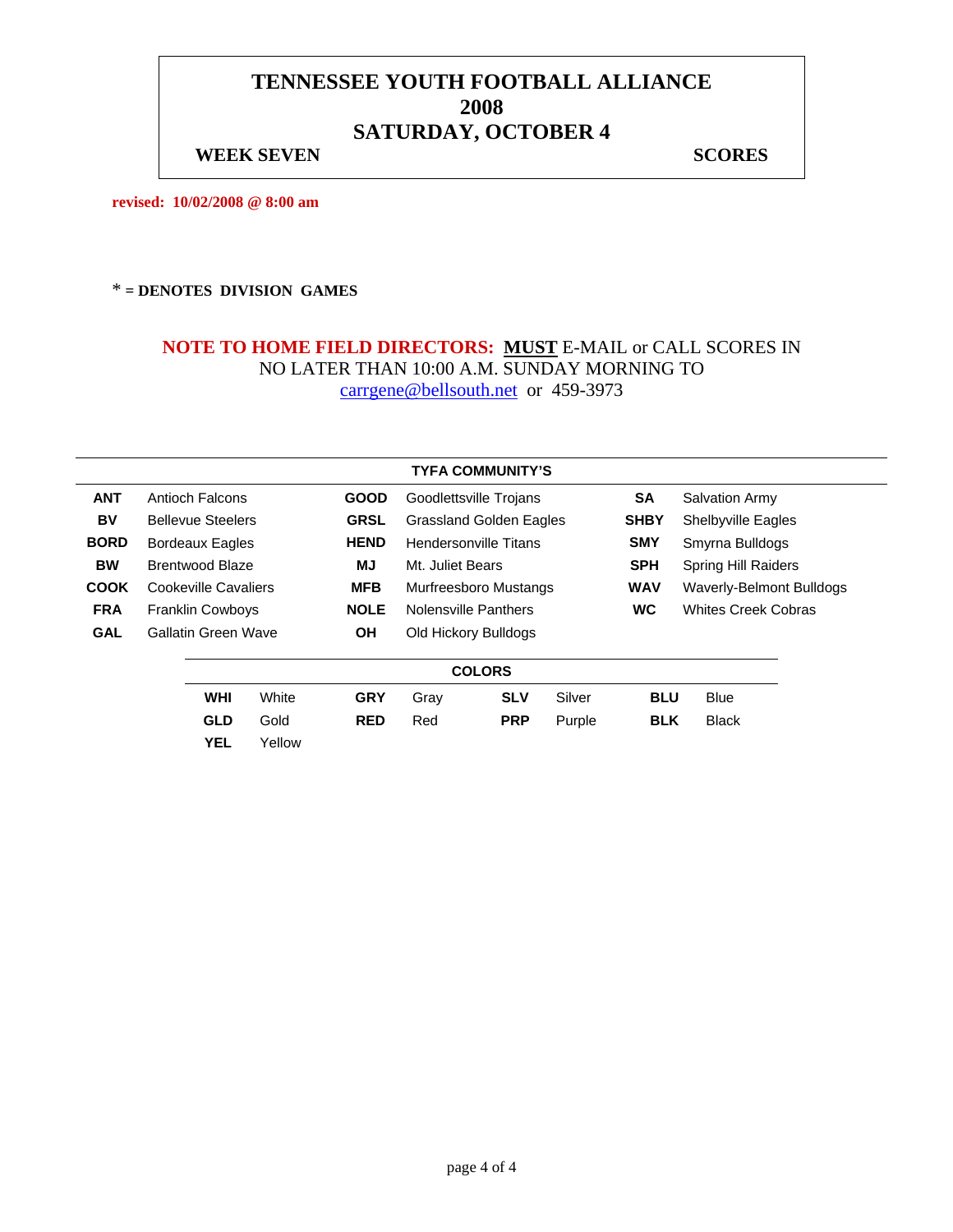#### **WEEK EIGHT SCORES**

 $\overline{\phantom{a}}$ 

| <b>AT FRANKLIN</b>         |               |              |                    | @ COWBOY COMPLEX              |               |                         |
|----------------------------|---------------|--------------|--------------------|-------------------------------|---------------|-------------------------|
| FIELD #1                   |               |              |                    |                               |               |                         |
| 8:00 A.M.                  | FRA*          | PW           | <b>VS</b>          | $BW^*$                        | PW            | $-33$ $-0$              |
| 9:30 A.M.                  | FRA*          | <b>CCC</b>   | <b>VS</b>          | $BW^*$                        | <b>CCC</b>    | $-0$ $-14$              |
| 11:00 A.M.                 | FRA*          | A-SLV        | <b>VS</b>          | $BW^*$                        | A-BLU         | $-27 - 12$              |
| 12:30 P.M                  | FRA*          | BB           | <b>VS</b>          | $BW^*$                        | BB            | $-7 - 26$               |
| 2:00 P.M.                  | FRA*          | <b>VAR</b>   | <b>VS</b>          | WAV*                          | <b>VAR</b>    | $-8$ $-30$ $-$          |
| 3:30 P.M.                  | FRA*          | AA           | <b>VS</b>          | $BW^*$                        | AA            | $-0$ $-27$ $-$          |
| 5:00 P.M.                  | FRA*          | A-BLU        | <b>VS</b>          | $BW^*$                        | A-WHI         | $-13$ $-14$ $-$         |
| 6:30 P.M.                  | FRA*          | <b>BBB</b>   | <b>VS</b>          | $BW^*$                        | <b>BBB</b>    | 24<br>$-2$              |
| 8:00 P.M.                  | FRA*          | <b>AAA</b>   | <b>VS</b>          | $BW^*$                        | AAA           | $-10$ $-40$ $-$         |
| FIELD#2                    |               |              |                    |                               |               |                         |
| 8:30 A.M.                  | <b>FRA</b>    | <b>JrPW</b>  | <b>VS</b>          | MJ                            | JrPW-BLK      | $20 - 7$                |
| 10:00 A.M.                 | FRA*          | C-BLU        | <b>VS</b>          | $BW^*$                        | C-BLU         | $14 \quad -7$           |
| 11:30 A M                  | FRA*          | CC           | <b>VS</b>          | $BW^*$                        | CC            | $-7 - 21$               |
| 1:00 P. M                  | FRA*          | <b>B-WHI</b> | <b>VS</b>          | $BW^*$                        | <b>B-GOLD</b> | $-0$ $-23$              |
| 2:30 P.M.                  | FRA*          | <b>B-GRA</b> | <b>VS</b>          | $BW^*$                        | $B-BLU/1$     | $-0$ $-16$ $-$          |
| 4:00 P.M.                  | FRA*          | <b>B-BLU</b> | <b>VS</b>          | $BW^*$                        | <b>B-WHI</b>  | $-13$ $-25$             |
| 5:30 P.M.                  | FRA*          | <b>B-SLV</b> | <b>VS</b>          | $BW^*$                        | $B$ -RED/1    | $-14$ $-37$             |
| 7:00 P.M                   | <b>FRA</b>    | C-SLV        | <b>VS</b>          | <b>BW</b>                     | C-RED         | $-0$ $-18$              |
|                            |               |              |                    |                               |               |                         |
| AT MURFREESBORO            |               |              |                    | @ MIDDLE POINT SPORTS COMPLEX |               |                         |
| FIELD#1                    |               |              |                    |                               |               |                         |
| 8:30 A.M.                  | $MFB*$        | PW           | <b>VS</b>          | $MJ*$                         | PW            | $-12$<br>$-6$           |
| 10:00 A.M.                 | $MFB*$        | BB           | <b>VS</b>          | $MJ*$                         | <b>BB</b>     | $19 - 21$               |
| 11:30 A.M.                 | $MFB*$        | A            | <b>VS</b>          | GRSL*                         | $\mathbf{A}$  | 21<br>$\overline{0}$    |
| 1:00 P.M.                  | $MFB*$        | AA           | <b>VS</b>          | $\mathrm{MJ}^*$               | AA            | 32<br>$\overline{0}$    |
| 2:30 P.M.                  | $MFB*$        | <b>CCC</b>   | <b>VS</b>          | $\mathbf{M}\mathbf{J}^*$      | CCC           | $-34$<br>$\overline{0}$ |
| 4:00 P.M.                  | $MFB*$        | <b>BBB</b>   | <b>VS</b>          | $MJ^*$                        | <b>BBB</b>    | $-13$ $-22$ $-$         |
| 5:30 P.M.                  | $MFB*$        | <b>AAA</b>   | <b>VS</b>          | $MJ*$                         | <b>AAA</b>    | $37_{-}$<br>$_{-0}$     |
| FIELD#2                    |               |              |                    |                               |               |                         |
| 9:00 A.M.                  | $MFB*$        | C-WHI        | <b>VS</b>          | $MJ^*$                        | C-GLD         | $-0$ $-26$ $-$          |
| 10:30 A.M                  | ${\rm MFB^*}$ | CC           | <b>VS</b>          | $MJ*$                         | CC            | $-7 - 12$               |
| 12:00 P.M.                 | $MFB*$        | JrPW-WHI     | <b>VS</b>          | $MJ*$                         | JrPW-GLD      | $-38$ $-$<br>0          |
| 1:30 P.M                   | $MFB*$        | C-BLU        | <b>VS</b>          | $MJ^*$                        | $C-BLK$       | $20 -$<br>0             |
| 3:00 P.M.                  | $MFB*$        | <b>B-BLU</b> | <b>VS</b>          | $MJ^*$                        | <b>B-BLK</b>  | $13 - 7 - 0T$           |
| 4:30 P.M.                  | <b>MFB</b>    | <b>B-WHI</b> | <b>VS</b>          | BV                            | $\, {\bf B}$  | $-41$ $-6$              |
|                            |               |              |                    |                               |               |                         |
| AT SMYRNA                  |               |              | @ LEE VICTORY PARK |                               |               |                         |
| <b>DONNIE CARTER FIELD</b> |               |              |                    |                               |               |                         |
| 10:30 A.M                  | <b>SMY</b>    | A-WHI        | <b>VS</b>          | BW                            | $A$ -GLD      | $-26$ $-25$             |
| 12:00 N                    | <b>SMY</b>    | A-PRP        | <b>VS</b>          | <b>WAV</b>                    | A             | $0 - 48$                |
| <b>GENE CARR FIELD</b>     |               |              |                    |                               |               |                         |
| 10:00 A.M                  | SMY           | $C-WHI/2$    | <b>VS</b>          | MJ                            | C-WHI         | $-12$ $-6$              |
| 11:30 A.M                  | <b>SMY</b>    | <b>B-WHI</b> | <b>VS</b>          | MJ                            | <b>B-GLD</b>  | $7 - 33$                |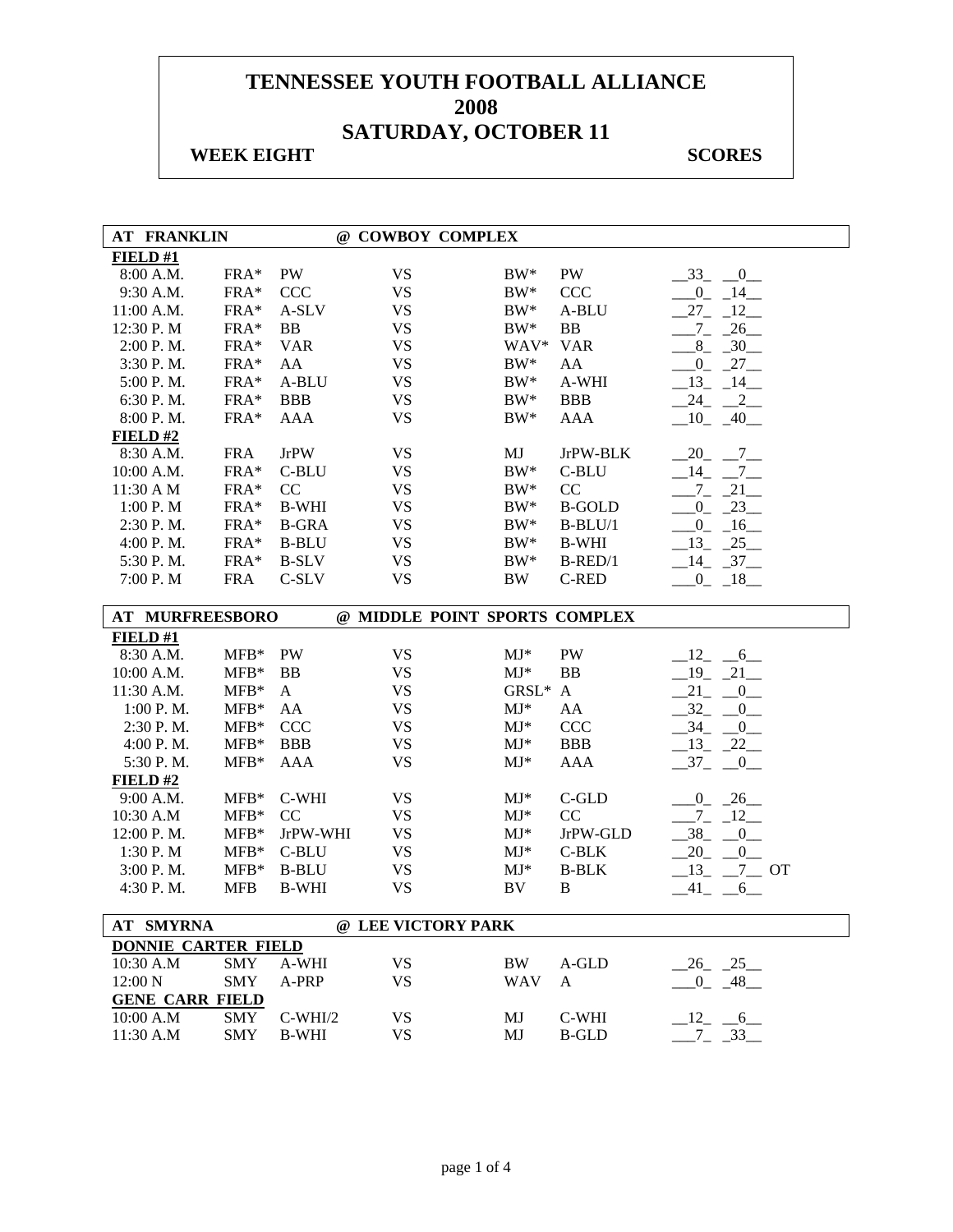### **WEEK EIGHT SCORES**

| <b>AT BORDEAUX</b>    |                          | @ METRO CENTER                |            |              |                              |
|-----------------------|--------------------------|-------------------------------|------------|--------------|------------------------------|
| FIELD#1               |                          |                               |            |              |                              |
| 8:00 A.M              | <b>BORD* BBB</b>         | <b>VS</b>                     | <b>SPH</b> | <b>BBB</b>   | $-8$ $-14$                   |
| 9:30 A.M.             | <b>BORD* VAR</b>         | <b>VS</b>                     | <b>MFB</b> | <b>VAR</b>   | $-62 - 8$                    |
| 11:00 A.M             | <b>BORD* BB</b>          | <b>VS</b>                     | <b>SPH</b> | <b>BB</b>    | 19 8                         |
| 12:30 P.M             |                          | <b>HOMECOMING</b>             |            |              |                              |
| 1:45 P.M              | <b>BORD*</b> PW          | <b>VS</b>                     | <b>SPH</b> | PW           | $-0$ $-34$                   |
| 3:15 P. M             | <b>BORD* AA</b>          | <b>VS</b>                     | <b>SPH</b> | AA           | $-27$ $-0$                   |
| FIELD#2               |                          |                               |            |              |                              |
| 8:30 A.M.             | <b>BORD* CC</b>          | <b>VS</b>                     | <b>SPH</b> | CC           | $-19$ $-0$                   |
| 10:00 A.M             | <b>BORD*</b> JrPW        | <b>VS</b>                     | <b>MFB</b> | JrPW-BLU     | $-18$ -6                     |
| 12:30 P.M             |                          | <b>HOMECOMING</b>             |            |              |                              |
| 2:00 P.M              | <b>BORD* AAA</b>         | <b>VS</b>                     | <b>SPH</b> | AAA          | $-53$ $-0$                   |
| FIELD#3               |                          |                               |            |              |                              |
| 9:00 A.M              | <b>BORD*</b> B           | <b>VS</b>                     | MJ         | <b>B-GRA</b> | $-13$ $-0$                   |
| 10:30 A.M.            | BORD <sup>*</sup> C      | <b>VS</b>                     | <b>SMY</b> | $C-WHI/1$    | $22 - 0$                     |
| 12:30 P.M             |                          | <b>HOMECOMING</b>             |            |              |                              |
| 2:15 P.M              | <b>BORD* CCC</b>         | <b>VS</b>                     | <b>SPH</b> | <b>CCC</b>   | $-24$ $-0$                   |
|                       |                          |                               |            |              |                              |
|                       | <b>AT HENDERSONVILLE</b> | @ DRAKE'S CREEK PARK          |            |              |                              |
| FIELD#1               |                          |                               |            |              |                              |
| 9:00 A.M              | HEND* B-RED              | <b>VS</b>                     | <b>SMY</b> | $B-GLD/2$    | $0 - 41$                     |
| 10:30 A.M             | HEND <sup>*</sup> A      | <b>VS</b>                     | MJ         | $\mathbf{A}$ | $19 - 6$                     |
| 12:00 N               | HEND BB                  | <b>VS</b>                     | <b>SMY</b> | BB           | $0 - 14$                     |
| $1:30$ P. M.          | HEND <sup>*</sup> AA     | <b>VS</b>                     | <b>SMY</b> | AA           | $-13$ $-26$                  |
| 3:00 P. M.            | HEND CCC                 | <b>VS</b>                     | <b>SMY</b> | <b>CCC</b>   | $-0$ $-37$                   |
| 4:30 P.M.             | HEND BBB                 | <b>VS</b>                     | <b>SMY</b> | <b>BBB</b>   | $-0$ $-35$                   |
| 6:00 P.M              | HEND AAA                 | <b>VS</b>                     | <b>SMY</b> | AAA          | $-13$ $-31$                  |
| FIELD#2               |                          |                               |            |              |                              |
| 9:30 A.M.             | HEND PW                  | <b>VS</b>                     | <b>SMY</b> | PW           | $-14$ $-34$                  |
| 11:00 A.M.            | HEND CC                  | <b>VS</b>                     | <b>SMY</b> | CC           | $-6 - 46$                    |
| 12:30 P.M.            | HEND <sup>*</sup> C      | <b>VS</b>                     | <b>SMY</b> | C-PRP        | $-0$ $-18$ $-$               |
| 2:00 P.M              | HEND* JrPW               | <b>VS</b>                     | <b>SMY</b> | JrPW-GLD     | $-0$ $-19$                   |
| 3:30 P.M              |                          |                               |            |              |                              |
|                       | HEND* B-BLU              | <b>VS</b>                     | <b>SMY</b> | $B-GLD/1$    | $-19$ $-7$ $-$               |
|                       |                          |                               |            |              |                              |
| <b>AT OLD HICKORY</b> |                          | @ DUPONT HADLEY MIDDLE SCHOOL |            |              |                              |
| 8:00 A.M.             | $OH*$<br>PW              | <b>VS</b>                     | GOOD PW    |              | $0$ F<br>$\mathbf{1}$        |
| 9:30 A.M.             | $OH*$<br>CC              | <b>VS</b>                     | GOOD CC    |              | $0 - 12$                     |
| 11:00 A.M.            | $OH*$<br>$\mathbf{B}$    | <b>VS</b>                     |            | BW B-RED/2   |                              |
| 12:30 P.M.            | $OH*$<br>BB              | <b>VS</b>                     | GOOD BB    |              | $-0$ $-31$<br>$-36$ $-0$ $-$ |
| 2:00 P.M              | $OH*$<br>AA              | <b>VS</b>                     | GOOD AA    |              | $-49$ $-$<br>0               |
| 3:30 P.M.             |                          | <b>HOMECOMING</b>             |            |              |                              |
| 5:00 P.M.             | OH*<br><b>CCC</b>        | <b>VS</b>                     | GOOD CCC   |              | $-12 - 6$                    |
| 6:30 P.M.             | $OH*$<br><b>BBB</b>      | <b>VS</b>                     | GOOD BBB   |              | $-0$ $-12$                   |
| 8:00 P.M              | $OH*$<br><b>AAA</b>      | VS.                           | GOOD AAA   |              | $-8$ $-14$ $-$               |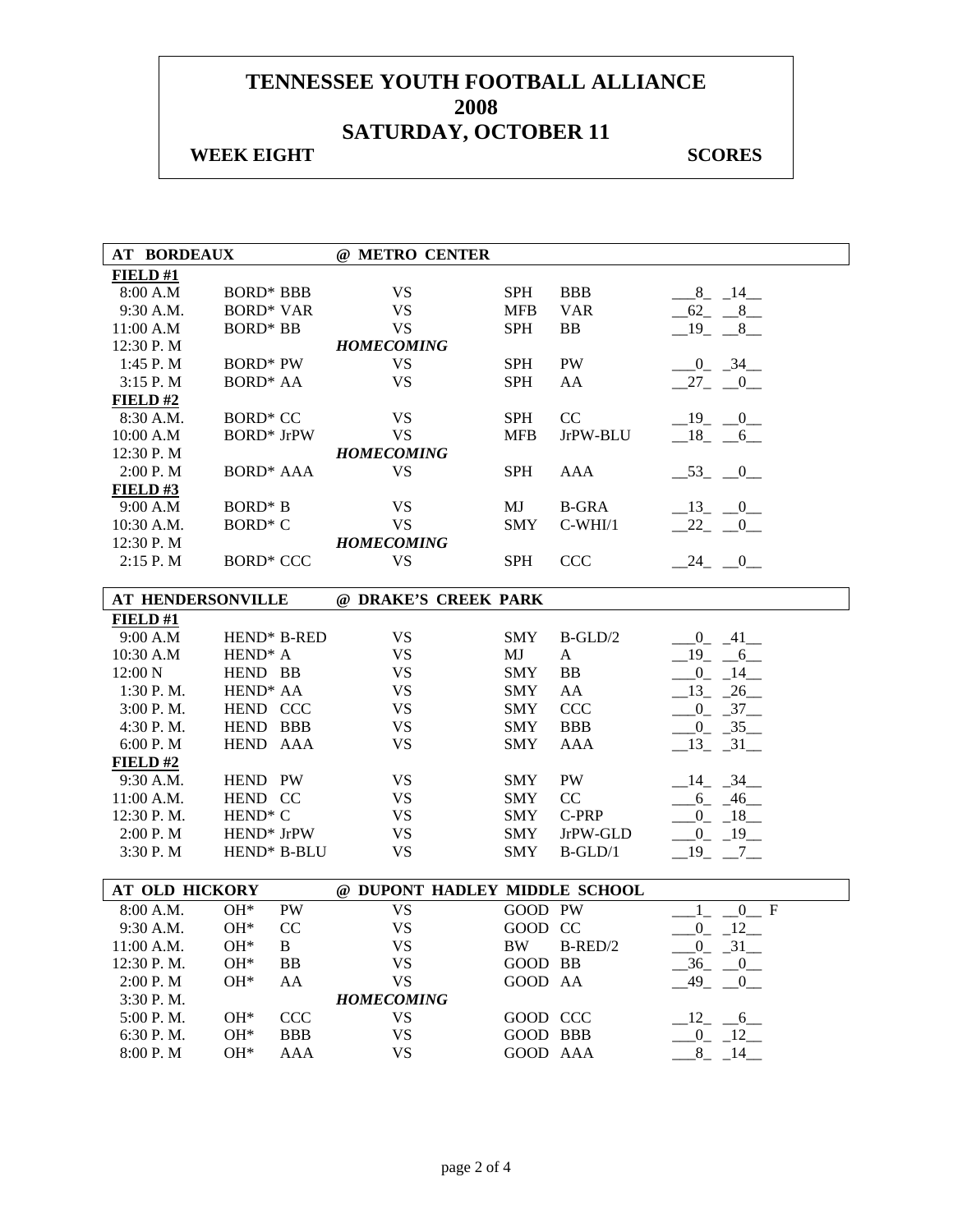#### **WEEK EIGHT SCORES**

| AT SPRING HILL           |                      |              | @ EVANS PARK                    |               |               |                        |
|--------------------------|----------------------|--------------|---------------------------------|---------------|---------------|------------------------|
| 9:30 A.M                 | SPH*                 | $\mathsf{C}$ | $\overline{\text{VS}}$          | $\text{SMY*}$ | C-GOLD        | $0 - 18$               |
| 11:00 A.M                | SPH*                 | <b>JrPW</b>  | <b>VS</b>                       |               | SMY* JrPW-WHI | $-0$ $-30$             |
| 12:30 P.M                | SPH*                 | <b>B-SLV</b> | <b>VS</b>                       | GRSL* B       |               | 12 45                  |
| 2:00 P. M                | SPH*                 | <b>B-BLK</b> | <b>VS</b>                       | SMY* B-PRP    |               | $-0$ $-13$             |
| 3:30 P.M                 | $SPH^*$              | <b>VAR</b>   | <b>VS</b>                       | SMY* VAR      |               | $-24$ $-16$            |
|                          |                      |              |                                 |               |               |                        |
| <b>AT BELLEVUE</b>       |                      |              | @ BELLEVUE MIDDLE SCHOOL        |               |               |                        |
| 11:30 A.M                | BV                   | BB           | <b>VS</b>                       | SHBY BB       |               | $-14$ $-12$            |
| <b>AT GALLATIN</b>       |                      |              | @ TRIPLE CREEK PARK             |               |               |                        |
| <b>FIELD</b> #1          |                      |              |                                 |               |               |                        |
| 10:00 A.M.               | $GAL^*$              | PW           | <b>VS</b>                       | GRSL* PW      |               | $-7 - 0$               |
| $11:30$ A.M.             | GAL <sup>*</sup> CCC |              | <b>VS</b>                       | GRSL* CCC     |               | $25 - 6$               |
| 1:00 P. M.               | $GAL^*$              | <b>BBB</b>   | <b>VS</b>                       | GRSL* BBB     |               | $0 - 38$               |
| 2:30 P.M.                | $GAL^*$              | <b>AAA</b>   | <b>VS</b>                       | GRSL* AAA     |               | $0 - 42$               |
| 4:00 P. M                | $GAL^*$              | A            | <b>VS</b>                       | $BW^*$        | A-RED         | $-0$ $-33$             |
| FIELD#2                  |                      |              |                                 |               |               |                        |
| 10:30 A.M.               | GAL* CC-2            |              | VS                              | GRSL* CC      |               | $-12 - 6$              |
| $12:00 N$ .              | $GAL^*$              | <b>BB</b>    | <b>VS</b>                       | GRSL* BB      |               | $-0$ $-40$ $-$         |
| 1:30 P. M                | GAL                  | <b>JrPW</b>  | <b>VS</b>                       | BW            | <b>JrPW</b>   | $0 - 26$               |
| 3:00 P. M                | $GAL^*$              | B            | VS                              | $MJ^*$        | B-YEL         | $-7$ $-16$ $-$         |
|                          |                      |              |                                 |               |               |                        |
| <b>AT SALVATION ARMY</b> |                      |              | @ SALVATION ARMY FOOTBALL FIELD |               |               |                        |
| 10:00 A.M.               | $SA*$                | <b>PW</b>    | <b>VS</b>                       | WAV* PW       |               | $26 - 20$              |
| 11:30 A.M.               | $SA*$                | <b>CCC</b>   | <b>VS</b>                       | WAV* CCC      |               | $27 - 0$               |
| $1:00$ P.M.              |                      |              | <b>HOMECOMING</b>               |               |               |                        |
| $1:45$ P.M.              | $SA^*$               | <b>BBB</b>   | <b>VS</b>                       | WAV* BBB      |               | $-0$ $-42$             |
| $3:15$ P.M.              | $SA*$                | AAA          | <b>VS</b>                       | WAV* AAA      |               | $-24 - 18$             |
|                          |                      |              | @ ANTIOCH MIDDLE SCHOOL         |               |               |                        |
| <b>AT ANTIOCH</b>        |                      |              |                                 |               |               |                        |
| 8:30 A.M.                | ANT                  | AAA          | <b>VS</b>                       | BV            | AAA           | $26$ <sub>-</sub><br>6 |
| 10:00 A.M.               | ANT                  | <b>CCC</b>   | <b>VS</b>                       | <b>BV</b>     | <b>CCC</b>    | $20 - 0$               |
| 11:30 A.M.               | ANT                  | PW           | <b>VS</b>                       | BV            | PW            | $-0$ $-22$ $-$         |
| $1:00$ P.M.              | <b>ANT</b>           | BB           | <b>VS</b><br><b>VS</b>          | COOK BB       |               | $18 - 6$               |
| 2:30 P.M                 | <b>ANT</b>           | <b>BBB</b>   |                                 | BV<br>$BV^*$  | <b>BBB</b>    | $-25 - 12$             |
| 4:00 P.M                 | ANT*                 | CC           | <b>VS</b>                       |               | CC            | $-19$ $-12$            |
| <b>AT NOLENSVILLE</b>    |                      |              | @ROCKY FORK PARK                |               |               |                        |
| 10:30 A.M                | $NOL*$               | <b>PW</b>    | <b>VS</b>                       | COOK* PW      |               | 41<br>$\mathbf{0}$     |
| 12:00 N                  | $\mathrm{NOL}^*$     | <b>CCC</b>   | VS.                             | COOK* CCC     |               | 26<br>6                |
| 1:30 P.M                 | $NOL*$               | <b>BBB</b>   | VS                              | COOK* BBB     |               | $0 \t 12$              |
| 3:00 P.M                 | $NOL*$               | AAA          | <b>VS</b>                       | COOK* AAA     |               | 43<br>$_{0}$           |
|                          |                      |              |                                 |               |               |                        |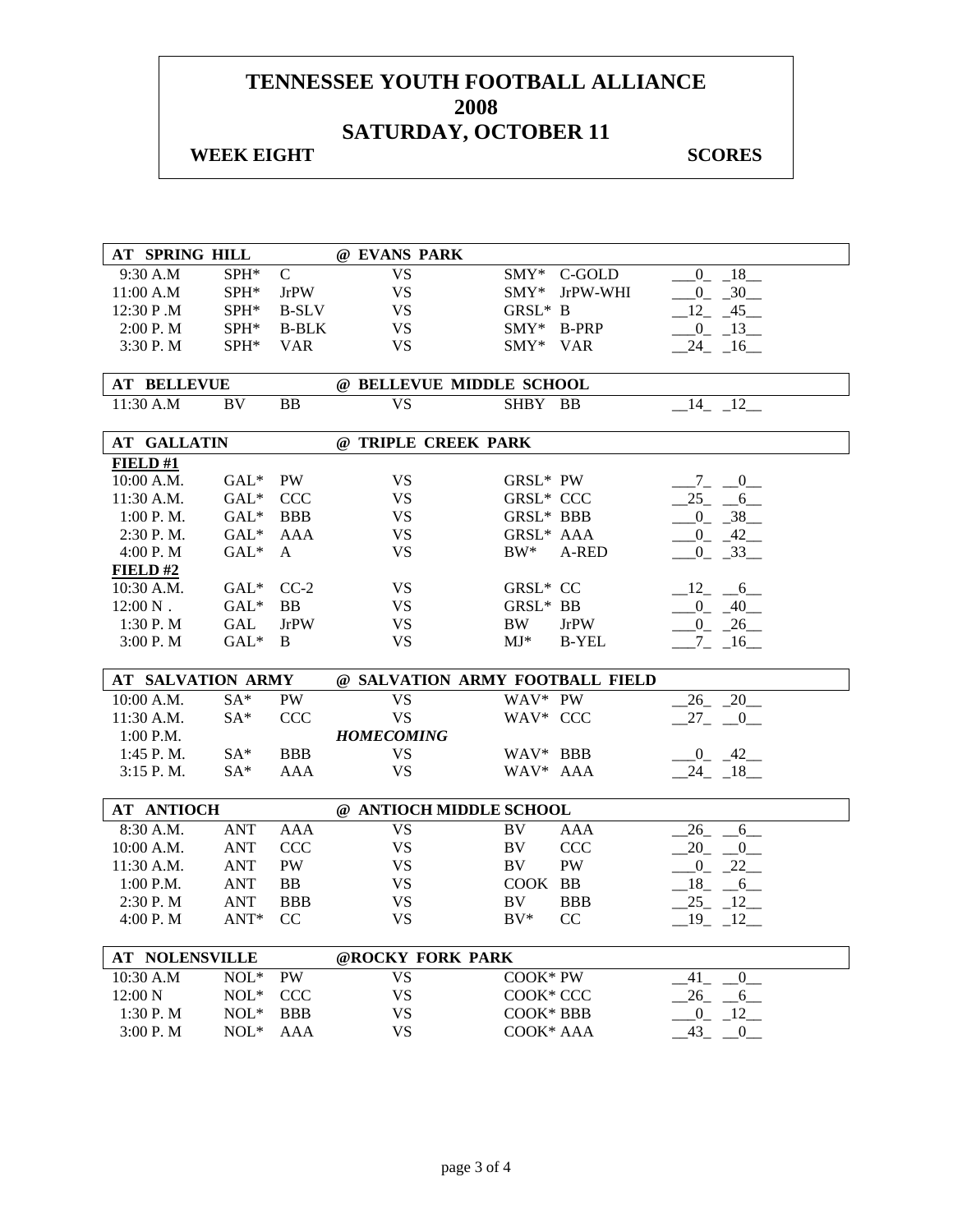## **WEEK EIGHT SCORES**

| AT WHITE'S CREEK |     |            | $\omega$          | WHITE'S CSREEK HIGH SCHOOL |          |
|------------------|-----|------------|-------------------|----------------------------|----------|
| $10:30$ A.M.     | WC* | PW         |                   | SHBY* PW                   |          |
| 12:00 P. M.      | WC* | CCC.       | VS                | SHBY* CCC                  |          |
| 1:30 P.M         |     |            | <b>HOMECOMING</b> |                            |          |
| 3:00 P. M.       | WC* | <b>BBB</b> | VS                | SHBY* BBB                  | 38<br>19 |
| 4:30P M          | WC* | AAA        | VS                | SHRY<br>AAA                |          |

\* **= DENOTES DIVISION GAMES** 

|             |                          |        |             |                                | <b>TYFA COMMUNITY'S</b> |        |             |                            |  |
|-------------|--------------------------|--------|-------------|--------------------------------|-------------------------|--------|-------------|----------------------------|--|
| <b>ANT</b>  | Antioch Falcons          |        | <b>GOOD</b> | Goodlettsville Trojans         |                         |        | <b>SA</b>   | <b>Salvation Army</b>      |  |
| BV          | <b>Bellevue Steelers</b> |        | <b>GRSL</b> | <b>Grassland Golden Eagles</b> |                         |        | <b>SHBY</b> | Shelbyville Eagles         |  |
| <b>BORD</b> | <b>Bordeaux Eagles</b>   |        | <b>HEND</b> | Hendersonville Titans          |                         |        | <b>SMY</b>  | Smyrna Bulldogs            |  |
| <b>BW</b>   | <b>Brentwood Blaze</b>   |        | MJ          | Mt. Juliet Bears               |                         |        | <b>SPH</b>  | <b>Spring Hill Raiders</b> |  |
| <b>COOK</b> | Cookeville Cavaliers     |        | <b>MFB</b>  | Murfreesboro Mustangs          |                         |        | <b>WAV</b>  | Waverly-Belmont Bulldogs   |  |
| <b>FRA</b>  | <b>Franklin Cowboys</b>  |        | <b>NOLE</b> | Nolensville Panthers           |                         |        | <b>WC</b>   | <b>Whites Creek Cobras</b> |  |
| <b>GAL</b>  | Gallatin Green Wave      |        | ΟH          |                                | Old Hickory Bulldogs    |        |             |                            |  |
|             |                          |        |             |                                | <b>COLORS</b>           |        |             |                            |  |
|             | <b>WHI</b>               | White  | <b>GRY</b>  | Gray                           | <b>SLV</b>              | Silver | <b>BLU</b>  | <b>Blue</b>                |  |
|             | <b>GLD</b>               | Gold   | <b>RED</b>  | Red                            | <b>PRP</b>              | Purple | <b>BLK</b>  | <b>Black</b>               |  |
|             | <b>YEL</b>               | Yellow |             |                                |                         |        |             |                            |  |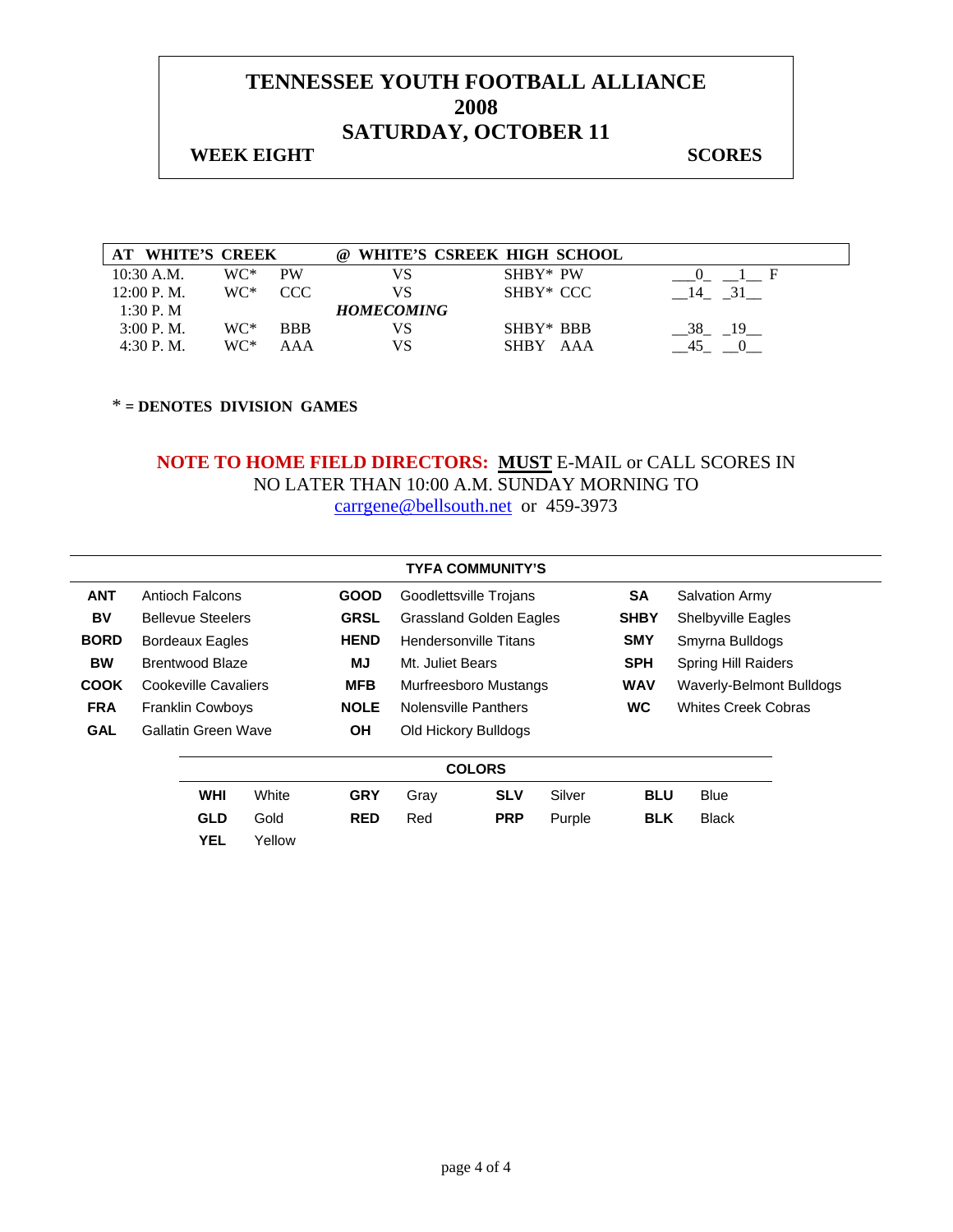### **WEEK NINE SCORES**

| <b>AT BRENTWOOD</b>    |            |              | @ CROCKETT PARK            |                     |               |                                     |
|------------------------|------------|--------------|----------------------------|---------------------|---------------|-------------------------------------|
| FIELD #1               |            |              |                            |                     |               |                                     |
| 8:30 A.M.              | $BW^*$     | C-RED        | <b>VS</b>                  | $SPH^*$             | $\mathcal{C}$ | $-13$<br>$\overline{\phantom{0}}^0$ |
| 10:00 A.M.             | <b>BW</b>  | <b>B-GLD</b> | <b>VS</b>                  | MJ                  | <b>B-GRA</b>  | $-15$ $-$<br>6                      |
| 11:30 A.M.             | <b>BW</b>  | <b>BBB</b>   | <b>VS</b>                  | <b>BORD</b>         | <b>BBB</b>    | $6 -$<br>0                          |
| 1:00 P.M.              | <b>BW</b>  | CCC          | <b>VS</b>                  | <b>BORD CCC</b>     |               | $-14$ $-$<br>6                      |
| $2:30$ P.M.            | BW         | <b>AAA</b>   | <b>VS</b>                  | <b>BORD AAA</b>     |               | $12 - 14$                           |
| $4:00$ P. M.           | <b>BW</b>  | A-RED        | <b>VS</b>                  | <b>SMY</b>          | A-WHI         | $17 - 12$ OT                        |
| 5:30 P.M               | $BW^*$     | AA           | <b>VS</b>                  | <b>BORD* AA</b>     |               | $20 - 12$                           |
| 7:00 P.M               | $BW^*$     | A-BLK        | <b>VS</b>                  | WAV* A              |               | $-6 - -0$                           |
| FIELD#2                |            |              |                            |                     |               |                                     |
| 9:00 A.M               | $BW^*$     | $B-BLU/2$    | <b>VS</b>                  | $GAL^*$             | B             | $\_14$<br>$\overline{0}$            |
| 10:30 A.M.             | BW         | <b>BB</b>    | <b>VS</b>                  | BORD BB             |               | 46<br>$\overline{0}$                |
| 12:00 N.               | <b>BW</b>  | $B$ -RED/1   | <b>VS</b>                  | <b>SPH</b>          | <b>B-BLK</b>  | 41<br>[0]                           |
| $1:30$ P.M.            | BW         | <b>B-WHI</b> | <b>VS</b>                  | MJ                  | <b>B-BLK</b>  | 25<br>$7\degree$                    |
| 3:00 P.M.              | $BW^*$     | $B-BLU/1$    | <b>VS</b>                  |                     | HEND* B-BLU   | 40<br>$\overline{0}$                |
| 4:30 P.M               | $BW^*$     | $B$ -RED/2   | <b>VS</b>                  | <b>BORD*</b> B      |               | $16 - 20$                           |
| 6:00 P.M               | $BW^*$     | A-GLD        | <b>VS</b>                  | HEND <sup>*</sup> A |               | $40 - 0$                            |
| 7:30 P.M               | $BW^*$     | A-WHI        | <b>VS</b>                  |                     |               |                                     |
|                        |            |              |                            | $MFB^*$ A           |               | $-7$ $-19$ $-$                      |
| FIELD#3                |            |              |                            |                     |               |                                     |
| 9:30 A.M               | $BW^*$     | <b>JrPW</b>  | <b>VS</b>                  | <b>BORD*</b> JrPW   |               | $-19$ $-6$                          |
| 11:00 A.M              | <b>BW</b>  | PW           | <b>VS</b>                  | <b>BORD PW</b>      |               | $6 - 25$                            |
| 12:30 P.M              | <b>BW</b>  | CC           | <b>VS</b>                  | <b>BORD CC</b>      |               | $21 - 12$                           |
| 2:00 P.M               | $\rm BW^*$ | C-GLD        | <b>VS</b>                  | GOOD* C             |               | $-6$ $-12$                          |
| 3:30 P.M               | $BW^*$     | C-BLU        | <b>VS</b>                  | BORD <sup>*</sup> C |               | $-0$ $-34$ $-$                      |
| <b>AT FRANKLIN</b>     |            |              | @ COWBOY COMPLEX           |                     |               |                                     |
| FIELD#1                |            |              |                            |                     |               |                                     |
| 9:00 A.M               | $FRA*$     | <b>B-WHI</b> | <b>VS</b>                  | GRSL* B             |               | $-13$ $-6$                          |
| 10:30 A.M              | <b>FRA</b> | A-SLV        | <b>VS</b>                  | <b>SMY</b>          | A-PRP         | $-24$ $-0$                          |
| 12:00 N                | <b>FRA</b> | A-BLU        | <b>VS</b>                  | <b>BW</b>           | A-BLU         | $12 - 14$                           |
| FIELD#2                |            |              |                            |                     |               |                                     |
| 9:15 A.M               | <b>FRA</b> | <b>JrPW</b>  | <b>VS</b>                  | GAL                 | <b>JrPW</b>   | $1 - 0$ F                           |
| 10:45 A.M              | <b>FRA</b> | <b>B-SLV</b> | <b>VS</b>                  | MJ                  | <b>B-GLD</b>  | $-32 - 6$                           |
|                        |            |              |                            |                     |               |                                     |
| AT MT. JULIET          |            |              | @ MT. JULIET MIDDLE SCHOOL |                     |               |                                     |
| FIELD#1                |            |              |                            |                     |               |                                     |
| 9:30 A.M               | MJ         | C-YEL        | <b>VS</b>                  | <b>FRA</b>          | C-BLU         | $6 - 14$                            |
| 11:00 A.M              | MJ         | C-WHI        | <b>VS</b>                  |                     | SMY C-WHI/1   | $12 - 18$ OTx3                      |
| <b>AT MURFREESBORO</b> |            |              | @ MIDDLE POINT SPORTS COMP |                     |               |                                     |
| FIELD#1                |            |              |                            |                     |               |                                     |
| 9:00 A.M               | <b>MFB</b> | <b>B-BLU</b> | <b>VS</b>                  | MJ                  | <b>B-WHI</b>  |                                     |
| 10:30 A.M              |            | JrPW-BLU     | <b>VS</b>                  | MJ                  |               | $-18$ <sub>-13</sub>                |
|                        | <b>MFB</b> |              |                            |                     | JrPW-GLD      | $19 -$<br>$\overline{0}$            |
| 12:00 N                | $MFB*$     | <b>VAR</b>   | <b>VS</b>                  | WAV* VAR            |               | $0 - 40$                            |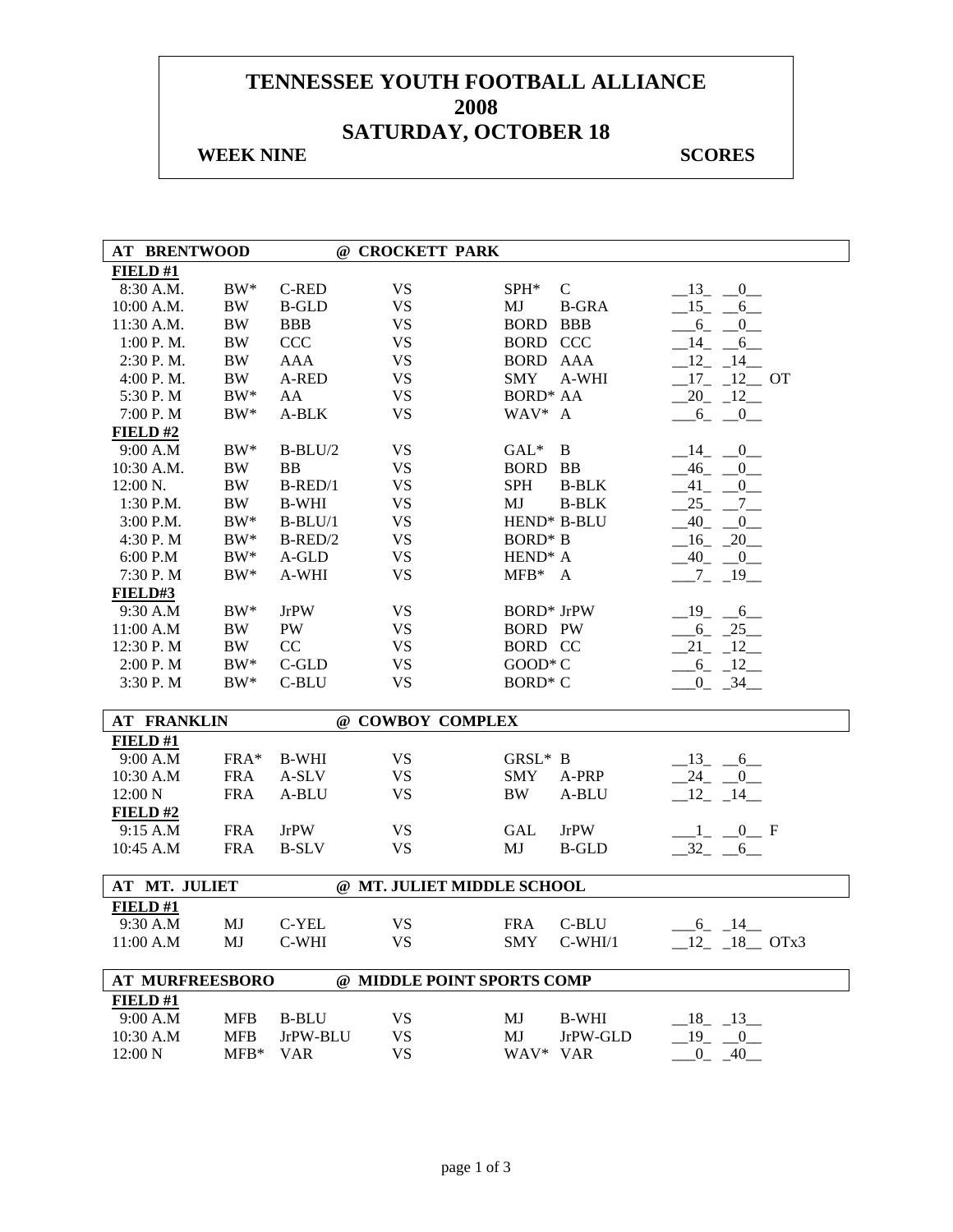#### **WEEK NINE SCORES**

| <b>AT SMYRNA</b>           |            |            | @ LEE VICTORY PARK            |                  |               |                    |
|----------------------------|------------|------------|-------------------------------|------------------|---------------|--------------------|
| <b>DONNIE CARTER FIELD</b> |            |            |                               |                  |               |                    |
| 9:30 A.M                   | <b>SMY</b> | $B-GLD/2$  | <b>VS</b>                     | BW               | <b>B-GRA</b>  | $-6 - 32$          |
| 11:00 A.M                  | $SMY*$     | C-GLD      | <b>VS</b>                     | $\text{SMY*}$    | $C-WHI/2$     | $0 - 6$            |
| 12:30 P.M                  | $SMY^*$    | $B-GLD/1$  | <b>VS</b>                     | $FRA*$           | <b>B-GRA</b>  | $-0$ $-14$         |
| <b>GENE CARR FIELD</b>     |            |            |                               |                  |               |                    |
| 9:00 A.M                   | <b>SMY</b> | $C-PRP$    | <b>VS</b>                     | MJ.              | $C$ -GLD      | 13 19              |
| $10:30$ A.M                | $SMY^*$    | JrPW-GLD   | <b>VS</b>                     | $MJ^*$           | JrPW-BLK      | $-24 - 12$         |
| 12:00 N                    | $SMY*$     | <b>VAR</b> | <b>VS</b>                     | <b>BORD* VAR</b> |               | $-0$ $-27$         |
|                            |            |            |                               |                  |               |                    |
| <b>AT OLD HICKORY</b>      |            |            | @ DUPONT-HADLEY MIDDLE SCHOOL |                  |               |                    |
| 1:00 P. M                  | <b>OH</b>  | B          | <b>VS</b>                     | <b>SPH</b>       | <b>B-SLV</b>  | $0 - 20$           |
| $2:30$ P. M                | $OH*$      | <b>VAR</b> | <b>VS</b>                     | $SPH^*$          | <b>VAR</b>    | $-40$ $-0$         |
|                            |            |            |                               |                  |               |                    |
| <b>AT BELLEVUE</b>         |            |            | @ BELLEVUE MIDDLE SCHOOL      |                  |               |                    |
| 9:30 A.M                   | $BV^*$     | CC         | <b>VS</b>                     | $ANT*$           | <sub>CC</sub> | 6                  |
| 11:00 A.M                  | $\rm BV^*$ | <b>BB</b>  | <b>VS</b>                     | $ANT^*$          | <b>BB</b>     | $12 - 26$          |
|                            |            |            |                               |                  |               |                    |
| <b>AT GALLATIN</b>         |            |            | @ TRIPLE CREEK PARK           |                  |               |                    |
| FIELD#1                    |            |            |                               |                  |               |                    |
| 9:00 A.M                   | GAL* CC-2  |            | <b>VS</b>                     | GAL* CC-1        |               | $0 \t14$           |
| 10:30 A.M                  | <b>GAL</b> | A          | <b>VS</b>                     | GRSL A           |               | $6 - 14$           |
|                            |            |            |                               |                  |               |                    |
| <b>AT COOKEVILLE</b>       |            |            | @ COOKEVILLE HIGH SCHOOL      |                  |               |                    |
| 11:30 A.M                  | COOK BB    |            | <b>VS</b>                     | GAL              | <b>BB</b>     | 0 31               |
|                            |            |            |                               |                  |               |                    |
| <b>AT SHELBYVILLE</b>      |            |            | @ SHELBYVILLE HIGH SCHOOL     |                  |               |                    |
| 11:00 A.M                  | SHBY BB    |            | <b>VS</b>                     | <b>WAV</b>       | <b>BB</b>     | 33<br>$\mathbf{0}$ |
|                            |            |            |                               |                  |               |                    |

#### \* **= DENOTES DIVISION GAMES**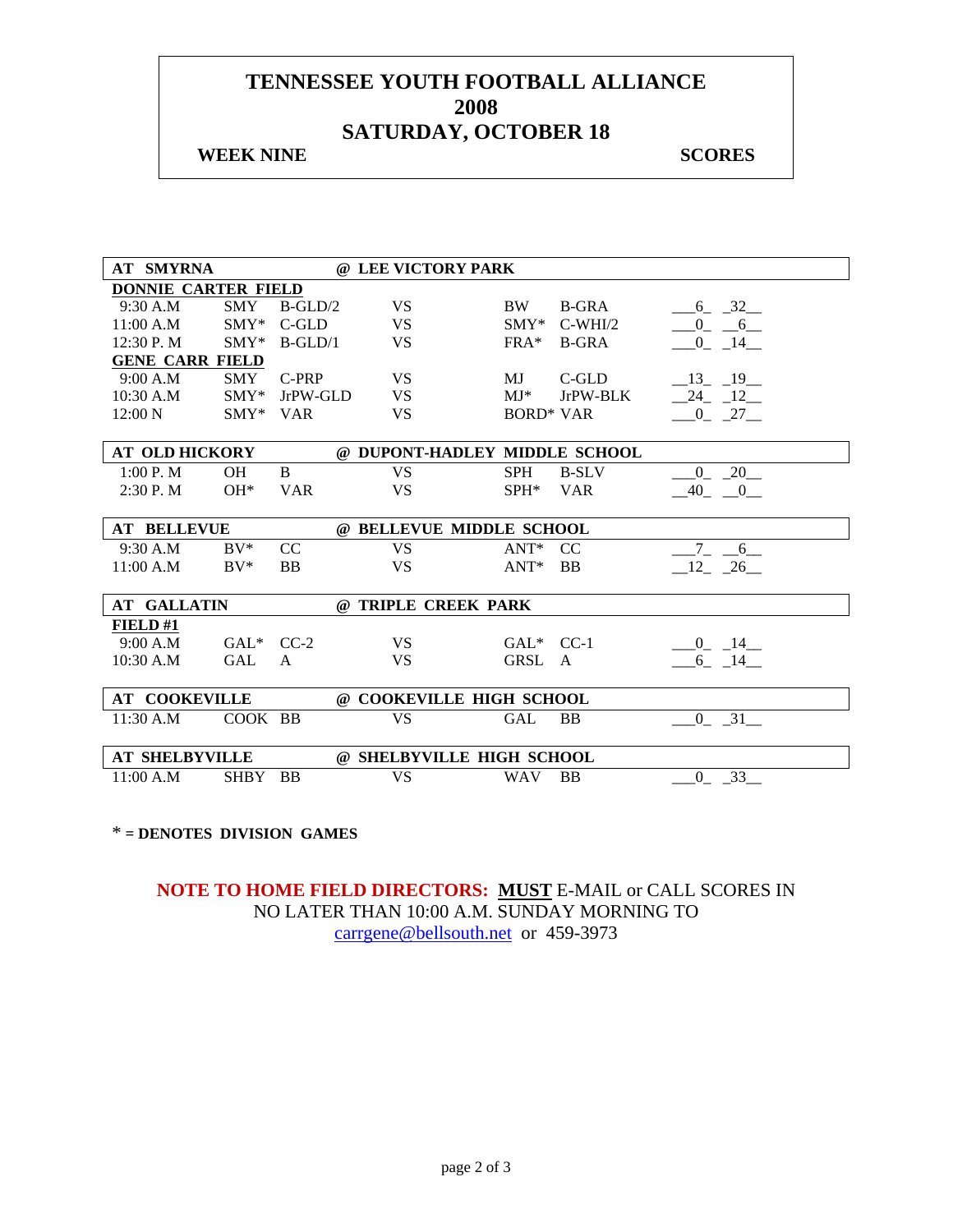#### **WEEK NINE SCORES**

|             |                          |        |             |                                | <b>TYFA COMMUNITY'S</b> |        |             |                                 |  |
|-------------|--------------------------|--------|-------------|--------------------------------|-------------------------|--------|-------------|---------------------------------|--|
| <b>ANT</b>  | Antioch Falcons          |        | <b>GOOD</b> |                                | Goodlettsville Trojans  |        | <b>SA</b>   | <b>Salvation Army</b>           |  |
| BV          | <b>Bellevue Steelers</b> |        | <b>GRSL</b> | <b>Grassland Golden Eagles</b> |                         |        | <b>SHBY</b> | <b>Shelbyville Eagles</b>       |  |
| <b>BORD</b> | <b>Bordeaux Eagles</b>   |        | <b>HEND</b> | Hendersonville Titans          |                         |        | <b>SMY</b>  | Smyrna Bulldogs                 |  |
| <b>BW</b>   | Brentwood Blaze          |        | MJ          | Mt. Juliet Bears               |                         |        | <b>SPH</b>  | <b>Spring Hill Raiders</b>      |  |
| <b>COOK</b> | Cookeville Cavaliers     |        | <b>MFB</b>  | Murfreesboro Mustangs          |                         |        | <b>WAV</b>  | <b>Waverly-Belmont Bulldogs</b> |  |
| <b>FRA</b>  | <b>Franklin Cowboys</b>  |        | <b>NOLE</b> | <b>Nolensville Panthers</b>    |                         |        | <b>WC</b>   | <b>Whites Creek Cobras</b>      |  |
| <b>GAL</b>  | Gallatin Green Wave      |        | <b>OH</b>   |                                | Old Hickory Bulldogs    |        |             |                                 |  |
|             |                          |        |             |                                | <b>COLORS</b>           |        |             |                                 |  |
|             | <b>WHI</b>               | White  | <b>GRY</b>  | Gray                           | <b>SLV</b>              | Silver | <b>BLU</b>  | <b>Blue</b>                     |  |
|             | <b>GLD</b>               | Gold   | <b>RED</b>  | Red                            | <b>PRP</b>              | Purple | <b>BLK</b>  | <b>Black</b>                    |  |
|             | <b>YEL</b>               | Yellow |             |                                |                         |        |             |                                 |  |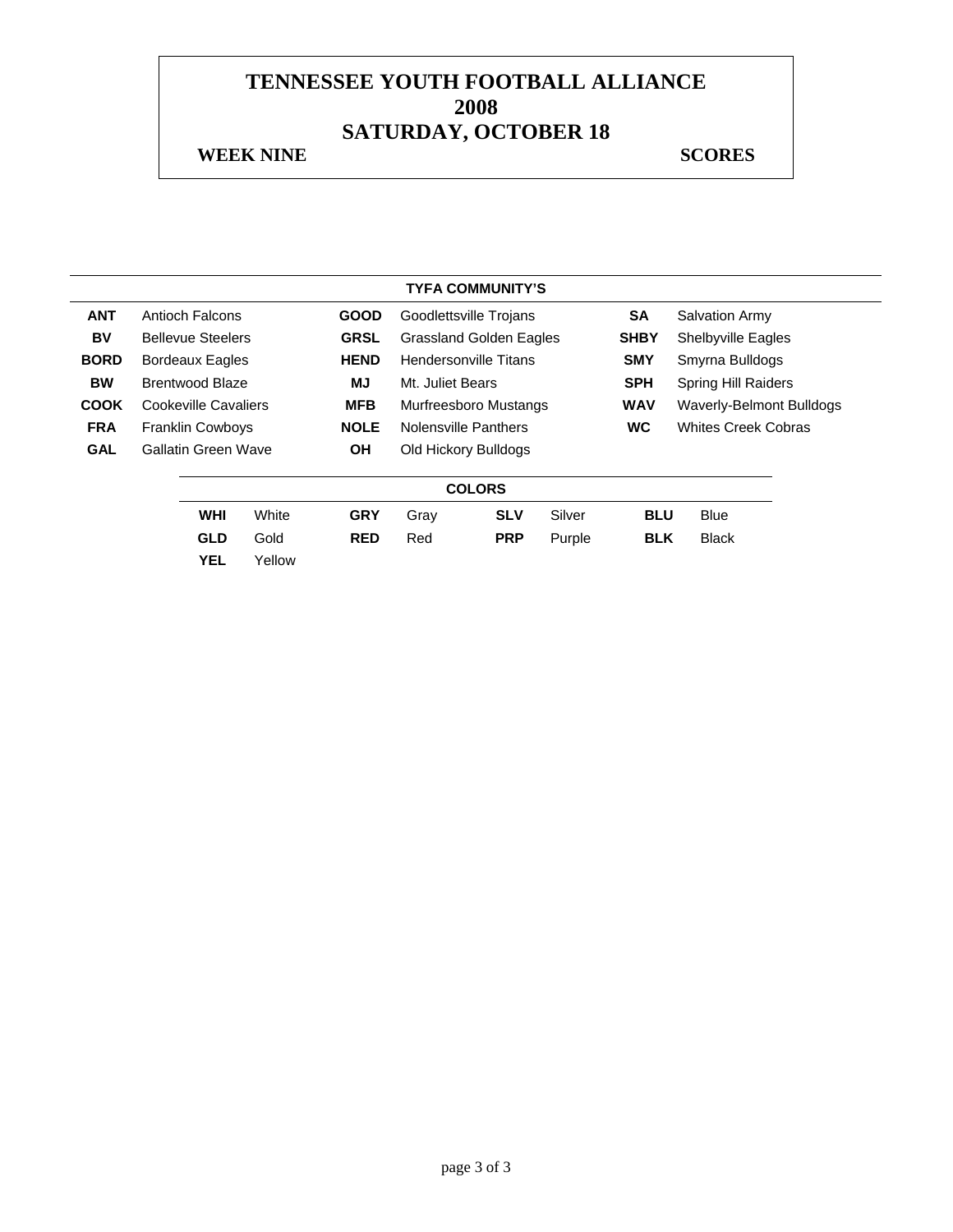| <b>AT BRENTWOOD</b>    |            |               | @ CROCKETT PARK  |                               |              |                                                   |
|------------------------|------------|---------------|------------------|-------------------------------|--------------|---------------------------------------------------|
| FIELD#1                |            |               |                  |                               |              |                                                   |
| 9:00 A.M               | <b>BW</b>  | A-RED         | <b>VS</b>        | <b>BW</b>                     | A-GLD        | 24<br>$\mathbf{0}$                                |
| 10:30 A.M              | <b>BW</b>  | AA            | <b>VS</b>        | <b>MFB</b>                    | AA           | 49<br>$\mathbf{0}$                                |
| $12:00\text{ N}$       | <b>BW</b>  | <b>BB</b>     | <b>VS</b>        | <b>MFB</b>                    | <b>BB</b>    | 45<br>6                                           |
| 1:30 P.M               | <b>BW</b>  | <b>AAA</b>    | <b>VS</b>        | <b>MFB</b>                    | <b>AAA</b>   | 26<br>0                                           |
| 3:00 P.M               | <b>BW</b>  | CCC           | <b>VS</b>        | <b>SMY</b>                    | <b>CCC</b>   | 12<br>$6$ OT                                      |
| 4:30 P.M               | <b>BW</b>  | CC            | <b>VS</b>        | <b>FRA</b>                    | CC           | $37 -$<br>$\overline{0}$                          |
| <b>FIELD D#2</b>       |            |               |                  |                               |              |                                                   |
| 9:30 A.M               | <b>BW</b>  | $B$ -RED/1    | <b>VS</b>        | <b>MFB</b>                    | <b>B-BLU</b> | 34<br>$\overline{0}$                              |
| 11:00 A.M              | <b>BW</b>  | $B-BLU/1$     | <b>VS</b>        | <b>FRA</b>                    | <b>B-GRY</b> | $-46$ $-$<br>6                                    |
| 12:30 P.M              | <b>BW</b>  | <b>B-WHI</b>  | <b>VS</b>        | <b>FRA</b>                    | <b>B-BLU</b> | $-32$<br>$\overline{0}$                           |
| 2:00 P.M               | <b>BW</b>  | <b>B-GLD</b>  | <b>VS</b>        | <b>BW</b>                     | <b>B-GRY</b> | $-6 - 25$                                         |
| 3:30 P.M               | <b>BW</b>  | A-BLK         | <b>VS</b>        | <b>BW</b>                     | A-WHI        | $-0$ $-23$                                        |
| <b>AT FRANKLIN</b>     |            |               | @ COWBOY COMPLEX |                               |              |                                                   |
| FIELD#1                |            |               |                  |                               |              |                                                   |
| 9:00 A.M               | <b>FRA</b> | A-SLV         | <b>VS</b>        | BW                            | A-BLU        | $-19$ $-0$                                        |
| 10:30 A.M              | <b>FRA</b> | AA            | <b>VS</b>        | <b>SMY</b>                    | AA           | $-18$ $-31$                                       |
| 12:00 N                | <b>FRA</b> | <b>AAA</b>    | <b>VS</b>        | <b>SMY</b>                    | <b>AAA</b>   | $19 - 25$                                         |
| 1:30 P. M              | <b>FRA</b> | <b>BBB</b>    | <b>VS</b>        | MJ                            | <b>BBB</b>   | 34 14                                             |
| FIELD#2                |            |               |                  |                               |              |                                                   |
| 9:30 A.M               | <b>FRA</b> | <b>BB</b>     | <b>VS</b>        | MJ                            | <b>BB</b>    | $-19$<br>$-0$                                     |
| 11:00 A.M              | <b>FRA</b> | C-SLV         | <b>VS</b>        | <b>BW</b>                     | C-BLU        | $-0$ $12$ BOWL                                    |
| 12:30 P.M              | <b>FRA</b> | C-BLU         | <b>VS</b>        | BW                            | C-RED        | $-6$ $-34$ BOWL                                   |
| 2:00 P.M               | <b>FRA</b> | A-BLU         | <b>VS</b>        | <b>SMY</b>                    | A-WHI        | 13<br>7 BOWL                                      |
| AT MT. JULIET          |            |               |                  |                               |              |                                                   |
|                        |            |               |                  |                               |              | @ MT. JULIET MIDDLE SCHOOL LOCATION REVISED 10/24 |
| FIELD#3                |            |               |                  |                               |              |                                                   |
| 9:00 A.M               | MJ         | <b>B-GOLD</b> | <b>VS</b>        | <b>FRA</b>                    | <b>B-SLV</b> | $-6 - 12$                                         |
| 10:30 A.M              | MJ         | C-GOLD        | <b>VS</b>        | <b>SMY</b>                    | $C-WHI/2$    | 14<br>$\overline{0}$                              |
| 12:00 N                | MJ         | <b>B-GRY</b>  | <b>VS</b>        | <b>SMY</b>                    | <b>B-WHI</b> | 21<br>$7$ BOWL                                    |
| 1:30 P.M               | MJ         | <b>B-WHI</b>  | <b>VS</b>        | BW                            | $B-BLU/2$    | $7_{-}$<br>$6$ BOWL                               |
| 3:00 P. M              | MJ         | $C-BLK$       | <b>VS</b>        | BW                            | $C$ -GLD     | $6$ $21$ BOWL                                     |
| 4:30 P.M               | MJ         | <b>AAA</b>    | <b>VS</b>        | <b>SPH</b>                    | <b>AAA</b>   | 27<br>0 BOWL                                      |
|                        |            |               |                  |                               |              |                                                   |
| <b>AT MURFREESBORO</b> |            |               |                  | @ MIDDLE POINT SPORTS COMPLEX |              |                                                   |
| FIELD#1                |            |               |                  |                               |              |                                                   |
| 9:00 A.M               | <b>MFB</b> | $\mathbf{A}$  | <b>VS</b>        | <b>WAV</b>                    | $\mathbf{A}$ | $0 - 33$                                          |
| 10:30 A.M              | <b>MFB</b> | <b>CCC</b>    | <b>VS</b>        | <b>FRA</b>                    | <b>CCC</b>   | $33 - 7$                                          |
| 12:00 P.M              | <b>MFB</b> | CC            | <b>VS</b>        | <b>SMY</b>                    | CC           | $^{-7}$<br>$0$ <sub>—</sub>                       |
| 1:30 P.M               | <b>MFB</b> | PW            | <b>VS</b>        | MJ                            | <b>PW</b>    | 14<br>$\overline{0}$                              |
| FIELD#2                |            |               |                  |                               |              |                                                   |
| 9:30 A.M               | <b>MFB</b> | C-BLU         | <b>VS</b>        | MJ                            | C-YEL        | $-19$ $-18$                                       |
| 11:00 A.M              | <b>MFB</b> | JrPW-SLV      | <b>VS</b>        | MJ                            | JrPW-BLK     | $-21$ $-0$                                        |
| 12:30 P.M              | <b>MFB</b> | <b>B-WHI</b>  | <b>VS</b>        | <b>FRA</b>                    | <b>B-WHI</b> | $21 - 0$                                          |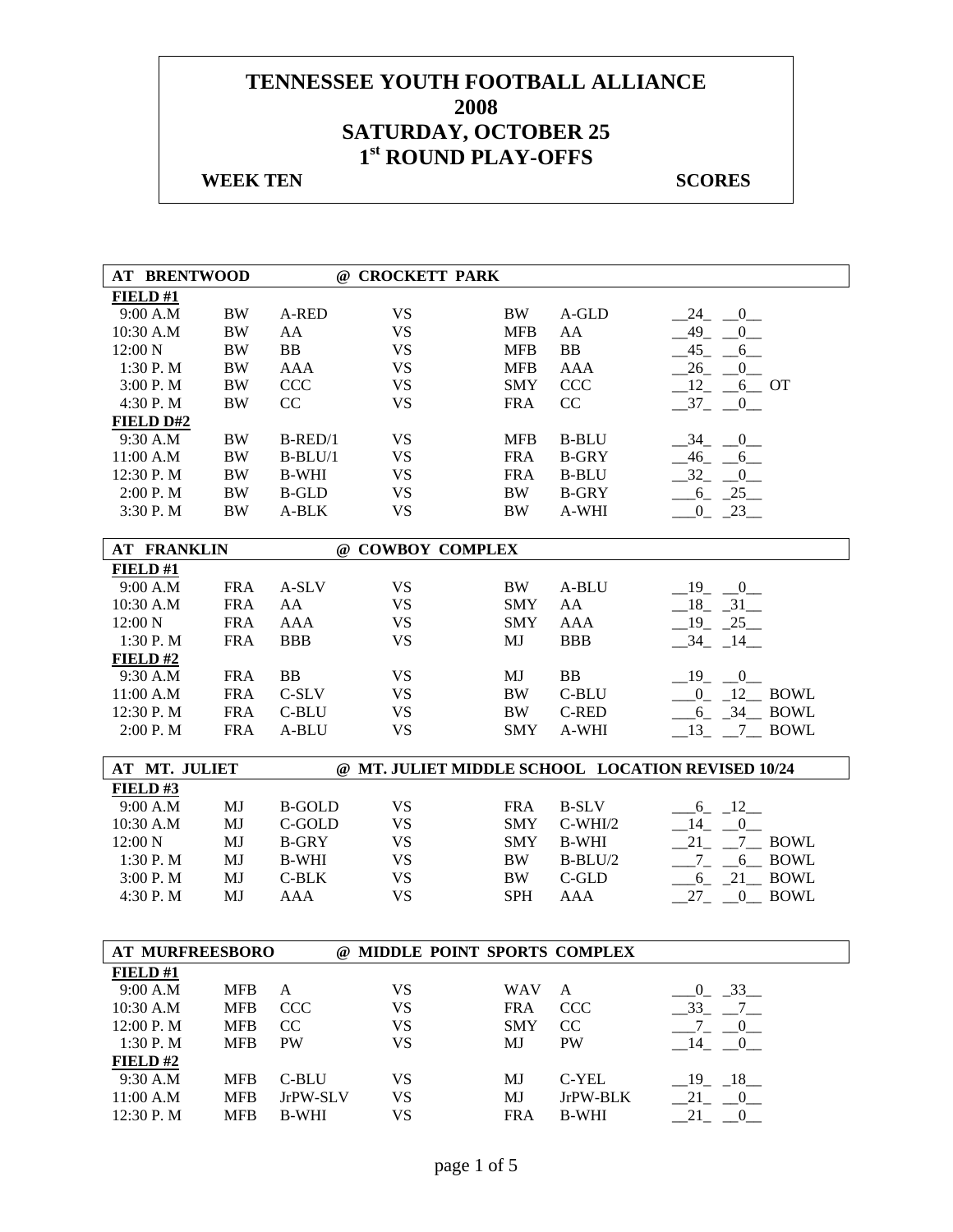| AT SMYRNA                  |                   |              | @ LEE VICTORY PARK   |             |                  |                             |
|----------------------------|-------------------|--------------|----------------------|-------------|------------------|-----------------------------|
| <b>GENE CARR FIELD</b>     |                   |              |                      |             |                  |                             |
| 9:00 A.M                   | <b>SMY</b>        | JrPW-GLD     | <b>VS</b>            | BW          | <b>JrPW</b>      | $-12 - 19$                  |
| 10:30 A.M                  | <b>SMY</b>        | $B-GLD/2$    | <b>VS</b>            | <b>SPH</b>  | <b>B-SLV</b>     | $-2 - 6$                    |
| 12:00 P.M                  | <b>SMY</b>        | JrPW-WHI     | <b>VS</b>            | <b>FRA</b>  | <b>JrPW</b>      | $-44$ $-0$                  |
| 1:30 P.M                   | <b>SMY</b>        | A-PRP        | <b>VS</b>            | HEND A      |                  | $8$ $12$ BOWL               |
| <b>DONNIE CARTER FIELD</b> |                   |              |                      |             |                  |                             |
| 9:30 A.M.                  | <b>SMY</b>        | PW           | <b>VS</b>            | <b>FRA</b>  | PW               | $-26$ $-19$ OT              |
| 11:00 A.M                  | <b>SMY</b>        | <b>BBB</b>   | <b>VS</b>            | <b>BW</b>   | <b>BBB</b>       | $-14$ $-0$                  |
| 12:30 P.M                  | <b>SMY</b>        | $C-WHI/1$    | <b>VS</b>            | <b>HEND</b> | $\mathsf{C}$     | $-6$ $-12$ BOWL             |
| 2:00 P.M.                  | <b>SMY</b>        | <b>B-PRP</b> | <b>VS</b>            | MJ          | <b>CCC</b>       | $0 - 18$ BOWL               |
|                            |                   |              |                      |             |                  |                             |
|                            |                   |              |                      |             |                  |                             |
| <b>AT BORDEAUX</b>         |                   |              | @ METRO CENTER       |             |                  |                             |
| FIELD#1                    | BORD CC           |              | <b>VS</b>            | <b>SPH</b>  |                  |                             |
| 8:30 A.M                   | <b>BORD CCC</b>   |              | <b>VS</b>            | <b>SPH</b>  | CC               | $-31$ $-0$                  |
| 10:00 A.M                  | BORD BB           |              | <b>VS</b>            | <b>SPH</b>  | <b>CCC</b><br>BB | $-13 - 6$                   |
| 11:30 A.M.<br>1:00 P. M    | <b>BORD AAA</b>   |              | <b>VS</b>            | <b>OH</b>   | <b>AAA</b>       | $-6$ $-15$ $-$<br>$-33 - 6$ |
|                            | SA                |              | <b>VS</b>            |             |                  |                             |
| 2:30 P. M                  |                   | <b>AAA</b>   |                      | BV          | AAA              | 44<br>$\overline{0}$        |
| <b>FIELD #2</b>            |                   |              |                      |             |                  |                             |
| 9:00 A.M                   | BORD AA           |              | <b>VS</b>            | <b>OH</b>   | AA               | $-31$ $-6$                  |
| 10:30 A.M                  | BORD B            |              | <b>VS</b>            | <b>BW</b>   | $B$ -RED/2       | $-6 - 13$                   |
| 12:00 N                    | BORD C            |              | <b>VS</b>            | <b>SMY</b>  | C-PRP            | $-13$ $-12$                 |
| 1:30 P.M                   | <b>BORD VAR</b>   |              | <b>VS</b>            | <b>MFB</b>  | <b>VAR</b>       | $-8$ $-6$                   |
| 3:00 P. M                  | SA                | <b>CCC</b>   | <b>VS</b>            | BV          | CCC              | $-13$ $-27$                 |
|                            |                   |              |                      |             |                  |                             |
|                            |                   |              |                      |             |                  |                             |
| <b>AT GOODLETTSVILLE</b>   |                   |              | @ MOSS WRIGHT PARK   |             |                  |                             |
| $1:30$ P. M.               | GOOD C            |              | <b>VS</b>            | <b>SMY</b>  | C-GLD            | $-20$ $-0$                  |
| 3:00 P. M                  | GOOD CC           |              | <b>VS</b>            | <b>OH</b>   | CC               | $19 - 18$ OTx3              |
| 4:30 P.M                   | GOOD PW           |              | <b>VS</b>            | <b>WAV</b>  | PW               | <b>BOWL</b>                 |
| 6:00 P.M                   | <b>GOOD BBB</b>   |              | <b>VS</b>            | BORD BBB    |                  | $-6 - 0$                    |
|                            |                   |              |                      |             |                  |                             |
| AT HENDERSONVILLE          |                   |              | @ DRAKE'S CREEK PARK |             |                  |                             |
| <b>FIELD#1</b>             |                   |              |                      |             |                  |                             |
| 10:30 A.M                  | HEND PW           |              | <b>VS</b>            | OH          | PW               | $-32 - 20$                  |
| 12:00 N                    | HEND AA           |              | <b>VS</b>            | <b>SPH</b>  | AA               | $-34$ $-0$                  |
| 1:30 P M                   | HEND AAA          |              | <b>VS</b>            | GOOD        | AAA              | $-12$<br>0                  |
| FIELD#2                    |                   |              |                      |             |                  |                             |
| 9:30 A.M                   | <b>HEND B-BLU</b> |              | <b>VS</b>            | GAL         | $\mathbf B$      | $6$ $27$ BOWL               |
| 11:00 A.M                  | HEND CC           |              | <b>VS</b>            | MJ          | CC               | 0 27 BOWL                   |
| 12:30 P.M                  |                   | HEND B-RED   | <b>VS</b>            | <b>SPH</b>  | <b>B-BLK</b>     | $-39 - 23$ BOWL             |
|                            |                   |              |                      |             |                  |                             |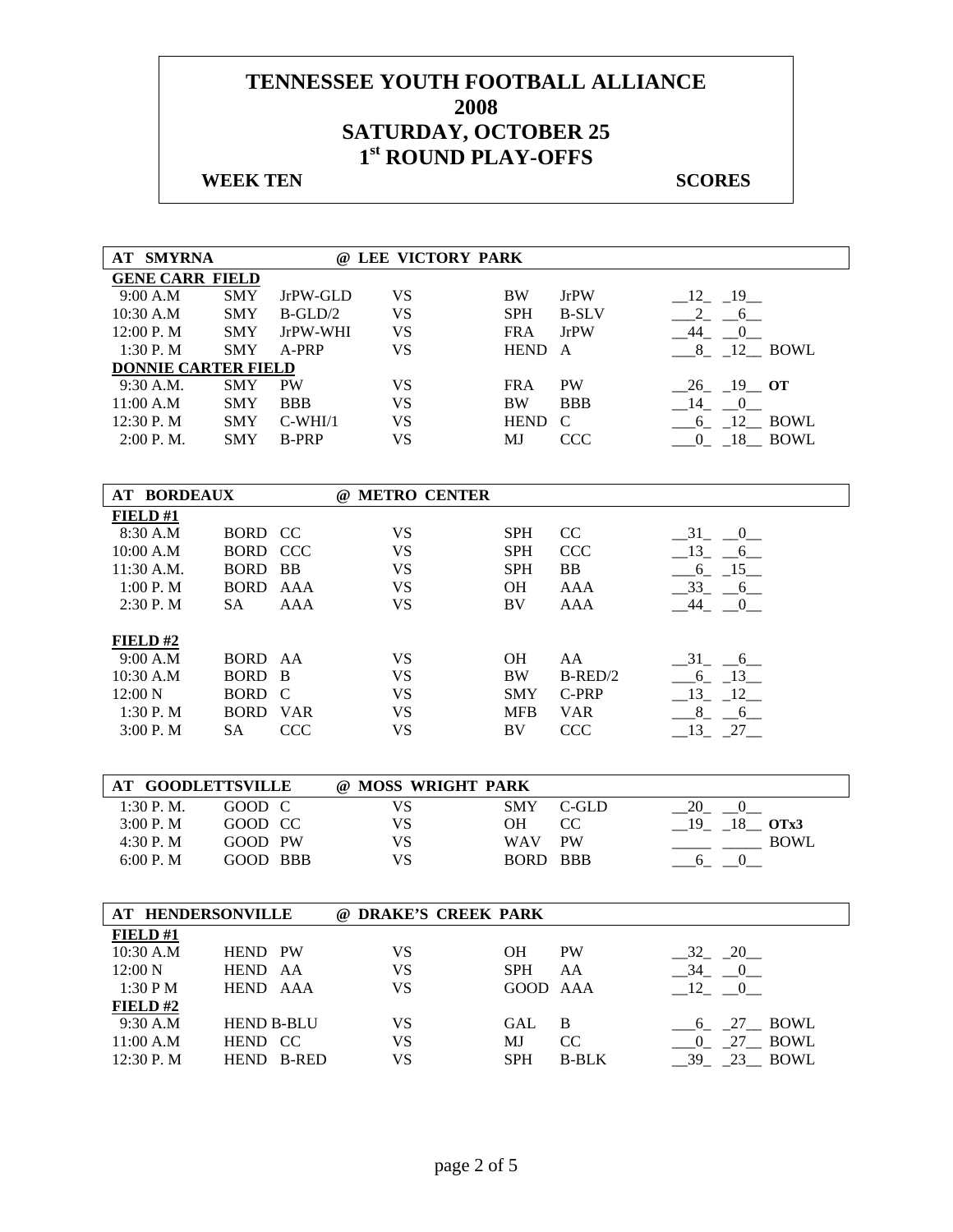|              | AT OLD HICKORY |           |    | @ DUPONT-HADLEY MIDDLE SCHOOL |             |
|--------------|----------------|-----------|----|-------------------------------|-------------|
| 8:30 A.M     | ЭH             |           |    | GOOD CCC                      |             |
| 10:00 A.M    | ЭH             | <b>BB</b> | VS | HEND BB                       |             |
| $11:30$ A.M. | DН.            |           | VS | <b>SMY</b><br>$R-GI_D/1$      | <b>BOWI</b> |

| AT SPRING HILL |            |             | @ EVANS PARK |            |            |             |
|----------------|------------|-------------|--------------|------------|------------|-------------|
| $10:30$ A.M.   | MJ         | C-WHI       | VS           | <b>SPH</b> | C          | <b>BOWL</b> |
| 12:00 N        | <b>SPH</b> | PW          | VS           | BORD PW    |            |             |
| 1:30 P. M      | <b>SPH</b> | <b>JrPW</b> | VS           | <b>MFB</b> | JrPW-BLU   |             |
| 3:00 P. M      | <b>SPH</b> | VAR         | VS           | <b>FRA</b> | <b>VAR</b> |             |
| 4:30 P.M       | <b>SPH</b> | <b>BBB</b>  | VS           | ЭH         | <b>BBB</b> |             |

| <b>AT BELLEVUE</b> |        |    |    |         |              |                     |
|--------------------|--------|----|----|---------|--------------|---------------------|
| 8:30 A.M           | $RV^*$ |    | VS | GRSL CC |              | <b>REG SES</b>      |
| 10:00 A.M          | BV     |    | VS | MJ.     | <b>B-BLK</b> | -50.<br><b>BOWL</b> |
| $11:30$ A.M        | BV     | PW | VS | GRSL    | PW           |                     |

| <b>AT GALLATIN</b> |            |             | <b>TRIPLE CREEK PARK</b><br>(a) |             |             |                  |
|--------------------|------------|-------------|---------------------------------|-------------|-------------|------------------|
| FIELD#1            |            |             |                                 |             |             |                  |
| 10:30 A.M          | GAL        | <b>CCC</b>  | VS                              | GRSL CCC    |             | 28 0             |
| $12:00\ N$         | GAL        | <b>BB</b>   | VS                              | ANT         | <b>BB</b>   | 24               |
| 1:30P. M           | <b>GAL</b> | AAA         | VS                              | COOK AAA    |             | 32<br>6 BOWL     |
| 3:00 P. M.         | <b>GAL</b> | A           | VS                              | <b>SMY</b>  | <b>BB</b>   | 24 13 BOWL       |
| FIELD#2            |            |             |                                 |             |             |                  |
| 10:00 A.M          | GAL        | <b>PW</b>   | VS                              | SА          | <b>PW</b>   | 32 0             |
| 11:30 A.M          | <b>GAL</b> | <b>JrPW</b> | VS                              | <b>BORD</b> | <b>JrPW</b> | <sub>6</sub>     |
| 1:00 P. M          | $GAL^*$    | $CC-1$      | VS                              | <b>GAL</b>  | $CC-2$      | 12 REG SES<br>20 |
|                    |            |             |                                 |             |             |                  |

| <b>GRASSLAND</b><br>AT |          | <b>GRASSLAND MIDDLE SCHOOL</b><br>$\omega$ |         |              |             |
|------------------------|----------|--------------------------------------------|---------|--------------|-------------|
| 9:30 A.M               | GRSL BBB | VS                                         | GAL     | <b>BBB</b>   |             |
| 11:00 A.M              | GRSL BB  | VS                                         | COOK BB |              | 36          |
| 12:30 P. M             | GRSL B   | VS                                         | МJ      | <b>B-YEL</b> | BOWL        |
| 2:00 P. M              | GRSL A   | VS                                         | MJ      |              | <b>BOWL</b> |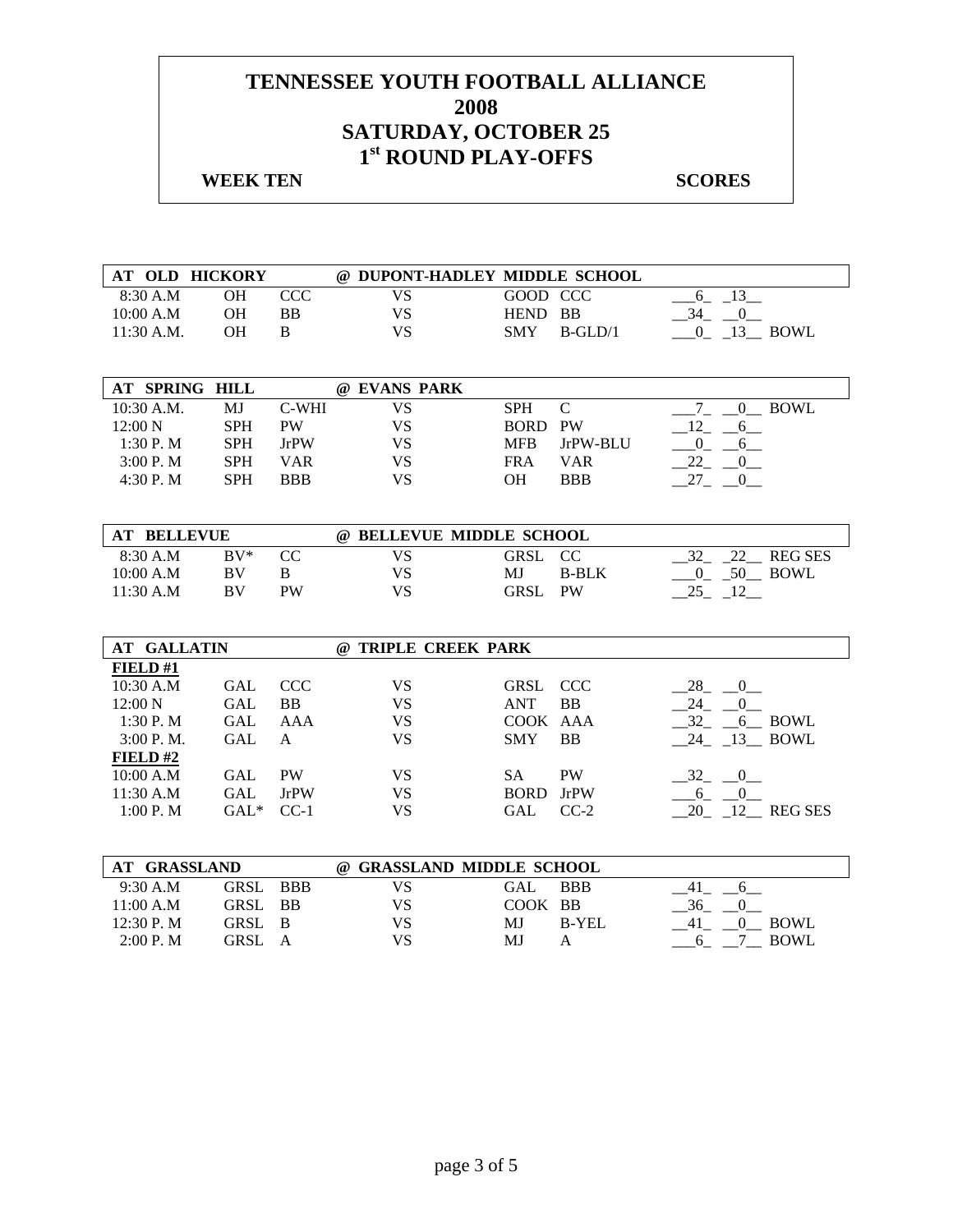#### **WEEK TEN** SCORES

| AT WAVERLY BELMONT    |              |            |           | @ NASHVILLE SCHOOL OF ARTS |            |                      |
|-----------------------|--------------|------------|-----------|----------------------------|------------|----------------------|
| 9:30 A.M              | <b>WAV</b>   | <b>BBB</b> | <b>VS</b> | BV                         | <b>BBB</b> | 26<br>$\overline{0}$ |
| 11:00 A.M             | <b>WAV</b>   | AAA        | <b>VS</b> | <b>GRSL</b>                | AAA        | $-12$ $-20$          |
| 12:30 P.M             | <b>WAV</b>   | <b>VAR</b> | <b>VS</b> | <b>SMY</b>                 | <b>VAR</b> | $-30$ $-14$ $-$      |
|                       |              |            |           |                            |            |                      |
|                       |              |            |           |                            |            |                      |
| <b>AT ANTIOCH</b>     |              |            |           | @ ANTIOCH MIDDLE SCHOOL    |            |                      |
| 11:00 A.M             | <b>ANT</b>   | <b>BBB</b> | <b>VS</b> | COOK BBB                   |            | $33_{-}$<br>0        |
| 12:30 P.M             | <b>ANT</b>   | AAA        | <b>VS</b> | SHBY AAA                   |            | $-50$ $-6$           |
|                       |              |            |           |                            |            |                      |
|                       |              |            |           |                            |            |                      |
| <b>AT NOLENSVILLE</b> |              |            |           | @ ROCKY FORK PARK          |            |                      |
| 9:30 A.M              | <b>NOL</b>   | AAA        | <b>VS</b> | <b>WC</b>                  | AAA        | 21<br>14             |
| 11:00 A.M             | <b>NOL</b>   | <b>CCC</b> | <b>VS</b> | <b>ANT</b>                 | <b>CCC</b> | 29<br>20             |
| 12:30 P.M             | <b>NOL</b>   | <b>PW</b>  | <b>VS</b> | <b>ANT</b>                 | <b>PW</b>  | 20<br>$\overline{0}$ |
| 2:00 P. M             | <b>NOL</b>   | <b>BBB</b> | <b>VS</b> | <b>MFB</b>                 | <b>BBB</b> | 6 28 BOWL            |
|                       |              |            |           |                            |            |                      |
|                       |              |            |           |                            |            |                      |
| <b>AT SHELBYVILLE</b> |              |            |           | @ SHELBYVILLE HIGH SCHOOL  |            |                      |
| 12:30 P.M             | <b>SHBY</b>  | <b>PW</b>  | <b>VS</b> | COOK PW                    |            | 48<br>6              |
| 2:00 P. M             | <b>SHBY</b>  | <b>BB</b>  | VS        | <b>BV</b>                  | <b>BB</b>  | $19 - 22$            |
| 3:30 P.M              | <b>SHBY</b>  | <b>CCC</b> | <b>VS</b> | COOK CCC                   |            | $-57 - -6$           |
|                       |              |            |           |                            |            |                      |
|                       |              |            |           |                            |            |                      |
| <b>WHITE'S</b><br>AT  | <b>CREEK</b> |            | $\omega$  | WHITE'S CREEK HIGH SCHOOL  |            |                      |
| 2:30 P.M              | <b>WC</b>    | <b>PW</b>  | <b>VS</b> | <b>BW</b>                  | <b>PW</b>  | 24<br>6              |
| 4:00 P. M             | WC           | <b>BBB</b> | VS        | <b>SHBY</b>                | <b>BBB</b> | $13$ BOWL<br>$6_{-}$ |

## **ADMISSION - - \$3.00 PER PERSON**

**13 yrs old and older (football players & cheerleaders free).** 

No more than 6 football coaches (NYSCA certified) and 2 cheerleader coaches per team admitted free. **Gate to be collected by Hosting Community and receipts forwarded to TYFA. .**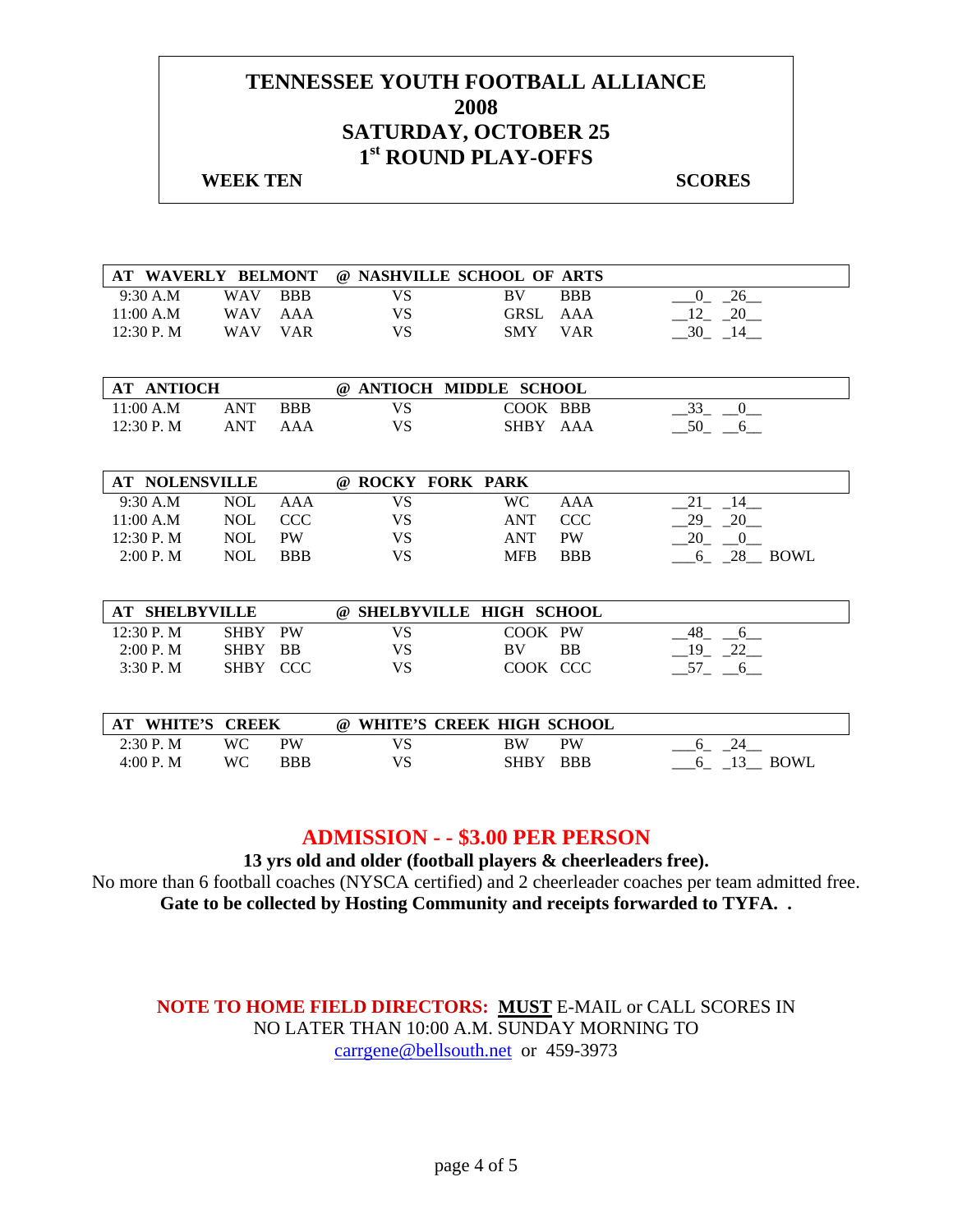|             |                          |        |             |                                | <b>TYFA COMMUNITY'S</b> |             |                                 |                            |  |
|-------------|--------------------------|--------|-------------|--------------------------------|-------------------------|-------------|---------------------------------|----------------------------|--|
| <b>ANT</b>  | Antioch Falcons          |        | <b>GOOD</b> |                                | Goodlettsville Trojans  |             | <b>SA</b>                       | <b>Salvation Army</b>      |  |
| BV          | <b>Bellevue Steelers</b> |        | <b>GRSL</b> | <b>Grassland Golden Eagles</b> |                         | <b>SHBY</b> | Shelbyville Eagles              |                            |  |
| <b>BORD</b> | Bordeaux Eagles          |        | <b>HEND</b> | Hendersonville Titans          |                         | <b>SMY</b>  | Smyrna Bulldogs                 |                            |  |
| <b>BW</b>   | Brentwood Blaze          |        | MJ          | Mt. Juliet Bears               |                         | <b>SPH</b>  | <b>Spring Hill Raiders</b>      |                            |  |
| <b>COOK</b> | Cookeville Cavaliers     |        | <b>MFB</b>  | Murfreesboro Mustangs          |                         | <b>WAV</b>  | <b>Waverly-Belmont Bulldogs</b> |                            |  |
| <b>FRA</b>  | <b>Franklin Cowboys</b>  |        | <b>NOLE</b> |                                | Nolensville Panthers    |             | <b>WC</b>                       | <b>Whites Creek Cobras</b> |  |
| <b>GAL</b>  | Gallatin Green Wave      |        | <b>OH</b>   | Old Hickory Bulldogs           |                         |             |                                 |                            |  |
|             |                          |        |             |                                | <b>COLORS</b>           |             |                                 |                            |  |
|             | <b>WHI</b>               | White  | <b>GRY</b>  | Gray                           | <b>SLV</b>              | Silver      | <b>BLU</b>                      | <b>Blue</b>                |  |
|             | <b>GLD</b>               | Gold   | <b>RED</b>  | Red                            | <b>PRP</b>              | Purple      | <b>BLK</b>                      | <b>Black</b>               |  |
|             | <b>YEL</b>               | Yellow |             |                                |                         |             |                                 |                            |  |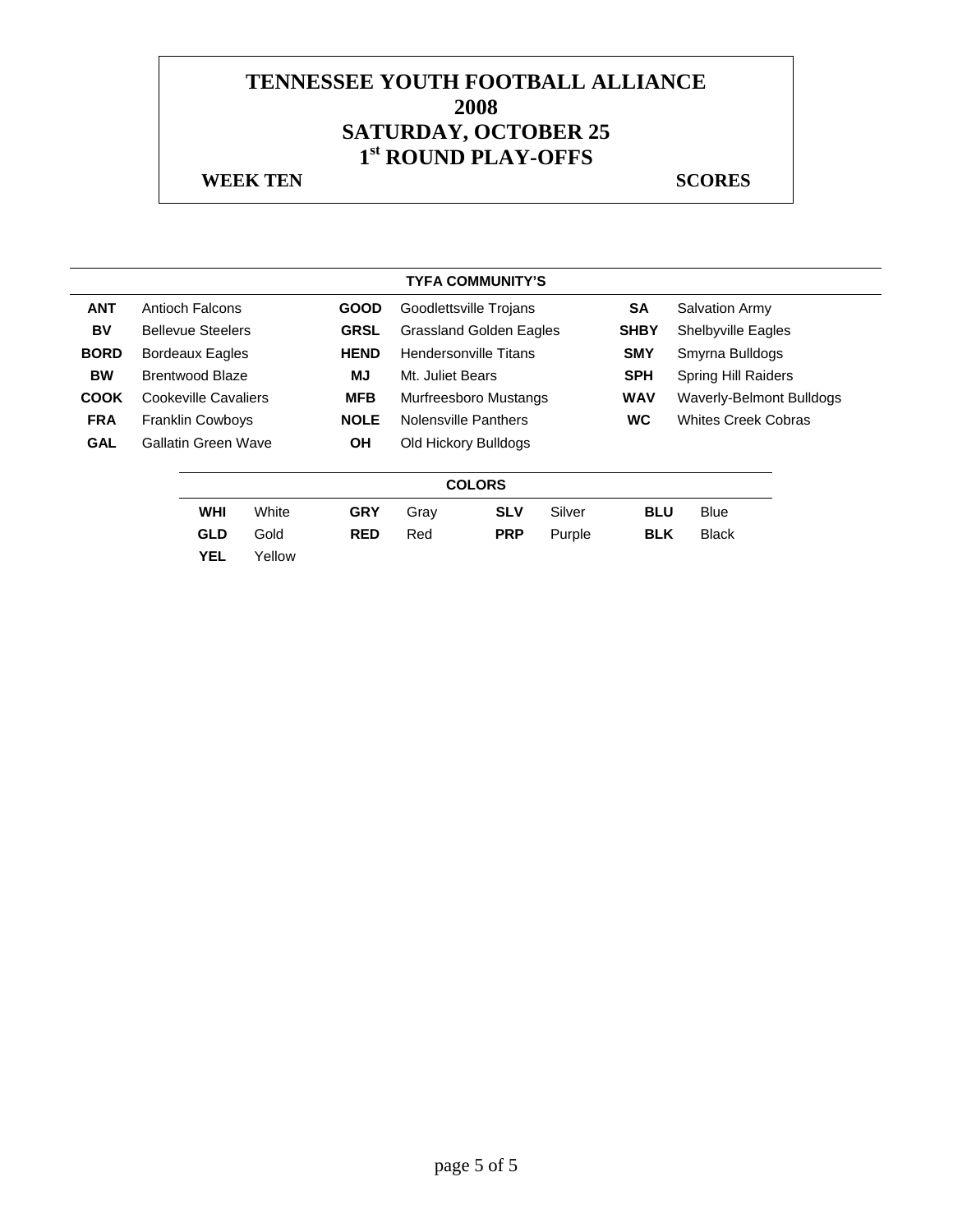# **TENNESSEE YOUTH FOOTBALL ALLIANCE 2008 SATURDAY, NOVEMBER 1 2nd ROUND PLAY-OFFS**

## **WEEK ELEVEN** SCORES

| <b>AT BRENTWOOD</b>    |            |                | @ CROCKETT PARK                |            |                |                            |
|------------------------|------------|----------------|--------------------------------|------------|----------------|----------------------------|
| <b>FIELD</b> #1        |            |                |                                |            |                |                            |
| 9:00 A.M               | <b>BW</b>  | A-RED          | <b>VS</b>                      | BW         | A-WHI          | $20 - 13$                  |
| 10:30 A.M              | <b>BW</b>  | B <sub>B</sub> | <b>VS</b>                      | <b>FRA</b> | B <sub>B</sub> | $-6 - 15$                  |
| 12:00 N                | BW         | AA             | VS                             | <b>SMY</b> | AA             | $-13$ $-0$                 |
| 1:30 P.M               | <b>BW</b>  | AAA            | <b>VS</b>                      | <b>SMY</b> | AAA            | $-12 - 14$                 |
| FIELD#2                |            |                |                                |            |                |                            |
| 9:30 A.M               | BW         | $B$ -RED/2     | <b>VS</b>                      | BW         | <b>B-GRA</b>   | $-13$ <sub>-</sub> $-7$ OT |
| 11:00 A.M              | <b>BW</b>  | $B$ -RED/1     | <b>VS</b>                      | <b>FRA</b> | <b>B-SLV</b>   | $-32 - 0$                  |
| 12:30 P.M              | <b>BW</b>  | $B-BLU/1$      | <b>VS</b>                      | <b>BW</b>  | <b>B-WHI</b>   | $-6 - 7$                   |
|                        |            |                |                                |            |                |                            |
| <b>AT FRANKLIN</b>     |            |                | @ COWBOY COMPLEX               |            |                |                            |
| FIELD#1                |            |                |                                |            |                |                            |
| 9:00 A.M.              | <b>FRA</b> | A-SLV          | <b>VS</b>                      | <b>WAV</b> | A              | $-32 - 14$                 |
| 10:30 A.M              | <b>FRA</b> | <b>BBB</b>     | <b>VS</b>                      | <b>SMY</b> | <b>BBB</b>     | $-32 - 13$                 |
|                        |            |                |                                |            |                |                            |
| AT MURFREESBORO        |            |                | @ MIDDLE POINTS SPORTS COMPLEX |            |                |                            |
| FIELD#1                |            |                |                                |            |                |                            |
| 10:30 A.M.             | <b>MFB</b> | <b>CCC</b>     | <b>VS</b>                      | BW         | <b>CCC</b>     | $-32 - 7$                  |
| $12:00 \text{ N.}$     | <b>MFB</b> | PW             | <b>VS</b>                      | <b>SMY</b> | PW             | $-0$ $-19$                 |
| 1:30 P.M.              | <b>MFB</b> | <b>B-WHI</b>   | <b>VS</b>                      | <b>SPH</b> | <b>B-SLV</b>   | $-30$ $-0$                 |
| <b>FIELD #2</b>        |            |                |                                |            |                |                            |
| 10:00 A.M              | <b>MFB</b> | JrPW-SLV       | <b>VS</b>                      | <b>MFB</b> | JrPW-BLU       | $-21$ $-7$ $-$             |
| 11:30 A.M              | <b>MFB</b> | CC             | <b>VS</b>                      | <b>BW</b>  | CC             | $-0 - 6$                   |
|                        |            |                |                                |            |                |                            |
| AT SMYRNA              |            |                | @ LEE VICTORY PARK             |            |                |                            |
| <b>GENE CARR FIELD</b> |            |                |                                |            |                |                            |
| 9:00 A.M.              | <b>SMY</b> | JrPW-WHI       | <b>VS</b>                      | BW.        | <b>JrPW</b>    | $-43$ $-13$                |
|                        |            |                |                                |            |                |                            |
| <b>AT BORDEAUX</b>     |            |                | @ METRO CENTER                 |            |                |                            |
| <b>FIELD#1</b>         |            |                |                                |            |                |                            |
| 8:00 A.M.              | BORD AA    |                | <b>VS</b>                      | HEND AA    |                | $-19$ $-0$                 |
| 9:3.0 A.M.             | BORD AAA   |                | <b>VS</b>                      | HEND AAA   |                | $-18$ $-19$                |
| $FIED$ #2              |            |                |                                |            |                |                            |
| 8:30 A.M.              | BORD CCC   |                | VS.                            | GOOD CCC   |                | $-6 - 12$                  |
| 10:00 A.M.             | BORD C     |                | <b>VS</b>                      | <b>MFB</b> | C-BLU          | $6 - 7 - 0T$               |
|                        |            |                |                                |            |                |                            |
| AT HENDERSONVILLE      |            |                | @ DRAKE'S CREEK PARK           |            |                |                            |
| 1:00 P. M              | HEND PW    |                | VS                             | <b>SPH</b> | <b>PW</b>      | $-18$ , $-7$               |
|                        |            |                |                                |            |                |                            |
| <b>SPRING HILL</b>     |            |                | @ EVANS PARK                   |            |                |                            |
| 1:00 P.M               | <b>SPH</b> | <b>BBB</b>     | <b>VS</b>                      | GOOD BBB   |                | 18<br>$\overline{0}$       |
| 2:30 P.M               | <b>SPH</b> | <b>VAR</b>     | <b>VS</b>                      | WAV        | <b>VAR</b>     | 26<br>6                    |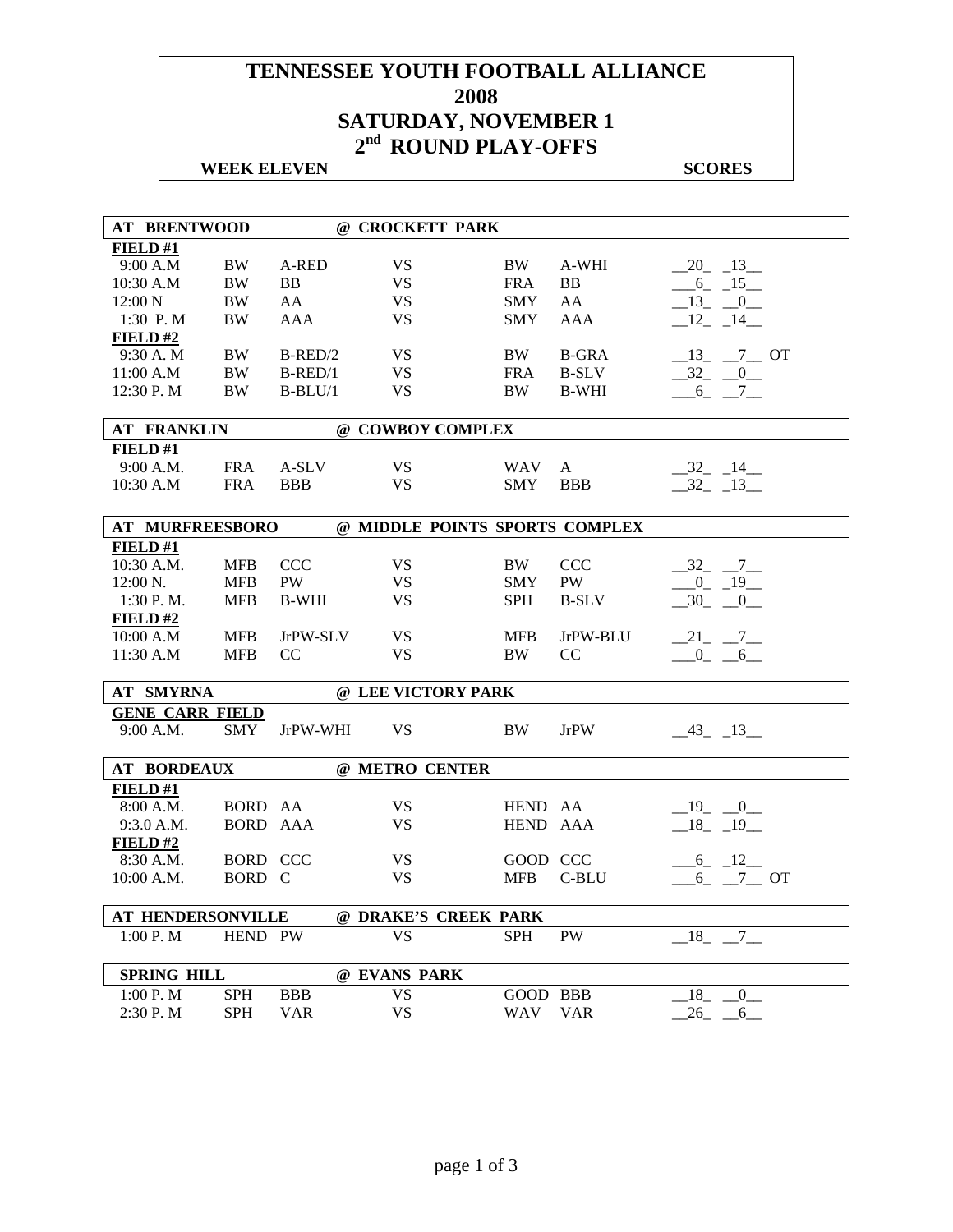## **TENNESSEE YOUTH FOOTBALL ALLIANCE 2008 SATURDAY, NOVEMBER 1 2nd ROUND PLAY-OFFS**

#### **WEEK ELEVEN** SCORES

| <b>AT BELLEVUE</b>       |             |            | @ BELLEVUE MIDDLE SCHOOL        |                 |            |                         |  |  |  |
|--------------------------|-------------|------------|---------------------------------|-----------------|------------|-------------------------|--|--|--|
| 9:00 A.M                 | BV          | CC         | <b>VS</b>                       | GAL             | $CC-1$     | won                     |  |  |  |
|                          |             |            |                                 |                 |            |                         |  |  |  |
| <b>AT OLD HICKORY</b>    |             |            | @ DUPONT-HADLY MIDDLE SCHOOL    |                 |            |                         |  |  |  |
| 9:00 A.M                 | OH          | <b>BB</b>  | <b>VS</b>                       | <b>SPH</b>      | <b>BB</b>  | $-25 - 6$               |  |  |  |
| $10:30$ A.M              | <b>OH</b>   | <b>VAR</b> | <b>VS</b>                       | <b>BORD VAR</b> |            | $-38$ $-6$              |  |  |  |
| <b>AT GOODLETTSVILLE</b> |             |            | @ MOSS WRIGHT PARK              |                 |            |                         |  |  |  |
| $12:00\ N$               | GOOD CC     |            | <b>VS</b>                       | BORD CC         |            | $0 - 12$                |  |  |  |
| 1:30 P.M                 | GOOD C      |            | <b>VS</b>                       | MJ              | C-GLD      | $-6 - 14$               |  |  |  |
|                          |             |            |                                 |                 |            |                         |  |  |  |
| <b>AT GALLATIN</b>       |             |            | @ TRIPLE CREEK PARK             |                 |            |                         |  |  |  |
| 9:00 A.M                 | GAL         | <b>CCC</b> | <b>VS</b>                       | BV.             | <b>CCC</b> | 21 6                    |  |  |  |
| 10:30 A.M                | <b>GAL</b>  | PW         | <b>VS</b>                       | BV              | <b>PW</b>  | $-7$ $-0$               |  |  |  |
|                          |             |            |                                 |                 |            |                         |  |  |  |
| <b>AT GRASSLAND</b>      |             |            | @GRASSLAND MIDDLE SCHOOL        |                 |            |                         |  |  |  |
| 11:30 A.M                | <b>GRSL</b> | <b>BB</b>  | <b>VS</b>                       | <b>GAL</b>      | BB         | $25 - 0$                |  |  |  |
| 1:00 P. M                | <b>GRSL</b> | <b>BBB</b> | <b>VS</b>                       | BV              | <b>BBB</b> | 6 7                     |  |  |  |
|                          |             |            |                                 |                 |            |                         |  |  |  |
| AT SALVATION ARMY        |             |            | @ SALVATION ARMY FOOTBALL FIELD |                 |            |                         |  |  |  |
| 1:00 P. M                | <b>SA</b>   | <b>AAA</b> | <b>VS</b>                       | GRSL AAA        |            | 39 0                    |  |  |  |
|                          |             |            |                                 |                 |            |                         |  |  |  |
| AT WAVERLY BELMONT       |             |            | @ NASHVILLE SCHOOL OF FINE ARTS |                 |            |                         |  |  |  |
| 1:00 P. M                | <b>WAV</b>  | <b>BB</b>  | <b>VS</b>                       | BV              | <b>BB</b>  | 29 0                    |  |  |  |
| <b>AT ANTIOCH</b>        |             |            | @ ANTIOCH MIDDLE SCHOOL         |                 |            |                         |  |  |  |
|                          |             |            |                                 |                 |            |                         |  |  |  |
| 10:00 A.M.               | ANT         | CC         | <b>VS</b>                       | GAL             | $CC-2$     | 51<br>$\mathbf{0}$      |  |  |  |
| 11:30 A.M                | <b>ANT</b>  | AAA        | <b>VS</b>                       | <b>NOL</b>      | <b>AAA</b> | $-20$<br>$\overline{0}$ |  |  |  |
| 1:00 P. M                | <b>ANT</b>  | <b>BBB</b> | <b>VS</b>                       | <b>SHBY</b>     | <b>BBB</b> | 26<br>$\overline{0}$    |  |  |  |
| <b>AT SHELBYVILLE</b>    |             |            | @ SHELBYVILLE HIGH SCHOOL       |                 |            |                         |  |  |  |
| 12:00 N                  | SHBY CCC    |            | <b>VS</b>                       | <b>NOL</b>      | <b>CCC</b> | 18 12 OTx2              |  |  |  |
| 1:30 P. M                | SHBY PW     |            | <b>VS</b>                       | <b>NOL</b>      | <b>PW</b>  | $2_{-}$<br>6            |  |  |  |

## **ADMISSION - - \$3.00 PER PERSON**

**13 yrs old and older (football players & cheerleaders free).**  No more than 6 football coaches (NYSCA certified) and 2 cheerleader coaches per team admitted free. **Gate to be collected by Hosting Community and receipts forwarded to TYFA. .**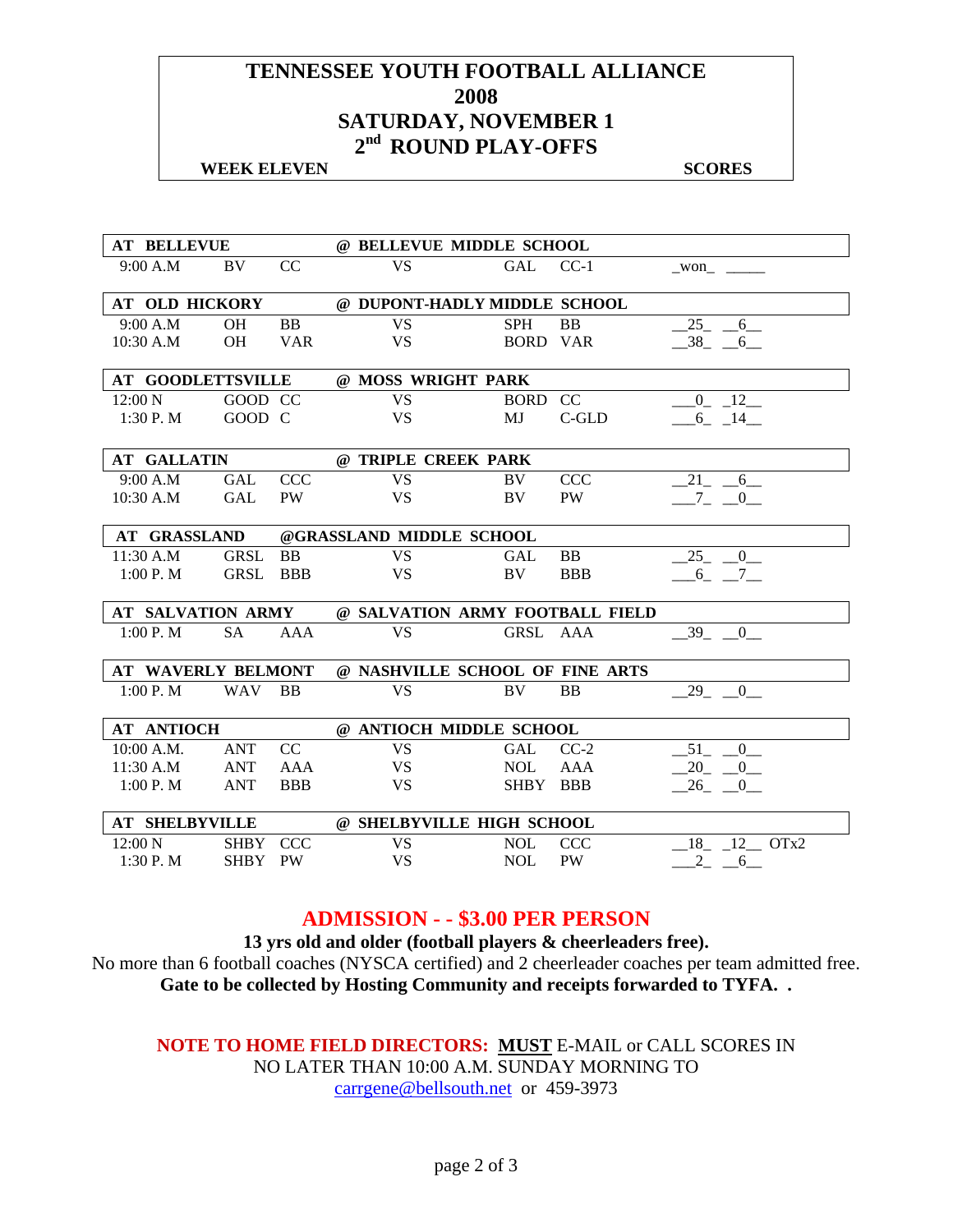# **TENNESSEE YOUTH FOOTBALL ALLIANCE 2008 SATURDAY, NOVEMBER 1 2nd ROUND PLAY-OFFS**

#### **WEEK ELEVEN** SCORES

#### **TYFA COMMUNITY'S**

| <b>ANT</b>  | Antioch Falcons          | <b>GOOD</b> | Goodlettsville Trojans       |                                |            | <b>SA</b>                  | <b>Salvation Army</b>      |  |  |  |  |  |  |  |  |             |                           |  |
|-------------|--------------------------|-------------|------------------------------|--------------------------------|------------|----------------------------|----------------------------|--|--|--|--|--|--|--|--|-------------|---------------------------|--|
| BV          | <b>Bellevue Steelers</b> | <b>GRSL</b> |                              | <b>Grassland Golden Eagles</b> |            |                            |                            |  |  |  |  |  |  |  |  | <b>SHBY</b> | <b>Shelbyville Eagles</b> |  |
| <b>BORD</b> | <b>Bordeaux Eagles</b>   | <b>HEND</b> | <b>Hendersonville Titans</b> |                                | <b>SMY</b> | Smyrna Bulldogs            |                            |  |  |  |  |  |  |  |  |             |                           |  |
| <b>BW</b>   | Brentwood Blaze          | MJ          | Mt. Juliet Bears             |                                | <b>SPH</b> | <b>Spring Hill Raiders</b> |                            |  |  |  |  |  |  |  |  |             |                           |  |
| <b>COOK</b> | Cookeville Cavaliers     | <b>MFB</b>  | Murfreesboro Mustangs        |                                |            | <b>WAV</b>                 | Waverly-Belmont Bulldogs   |  |  |  |  |  |  |  |  |             |                           |  |
| <b>FRA</b>  | <b>Franklin Cowboys</b>  | <b>NOLE</b> | Nolensville Panthers         |                                |            | <b>WC</b>                  | <b>Whites Creek Cobras</b> |  |  |  |  |  |  |  |  |             |                           |  |
| <b>GAL</b>  | Gallatin Green Wave      | OН          | Old Hickory Bulldogs         |                                |            |                            |                            |  |  |  |  |  |  |  |  |             |                           |  |
|             |                          |             |                              |                                |            |                            |                            |  |  |  |  |  |  |  |  |             |                           |  |
|             | <b>COLORS</b>            |             |                              |                                |            |                            |                            |  |  |  |  |  |  |  |  |             |                           |  |
|             | <b>WHI</b><br>White      | <b>GRY</b>  | Gray                         | <b>SLV</b>                     | Silver     | <b>BLU</b>                 | <b>Blue</b>                |  |  |  |  |  |  |  |  |             |                           |  |

| <b>GLD</b> Gold | <b>RED</b> Red |  | <b>PRP</b> Purple | <b>BLK</b> Black |  |
|-----------------|----------------|--|-------------------|------------------|--|
|                 |                |  |                   |                  |  |

**YEL** Yellow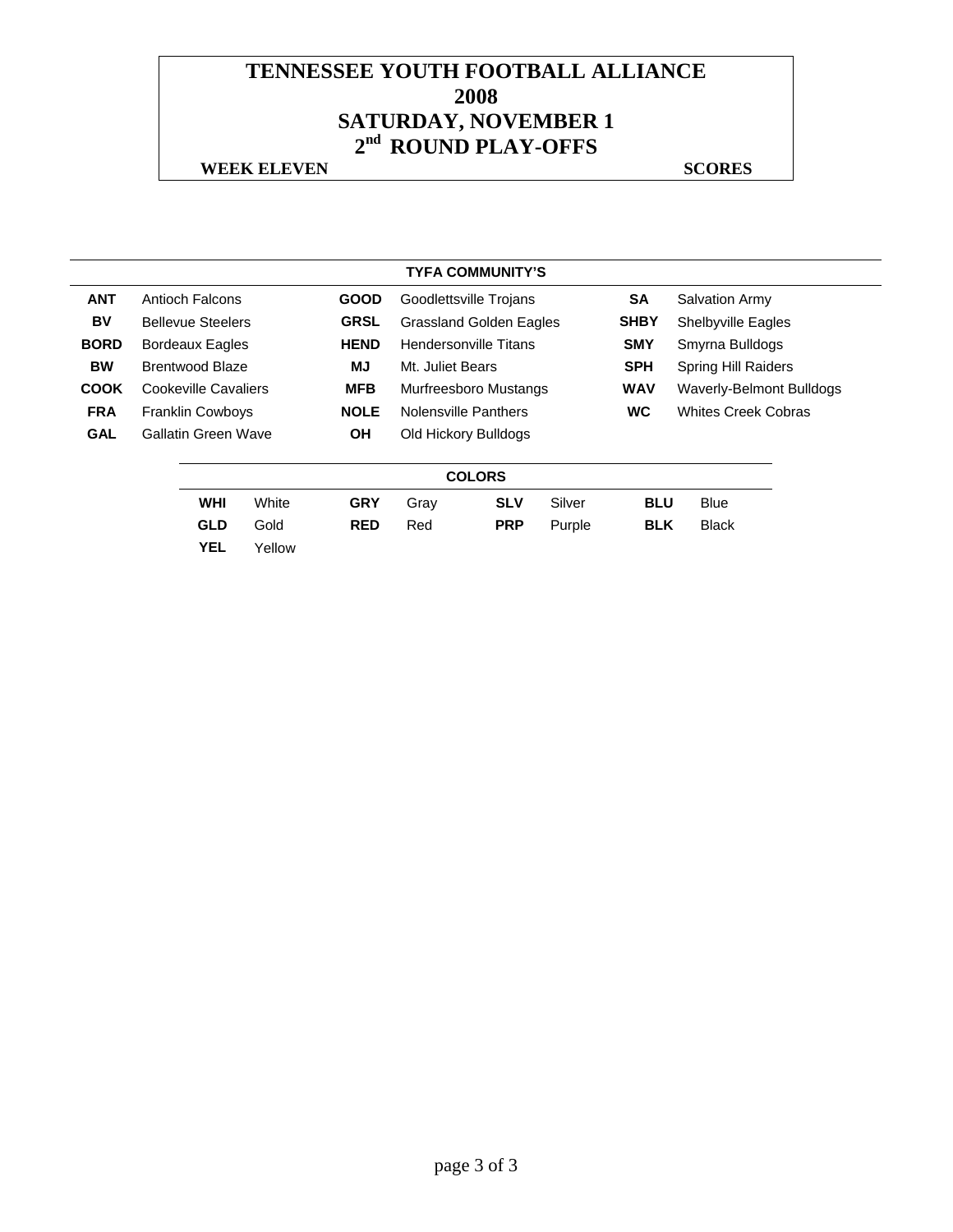**through WEEK NINE 10/18/2008** 

| <b>AAA</b>       |                                     |                |                         |                    |                |  |
|------------------|-------------------------------------|----------------|-------------------------|--------------------|----------------|--|
|                  |                                     |                | <b>CONFERENCE GAMES</b> | <b>TOTAL GAMES</b> |                |  |
|                  | <b>NATIONAL CONFERENCE - GOLD</b>   | <b>WON</b>     | <b>LOST</b>             | <b>WON</b>         | <b>LOST</b>    |  |
| 1                | <b>BRENTWOOD</b>                    | 4              | $\Omega$                | 7                  | 1              |  |
| $\overline{2}$   | <b>FRANKLIN</b>                     | 3              | 1                       | 6                  | $\overline{2}$ |  |
| 3                | <b>SMYRNA</b>                       | $\overline{2}$ | $\overline{2}$          | 6                  | $\overline{2}$ |  |
| $\boldsymbol{4}$ | <b>MURFREESBORO</b>                 | 1              | 3                       | $\overline{2}$     | 6              |  |
| B                | MT. JULIET                          | $\Omega$       | 4                       |                    | 7              |  |
|                  | <b>NATIONAL CONFERENCE - SILVER</b> |                | <b>CONFERENCE GAMES</b> | <b>TOTAL GAMES</b> |                |  |
|                  |                                     | <b>WON</b>     | <b>LOST</b>             | <b>WON</b>         | <b>LOST</b>    |  |
| 1                | <b>BORDEAUX</b>                     | 4              | $\Omega$                | 7                  | 1              |  |
| $\overline{2}$   | <b>HENDERSONVILLE</b>               | 3              | 1                       | 5                  | 3              |  |
| 3                | <b>GOODLETTSVILLE</b>               | $\overline{2}$ | $\overline{2}$          | 4                  | $\overline{4}$ |  |
| $\boldsymbol{4}$ | <b>OLD HICKORY</b>                  | 1              | 3                       | $\overline{2}$     | 6              |  |
| $\bf{B}$         | <b>SPRING HILL</b>                  | $\Omega$       | 4                       | $\Omega$           | 8              |  |
|                  |                                     |                |                         |                    |                |  |
|                  | <b>AMERICAN CONFERENCE - GOLD</b>   |                | <b>CONFERENCE GAMES</b> | <b>TOTAL GAMES</b> |                |  |
|                  |                                     | <b>WON</b>     | <b>LOST</b>             | <b>WON</b>         | <b>LOST</b>    |  |
| 1                | <b>SALVATION ARMY</b>               | 4              | $\theta$                | 7                  | 1              |  |
| $\overline{2}$   | <b>WAVERLY-BELMONT</b>              | 3              |                         | $\overline{7}$     | 1              |  |
| 3                | <b>GRASSLAND</b>                    | $\overline{2}$ | $\overline{2}$          | 6                  | $\overline{2}$ |  |
| $\boldsymbol{4}$ | <b>BELLEVUE</b>                     | 1              | 3                       | 4                  | $\overline{4}$ |  |
| $\bf{R}$         | <b>GALLATIN</b>                     | $\Omega$       | 4                       | 1                  | 6              |  |
|                  | <b>AMERICAN CONFERENCE - SILVER</b> |                | <b>CONFERENCE GAMES</b> | <b>TOTAL GAMES</b> |                |  |
|                  |                                     | <b>WON</b>     | <b>LOST</b>             | <b>WON</b>         | <b>LOST</b>    |  |
| 1                | <b>ANTIOCH</b>                      | 4              | $\Omega$                | 7                  | 1              |  |
| $\overline{2}$   | <b>NOLENSVILLE</b>                  | 3              |                         | 4                  | 4              |  |
| 3                | <b>WHITES CREEK</b>                 | $\overline{2}$ | $\overline{2}$          | 3                  | 5              |  |
| 4                | <b>SHELBYVILLE</b>                  | 1              | 3                       | 1                  | $\overline{7}$ |  |
| $\bf{B}$         | <b>COOKEVILLE</b>                   | $\overline{0}$ | $\overline{4}$          | $\overline{0}$     | 8              |  |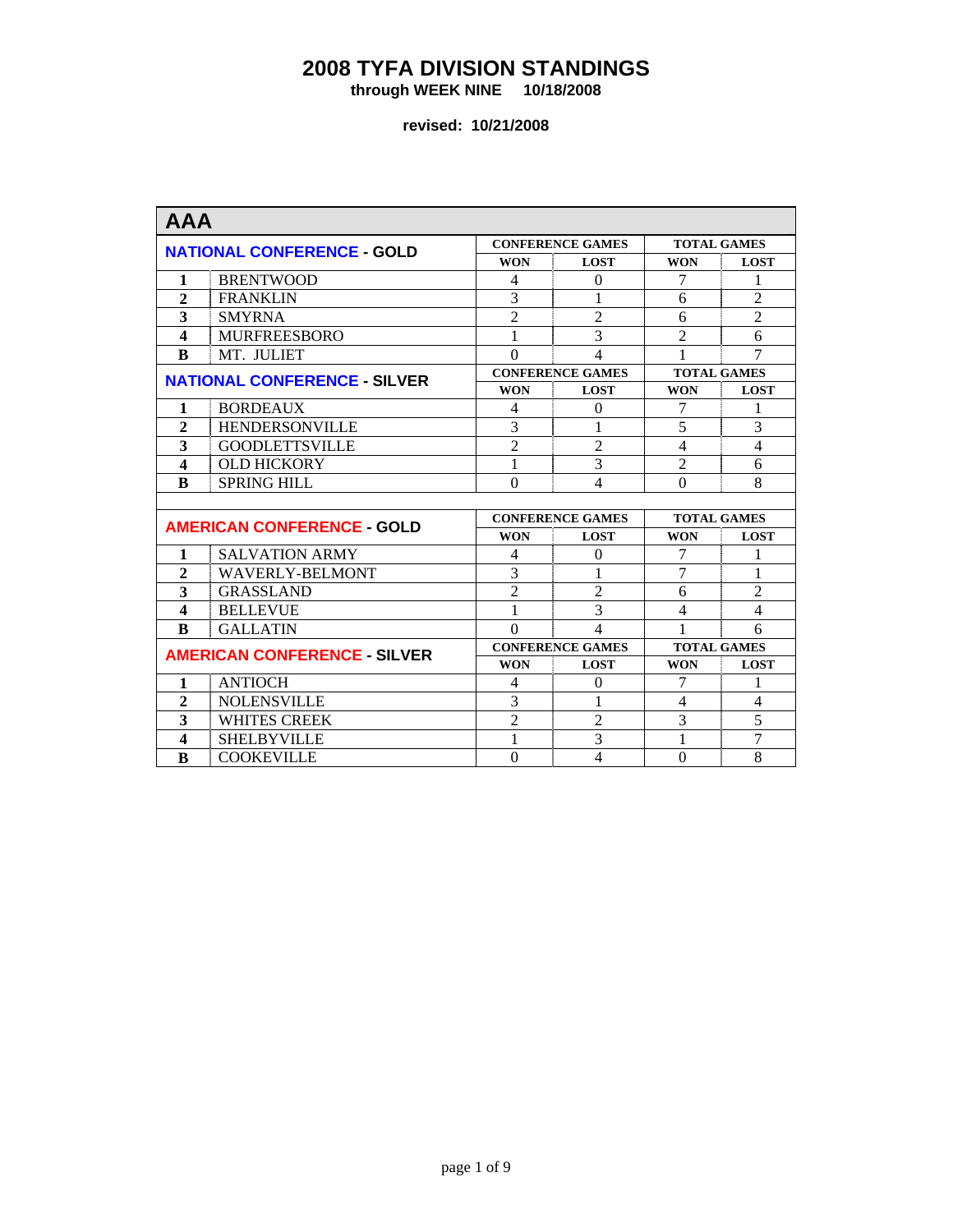**through WEEK NINE 10/18/2008** 

| <b>BBB</b>              |                                     |                |                         |                    |                |  |
|-------------------------|-------------------------------------|----------------|-------------------------|--------------------|----------------|--|
|                         | <b>NATIONAL CONFERENCE - GOLD</b>   |                | <b>CONFERENCE GAMES</b> | <b>TOTAL GAMES</b> |                |  |
|                         |                                     | <b>WON</b>     | <b>LOST</b>             | <b>WON</b>         | <b>LOST</b>    |  |
| 1                       | <b>FRANKLIN</b>                     | 4              | $\Omega$                | 8                  | $\overline{0}$ |  |
| $\overline{2}$          | <b>SMYRNA</b>                       | 3              | 1                       | $\overline{7}$     | $\mathbf{1}$   |  |
| $\overline{\mathbf{3}}$ | <b>BRENTWOOD</b>                    | $\overline{2}$ | $\overline{2}$          | $\overline{5}$     | $\overline{3}$ |  |
| $\boldsymbol{4}$        | MT. JULIET                          | 1              | 3                       | 5                  | $\overline{3}$ |  |
| B                       | <b>MURFREESBORO</b>                 | $\Omega$       | 4                       | $\mathfrak{D}$     | 6              |  |
|                         | <b>NATIONAL CONFERENCE - SILVER</b> |                | <b>CONFERENCE GAMES</b> | <b>TOTAL GAMES</b> |                |  |
|                         |                                     | <b>WON</b>     | <b>LOST</b>             | <b>WON</b>         | <b>LOST</b>    |  |
| 1                       | <b>SPRING HILL</b>                  | 4              | $\Omega$                | 5                  | 3              |  |
| $\overline{2}$          | <b>GOODLETTSVILLE</b>               | 3              | 1                       | 4                  | $\overline{4}$ |  |
| $\overline{\mathbf{3}}$ | <b>BORDEAUX</b>                     | $\overline{2}$ | $\overline{2}$          | 3                  | 5              |  |
| $\overline{\mathbf{4}}$ | <b>OLD HICKORY</b>                  | 1              | 3                       | 1                  | $\overline{7}$ |  |
| B                       | <b>HENDERSONVILLE</b>               | $\Omega$       | 4                       | $\Omega$           | $\overline{8}$ |  |
|                         |                                     |                |                         |                    |                |  |
|                         | <b>AMERICAN CONFERENCE - GOLD</b>   |                | <b>CONFERENCE GAMES</b> | <b>TOTAL GAMES</b> |                |  |
|                         |                                     | <b>WON</b>     | <b>LOST</b>             | <b>WON</b>         | <b>LOST</b>    |  |
| 1                       | <b>GRASSLAND</b>                    | 4              | $\theta$                | 8                  | $\overline{0}$ |  |
| $\overline{2}$          | <b>WAVERLY-BELMONT</b>              | $\overline{3}$ |                         | $\overline{3}$     | $\overline{5}$ |  |
| 3                       | <b>BELLEVUE</b>                     | $\overline{2}$ | $\overline{2}$          | 3                  | 5              |  |
| $\boldsymbol{4}$        | <b>GALLATIN</b>                     | 1              | 3                       | $\overline{2}$     | 6              |  |
| $\bf{R}$                | <b>SALVATION ARMY</b>               | $\Omega$       | 4                       | $\Omega$           | 8              |  |
|                         | <b>AMERICAN CONFERENCE - SILVER</b> |                | <b>CONFERENCE GAMES</b> | <b>TOTAL GAMES</b> |                |  |
|                         |                                     | <b>WON</b>     | <b>LOST</b>             | <b>WON</b>         | <b>LOST</b>    |  |
| $\mathbf{1}$            | <b>ANTIOCH</b>                      | 4              | $\theta$                | 8                  | $\overline{0}$ |  |
| $\overline{2}$          | <b>WHITES CREEK</b>                 | 3              |                         | 6                  | $\overline{2}$ |  |
| 3                       | <b>SHELBYVILLE</b>                  | $\overline{2}$ | $\overline{2}$          | 5                  | 3              |  |
| 4                       | <b>COOKEVILLE</b>                   | 1              | 3                       | $\overline{2}$     | 6              |  |
| $\bf{B}$                | <b>NOLENSVILLE</b>                  | $\Omega$       | 4                       | 3                  | 5              |  |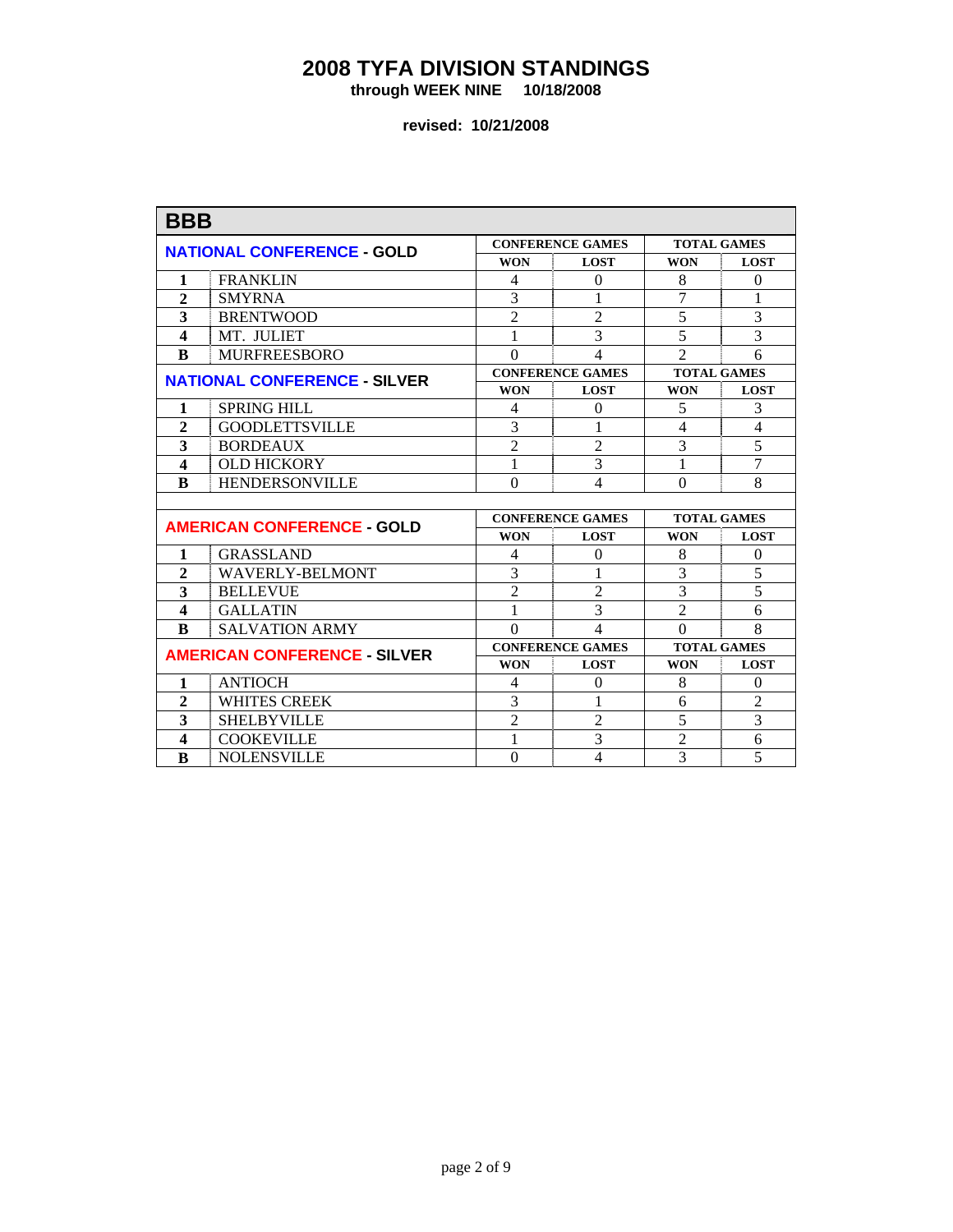**through WEEK NINE 10/18/2008** 

| <b>CCC</b>              |                                     |                                  |                          |                    |                |
|-------------------------|-------------------------------------|----------------------------------|--------------------------|--------------------|----------------|
|                         | <b>NATIONAL CONFERENCE - GOLD</b>   |                                  | <b>CONFERENCE GAMES</b>  | <b>TOTAL GAMES</b> |                |
|                         |                                     | <b>WON</b>                       | <b>LOST</b>              | <b>WON</b>         | <b>LOST</b>    |
| 1                       | <b>MURFREESBORO</b>                 | 3                                | 1                        | 7                  | 1              |
| $\overline{2}$          | <b>BRENTWOOD</b>                    | $\overline{2}$                   | $\overline{2}$           | 6                  | $\overline{2}$ |
| 3                       | <b>SMYRNA</b>                       | $\overline{2}$                   | $\overline{2}$           | $\overline{4}$     | $\overline{4}$ |
| $\boldsymbol{4}$        | <b>FRANKLIN</b>                     | $\overline{2}$                   | $\overline{2}$           | $\overline{4}$     | $\overline{4}$ |
| $\bf{B}$                | MT. JULIET                          |                                  | 3                        | 5                  | 3              |
|                         | <b>NATIONAL CONFERENCE - SILVER</b> |                                  | <b>CONFERENCE GAMES</b>  | <b>TOTAL GAMES</b> |                |
|                         |                                     | <b>WON</b>                       | <b>LOST</b>              | <b>WON</b>         | <b>LOST</b>    |
| 1                       | <b>BORDEAUX</b>                     | 4                                | $\Omega$                 | 6                  | $\overline{2}$ |
| $\overline{2}$          | <b>OLD HICKORY</b>                  | 3                                | 1                        |                    | 3              |
| 3                       | <b>GOODLETTSVILLE</b>               | $\overline{2}$<br>$\overline{2}$ |                          | 3                  | 5              |
| $\boldsymbol{4}$        | <b>SPRING HILL</b>                  | 3<br>1                           |                          | 1                  | $\overline{7}$ |
| B                       | <b>HENDERSONVILLE</b>               | $\Omega$<br>4                    |                          | $\Omega$           | 8              |
|                         |                                     |                                  |                          |                    |                |
|                         | <b>AMERICAN CONFERENCE - GOLD</b>   | <b>CONFERENCE GAMES</b>          |                          | <b>TOTAL GAMES</b> |                |
|                         |                                     | <b>WON</b>                       | <b>LOST</b>              | <b>WON</b>         | <b>LOST</b>    |
| $\mathbf{1}$            | <b>GALLATIN</b>                     | 4                                | $\theta$                 | 7                  | 1              |
| $\overline{2}$          | <b>SALVATION ARMY</b>               | 3                                |                          | 6                  | $\overline{2}$ |
| $\overline{\mathbf{3}}$ | <b>BELLEVUE</b>                     | $\overline{2}$                   | $\overline{2}$           | 3                  | 5              |
| $\overline{\mathbf{4}}$ | <b>GRASSLAND</b>                    | 1                                | 3                        | $\overline{3}$     | $\overline{5}$ |
| $\bf{R}$                | <b>WAVERLY-BELMONT</b>              | $\Omega$                         | 4                        | $\Omega$           | 8              |
|                         | <b>AMERICAN CONFERENCE - SILVER</b> |                                  | <b>CONFERENCE GAMES</b>  | <b>TOTAL GAMES</b> |                |
|                         |                                     | <b>WON</b>                       | <b>LOST</b>              | <b>WON</b>         | <b>LOST</b>    |
| $\mathbf{1}$            | <b>SHELBYVILLE</b>                  | 4                                | $\theta$                 | 8                  | $\theta$       |
| $\overline{2}$          | <b>NOLENSVILLE</b>                  | 3                                |                          | 7                  | 1              |
| 3                       | <b>ANTIOCH</b>                      | $\overline{2}$                   | $\overline{2}$           | 4                  | 4              |
| 4                       | <b>COOKEVILLE</b>                   | 1                                | 3                        | 1                  | 7              |
| $\bf{B}$                | <b>WHITES CREEK</b>                 | $\Omega$                         | $\overline{\mathcal{L}}$ | 1                  | $\overline{7}$ |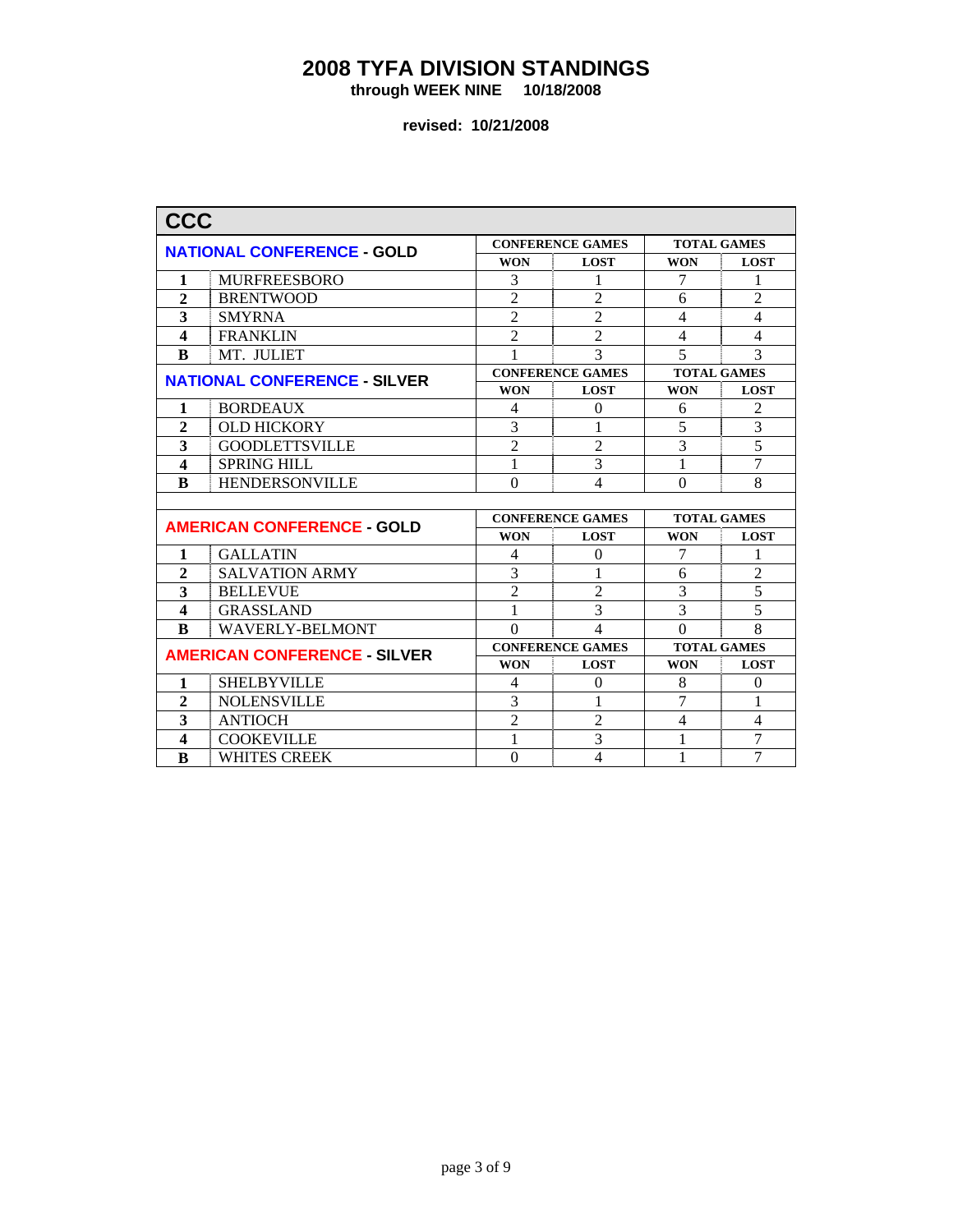**through WEEK NINE 10/18/2008** 

|                         | <b>PEE-WEE</b>                      |                         |                         |                    |                    |  |
|-------------------------|-------------------------------------|-------------------------|-------------------------|--------------------|--------------------|--|
|                         | <b>NATIONAL CONFERENCE - GOLD</b>   |                         | <b>CONFERENCE GAMES</b> |                    | <b>TOTAL GAMES</b> |  |
|                         |                                     | <b>WON</b>              | <b>LOST</b>             | <b>WON</b>         | <b>LOST</b>        |  |
| 1                       | <b>MURFREESBORO</b>                 | 4                       | $\Omega$                | 7                  | 1                  |  |
| $\overline{2}$          | <b>SMYRNA</b>                       | 3                       | 1                       | 7                  | 1                  |  |
| 3                       | <b>FRANKLIN</b>                     | $\overline{2}$          | $\overline{2}$          | $\overline{4}$     | $\overline{4}$     |  |
| $\boldsymbol{4}$        | MT. JULIET                          | 1                       | 3                       | 3                  | 5                  |  |
| B                       | <b>BRENTWOOD</b>                    | $\Omega$                | 4                       | $\Omega$           | 8                  |  |
|                         | <b>NATIONAL CONFERENCE - SILVER</b> |                         | <b>CONFERENCE GAMES</b> | <b>TOTAL GAMES</b> |                    |  |
|                         |                                     | <b>WON</b>              | <b>LOST</b>             | <b>WON</b>         | <b>LOST</b>        |  |
| 1                       | <b>HENDERSONVILLE</b>               | 4                       | 0                       | 6                  | 2                  |  |
| $\mathbf{2}$            | <b>SPRING HILL</b>                  | 3                       | 1                       | 7                  | $\mathbf{1}$       |  |
| 3                       | <b>BORDEAUX</b>                     | 3<br>1                  |                         | $\overline{2}$     | 6                  |  |
| $\overline{\mathbf{4}}$ | <b>OLD HICKORY</b>                  | 3<br>1                  |                         | $\overline{2}$     | 6                  |  |
| B                       | <b>GOODLETTSVILLE</b>               | 3<br>1                  |                         | $\overline{2}$     | 6                  |  |
|                         |                                     |                         |                         |                    |                    |  |
|                         | <b>AMERICAN CONFERENCE - GOLD</b>   | <b>CONFERENCE GAMES</b> |                         | <b>TOTAL GAMES</b> |                    |  |
|                         |                                     | <b>WON</b>              | <b>LOST</b>             | <b>WON</b>         | <b>LOST</b>        |  |
| $\mathbf{1}$            | <b>GALLATIN</b>                     | $\overline{4}$          | $\theta$                | 8                  | $\theta$           |  |
| $\overline{2}$          | <b>BELLEVUE</b>                     | $\overline{2}$          | $\overline{c}$          | 5                  | 3                  |  |
| 3                       | <b>GRASSLAND</b>                    | $\overline{2}$          | $\overline{2}$          | 4                  | 4                  |  |
| $\overline{\mathbf{4}}$ | <b>SALVATION ARMY</b>               | 1                       | 3                       | $\overline{2}$     | 6                  |  |
| B                       | <b>WAVERLY-BELMONT</b>              | 1                       | 3                       | 3                  | 5                  |  |
|                         | <b>AMERICAN CONFERENCE - SILVER</b> |                         | <b>CONFERENCE GAMES</b> | <b>TOTAL GAMES</b> |                    |  |
|                         |                                     | <b>WON</b>              | <b>LOST</b>             | <b>WON</b>         | <b>LOST</b>        |  |
| 1                       | <b>SHELBYVILLE</b>                  | 4                       | $\theta$                | 7                  | 1                  |  |
| $\overline{2}$          | <b>NOLENSVILLE</b>                  | 3                       | 1                       | 6                  | $\overline{2}$     |  |
| 3                       | <b>ANTIOCH</b>                      | $\overline{2}$          | $\overline{2}$          | 3                  | 5                  |  |
| $\overline{\mathbf{4}}$ | <b>COOKEVILLE</b>                   | 1                       | 3                       | 1                  | $\overline{7}$     |  |
| B                       | <b>WHITES CREEK</b>                 | $\Omega$                | 4                       | 1                  | $\overline{7}$     |  |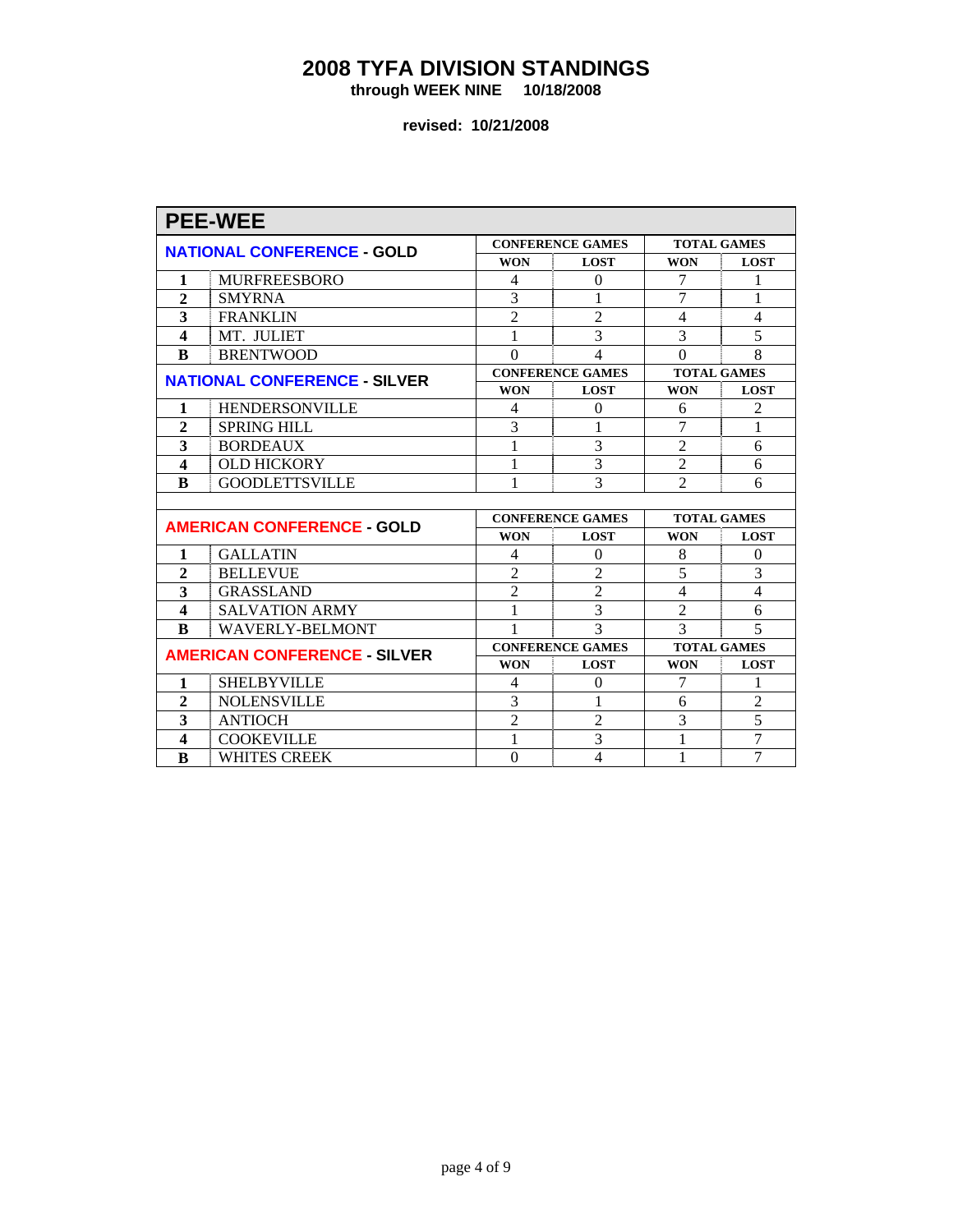**through WEEK NINE 10/18/2008** 

| AΑ           |                                     |                        |                         |                    |                |
|--------------|-------------------------------------|------------------------|-------------------------|--------------------|----------------|
|              | <b>NATIONAL CONFERENCE - GOLD</b>   |                        | <b>CONFERENCE GAMES</b> | <b>TOTAL GAMES</b> |                |
|              |                                     | <b>WON</b>             | <b>LOST</b>             |                    | <b>LOST</b>    |
|              | <b>BRENTWOOD</b>                    | 3                      |                         |                    |                |
| $\mathbf{2}$ | <b>FRANKLIN</b>                     | 3                      |                         |                    |                |
| 3            | <b>SMYRNA</b>                       | 3                      |                         |                    | $\mathfrak{D}$ |
| 4            | <b>MURFREESBORO</b>                 |                        | 3                       |                    | 6              |
| B            | MT. JULIET                          | 0<br>4                 |                         |                    | $\mathcal{I}$  |
|              | <b>NATIONAL CONFERENCE - SILVER</b> |                        | <b>CONFERENCE GAMES</b> | <b>TOTAL GAMES</b> |                |
|              |                                     | <b>WON</b>             | <b>LOST</b>             | <b>WON</b>         | <b>LOST</b>    |
|              | <b>BORDEAUX</b>                     | 4                      |                         | 6                  | $\mathcal{D}$  |
| 2            | <b>HENDERSONVILLE</b>               | 3                      |                         | 5                  | 3              |
| 3            | <b>SPRING HILL</b>                  | $\mathcal{D}_{\alpha}$ | $\mathfrak{D}$          |                    | 4              |
| 4            | <b>OLD HICKORY</b>                  |                        | 3                       | $\mathfrak{D}$     | 6              |
| B            | <b>GOODLETTSVILLE</b>               |                        | 4                       |                    | 8              |

| <b>BB</b>                           |                                   |                |                          |                    |                |
|-------------------------------------|-----------------------------------|----------------|--------------------------|--------------------|----------------|
|                                     | <b>NATIONAL CONFERENCE - GOLD</b> |                | <b>CONFERENCE GAMES</b>  | <b>TOTAL GAMES</b> |                |
|                                     |                                   | <b>WON</b>     | <b>LOST</b>              | <b>WON</b>         | <b>LOST</b>    |
| 1                                   | <b>BRENTWOOD</b>                  | 4              | $\Omega$                 | 8                  | $\Omega$       |
| $\overline{2}$                      | <b>FRANKLIN</b>                   | 3              |                          | 7                  | 1              |
| 3                                   | MT. JULIET                        | $\overline{2}$ | $\overline{2}$           | 6                  | $\overline{2}$ |
| 4                                   | <b>MURFREESBORO</b>               |                | 3                        | 5                  | 3              |
| B                                   | <b>SMYRNA</b>                     | $\Omega$       | $\overline{\mathcal{A}}$ | $\mathfrak{D}$     | 6              |
| <b>NATIONAL CONFERENCE - SILVER</b> |                                   |                | <b>CONFERENCE GAMES</b>  | <b>TOTAL GAMES</b> |                |
|                                     |                                   | <b>WON</b>     | <b>LOST</b>              | <b>WON</b>         | <b>LOST</b>    |
| 1                                   | <b>OLD HICKORY</b>                | 4              | $\Omega$                 |                    | 3              |
| $\overline{2}$                      | <b>BORDEAUX</b>                   | 3              |                          | 4                  | $\overline{4}$ |
| 3                                   | <b>SPRING HILL</b>                | $\overline{2}$ | $\overline{2}$           | $\overline{2}$     | 6              |
| 4                                   | <b>HENDERSONVILLE</b>             |                | 3                        | 1                  | 7              |
| R                                   | <b>GOODLETTSVILLE</b>             | $\Omega$       | 4                        | $\theta$           | 8              |
|                                     | <b>AMERICAN CONFERENCE</b>        |                | <b>CONFERENCE GAMES</b>  | <b>TOTAL GAMES</b> |                |
|                                     |                                   | <b>WON</b>     | <b>LOST</b>              | <b>WON</b>         | <b>LOST</b>    |
| 1                                   | <b>WAVERLY-BELMONT</b>            | 5              |                          | 7                  | 1              |
| $\overline{2}$                      | <b>GRASSLAND</b>                  | 5              | 1                        | 7                  | 1              |
| 3                                   | <b>SHELBYVILLE</b>                | 4              | $\overline{2}$           | 4                  | 4              |
| 4                                   | <b>GALLATIN</b>                   | 3              | 3                        | 4                  | 4              |
| 5                                   | <b>ANTIOCH</b>                    | $\overline{2}$ | $\overline{\mathcal{L}}$ | 3                  | 5              |
| 6                                   | <b>BELLEVUE</b>                   | 1              | 5                        | $\mathfrak{D}$     | 6              |
| 7                                   | <b>COOKEVILLE</b>                 |                | 5                        |                    | 7              |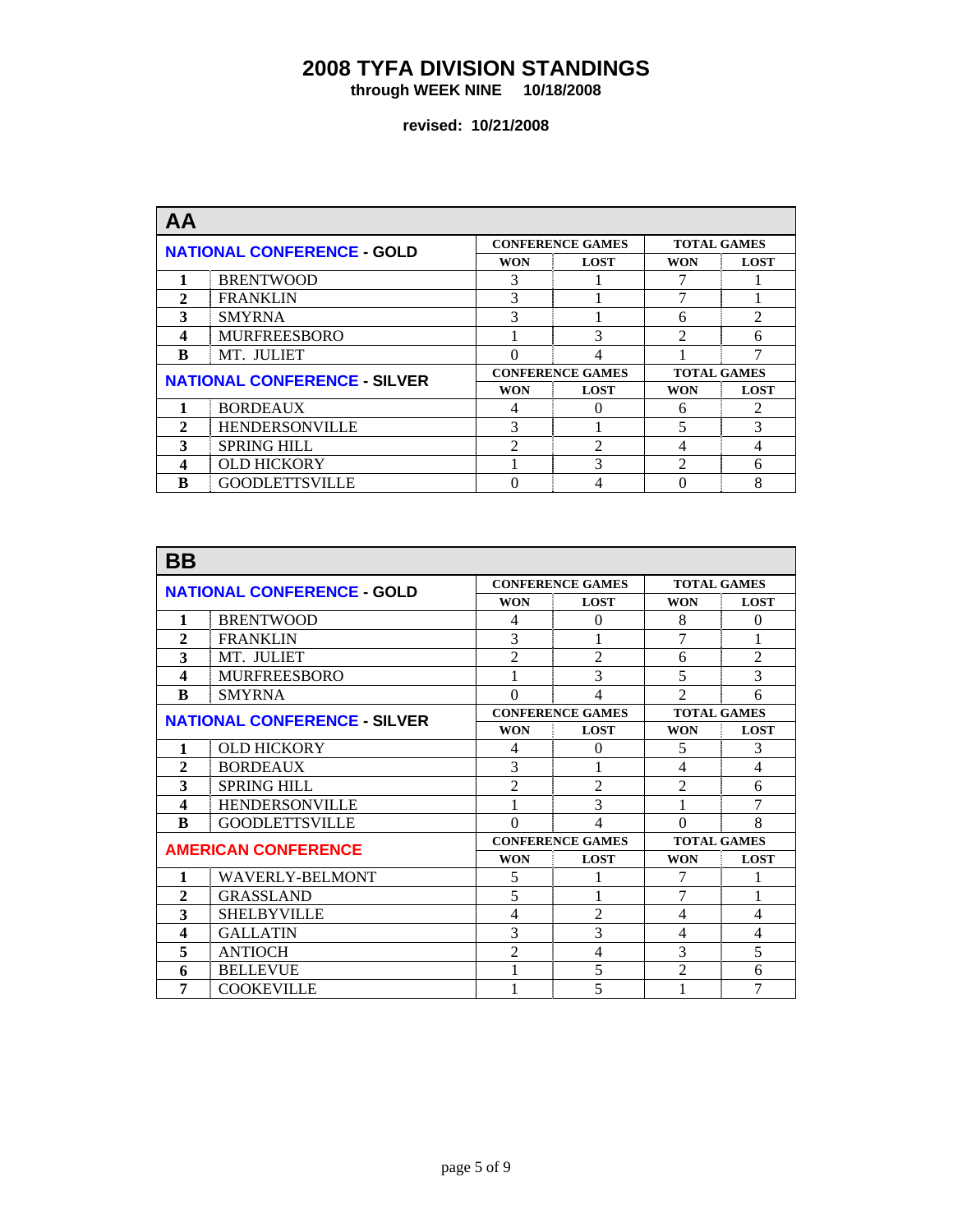**through WEEK NINE 10/18/2008** 

| <b>CC</b>                           |                                   |                |                         |                          |                    |
|-------------------------------------|-----------------------------------|----------------|-------------------------|--------------------------|--------------------|
|                                     | <b>NATIONAL CONFERENCE - GOLD</b> |                | <b>CONFERENCE GAMES</b> |                          | <b>TOTAL GAMES</b> |
|                                     |                                   | <b>WON</b>     | <b>LOST</b>             | <b>WON</b>               | <b>LOST</b>        |
| 1                                   | <b>MURFREESBORO</b>               | 3              |                         | 7                        | 1                  |
| 2                                   | <b>BRENTWOOD</b>                  | $\overline{2}$ | $\overline{2}$          | 6                        | $\overline{2}$     |
| 3                                   | <b>FRANKLIN</b>                   | $\overline{2}$ | $\mathfrak{D}$          | 5                        | 3                  |
| 4                                   | <b>SMYRNA</b>                     | $\overline{2}$ | $\overline{2}$          | 6                        | $\overline{2}$     |
| B                                   | MT. JULIET                        |                | 3                       | $\overline{\phantom{0}}$ | 3                  |
| <b>NATIONAL CONFERENCE - SILVER</b> |                                   |                | <b>CONFERENCE GAMES</b> |                          | <b>TOTAL GAMES</b> |
|                                     |                                   | <b>WON</b>     | <b>LOST</b>             | <b>WON</b>               | <b>LOST</b>        |
| 1                                   | <b>GOODLETTSVILLE</b>             | 4              | $\Omega$                |                          | 4                  |
| $\overline{2}$                      | <b>BORDEAUX</b>                   | 3              | 1                       | 4                        | $\overline{4}$     |
| 3                                   | <b>SPRING HILL</b>                | $\overline{2}$ | 2                       | $\mathfrak{D}$           | 6                  |
| 4                                   | <b>OLD HICKORY</b>                |                | 3                       |                          | 7                  |
| B                                   | <b>HENDERSONVILLE</b>             | $\theta$       | $\overline{4}$          | $\theta$                 | 8                  |
|                                     | <b>AMERICAN CONFERENCE</b>        |                | <b>CONFERENCE GAMES</b> | <b>TOTAL GAMES</b>       |                    |
|                                     |                                   | <b>WON</b>     | <b>LOST</b>             | <b>WON</b>               | <b>LOST</b>        |
|                                     | <b>ANTIOCH</b>                    | 7              |                         | 7                        |                    |
|                                     | <b>BELLEVUE</b>                   | 6              |                         | 6                        | 1                  |
|                                     | GALLATIN-2                        | $\overline{2}$ | 5                       | $\overline{2}$           | 5                  |
|                                     | GALLATIN-1                        | $\overline{2}$ | 5                       | $\mathfrak{D}$           | 5                  |
|                                     | <b>GRASSLAND</b>                  |                | 6                       |                          | 6                  |

| A            |                            |                |                         |                    |                |
|--------------|----------------------------|----------------|-------------------------|--------------------|----------------|
|              | <b>NATIONAL CONFERENCE</b> |                | <b>CONFERENCE GAMES</b> | <b>TOTAL GAMES</b> |                |
|              |                            |                | <b>LOST</b>             | <b>WON</b>         | <b>LOST</b>    |
| <b>RED</b>   |                            |                |                         |                    |                |
| $\mathbf{2}$ | <b>BRENTWOOD - Red</b>     | 4              | $\Omega$                | 6                  | $\overline{2}$ |
| 7            | <b>BRENTWOOD - Gold</b>    | 3              |                         | 5                  | 3              |
|              | <b>HENDERSONVILLE</b>      | $\overline{2}$ | $\overline{2}$          | $\mathfrak{D}$     | 6              |
|              | <b>GALLATIN</b>            |                | 3                       |                    | 7              |
|              | MT. JULIET                 | $\theta$       | 4                       |                    | 7              |
|              | WHITE                      |                |                         |                    |                |
| 1            | <b>FRANKLIN</b> - Silver   | 4              | $\theta$                | 8                  | $\theta$       |
| 4            | <b>BRENTWOOD - Black</b>   | 3              |                         | 6                  | $\overline{2}$ |
| 6            | WAVERLY-BELMONT            | $\overline{2}$ | $\mathfrak{D}$          | 6                  | $\overline{2}$ |
| 8            | <b>BRENTWOOD - Blue</b>    | $\theta$       | 4                       | 4                  | $\overline{4}$ |
|              | <b>SMYRNA</b> - White      |                | 3                       | 3                  | 5              |
| <b>BLUE</b>  |                            |                |                         |                    |                |
| 3            | <b>MURFREESBORO</b>        | 3              |                         | 6                  | $\overline{2}$ |
| 5            | <b>BRENTWOOD - White</b>   | 3              |                         | 6                  | $\overline{2}$ |
|              | <b>FRANKLIN - Blue</b>     | 3              |                         | $\overline{4}$     | $\overline{4}$ |
|              | SMYRNA - Purple            |                | 3                       |                    | 7              |
|              | <b>GRASSLAND</b>           | $\theta$       | 4                       |                    | 7              |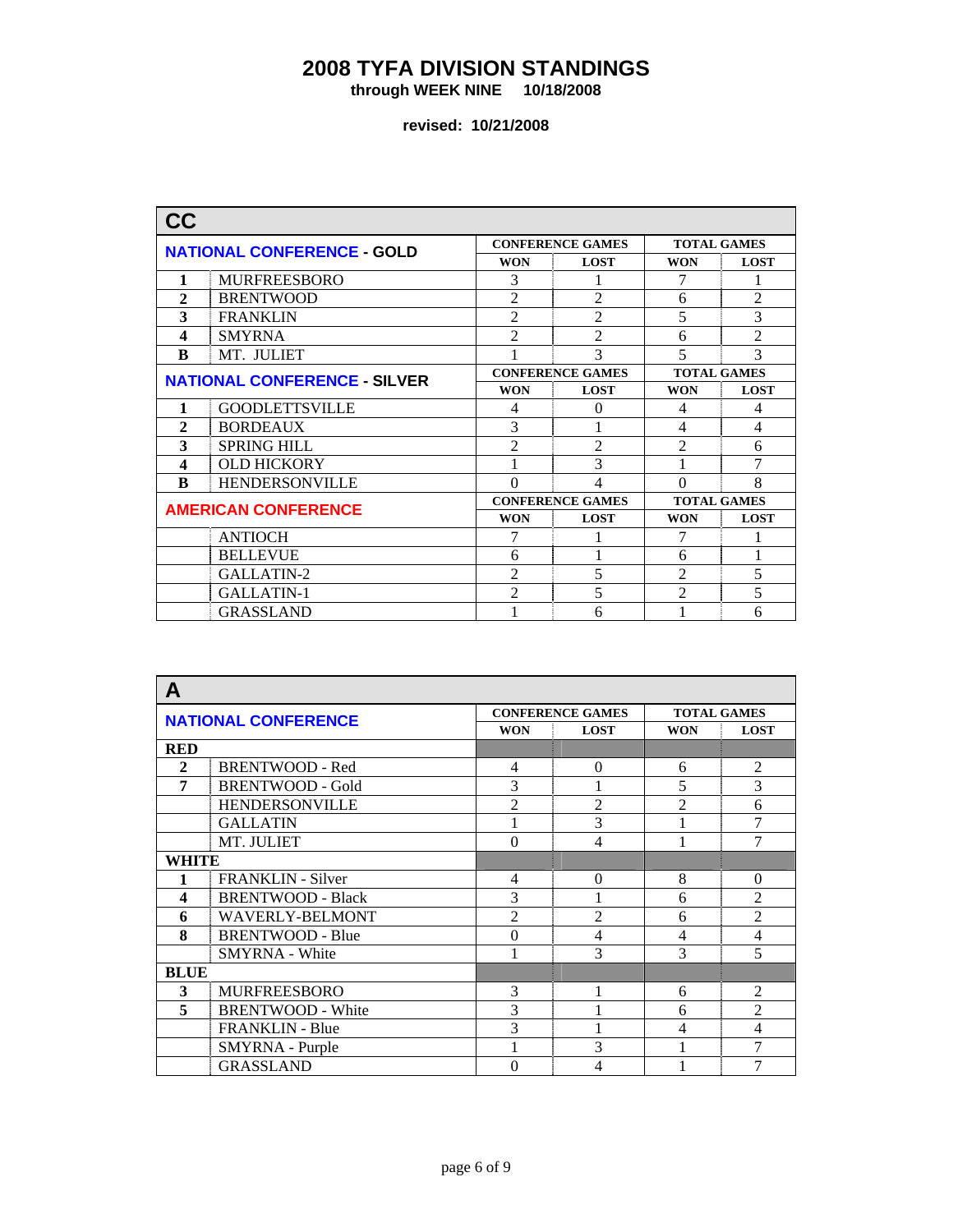**through WEEK NINE 10/18/2008** 

| $B-1$                 |                            |                |                         |                    |                |
|-----------------------|----------------------------|----------------|-------------------------|--------------------|----------------|
|                       | <b>NATIONAL CONFERENCE</b> |                | <b>CONFERENCE GAMES</b> | <b>TOTAL GAMES</b> |                |
|                       |                            | <b>WON</b>     | <b>LOST</b>             | <b>WON</b>         | <b>LOST</b>    |
| <b>RED</b>            |                            |                |                         |                    |                |
| $\mathbf{2}$          | BRENTWOOD - Blue-1         | 4              | $\theta$                | 8                  | $\overline{0}$ |
| 6                     | <b>FRANKLIN - Gray</b>     | $\overline{2}$ | $\mathfrak{D}$          | $\overline{4}$     | $\overline{4}$ |
|                       | MT. JULIET - White         | 3              |                         | 3                  | 5              |
|                       | SMYRNA - Gold-1            | $\overline{0}$ | $\overline{4}$          |                    | 7              |
| HENDERSONVILLE - Blue |                            |                | 3                       |                    | 7              |
| WHITE                 |                            |                |                         |                    |                |
|                       | <b>BRENTWOOD - Red-1</b>   | 4              | $\theta$                | 8                  | $\Omega$       |
| 5                     | FRANKLIN - Silver          | 3              |                         | 6                  | $\overline{2}$ |
| 8                     | MURFREESBORO - Blue        | $\overline{c}$ | $\overline{2}$          | $\overline{4}$     | $\overline{4}$ |
|                       | MT. JULIET - Black         |                | 3                       | 3                  | 5              |
|                       | <b>SMYRNA</b> - White      | $\theta$       | $\overline{4}$          |                    | $\overline{7}$ |
| <b>BLUE</b>           |                            |                |                         |                    |                |
| 4                     | MT. JULIET - Gold          | 3              |                         | 6                  | $\overline{2}$ |
| 3                     | <b>BRENTWOOD - White</b>   | 3              |                         | 7                  |                |
| 7                     | <b>FRANKLIN - Blue</b>     | $\overline{2}$ | $\overline{2}$          | 4                  | 4              |
|                       | SMYRNA - Purple            | $\overline{2}$ | $\overline{2}$          | 3                  | 5              |
|                       | <b>SPRING HILL - Black</b> | $\theta$       | 4                       |                    | 7              |

| $B-2$        |                            |                |                         |                    |                |
|--------------|----------------------------|----------------|-------------------------|--------------------|----------------|
|              | <b>NATIONAL CONFERENCE</b> |                | <b>CONFERENCE GAMES</b> | <b>TOTAL GAMES</b> |                |
|              |                            | <b>WON</b>     | <b>LOST</b>             | <b>WON</b>         | <b>LOST</b>    |
| <b>RED</b>   |                            |                |                         |                    |                |
| 1            | SMYRNA - Gold-2            | 4              | $\Omega$                | 7                  | 1              |
|              | <b>BRENTWOOD - Blue-2</b>  | 3              |                         | 4                  | $\overline{4}$ |
|              | MT. JULIET - Yellow        | $\overline{2}$ | $\overline{2}$          | 3                  | 5              |
|              | HENDERSONVILLE - Red       |                | 3                       |                    | $\overline{7}$ |
|              | <b>GALLATIN</b>            | $\Omega$       | 4                       |                    | 7              |
| WHITE        |                            |                |                         |                    |                |
| 4            | <b>BORDEAUX</b>            | 4              | 1                       | 5                  | 3              |
| 5            | <b>BRENTWOOD - Red-2</b>   | 3              | $\overline{2}$          | 6                  | $\overline{2}$ |
| 6            | <b>BRENTWOOD - Gray</b>    | 3              | $\overline{2}$          | 6                  | $\overline{2}$ |
|              | <b>BELLEVUE</b>            | 3              | $\overline{2}$          | 3                  | 5              |
|              | MT. JULIET - Gray          | $\overline{2}$ | 3                       | 3                  | 5              |
|              | <b>OLD HICKORY</b>         | $\theta$       | 5                       | $\Omega$           | 8              |
| <b>BLUE</b>  |                            |                |                         |                    |                |
| $\mathbf{2}$ | MURFREESBORO - White       | 4              | $\theta$                | 7                  | 1              |
| 3            | <b>BRENTWOOD - Gold</b>    | 3              |                         | 6                  | $\overline{c}$ |
| 7            | <b>FRANKLIN - White</b>    | $\mathfrak{D}$ | $\mathfrak{D}$          | 5                  | 3              |
| 8            | SPRING HILL - Silver       | $\theta$       | 4                       | 4                  | $\overline{4}$ |
|              | <b>GRASSLAND</b>           |                | 3                       | 3                  | 5              |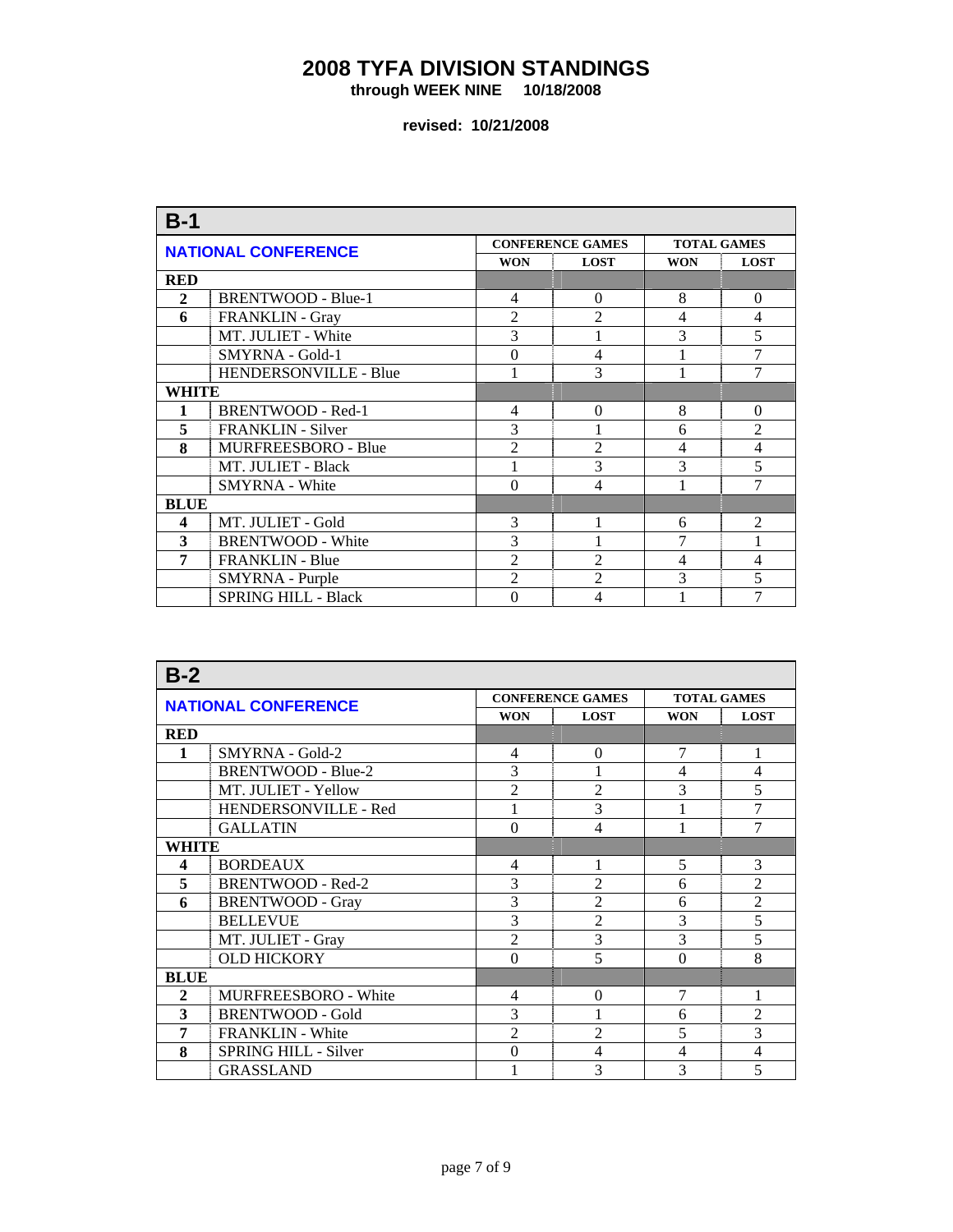**through WEEK NINE 10/18/2008** 

| C            |                            |                  |                          |                    |                |  |
|--------------|----------------------------|------------------|--------------------------|--------------------|----------------|--|
|              | <b>NATIONAL CONFERENCE</b> |                  | <b>CONFERENCE GAMES</b>  | <b>TOTAL GAMES</b> |                |  |
|              |                            | <b>WON</b>       | <b>LOST</b>              | <b>WON</b>         | <b>LOST</b>    |  |
| <b>RED</b>   |                            |                  |                          |                    |                |  |
| $\mathbf{2}$ | <b>GOODLETTSVILLE</b>      | 5                | $\Omega$                 | 8                  | $\Omega$       |  |
| 5            | Mt. JULIET - Yellow        | 4                |                          | 5                  | 3              |  |
| 8            | SMYRNA - Purple            | $\overline{3}$   | $\overline{2}$           | 5                  | $\overline{3}$ |  |
|              | <b>HENDERSONVILLE</b>      | $\overline{2}$   | $\overline{3}$           | 4                  | $\overline{4}$ |  |
|              | <b>BRENTWOOD - Gold</b>    | 1                | $\overline{4}$           | $\overline{2}$     | 6              |  |
|              | MT. JULIET - White         | $\overline{0}$   | 5                        | 1                  | $\overline{7}$ |  |
| <b>WHITE</b> |                            |                  |                          |                    |                |  |
| 1            | <b>BORDEAUX</b>            | 5                | $\theta$                 | 8                  | $\Omega$       |  |
| 3            | MT. JULIET - Gold          | $\overline{4}$   | 1                        | 7                  | $\mathbf{1}$   |  |
|              | <b>FRANKLIN - Blue</b>     | $\overline{3}$   | $\overline{2}$           | $\overline{4}$     | $\overline{4}$ |  |
|              | <b>BRENTWOOD - Blue</b>    | $\overline{2}$   | 3                        | 3                  | 5              |  |
|              | SMYRNA - White-1           | 1                | $\overline{4}$           | 3                  | 5              |  |
|              | MURFREESBORO - White       | $\theta$         | 5                        | $\Omega$           | 8              |  |
| <b>BLUE</b>  |                            |                  |                          |                    |                |  |
| 4            | MURFREESBORO - Blue        | 6                | $\theta$                 | 7                  | 1              |  |
| 6            | SMYRNA - White-2           | $\overline{4}$   | $\overline{2}$           | 5                  | 3              |  |
| 7            | SMYRNA - Gold              | $\overline{4}$   | $\overline{2}$           | 5                  | $\overline{3}$ |  |
|              | <b>BRENTWOOD - Red</b>     | $\overline{4}$   | $\overline{2}$           | $\overline{4}$     | $\overline{4}$ |  |
|              | FRANKLIN - Silver          | $\overline{2}$   | $\overline{\mathcal{L}}$ | 3                  | $\overline{5}$ |  |
|              | <b>SPRING HILL</b>         |                  | 5                        |                    | $\overline{7}$ |  |
|              | MT. JULIET - Black         | $\boldsymbol{0}$ | 6                        | 1                  | 7              |  |

|              | Jr. PEE-WEE                 |                           |                         |            |                    |  |
|--------------|-----------------------------|---------------------------|-------------------------|------------|--------------------|--|
|              |                             |                           | <b>CONFERENCE GAMES</b> |            | <b>TOTAL GAMES</b> |  |
|              |                             | <b>WON</b><br><b>LOST</b> |                         | <b>WON</b> | <b>LOST</b>        |  |
| <b>RED</b>   |                             |                           |                         |            |                    |  |
| 4            | <b>SMYRNA</b> - Gold        | $\mathfrak{D}$            |                         | 4          | $\overline{4}$     |  |
| 8            | MT. JULIET - Black          | 2                         |                         | 3          | 5                  |  |
|              | <b>GALLATIN</b>             | $\mathfrak{D}$            |                         | 3          | 5                  |  |
|              | <b>HENDERSONVILLE</b>       | $\Omega$                  | 3                       |            | 7                  |  |
| WHITE        |                             |                           |                         |            |                    |  |
|              | <b>MURFREESBORO - White</b> | 3                         | $\Omega$                | 7          | 1                  |  |
| 5            | <b>BRENTWOOD</b>            | $\mathfrak{D}$            |                         | 6          | $\overline{2}$     |  |
|              | <b>BORDEAUX</b>             |                           | $\overline{2}$          | 3          | 5                  |  |
|              | MT. JULIET - Gold           | $\Omega$                  | 3                       | $\Omega$   | 8                  |  |
| <b>BLUE</b>  |                             |                           |                         |            |                    |  |
| $\mathbf{2}$ | <b>SMYRNA</b> - White       | 3                         | $\Omega$                | 7          |                    |  |
| 3            | <b>SPRING HILL</b>          | $\mathfrak{D}$            |                         | 6          | $\mathfrak{D}$     |  |
| 6            | <b>MURFREESBORO - Blue</b>  |                           | $\mathfrak{D}$          | 4          | 4                  |  |
| 7            | <b>FRANKLIN</b>             | 0                         | 3                       | 4          | 4                  |  |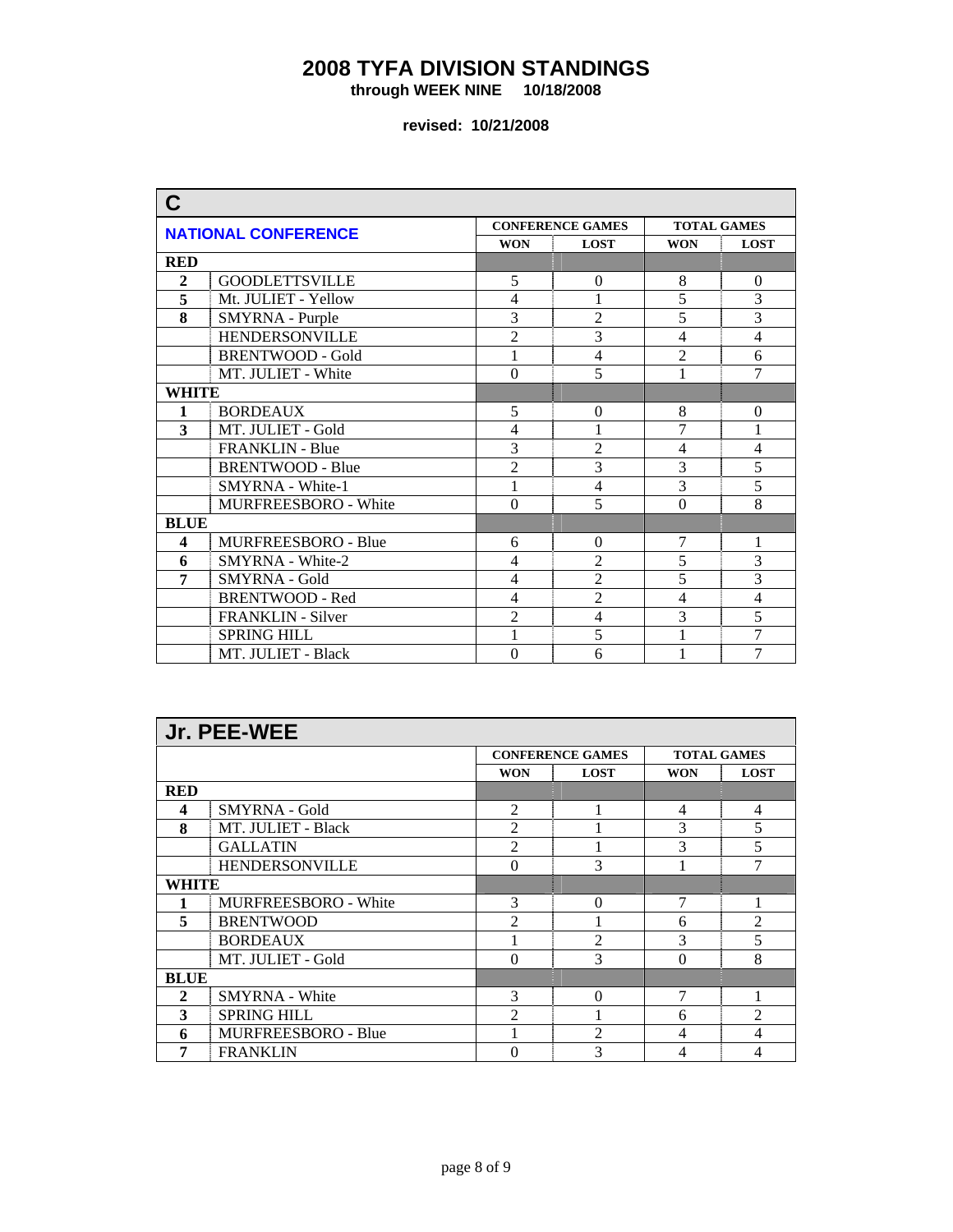**through WEEK NINE 10/18/2008** 

#### **revised: 10/21/2008**

| <b>VARSITY</b> |                        |                           | <b>CONFERENCE GAMES</b> | <b>TOTAL GAMES</b> |             |
|----------------|------------------------|---------------------------|-------------------------|--------------------|-------------|
|                |                        | <b>LOST</b><br><b>WON</b> |                         | <b>WON</b>         | <b>LOST</b> |
|                | <b>OLD HICKORY</b>     |                           |                         |                    |             |
|                | <b>SPRING HILL</b>     |                           |                         |                    |             |
|                | <b>WAVERLY-BELMONT</b> |                           |                         |                    |             |
|                | <b>BORDEAUX</b>        |                           |                         |                    |             |
|                | <b>MURFREESBORO</b>    |                           |                         |                    |             |
|                | <b>SMYRNA</b>          |                           |                         |                    |             |
|                | <b>FRANKLIN</b>        |                           |                         |                    |             |

## **NOTE: PLAY-OFF INFORMATION**

- (1) NATIONAL CONFERENCE TOP FOUR TRIPLES, PW, AA, BB AND CC TEAMS IN EACH DIVISION MAKES THE PLAY-OFFS. In the first round of the play-offs, team #1 host #4 and team #2 host #3 based on conference records only. The second round has team #1 hosting #2 for the division and will advance to the Conference Championship to be played week #3..
- (2) AMERICAN CONFERENCE TOP FOUR TRIPLES AND PW TEAMS IN EACH DIVISION MAKES THE PLAY-OFFS. SEEDS WILL BE THE SAME AS IN #1.
- (3) AMERICAN CONFERENCE: FIVE (5) TEAM LEAGUES WILL HAVE TOP FOUR (4) TEAMS MAKE THE PLAY-OFFS WITH THE SAME FORMAT AS ABOVE. Teams in both conferences not making the play-offs will be in a bowl games if an opponent exist.
- (4) CONFERENCES WITH 6 TO 8 TEAMS ALL TEAMS MAKE THE PLAY-OFFS BASED ON DIVISION RECORDS ONLY. Byes will be awarded as necessary beginning with team #1. Team #1 host #8, #2 host #7, #3 host #6 and #4 host #5 based on total records. Round 2 will have #1 hosting #4 and #2 hosting #3.
- (5) Leagues of single teams AND JrPW with 9 or more teams will be in three divisions with the top 8 teams in total records making the play-offs. (Rule 19.02). Teams not making the play-offs will be paired in bowl games if we have **even** number of teams.
- (6) Conferences with 20 or more teams will be put in two conference designated as #1 and #2 with top eight teams making the play-offs. Teams not making the play-offs will play bowl games utilizing inter-conference parings. No inter-conference championship game.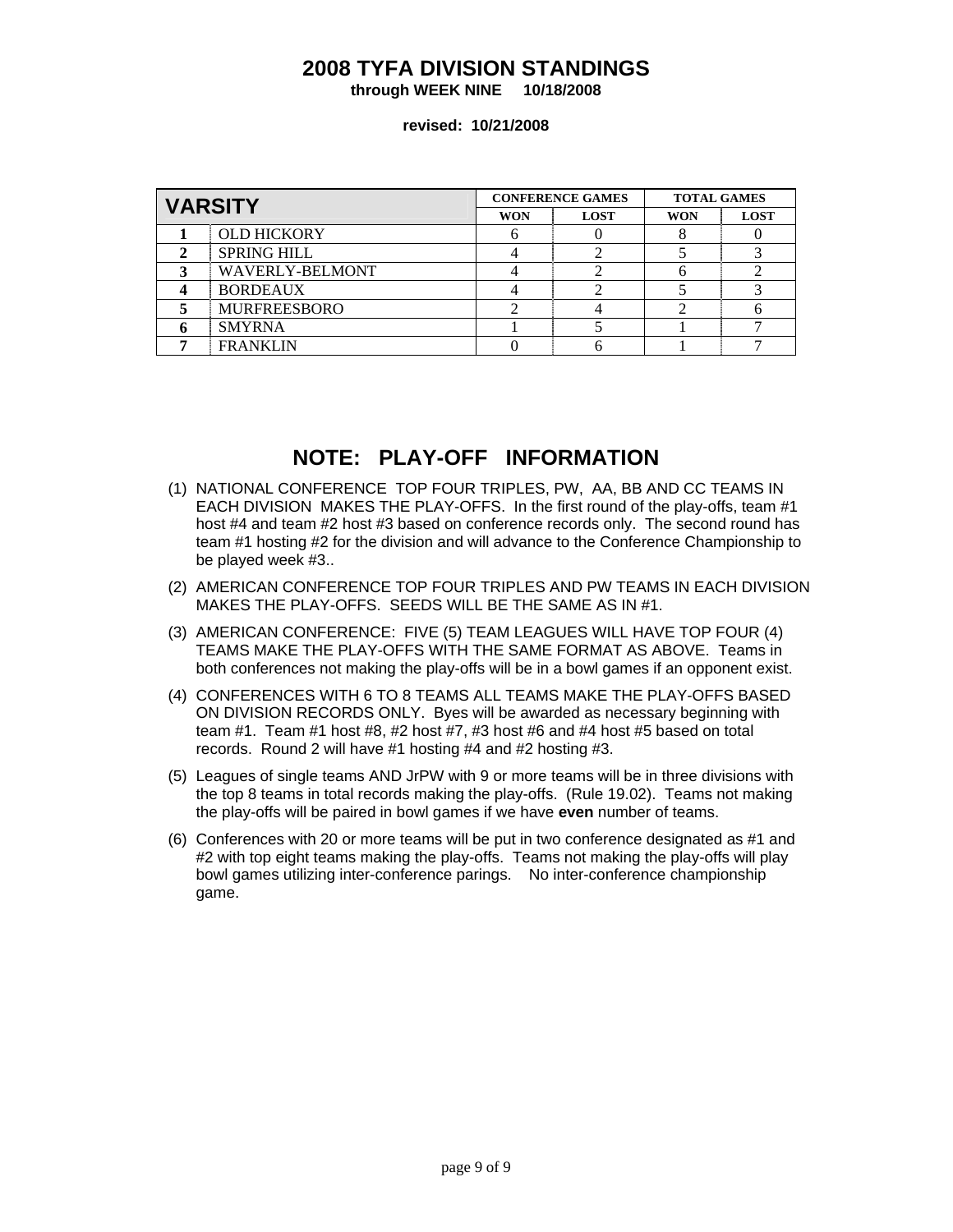# **TENNESSEE YOUTH FOOTBALL ALLIANCE 2008 CHAMPIONSHIP GAMES SATURDAY, NOVEMBER 8, 2008**

# **MT. JULIET BEARS COMPLEX MT. JULIET, TN**

#### **ALL GATE & CONCESSION MONEY GOES TO TYFA.**

|             | Note: Team listed first - Home Team            |            |                                                     |                 |              |                                |                         |
|-------------|------------------------------------------------|------------|-----------------------------------------------------|-----------------|--------------|--------------------------------|-------------------------|
| FIELD #1    |                                                |            | Mt. Juliet Bears Complex @ Mt. Juliet Middle School |                 |              |                                |                         |
| 9:00 A.M.   | <b>National Conference - AA</b><br><b>BW</b>   | AA         | VS                                                  | <b>BORD AA</b>  |              | $-18$ $-0$ $-$                 |                         |
| 11:00 A.M.  | <b>American Conference - BBB</b><br><b>ANT</b> | <b>BBB</b> | VS                                                  | BV              | <b>BBB</b>   | 26                             | $-6$                    |
| $1:00$ P.M. | <b>National Conference - BBB</b><br>FRA        | <b>BBB</b> | VS                                                  | <b>SPH</b>      | <b>BBB</b>   | - 34                           | $\overline{\mathbf{0}}$ |
| $3:00$ P.M. | <b>American Conference - AAA</b><br>ANT AAA    |            | <b>VS</b>                                           | <b>SA</b>       | AAA          | $\_13$ <sub>-</sub> $\_20$     |                         |
| 5:00 P.M.   | <b>National Conference - AAA</b><br>SMY AAA    |            | <b>VS</b>                                           | <b>HEND AAA</b> |              | $\_51$ <sub>____</sub> __18___ |                         |
| 7:00 P.M.   | <b>Varsity</b><br>ΟH                           | <b>VAR</b> | <b>VS</b>                                           | <b>SPH</b>      | <b>VAR</b>   | 28                             | 8                       |
|             | Note: Team listed first - Home Team            |            |                                                     |                 |              |                                |                         |
| FIELD #1    |                                                |            | Mt. Juliet Bears Complex @ Charlie Daniels Park     |                 |              |                                |                         |
| 8:00 A.M.   | <b>National Conference - C</b><br>MJ           | C-GLD      | <b>VS</b>                                           | MFB             | C-BLU        |                                | $20 - 0$                |
| 10:00 A.M.  | <b>National Conference - B-1</b><br><b>BW</b>  | B-RED/1    | <b>VS</b>                                           | <b>BW</b>       | <b>B-WHI</b> | $\_13$                         | 6                       |

| FIELD #1    |                                                      |           | Mr. Juliet Bears Complex @ Charlie Daniels Park |                              |
|-------------|------------------------------------------------------|-----------|-------------------------------------------------|------------------------------|
| 8:00 A.M.   | <b>National Conference - C</b><br>C-GLD<br>MJ.       | <b>VS</b> | C-BLU<br>MFB.                                   | 20 0                         |
| 10:00 A.M.  | <b>National Conference - B-1</b><br>B-RED/1<br>BW.   | <b>VS</b> | <b>B-WHI</b><br>BW.                             | 13 6                         |
| 12:00 P.M.  | <b>American Conference - CCC</b><br>SHBY CCC         | VS        | CCC<br><b>GAL</b>                               | $26 - 20$                    |
| $2:00$ P.M. | <b>National Conference - CCC</b><br>MFB CCC          | <b>VS</b> | GOOD CCC                                        | $-47$ $-0$                   |
| $4:00$ P.M. | <b>American Conference - BB</b><br>WAV<br><b>BB</b>  | VS        | <b>GRSL BB</b>                                  | 18 7                         |
| $6:00$ P.M. | <b>National Conference - BB</b><br>FRA.<br><b>BB</b> | VS        | <b>BB</b><br>ΟH                                 | $\_36$ <sub>-12</sub> $\_12$ |
| $8:00$ P.M. | <b>National Conference - A</b><br>FRA<br>A-SLV       | <b>VS</b> | A-RED<br><b>BW</b>                              | 21<br>6                      |
|             |                                                      |           |                                                 |                              |